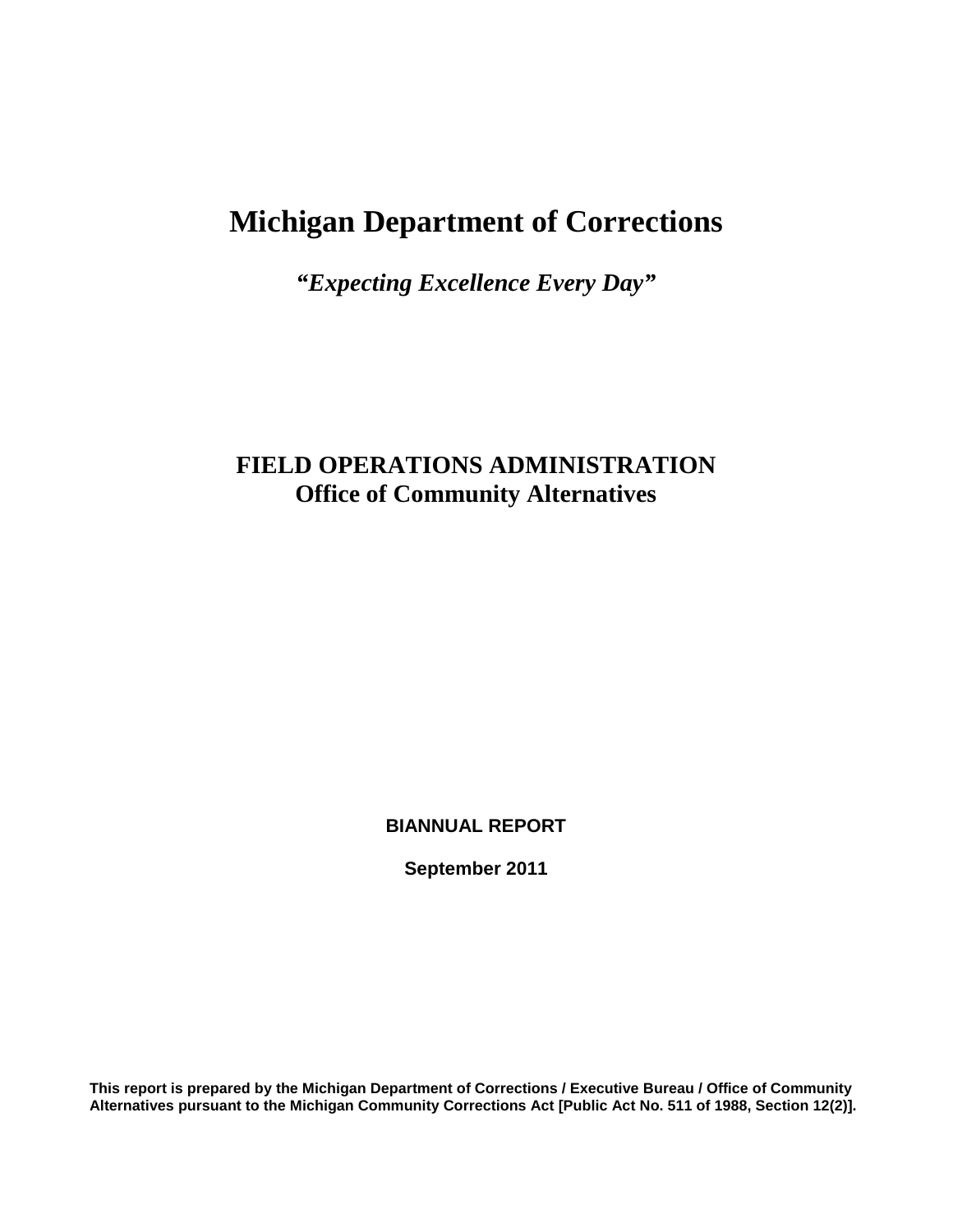## **TABLE OF CONTENTS**

|                | Community Corrections Comprehensive Plans and Services  32<br>Drunk Driver Jail Reductions & Community Treatment Programs  35 |  |
|----------------|-------------------------------------------------------------------------------------------------------------------------------|--|
| PART 4:        |                                                                                                                               |  |
| PART 3:        |                                                                                                                               |  |
| <b>PART 2:</b> |                                                                                                                               |  |
|                |                                                                                                                               |  |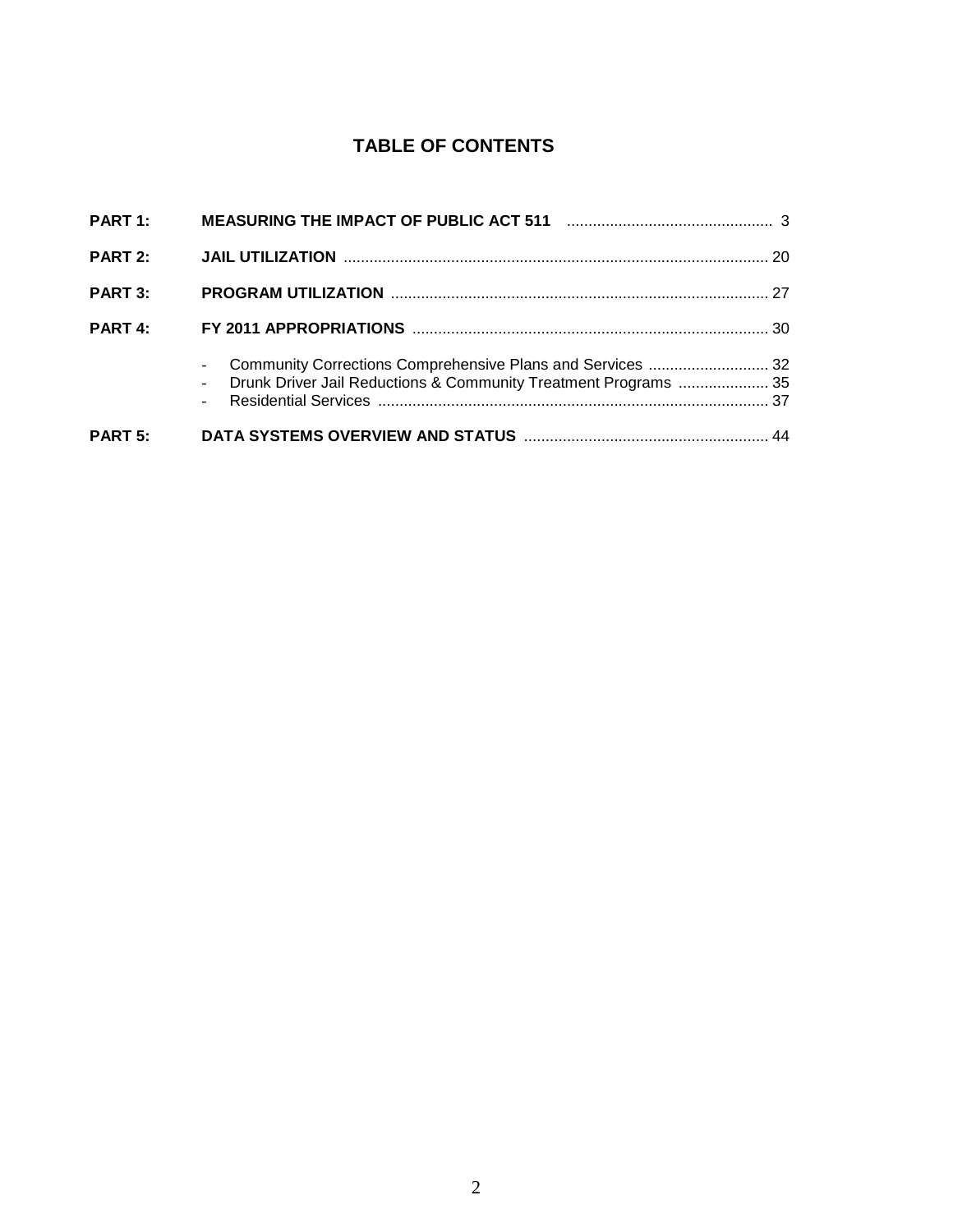## **PART 1**

## **MEASURING THE IMPACT OF PUBLIC ACT 511**

## **Introduction**

Section 12 of Public Act 511 of 1988 (Community Corrections Act) requires the Office of Community Alternatives to submit a biannual report detailing the effectiveness of the programs and plans funded under this Act, including an explanation of how the rate of commitment of prisoners to the state prison system has been affected.

Section 8.4 of Public Act 511 states that the purpose of the Act is "to encourage the participation in community corrections programs of offenders who would likely be sentenced to imprisonment in a state correctional facility or jail, would not increase the risk to public safety, have not demonstrated a pattern of violent behavior, and do not have a criminal record that indicates a pattern of violent offenses."

The Department of Corrections Statistical Report reflects that the State's prison commitment rate was 34.7% in 1989, decreased to 25% in the mid 1990's and remained relatively stable through 2003.

During 2003, the Department placed a renewed emphasis on the use of community-based sanctions/services for straddle cell offenders, probation violators, and parole violators to control the State's prison growth. The rate of prison dispositions has steadily declined from 21.8% in CY 2003 to 20.6% through FY 2005. In FY 2006 the rate climbed back to 21.7% as a result of some highly publicized crimes earlier in the year. The commitment rate declined to 20.5% through FY 2010. Based on the CY 1989 prison disposition rate of 34.7%, if this rate was applied to the total felony dispositions (54,386 dispositions) through FY 2010 the Department would have experienced 7,748 additional prison dispositions – the cost to incarcerate these additional offenders would have been approximately \$263 million.

Community Corrections Advisory Boards (CCABs) are required to focus on prison dispositions for their county/counties in the annual comprehensive community corrections plan and application, establish goals and objectives relative to the commitment rates, and concentrate on reducing or maintaining low prison admissions for the priority target populations. The target groups include straddle cell offenders, probation violators, and parole violators. These target groups were selected due to their potential impact on decreasing the prison commitment rates. Straddle cell offenders can be sentenced to prison, jail, or probation, and the sentencing disposition may be influenced by the availability of sanctions and treatment programs in the community. Probation and parole violators account for approximately two-thirds of the prison intake, and the percentage has steadily increased from the mid 1990s thru 2002. Including these offenders in P.A. 511 programs offer community sanctions and treatment programs as alternatives to a prison or jail sentence. The number of probation violators sentenced to prison declined in 2004 and 2005 but began to increase in February 2006. In FY 2006, probation violators accounted for 16.7% (2,147) of the total prison dispositions and parole violators with a new sentence accounted for 16.0% (2,061) of the total prison dispositions. In FY 2010, offenders under the Department of Corrections supervision accounted for 39.7% (4,421) of the total (11,124) prison dispositions. Analysis of the felony prison disposition data continues to support the selection of the priority target groups for community corrections programs. Research indicates that community sanctions and treatment programs provide alternatives to prison and jail sentences while increasing public safety by decreasing the recidivism rates.

P.A. 511 funded community corrections programs are not the sole influence on prison commitment rates. The rates may be affected by other programs funded by 15% monies from probation fees, substance abuse programs funded by the Michigan Department of Community Health and federal monies, local and state vocational programs funded by intermediate school districts or Michigan Works!, and other county-funded community corrections programs. Other factors that affect the prison commitment rates are the state and local economy, crime rates, and prosecutorial discretion.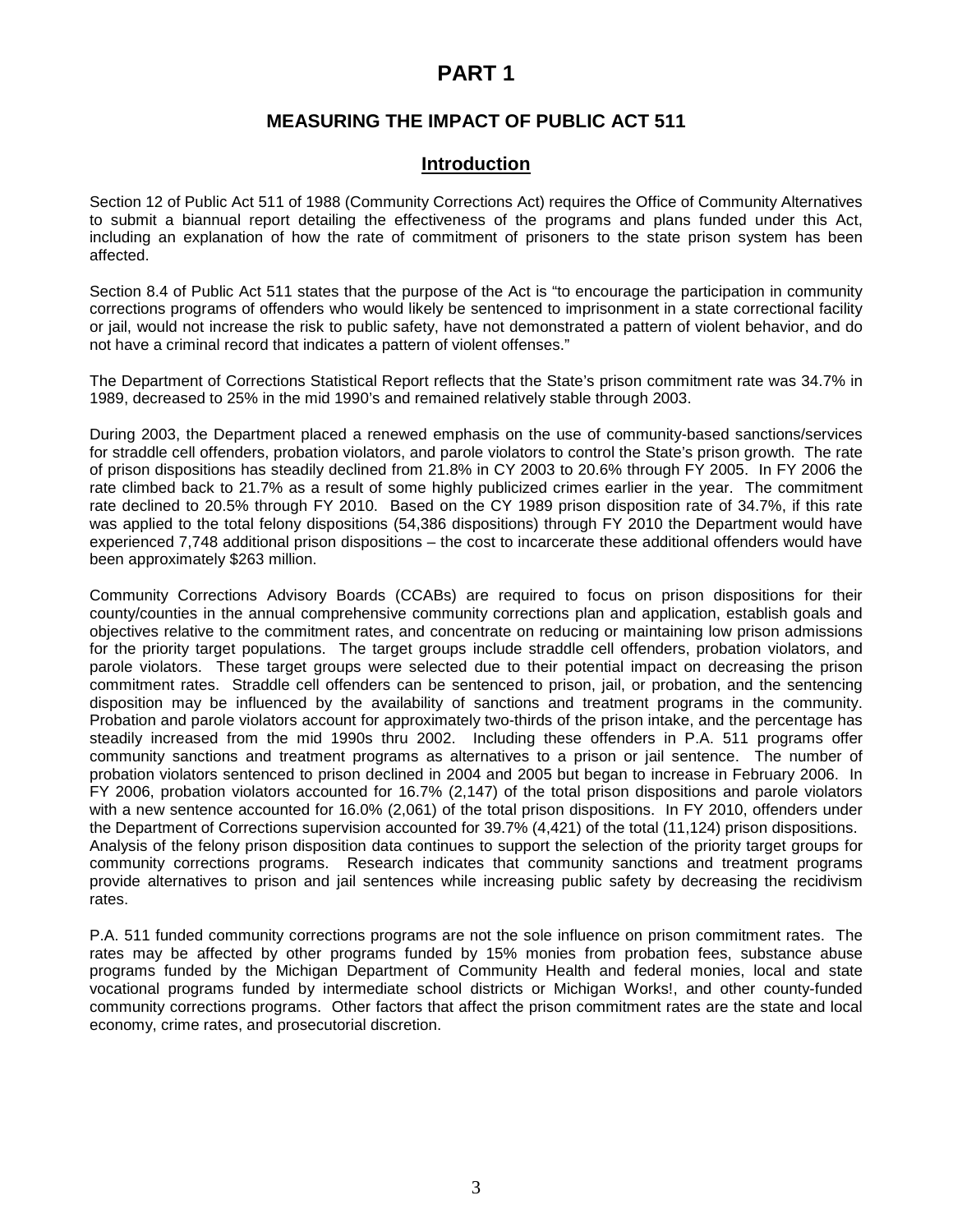## **Prison Population and Dispositions**

## **Prison Population Projections**

Section 401 of P.A. 188 of 2010 required the Department of Corrections to submit three and five year prison population projections to the Legislature concurrent with the submission of the Executive Budget. For more details regarding the prison population projections, a copy of the report prepared by the MDOC Office of Research and Planning can be obtained from the Department's website under the publications and information section.

The Office of Research and Planning reports:

- The State prison population has declined to 43,455 as of July 2011.
	- $\checkmark$  Population declined by 8,099 from its peak in just over 4 years.
- Annual Felony Court Dispositions are on a pace to decline for the  $4<sup>th</sup>$  consecutive year following 8 years of growth.
- Felony probation population had been increasing since 2005, but declined by nearly 8% so far in 2011.
	- $\checkmark$  As of July 2011, there were 4,549 fewer probationers under DOC supervision.
- **Probation violators sent to prison per 1,000 probationers are down among the lowest rates since 1994.**  $\checkmark$  45 probation violators per 1,000 probationers.
- Parole violators with a new sentence and technical violation are continuing to decline.
	- $\checkmark$  New Sentence: Estimated 1,563 in 2011 compared to 2,025 in 2008.
	- $\checkmark$  Technical: Estimated 1,966 in 2011 compared to 3,157 in 2006.
	- Overall Revocations: Estimated 180 parole violators per 1,000

### **OMNI Statewide Disposition Data**

Michigan Department of Corrections data collection and analysis functions have been largely migrated to a new, multi-faceted system called OMNI. The OMNI system provides the capability of analyzing data in a relatively short-time frame. The following narrative and associated tables contain information from some of the OMNI Statewide Disposition data for FY 2006 through FY 2010. The OMNI extract data is based on the most serious offense for each sentencing date – no records are excluded.

The OMNI prison disposition data provides an overview of prison commitments, jail utilization, progress toward addressing State and local objectives, and factors which contribute to attainment of the objectives. Some data sets reference Group 1 offenses (Homicide, Robbery, CSC, Assault, Other Sex Offenses, Assaultive Other, Burglary and Weapon Possession) and Group 2 offenses (Larceny, Fraud, Forgery/Embezzlement, Motor Vehicle, Malicious Destruction, Drugs, OUIL 3<sup>rd</sup> and Other Non-Assaultive). The Group 1 offense categories are more serious crimes whereas the Group 2 offenses are less assaultive and perceived as more appropriate to target for P.A. 511 programming.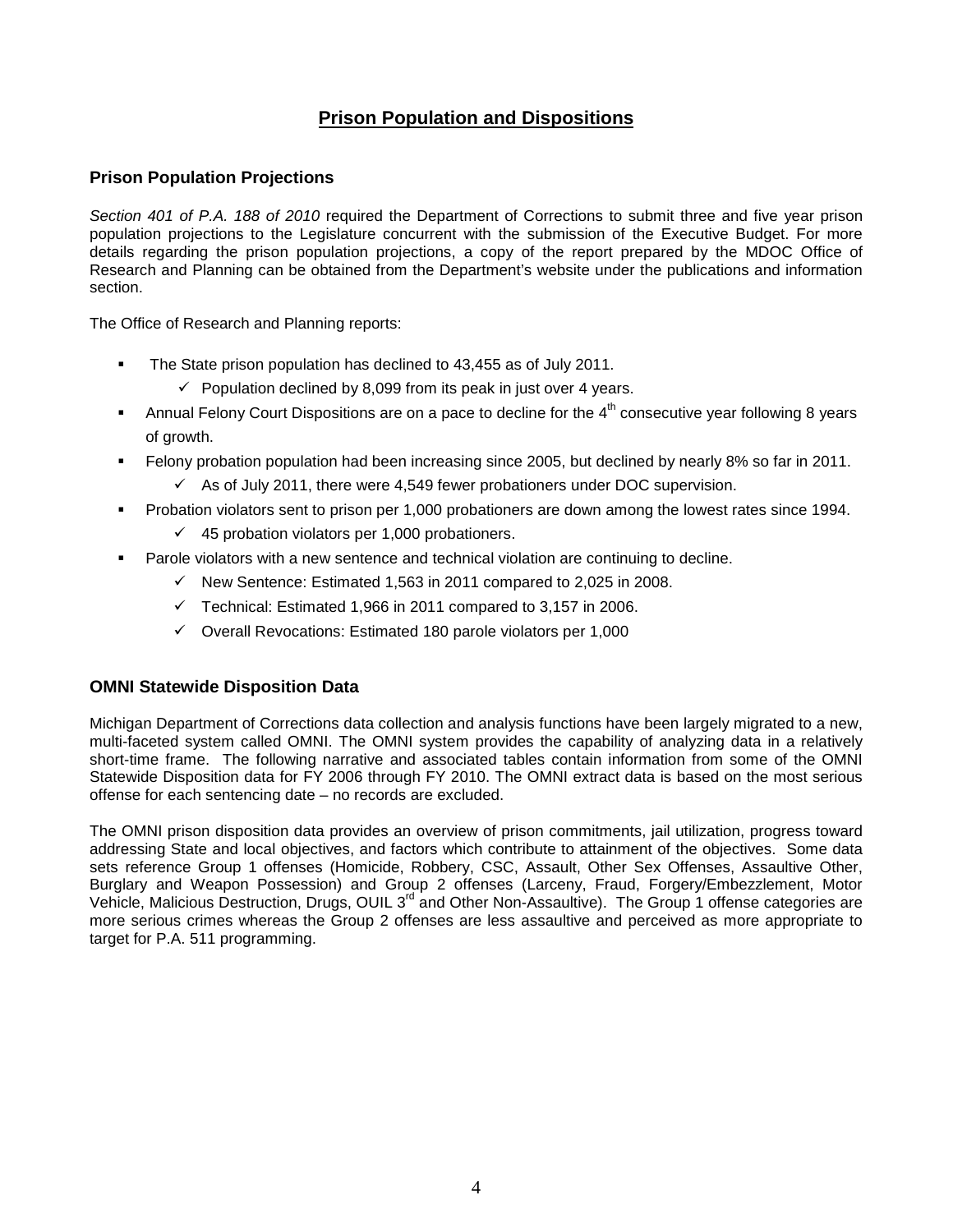## **OMNI Felony Dispositions – FY 2006 through FY 2010**

Table Sets 1.1, 1.2, 1.3, 1.4, 1.5, 1.6, 1.7, and 1.8 examine the OMNI Statewide Disposition data, summarizing data by the most serious offense for each individual disposition. This provides "gross" dispositions which are useful in analyzing the decision points that drive disposition rates at the local level. The data includes overviews at the statewide level, with several progressively detailed summaries.

- The total number of dispositions statewide increased from 58,724 in FY 2006 to 59,897 in FY 2007 then has continually declined to 54,386 in FY 2010.
- The overall prison commitment rate for the State steadily decreased from 21.7% (12.766 dispositions) in FY 2006 to 18.8% in FY 2009.
- In FY 2010 the overall prison commitment rate increased to 20.5% (11,124 dispositions).
- The following provides more detail regarding the total number of prison dispositions in FY 2009 compared to FY 2010:
	- 6,873 (61.8%) of the dispositions were for Group 1 offenses in FY 2010 compared to 6,533 (61.6%) in FY 2009.
	- 4,251 (38.2%) of the dispositions were for Group 2 offenses in FY 2010 compared to 4,068 (38.4%) in FY 2009.
	- In FY 2010, offenders under the supervision (i.e., probation, parole and prison) of MDOC accounted for 39.7% (4,421) of the total prison dispositions compared to 40.0% (4,238) in FY 2009.
	- Statewide jail only dispositions decreased from 11,182 in FY 2006 to 9,890 in FY 2010.
- The statewide straddle cell prison commitment rate decreased from 36.7% (3,935 dispositions) in FY 2006 to 32.8% (4,039 dispositions) in FY 2010.

## **OUIL 3rd OMNI Statewide Disposition Data – FY 2006 through FY 2010**

Table 1.6 examines the FY 2003 through FY 2010 Statewide Dispositions for OUIL 3<sup>rd</sup> offenders.

A comparison of the data shows the following trends:

- The total number of OUIL 3<sup>rd</sup> dispositions decreased from 3,277 in CY 2003 to 2,726 in FY 2006 then significantly increased to 3,666 in FY 2008. The number slightly decreased to 3,461 in FY 2010.
- $A$  factor that has likely impacted the number of OUIL  $3<sup>rd</sup>$  dispositions is the Michigan State Police efforts to crack down on drunk drivers as part of a federal grant for additional enforcement in 44 counties during the past several years.
- The prison commitment rate for OUIL 3<sup>rd</sup> offenders decreased from 22.6% in CY 2003 to 17.2% in FY 2009. The rate increased to 18.8% in FY 2010 which accounted for 30 additional prison dispositions in the past year.

## **Progress Toward Addressing Objectives and Priorities**

In the past several years, the State has placed greater emphasis on the expansion of local sanctions in order to allow communities to determine appropriate punishment for low level offenders who would otherwise be sent to prison. The Department has partnered with local governments to revitalize and renew efforts to meet the goals of Public Act 511 to reduce admissions to prison of nonviolent offenders, especially probation violators, and improve the use of local jails. In previous years, the growth in prison intake has been driven by the increase of technical probation violators and offenders sentenced to prison for two years or less -- the exact target population for the Community Corrections Act and the priorities adopted by the State Board. The renewed emphasis placed on the use of community-based sanctions/services for these target populations has resulted in decreases in the overall prison commitment rates, prison commitments of straddle cell offenders and probation violators.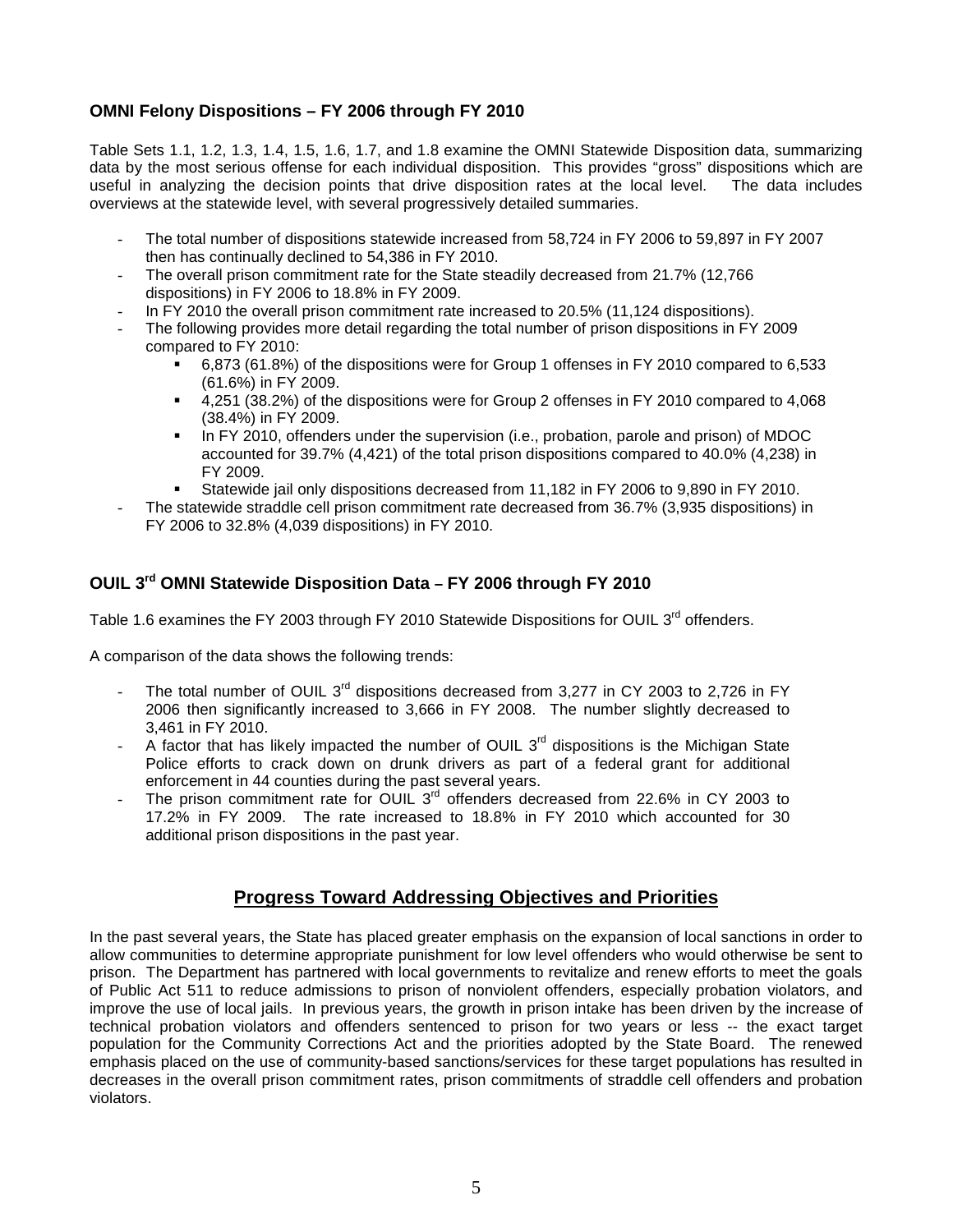Local jurisdictions continually review sentence recommendations and update probation violation response guides consistent with Department policies in order to achieve a reduction in prison intake, improve jail utilization, and maintain public safety. Further, local jurisdictions continue to update target populations, program eligibility criteria for community corrections programs, and the range of sentencing options for these population groups (i.e., straddle cell offenders with SGL prior record variables of 35 points or more, probation violators and offenders sentenced to prison for two years or less). These target populations were a primary focus during the review of local community corrections comprehensive plans and a key determinant for the recommendations of funding in the past two fiscal years. As part of the FY 2011 Comprehensive Community Corrections Plans review process, OCA has required local jurisdictions to further reduce their overall prison commitment rates by targeting offenders in the Group 2 offense categories (i.e. Larceny, Fraud, Forgery/Embezzle, Motor Vehicle, Malicious Destruction, Drugs, OUIL 3<sup>rd</sup> and Other Non-Assaultive).

Multiple changes have been and continue to be made among counties to improve capabilities to reduce or maintain prison commitments, increase emphasis on utilizing jail beds for higher risk cases, and reduce recidivism. These changes include:

- Implementation of processes and instruments to quickly and more objectively identify low to high risk cases at the pretrial stage.
- Implementation of instruments and processes to objectively assess needs of the higher risk offenders.
- Utilization of the results of screening/assessments to assist in the selection of conditional release options for pretrial defendants and conditions of sentencing.
- Development and implementation of policies within local jurisdictions to emphasize proportionality in the use of sanctions/services, i.e., low levels of supervision and services for low risk offenders and utilizing more intensive programming for the higher risk offenders.
- Implementation and expansion of cognitive behavioral-based programming with eligibility criteria restricted to offenders that are at a higher risk of recidivism.
- Increased focus placed on continuity of treatment to ensure offenders are able to continue participation in education, substance abuse, or other programming as they move among supervision options such as jail, residential programs, etc.

The changes which are being made among the counties are consistent with the objectives and priorities adopted by the State Board. They are also in sync with research which has demonstrated that prison and jail commitment rates can be reduced and recidivism reduction can be achieved through effective case differentiation based on risk, matching sanctions/services by objective assessments, proportional allocation of supervision and treatment according to levels of risk/needs, and utilization of intensive (preferably cognitive behavioral-based) programming for offenders at higher risk of recidivism.

### **Priority Target Populations**

The analysis of felony disposition data supports the selection of the priority target groups from the straddle cell offenders and probation violators. Even though intermediate sanction cell offenders are not a major target population for community corrections programs, sentencing policies and practices need to be examined in more detail in counties where higher percentages of intermediate sanction offenders are sentenced to prison. Although prison disposition rates on intermediate offenders are normally low on a percentage basis, a large number of cases mean that even a fractional improvement statewide can amount to a significant change in prison dispositions. OMNI Felony Disposition data show that the percentage of intermediate prison dispositions increased from 2.5% (721) in FY 2006 to 3.2% (982) in FY 2010 though this increase is primarily the result of technical probation violations being reflected in the original SGL category rather than SGL N/A. The counties with high prison commitment rates for straddle cell or intermediate sanction cell offenders are required to address these issues in their annual community corrections comprehensive plan and application for funding.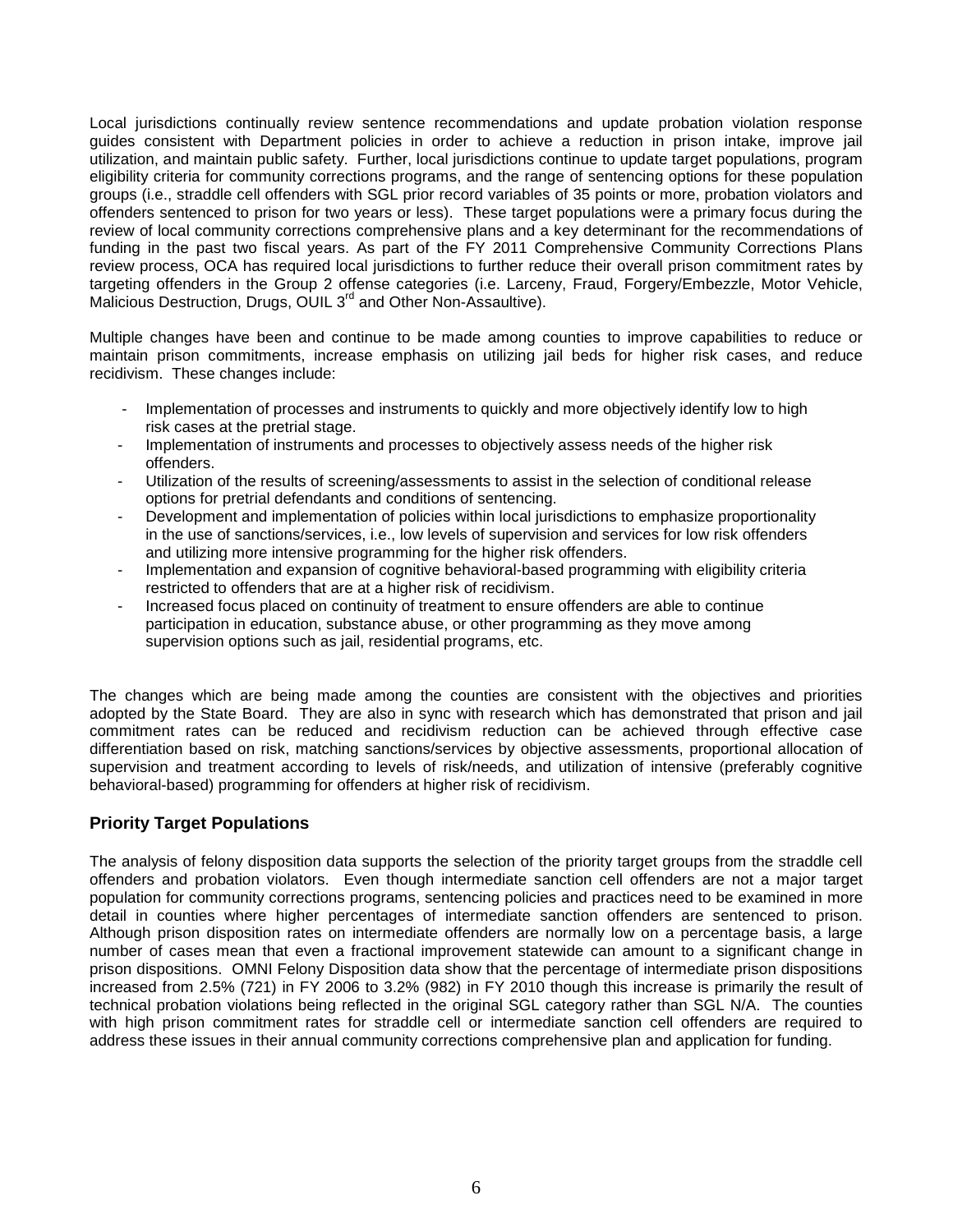The incarceration of probation violators who do not comply with their conditions of probation has been one of the primary reasons for the increase in Michigan's prison population. Since 1999, probation violators have been one of the primary target populations for community corrections funded programs. In 2002, probation violators accounted for 38% of the total prison intake. As part of the Department's Plan to Control Prison Growth, the Department placed greater emphasis on this population and required the Office of Community Alternatives to increase the use of Public Act 511 programs to offer community sanctions and treatment programs as an alternative to prison. In 2004, the number of probation violators sentenced to prison declined by 5.7%. In FY 2010 probation violations accounted for 19.2% (2,137) of the total prison dispositions – this represent 179 more probation violators being sentenced to prison compared to the previous year. It is worthwhile to note that the number of prison dispositions for technical probation violators represents only 3.9% of the number (approximately 53,875) of probationers under the Department of Corrections supervision in 2010.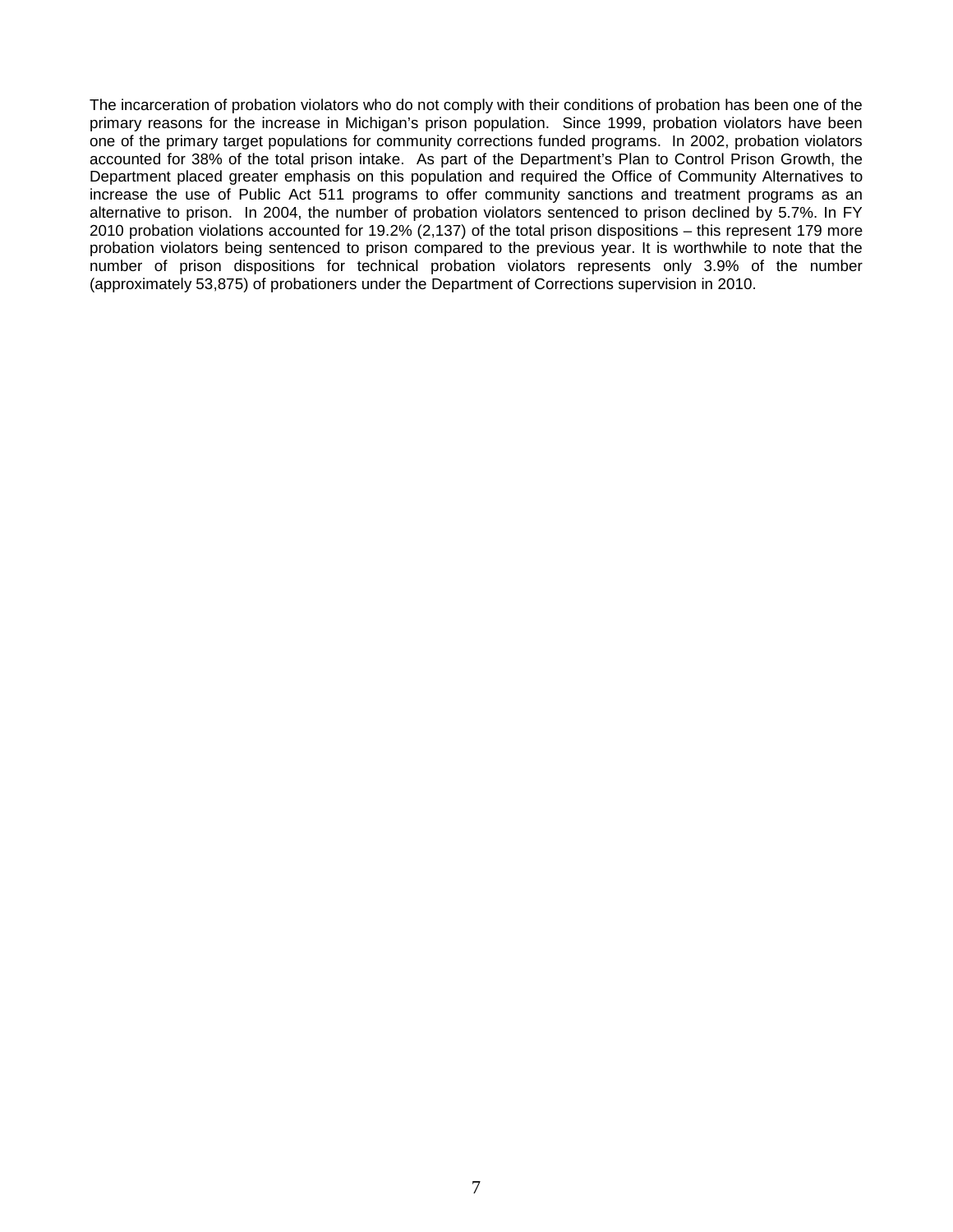## **Table 1.1 Michigan Department of Corrections Office of Community Alternatives Statewide Dispositions - Fiscal Year 2010 Based Upon OMNI Data - Most Serious Offense per Disposition Date - No Record Exclusions**

|       |           | Frequency | Percent | <b>Valid Percent</b> | Cumulative<br>Percent |
|-------|-----------|-----------|---------|----------------------|-----------------------|
| Valid | Prison    | 11124     | 20.5    | 20.5                 | 20.5                  |
|       | Jail      | 9661      | 17.8    | 17.8                 | 38.2                  |
|       | Jail/Prob | 18535     | 34.1    | 34.1                 | 72.3                  |
|       | Probation | 14647     | 26.9    | 26.9                 | 99.2                  |
|       | Other     | 419       | .8      | .8                   | 100.0                 |
|       | Total     | 54386     | 100.0   | 100.0                |                       |

### **Overall Dispositions - October 2009 thru September 2010**



#### **Statewide Fiscal Year 2010 Disposition Rates by Quarter**

|         |              |                  |        | <b>DISPOSITION</b> |           |           |        |        |  |  |
|---------|--------------|------------------|--------|--------------------|-----------|-----------|--------|--------|--|--|
|         |              |                  | Prison | Jail               | Jail/Prob | Probation | Other  | Total  |  |  |
| Quarter | 2009 4th Qtr | Count            | 2729   | 2336               | 4503      | 3585      | 117    | 13270  |  |  |
|         |              | % within Quarter | 20.6%  | 17.6%              | 33.9%     | 27.0%     | $.9\%$ | 100.0% |  |  |
|         | 2010 1st Qtr | Count            | 2929   | 2440               | 4765      | 3697      | 111    | 13942  |  |  |
|         |              | % within Quarter | 21.0%  | 17.5%              | 34.2%     | 26.5%     | $.8\%$ | 100.0% |  |  |
|         | 2010 2nd Qtr | Count            | 2861   | 2453               | 4828      | 3830      | 103    | 14075  |  |  |
|         |              | % within Quarter | 20.3%  | 17.4%              | 34.3%     | 27.2%     | $.7\%$ | 100.0% |  |  |
|         | 2010 3rd Qtr | Count            | 2605   | 2432               | 4439      | 3535      | 88     | 13099  |  |  |
|         |              | % within Quarter | 19.9%  | 18.6%              | 33.9%     | 27.0%     | .7%    | 100.0% |  |  |
| Total   |              | Count            | 11124  | 9661               | 18535     | 14647     | 419    | 54386  |  |  |
|         |              | % within Quarter | 20.5%  | 17.8%              | 34.1%     | 26.9%     | $.8\%$ | 100.0% |  |  |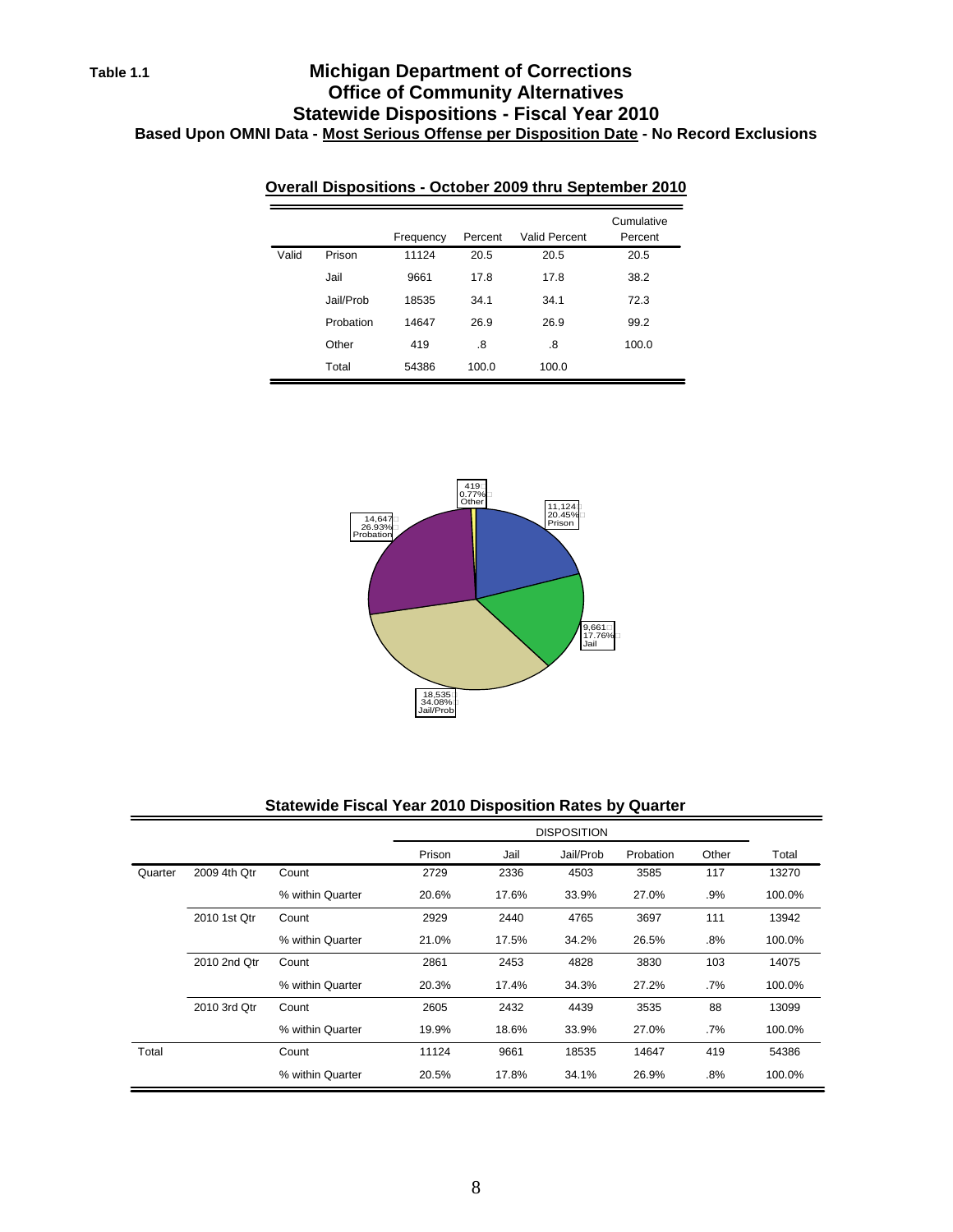### **Statewide Fiscal Year 2010 Dispostions by Guideline Group**

|                 |               |                          |        |       | <b>DISPOSITION</b> |           |       |        |
|-----------------|---------------|--------------------------|--------|-------|--------------------|-----------|-------|--------|
|                 |               |                          | Prison | Jail  | Jail/Prob          | Probation | Other | Total  |
| Guideline Group | <b>SGL NA</b> | Count                    | 1663   | 1588  | 923                | 1578      | 116   | 5868   |
|                 |               | % within Guideline Group | 28.3%  | 27.1% | 15.7%              | 26.9%     | 2.0%  | 100.0% |
|                 | Intermediate  | Count                    | 982    | 5813  | 12865              | 11149     | 232   | 31041  |
|                 |               | % within Guideline Group | 3.2%   | 18.7% | 41.4%              | 35.9%     | .7%   | 100.0% |
|                 | Straddle      | Count                    | 4039   | 2189  | 4318               | 1720      | 41    | 12307  |
|                 |               | % within Guideline Group | 32.8%  | 17.8% | 35.1%              | 14.0%     | .3%   | 100.0% |
|                 | Presumptive   | Count                    | 4440   | 71    | 429                | 200       | 30    | 5170   |
|                 |               | % within Guideline Group | 85.9%  | 1.4%  | 8.3%               | 3.9%      | .6%   | 100.0% |
| Total           |               | Count                    | 11124  | 9661  | 18535              | 14647     | 419   | 54386  |
|                 |               | % within Guideline Group | 20.5%  | 17.8% | 34.1%              | 26.9%     | .8%   | 100.0% |

## **Statewide Fiscal Year 2010 Dispositions by Offense Group**

|         |                |                        |        | <b>DISPOSITION</b> |           |           |       |        |  |  |  |
|---------|----------------|------------------------|--------|--------------------|-----------|-----------|-------|--------|--|--|--|
|         |                |                        | Prison | Jail               | Jail/Prob | Probation | Other | Total  |  |  |  |
| Offense | Offense Group1 | Count                  | 6873   | 2697               | 5703      | 4559      | 113   | 19945  |  |  |  |
| Group   |                | % within Offense Group | 34.5%  | 13.5%              | 28.6%     | 22.9%     | .6%   | 100.0% |  |  |  |
|         | Offense Group2 | Count                  | 4251   | 6964               | 12832     | 10088     | 306   | 34441  |  |  |  |
|         |                | % within Offense Group | 12.3%  | 20.2%              | 37.3%     | 29.3%     | .9%   | 100.0% |  |  |  |
| Total   |                | Count                  | 11124  | 9661               | 18535     | 14647     | 419   | 54386  |  |  |  |
|         |                | % within Offense Group | 20.5%  | 17.8%              | 34.1%     | 26.9%     | .8%   | 100.0% |  |  |  |

#### **Statewide Fiscal Year 2010 Dispositions by Guideline and Offense Group**

|                 |                |                        |        |       | <b>DISPOSITION</b> |           |              |        |
|-----------------|----------------|------------------------|--------|-------|--------------------|-----------|--------------|--------|
| Guideline Group |                |                        | Prison | Jail  | Jail/Prob          | Probation | Other        | Total  |
| <b>SGL NA</b>   | Offense Group1 | Count                  | 1277   | 490   | 314                | 605       | 29           | 2715   |
|                 |                | % within Offense Group | 47.0%  | 18.0% | 11.6%              | 22.3%     | 1.1%         | 100.0% |
|                 | Offense Group2 | Count                  | 386    | 1098  | 609                | 973       | 87           | 3153   |
|                 |                | % within Offense Group | 12.2%  | 34.8% | 19.3%              | 30.9%     | 2.8%         | 100.0% |
|                 | Total          | Count                  | 1663   | 1588  | 923                | 1578      | 116          | 5868   |
|                 |                | % within Offense Group | 28.3%  | 27.1% | 15.7%              | 26.9%     | 2.0%         | 100.0% |
| Intermediate    | Offense Group1 | Count                  | 352    | 1429  | 3426               | 3127      | 40           | 8374   |
|                 |                | % within Offense Group | 4.2%   | 17.1% | 40.9%              | 37.3%     | .5%          | 100.0% |
|                 | Offense Group2 | Count                  | 630    | 4384  | 9439               | 8022      | 192          | 22667  |
|                 |                | % within Offense Group | 2.8%   | 19.3% | 41.6%              | 35.4%     | .8%          | 100.0% |
|                 | Total          | Count                  | 982    | 5813  | 12865              | 11149     | 232          | 31041  |
|                 |                | % within Offense Group | 3.2%   | 18.7% | 41.4%              | 35.9%     | .7%          | 100.0% |
| Straddle        | Offense Group1 | Count                  | 1568   | 733   | 1634               | 687       | 15           | 4637   |
|                 |                | % within Offense Group | 33.8%  | 15.8% | 35.2%              | 14.8%     | .3%          | 100.0% |
|                 | Offense Group2 | Count                  | 2471   | 1456  | 2684               | 1033      | 26           | 7670   |
|                 |                | % within Offense Group | 32.2%  | 19.0% | 35.0%              | 13.5%     | .3%          | 100.0% |
|                 | Total          | Count                  | 4039   | 2189  | 4318               | 1720      | 41           | 12307  |
|                 |                | % within Offense Group | 32.8%  | 17.8% | 35.1%              | 14.0%     | .3%          | 100.0% |
| Presumptive     | Offense Group1 | Count                  | 3676   | 45    | 329                | 140       | 29           | 4219   |
|                 |                | % within Offense Group | 87.1%  | 1.1%  | 7.8%               | 3.3%      | .7%          | 100.0% |
|                 | Offense Group2 | Count                  | 764    | 26    | 100                | 60        | $\mathbf{1}$ | 951    |
|                 |                | % within Offense Group | 80.3%  | 2.7%  | 10.5%              | 6.3%      | .1%          | 100.0% |
|                 | Total          | Count                  | 4440   | 71    | 429                | 200       | 30           | 5170   |
|                 |                | % within Offense Group | 85.9%  | 1.4%  | 8.3%               | 3.9%      | .6%          | 100.0% |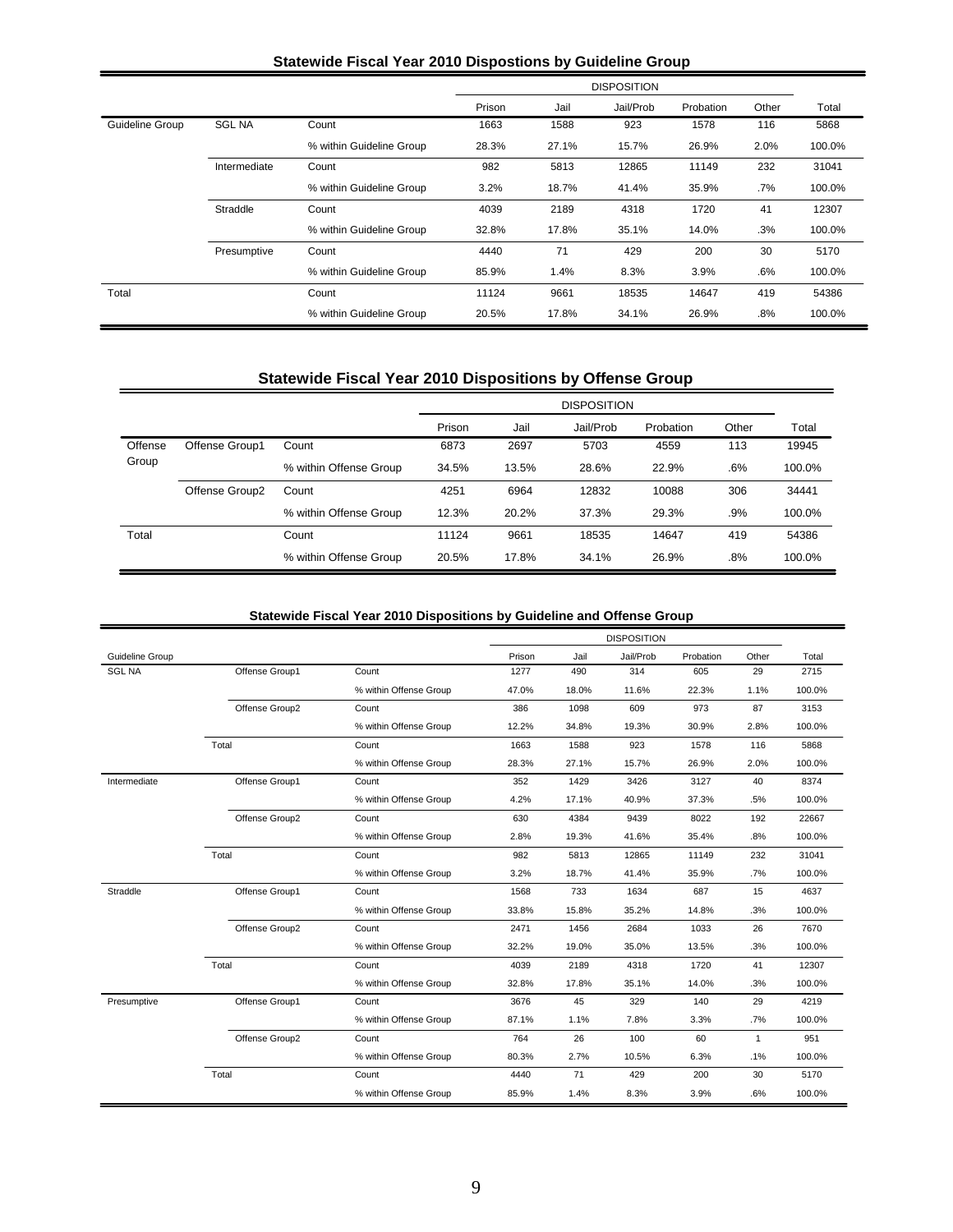## **Table 1.2 Michigan Department of Corrections Office of Community Alternatives Statewide Dispositions - Fiscal Year 2009 Based Upon OMNI Data - Most Serious Offense per Disposition Date - No Record Exclusions**

|       |           | Frequency | Percent | <b>Valid Percent</b> | Cumulative<br>Percent |
|-------|-----------|-----------|---------|----------------------|-----------------------|
| Valid | Prison    | 10601     | 18.8    | 18.8                 | 18.8                  |
|       | Jail      | 9890      | 17.6    | 17.6                 | 36.4                  |
|       | Jail/Prob | 19064     | 33.8    | 33.8                 | 70.2                  |
|       | Probation | 16319     | 29.0    | 29.0                 | 99.2                  |
|       | Other     | 453       | .8      | .8                   | 100.0                 |
|       | Total     | 56327     | 100.0   | 100.0                |                       |

### **Overall Dispositions - October 2008 thru September 2009**



#### **Statewide Fiscal Year 2009 Dispositions Rates by Quarter**

|         |              |                  |        |       | <b>DISPOSITION</b> |           |        |        |
|---------|--------------|------------------|--------|-------|--------------------|-----------|--------|--------|
|         |              |                  | Prison | Jail  | Jail/Prob          | Probation | Other  | Total  |
| Quarter | 2008 4th Qtr | Count            | 2628   | 2423  | 4641               | 4211      | 104    | 14007  |
|         |              | % within Quarter | 18.8%  | 17.3% | 33.1%              | 30.1%     | .7%    | 100.0% |
|         | 2009 1st Qtr | Count            | 2709   | 2529  | 4912               | 4113      | 125    | 14388  |
|         |              | % within Quarter | 18.8%  | 17.6% | 34.1%              | 28.6%     | $.9\%$ | 100.0% |
|         | 2009 2nd Qtr | Count            | 2701   | 2531  | 4843               | 4143      | 108    | 14326  |
|         |              | % within Quarter | 18.9%  | 17.7% | 33.8%              | 28.9%     | $.8\%$ | 100.0% |
|         | 2009 3rd Qtr | Count            | 2563   | 2407  | 4668               | 3852      | 116    | 13606  |
|         |              | % within Quarter | 18.8%  | 17.7% | 34.3%              | 28.3%     | .9%    | 100.0% |
| Total   |              | Count            | 10601  | 9890  | 19064              | 16319     | 453    | 56327  |
|         |              | % within Quarter | 18.8%  | 17.6% | 33.8%              | 29.0%     | .8%    | 100.0% |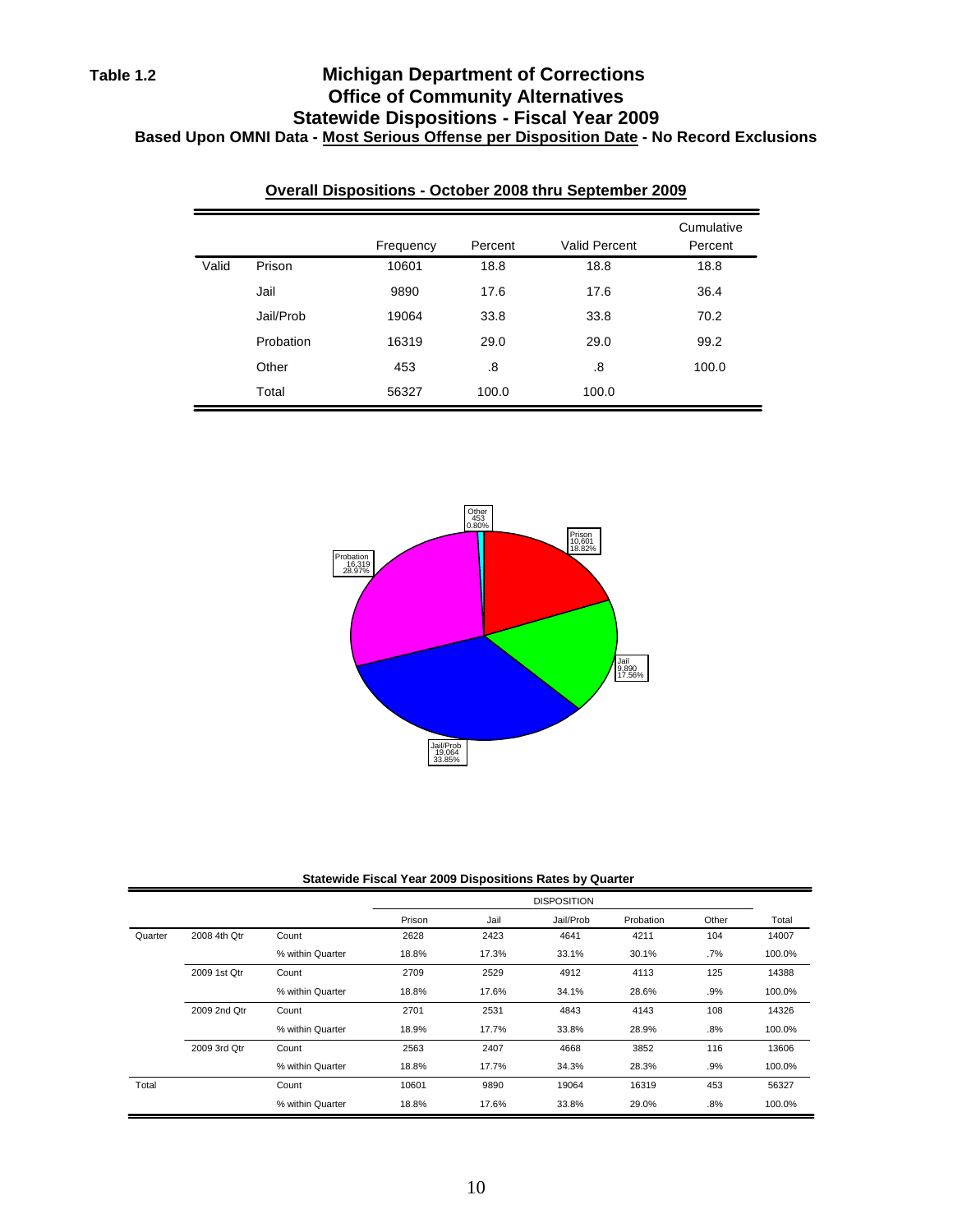| <b>Statewide Fiscal Year 2009 Dispositions by Guideline Group</b> |  |  |  |
|-------------------------------------------------------------------|--|--|--|
|-------------------------------------------------------------------|--|--|--|

|           |               |                          |        |       | <b>DISPOSITION</b> |           |        |        |
|-----------|---------------|--------------------------|--------|-------|--------------------|-----------|--------|--------|
|           |               |                          | Prison | Jail  | Jail/Prob          | Probation | Other  | Total  |
| Guideline | <b>SGL NA</b> | Count                    | 1522   | 1649  | 963                | 1670      | 116    | 5920   |
| Group     |               | % within Guideline Group | 25.7%  | 27.9% | 16.3%              | 28.2%     | 2.0%   | 100.0% |
|           | Intermediate  | Count                    | 985    | 5859  | 13390              | 12507     | 258    | 32999  |
|           |               | % within Guideline Group | 3.0%   | 17.8% | 40.6%              | 37.9%     | $.8\%$ | 100.0% |
|           | Straddle      | Count                    | 4067   | 2286  | 4302               | 1911      | 50     | 12616  |
|           |               | % within Guideline Group | 32.2%  | 18.1% | 34.1%              | 15.1%     | .4%    | 100.0% |
|           | Presumptive   | Count                    | 4027   | 96    | 409                | 231       | 29     | 4792   |
|           |               | % within Guideline Group | 84.0%  | 2.0%  | 8.5%               | 4.8%      | $.6\%$ | 100.0% |
| Total     |               | Count                    | 10601  | 9890  | 19064              | 16319     | 453    | 56327  |
|           |               | % within Guideline Group | 18.8%  | 17.6% | 33.8%              | 29.0%     | $.8\%$ | 100.0% |

## **Statewide Fiscal Year 2009 Dispositions by Offense Group**

|         |                |                        |        | <b>DISPOSITION</b> |           |           |       |        |  |  |  |
|---------|----------------|------------------------|--------|--------------------|-----------|-----------|-------|--------|--|--|--|
|         |                |                        | Prison | Jail               | Jail/Prob | Probation | Other | Total  |  |  |  |
| Offense | Offense Group1 | Count                  |        | 2881               | 5793      | 4755      | 129   | 20091  |  |  |  |
| Group   |                | % within Offense Group | 32.5%  | 14.3%              | 28.8%     | 23.7%     | .6%   | 100.0% |  |  |  |
|         | Offense Group2 | Count                  | 4068   | 7009               | 13271     | 11564     | 324   | 36236  |  |  |  |
|         |                | % within Offense Group | 11.2%  | 19.3%              | 36.6%     | 31.9%     | .9%   | 100.0% |  |  |  |
| Total   |                | Count                  | 10601  | 9890               | 19064     | 16319     | 453   | 56327  |  |  |  |
|         |                | % within Offense Group | 18.8%  | 17.6%              | 33.8%     | 29.0%     | .8%   | 100.0% |  |  |  |

### **Statewide Fiscal Year 2009 Dispositions by Guideline and Offense Group**

|                 |         |                |                        |        |       | <b>DISPOSITION</b> |           |              |        |
|-----------------|---------|----------------|------------------------|--------|-------|--------------------|-----------|--------------|--------|
| Guideline Group |         |                |                        | Prison | Jail  | Jail/Prob          | Probation | Other        | Total  |
| <b>SGL NA</b>   | Offense | Offense Group1 | Count                  | 1215   | 537   | 319                | 606       | 23           | 2700   |
|                 | Group   |                | % within Offense Group | 45.0%  | 19.9% | 11.8%              | 22.4%     | .9%          | 100.0% |
|                 |         | Offense Group2 | Count                  | 307    | 1112  | 644                | 1064      | 93           | 3220   |
|                 |         |                | % within Offense Group | 9.5%   | 34.5% | 20.0%              | 33.0%     | 2.9%         | 100.0% |
|                 | Total   |                | Count                  | 1522   | 1649  | 963                | 1670      | 116          | 5920   |
|                 |         |                | % within Offense Group | 25.7%  | 27.9% | 16.3%              | 28.2%     | 2.0%         | 100.0% |
| Intermediate    | Offense | Offense Group1 | Count                  | 377    | 1483  | 3455               | 3246      | 57           | 8618   |
|                 | Group   |                | % within Offense Group | 4.4%   | 17.2% | 40.1%              | 37.7%     | .7%          | 100.0% |
|                 |         | Offense Group2 | Count                  | 608    | 4376  | 9935               | 9261      | 201          | 24381  |
|                 |         |                | % within Offense Group | 2.5%   | 17.9% | 40.7%              | 38.0%     | .8%          | 100.0% |
|                 | Total   |                | Count                  | 985    | 5859  | 13390              | 12507     | 258          | 32999  |
|                 |         |                | % within Offense Group | 3.0%   | 17.8% | 40.6%              | 37.9%     | .8%          | 100.0% |
| Straddle        | Offense | Offense Group1 | Count                  | 1613   | 790   | 1708               | 719       | 21           | 4851   |
|                 | Group   |                | % within Offense Group | 33.3%  | 16.3% | 35.2%              | 14.8%     | .4%          | 100.0% |
|                 |         | Offense Group2 | Count                  | 2454   | 1496  | 2594               | 1192      | 29           | 7765   |
|                 |         |                | % within Offense Group | 31.6%  | 19.3% | 33.4%              | 15.4%     | .4%          | 100.0% |
|                 | Total   |                | Count                  | 4067   | 2286  | 4302               | 1911      | 50           | 12616  |
|                 |         |                | % within Offense Group | 32.2%  | 18.1% | 34.1%              | 15.1%     | .4%          | 100.0% |
| Presumptive     | Offense | Offense Group1 | Count                  | 3328   | 71    | 311                | 184       | 28           | 3922   |
|                 | Group   |                | % within Offense Group | 84.9%  | 1.8%  | 7.9%               | 4.7%      | .7%          | 100.0% |
|                 |         | Offense Group2 | Count                  | 699    | 25    | 98                 | 47        | $\mathbf{1}$ | 870    |
|                 |         |                | % within Offense Group | 80.3%  | 2.9%  | 11.3%              | 5.4%      | .1%          | 100.0% |
|                 | Total   |                | Count                  | 4027   | 96    | 409                | 231       | 29           | 4792   |
|                 |         |                | % within Offense Group | 84.0%  | 2.0%  | 8.5%               | 4.8%      | .6%          | 100.0% |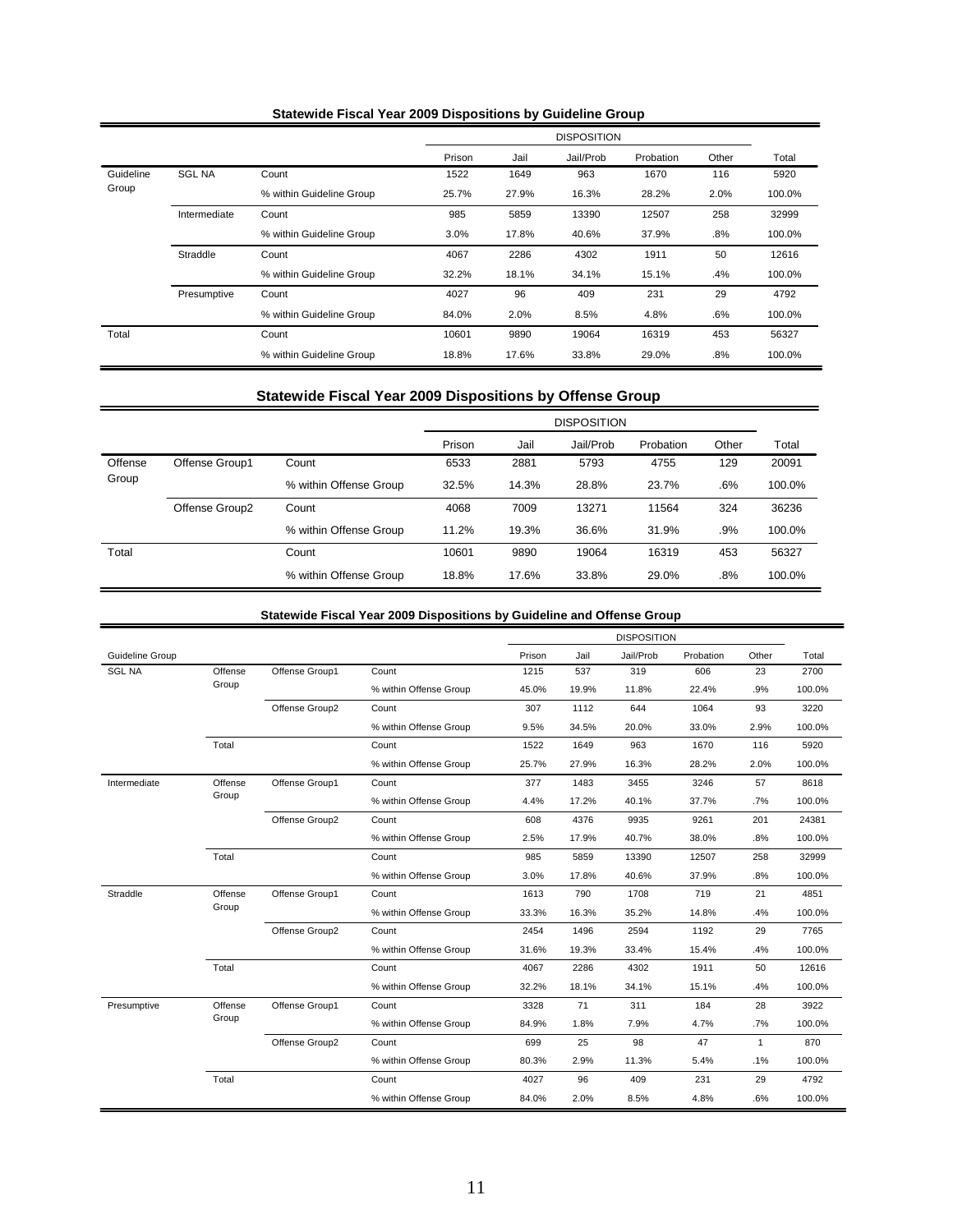## **Table 1.3 Michigan Department of Corrections Office of Community Alternatives Statewide Dispositions - Fiscal Year 2008 Based Upon OMNI Data - Most Serious Offense per Disposition Date - No Record Exclusions**

|       | <b>Overall Dispositions - October 2007 thru September 2008</b> |           |         |               |                       |  |  |  |  |
|-------|----------------------------------------------------------------|-----------|---------|---------------|-----------------------|--|--|--|--|
|       |                                                                | Frequency | Percent | Valid Percent | Cumulative<br>Percent |  |  |  |  |
| Valid | Prison                                                         | 11627     | 19.9    | 19.9          | 19.9                  |  |  |  |  |
|       | Jail                                                           | 10706     | 18.3    | 18.3          | 38.2                  |  |  |  |  |
|       | Jail/Prob                                                      | 18944     | 324     | 32.4          | 70.5                  |  |  |  |  |
|       | Probation                                                      | 16791     | 28.7    | 28.7          | 99.2                  |  |  |  |  |
|       | Other                                                          | 441       | .8      | .8            | 100.0                 |  |  |  |  |
|       | Total                                                          | 58509     | 100.0   | 100.0         |                       |  |  |  |  |



#### **Statewide Fiscal Year 2008 Disposition Rates by Quarter**

|         |              |                  |        | <b>DISPOSITION</b> |           |           |        |        |  |
|---------|--------------|------------------|--------|--------------------|-----------|-----------|--------|--------|--|
|         |              |                  | Prison | Jail               | Jail/Prob | Probation | Other  | Total  |  |
| Quarter | 2007 4th Qtr | Count            | 2963   | 2713               | 4458      | 4177      | 92     | 14403  |  |
|         |              | % within Quarter | 20.6%  | 18.8%              | 31.0%     | 29.0%     | .6%    | 100.0% |  |
|         | 2008 1st Qtr | Count            | 2895   | 2683               | 4808      | 4298      | 122    | 14806  |  |
|         |              | % within Quarter | 19.6%  | 18.1%              | 32.5%     | 29.0%     | .8%    | 100.0% |  |
|         | 2008 2nd Qtr | Count            | 3019   | 2698               | 4906      | 4170      | 118    | 14911  |  |
|         |              | % within Quarter | 20.2%  | 18.1%              | 32.9%     | 28.0%     | .8%    | 100.0% |  |
|         | 2008 3rd Qtr | Count            | 2750   | 2612               | 4772      | 4146      | 109    | 14389  |  |
|         |              | % within Quarter | 19.1%  | 18.2%              | 33.2%     | 28.8%     | .8%    | 100.0% |  |
| Total   |              | Count            | 11627  | 10706              | 18944     | 16791     | 441    | 58509  |  |
|         |              | % within Quarter | 19.9%  | 18.3%              | 32.4%     | 28.7%     | $.8\%$ | 100.0% |  |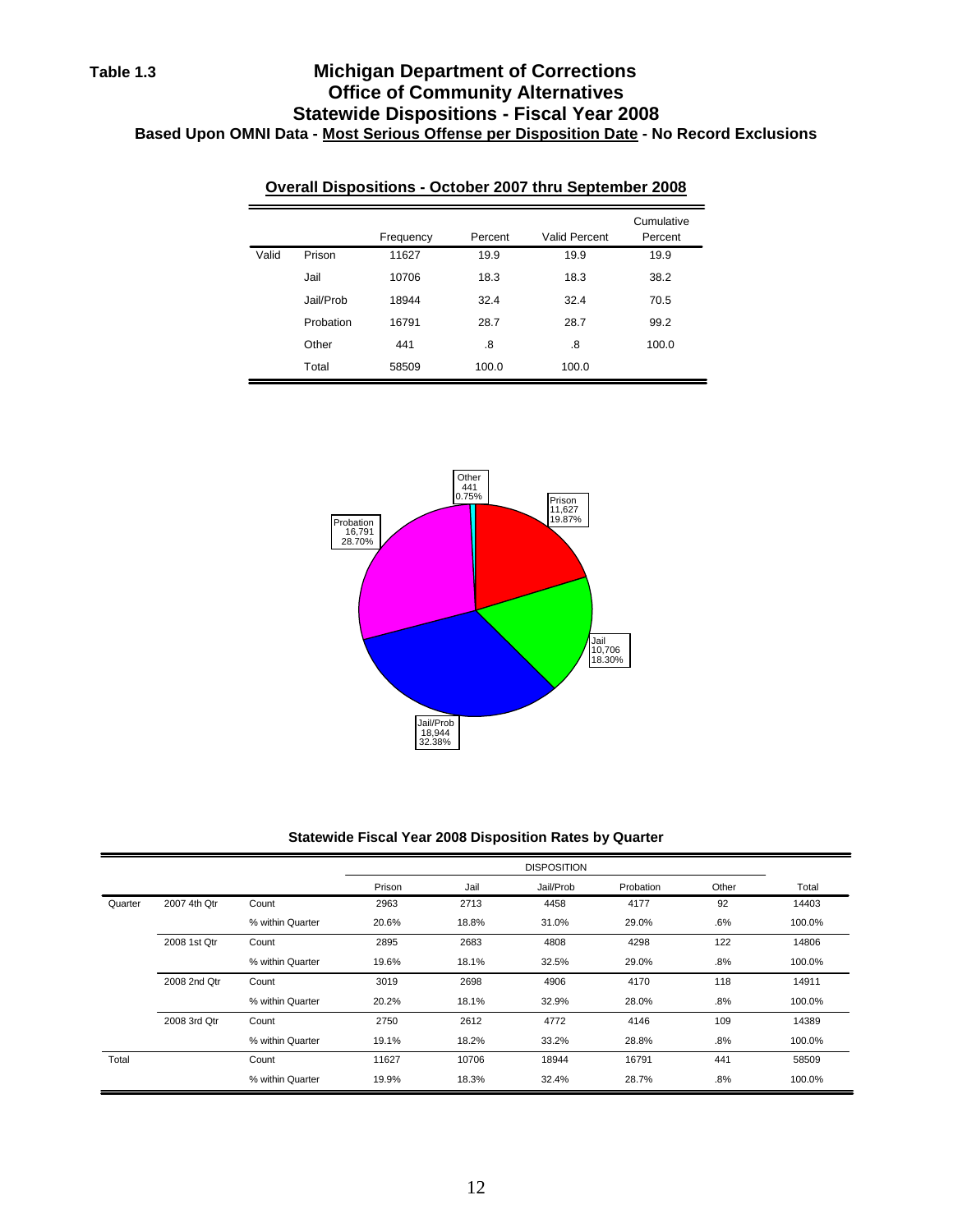### **Statewide Fiscal Year 2008 Dispositions by Guideline Group**

|           |               |                |        |       | <b>DISPOSITION</b> |           |        |        |
|-----------|---------------|----------------|--------|-------|--------------------|-----------|--------|--------|
|           |               |                | Prison | Jail  | Jail/Prob          | Probation | Other  | Total  |
| Guideline | <b>SGL NA</b> | Count          | 1989   | 1826  | 917                | 1615      | 112    | 6459   |
| Group     |               | % within Group | 30.8%  | 28.3% | 14.2%              | 25.0%     | 1.7%   | 100.0% |
|           | Intermediate  | Count          | 1142   | 6489  | 13478              | 13263     | 258    | 34630  |
|           |               | % within Group | 3.3%   | 18.7% | 38.9%              | 38.3%     | .7%    | 100.0% |
|           | Straddle      | Count          | 4324   | 2299  | 4131               | 1699      | 40     | 12493  |
|           |               | % within Group | 34.6%  | 18.4% | 33.1%              | 13.6%     | .3%    | 100.0% |
|           | Presumptive   | Count          | 4172   | 92    | 418                | 214       | 31     | 4927   |
|           |               | % within Group | 84.7%  | 1.9%  | 8.5%               | 4.3%      | $.6\%$ | 100.0% |
| Total     |               | Count          | 11627  | 10706 | 18944              | 16791     | 441    | 58509  |
|           |               | % within Group | 19.9%  | 18.3% | 32.4%              | 28.7%     | .8%    | 100.0% |

### **Statewide Fiscal Year 2008 Dispositions by Offense Group**

|         |                |                |        | <b>DISPOSITION</b> |           |           |        |        |  |
|---------|----------------|----------------|--------|--------------------|-----------|-----------|--------|--------|--|
|         |                |                | Prison | Jail               | Jail/Prob | Probation | Other  | Total  |  |
| Offense | Offense Group1 | Count          | 7001   | 3050               | 5763      | 4960      | 151    | 20925  |  |
| Group   |                | % within Group | 33.5%  | 14.6%              | 27.5%     | 23.7%     | $.7\%$ | 100.0% |  |
|         | Offense Group2 | Count          | 4626   | 7656               | 13181     | 11831     | 290    | 37584  |  |
|         |                | % within Group | 12.3%  | 20.4%              | 35.1%     | 31.5%     | .8%    | 100.0% |  |
| Total   |                | Count          | 11627  | 10706              | 18944     | 16791     | 441    | 58509  |  |
|         |                | % within Group | 19.9%  | 18.3%              | 32.4%     | 28.7%     | .8%    | 100.0% |  |

## **Statewide Fiscal Year 2008 Dispositions by Guideline and Offense Group**

| Guideline     |                |                |        |       | <b>DISPOSITION</b> |           |       |        |
|---------------|----------------|----------------|--------|-------|--------------------|-----------|-------|--------|
| Group         |                |                | Prison | Jail  | Jail/Prob          | Probation | Other | Total  |
| <b>SGL NA</b> | Offense Group1 | Count          | 1524   | 539   | 296                | 590       | 27    | 2976   |
|               |                | % within Group | 51.2%  | 18.1% | 9.9%               | 19.8%     | .9%   | 100.0% |
|               | Offense Group2 | Count          | 465    | 1287  | 621                | 1025      | 85    | 3483   |
|               |                | % within Group | 13.4%  | 37.0% | 17.8%              | 29.4%     | 2.4%  | 100.0% |
|               | Total          | Count          | 1989   | 1826  | 917                | 1615      | 112   | 6459   |
|               |                | % within Group | 30.8%  | 28.3% | 14.2%              | 25.0%     | 1.7%  | 100.0% |
| Intermediate  | Offense Group1 | Count          | 390    | 1666  | 3568               | 3541      | 74    | 9239   |
|               |                | % within Group | 4.2%   | 18.0% | 38.6%              | 38.3%     | .8%   | 100.0% |
|               | Offense Group2 | Count          | 752    | 4823  | 9910               | 9722      | 184   | 25391  |
|               |                | % within Group | 3.0%   | 19.0% | 39.0%              | 38.3%     | .7%   | 100.0% |
|               | Total          | Count          | 1142   | 6489  | 13478              | 13263     | 258   | 34630  |
|               |                | % within Group | 3.3%   | 18.7% | 38.9%              | 38.3%     | .7%   | 100.0% |
| Straddle      | Offense Group1 | Count          | 1652   | 786   | 1583               | 661       | 19    | 4701   |
|               |                | % within Group | 35.1%  | 16.7% | 33.7%              | 14.1%     | .4%   | 100.0% |
|               | Offense Group2 | Count          | 2672   | 1513  | 2548               | 1038      | 21    | 7792   |
|               |                | % within Group | 34.3%  | 19.4% | 32.7%              | 13.3%     | .3%   | 100.0% |
|               | Total          | Count          | 4324   | 2299  | 4131               | 1699      | 40    | 12493  |
|               |                | % within Group | 34.6%  | 18.4% | 33.1%              | 13.6%     | .3%   | 100.0% |
| Presumptive   | Offense Group1 | Count          | 3435   | 59    | 316                | 168       | 31    | 4009   |
|               |                | % within Group | 85.7%  | 1.5%  | 7.9%               | 4.2%      | .8%   | 100.0% |
|               | Offense Group2 | Count          | 737    | 33    | 102                | 46        | 0     | 918    |
|               |                | % within Group | 80.3%  | 3.6%  | 11.1%              | 5.0%      | .0%   | 100.0% |
|               | Total          | Count          | 4172   | 92    | 418                | 214       | 31    | 4927   |
|               |                | % within Group | 84.7%  | 1.9%  | 8.5%               | 4.3%      | .6%   | 100.0% |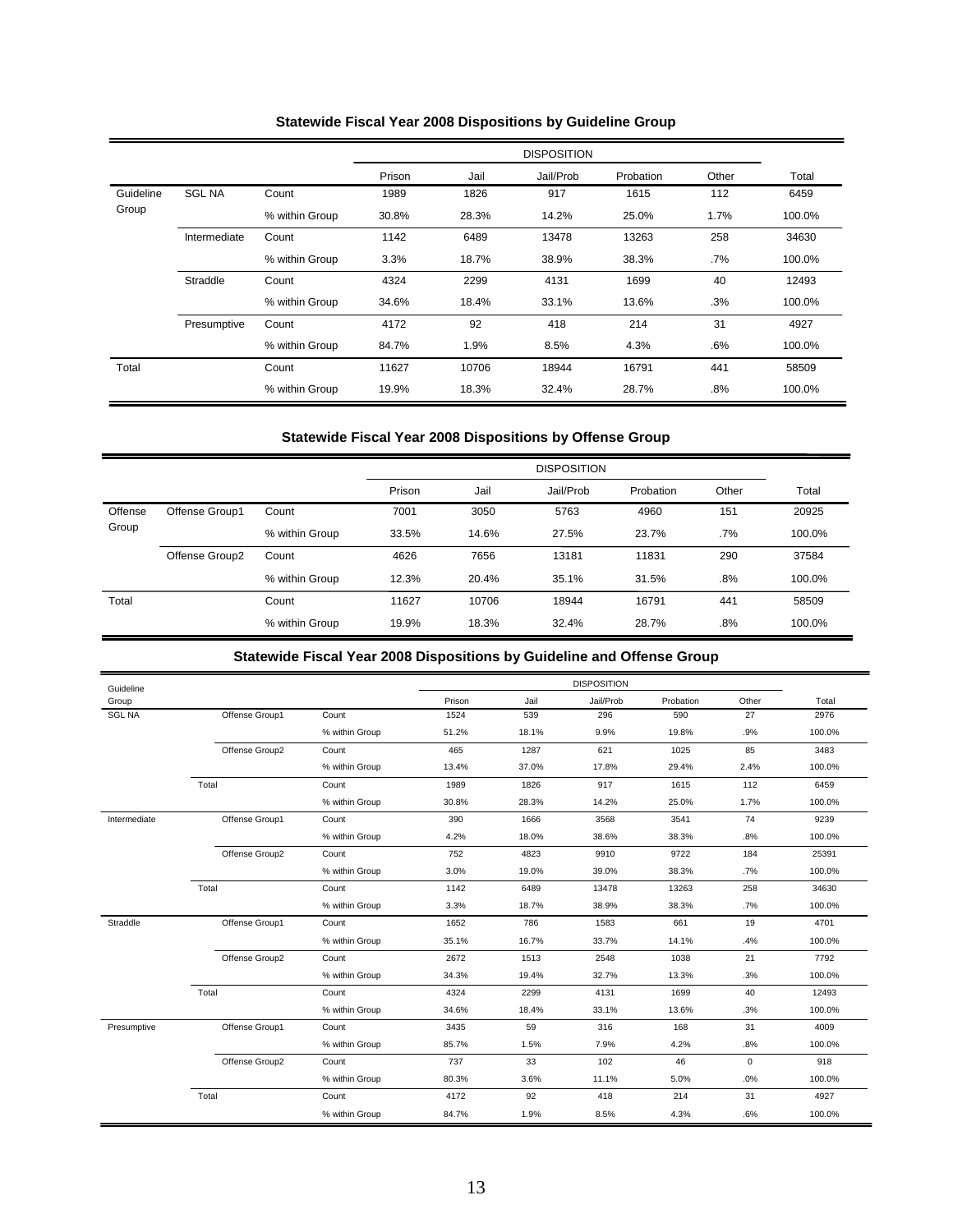## **Table 1.4 Michigan Department of Corrections Office of Community Alternatives Statewide Dispositions - Fiscal Year 2007 Based Upon OMNI Data - Most Serious Offense per Disposition Date - No Record Exclusions**

|       |           | Frequency | Percent | Valid Percent | Cumulative<br>Percent |
|-------|-----------|-----------|---------|---------------|-----------------------|
| Valid | Prison    | 12525     | 20.9    | 20.9          | 20.9                  |
|       | Jail      | 11424     | 19.1    | 19.1          | 40.0                  |
|       | Jail/Prob | 18014     | 30.1    | 30.1          | 70.1                  |
|       | Probation | 17499     | 29.2    | 29.2          | 99.3                  |
|       | Other     | 435       | .7      | .7            | 100.0                 |
|       | Total     | 59897     | 100.0   | 100.0         |                       |





**Statewide Fiscal Year 2007 Disposition Rates by Quarter**

|         |              |                  |        |       | <b>DISPOSITION</b> |           |        |        |
|---------|--------------|------------------|--------|-------|--------------------|-----------|--------|--------|
|         |              |                  | Prison | Jail  | Jail/Prob          | Probation | Other  | Total  |
| Quarter | 2006 4th Qtr | Count            | 3008   | 2650  | 4267               | 4089      | 109    | 14123  |
|         |              | % within Quarter | 21.3%  | 18.8% | 30.2%              | 29.0%     | .8%    | 100.0% |
|         | 2007 1st Qtr | Count            | 3236   | 2998  | 4488               | 4474      | 121    | 15317  |
|         |              | % within Quarter | 21.1%  | 19.6% | 29.3%              | 29.2%     | $.8\%$ | 100.0% |
|         | 2007 2nd Qtr | Count            | 3158   | 2890  | 4590               | 4506      | 115    | 15259  |
|         |              | % within Quarter | 20.7%  | 18.9% | 30.1%              | 29.5%     | $.8\%$ | 100.0% |
|         | 2007 3rd Qtr | Count            | 3123   | 2886  | 4669               | 4430      | 90     | 15198  |
|         |              | % within Quarter | 20.5%  | 19.0% | 30.7%              | 29.1%     | .6%    | 100.0% |
| Total   |              | Count            | 12525  | 11424 | 18014              | 17499     | 435    | 59897  |
|         |              | % within Quarter | 20.9%  | 19.1% | 30.1%              | 29.2%     | $.7\%$ | 100.0% |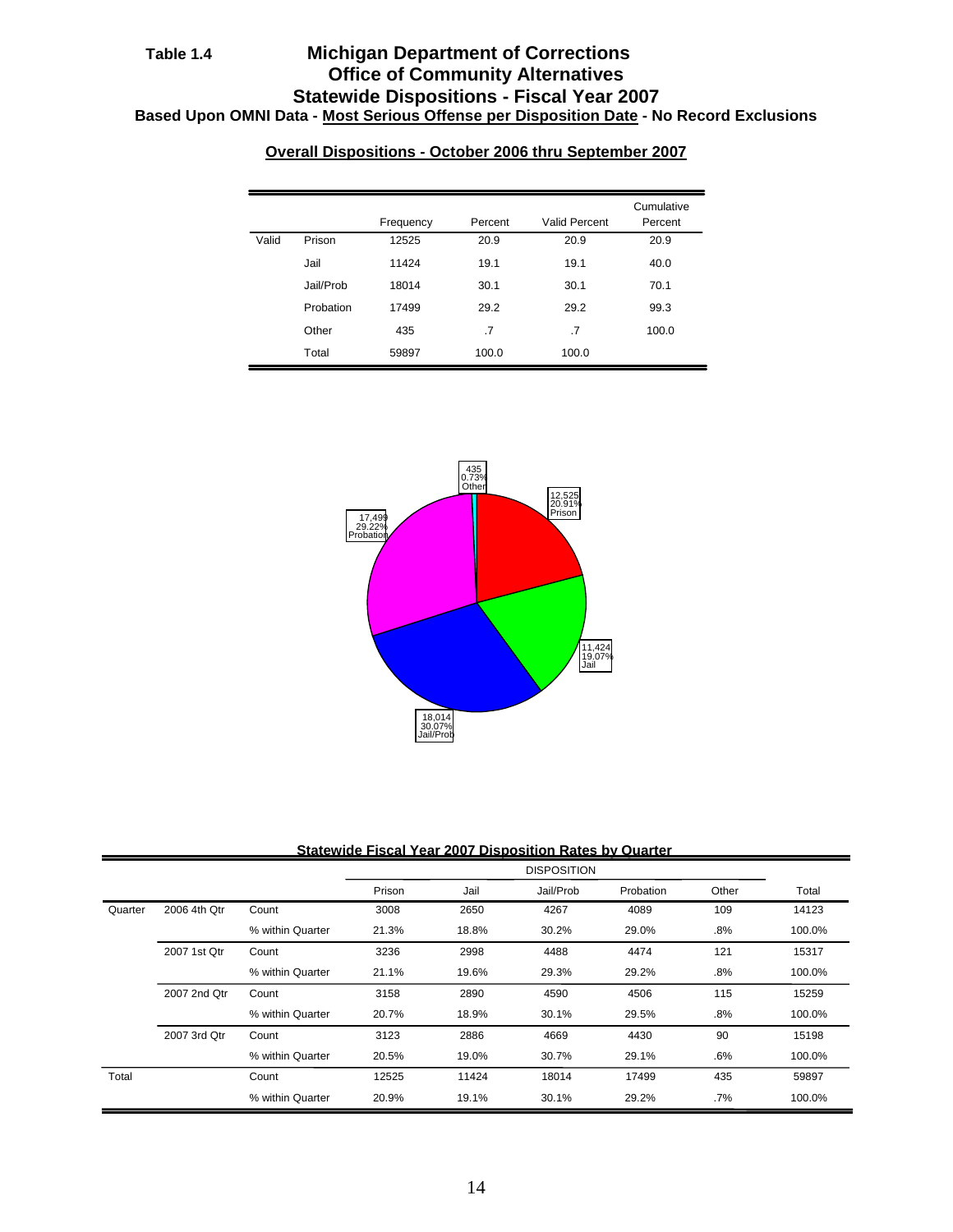#### **Statewide Fiscal Year 2007 Dispositions by Guideline Group**

|           |               |                |        |       | <b>DISPOSITION</b> |           |        |        |
|-----------|---------------|----------------|--------|-------|--------------------|-----------|--------|--------|
|           |               |                | Prison | Jail  | Jail/Prob          | Probation | Other  | Total  |
| Guideline | <b>SGL NA</b> | Count          | 2875   | 3897  | 999                | 1785      | 124    | 9680   |
| Group     |               | % within Group | 29.7%  | 40.3% | 10.3%              | 18.4%     | 1.3%   | 100.0% |
|           | Intermediate  | Count          | 1041   | 5450  | 12673              | 13675     | 249    | 33088  |
|           |               | % within Group | 3.1%   | 16.5% | 38.3%              | 41.3%     | .8%    | 100.0% |
|           | Straddle      | Count          | 4277   | 2000  | 3952               | 1777      | 35     | 12041  |
|           |               | % within Group | 35.5%  | 16.6% | 32.8%              | 14.8%     | .3%    | 100.0% |
|           | Presumptive   | Count          | 4332   | 77    | 390                | 262       | 27     | 5088   |
|           |               | % within Group | 85.1%  | 1.5%  | 7.7%               | 5.1%      | .5%    | 100.0% |
| Total     |               | Count          | 12525  | 11424 | 18014              | 17499     | 435    | 59897  |
|           |               | % within Group | 20.9%  | 19.1% | 30.1%              | 29.2%     | $.7\%$ | 100.0% |

### **Statewide: Fiscal Year 2007 Dispositions by Offense Group**

|         |                |                |        | <b>DISPOSITION</b> |           |           |       |        |  |  |
|---------|----------------|----------------|--------|--------------------|-----------|-----------|-------|--------|--|--|
|         |                |                | Prison | Jail               | Jail/Prob | Probation | Other | Total  |  |  |
| Offense | Offense Group1 | Count          | 7510   | 3163               | 5708      | 5088      | 132   | 21601  |  |  |
| Group   |                | % within Group | 34.8%  | 14.6%              | 26.4%     | 23.6%     | .6%   | 100.0% |  |  |
|         | Offense Group2 | Count          | 5015   | 8261               | 12306     | 12411     | 303   | 38296  |  |  |
|         |                | % within Group | 13.1%  | 21.6%              | 32.1%     | 32.4%     | .8%   | 100.0% |  |  |
| Total   |                | Count          | 12525  | 11424              | 18014     | 17499     | 435   | 59897  |  |  |
|         |                | % within Group | 20.9%  | 19.1%              | 30.1%     | 29.2%     | .7%   | 100.0% |  |  |

### **Statewide: Fiscal Year 2007 Dispositions by Guideline and Offense Group**

| Guideline     |                |                |        |       | <b>DISPOSITION</b> |           |              |        |
|---------------|----------------|----------------|--------|-------|--------------------|-----------|--------------|--------|
| Group         |                |                | Prison | Jail  | Jail/Prob          | Probation | Other        | Total  |
| <b>SGL NA</b> | Offense Group1 | Count          | 1946   | 1035  | 280                | 673       | 31           | 3965   |
|               |                | % within Group | 49.1%  | 26.1% | 7.1%               | 17.0%     | .8%          | 100.0% |
|               | Offense Group2 | Count          | 929    | 2862  | 719                | 1112      | 93           | 5715   |
|               |                | % within Group | 16.3%  | 50.1% | 12.6%              | 19.5%     | 1.6%         | 100.0% |
|               | Total          | Count          | 2875   | 3897  | 999                | 1785      | 124          | 9680   |
|               |                | % within Group | 29.7%  | 40.3% | 10.3%              | 18.4%     | 1.3%         | 100.0% |
| Intermediate  | Offense Group1 | Count          | 361    | 1383  | 3550               | 3539      | 62           | 8895   |
|               |                | % within Group | 4.1%   | 15.5% | 39.9%              | 39.8%     | .7%          | 100.0% |
|               | Offense Group2 | Count          | 680    | 4067  | 9123               | 10136     | 187          | 24193  |
|               |                | % within Group | 2.8%   | 16.8% | 37.7%              | 41.9%     | .8%          | 100.0% |
|               | Total          | Count          | 1041   | 5450  | 12673              | 13675     | 249          | 33088  |
|               |                | % within Group | 3.1%   | 16.5% | 38.3%              | 41.3%     | .8%          | 100.0% |
| Straddle      | Offense Group1 | Count          | 1639   | 694   | 1576               | 681       | 13           | 4603   |
|               |                | % within Group | 35.6%  | 15.1% | 34.2%              | 14.8%     | .3%          | 100.0% |
|               | Offense Group2 | Count          | 2638   | 1306  | 2376               | 1096      | 22           | 7438   |
|               |                | % within Group | 35.5%  | 17.6% | 31.9%              | 14.7%     | .3%          | 100.0% |
|               | Total          | Count          | 4277   | 2000  | 3952               | 1777      | 35           | 12041  |
|               |                | % within Group | 35.5%  | 16.6% | 32.8%              | 14.8%     | .3%          | 100.0% |
| Presumptive   | Offense Group1 | Count          | 3564   | 51    | 302                | 195       | 26           | 4138   |
|               |                | % within Group | 86.1%  | 1.2%  | 7.3%               | 4.7%      | .6%          | 100.0% |
|               | Offense Group2 | Count          | 768    | 26    | 88                 | 67        | $\mathbf{1}$ | 950    |
|               |                | % within Group | 80.8%  | 2.7%  | 9.3%               | 7.1%      | .1%          | 100.0% |
|               | Total          | Count          | 4332   | 77    | 390                | 262       | 27           | 5088   |
|               |                | % within Group | 85.1%  | 1.5%  | 7.7%               | 5.1%      | .5%          | 100.0% |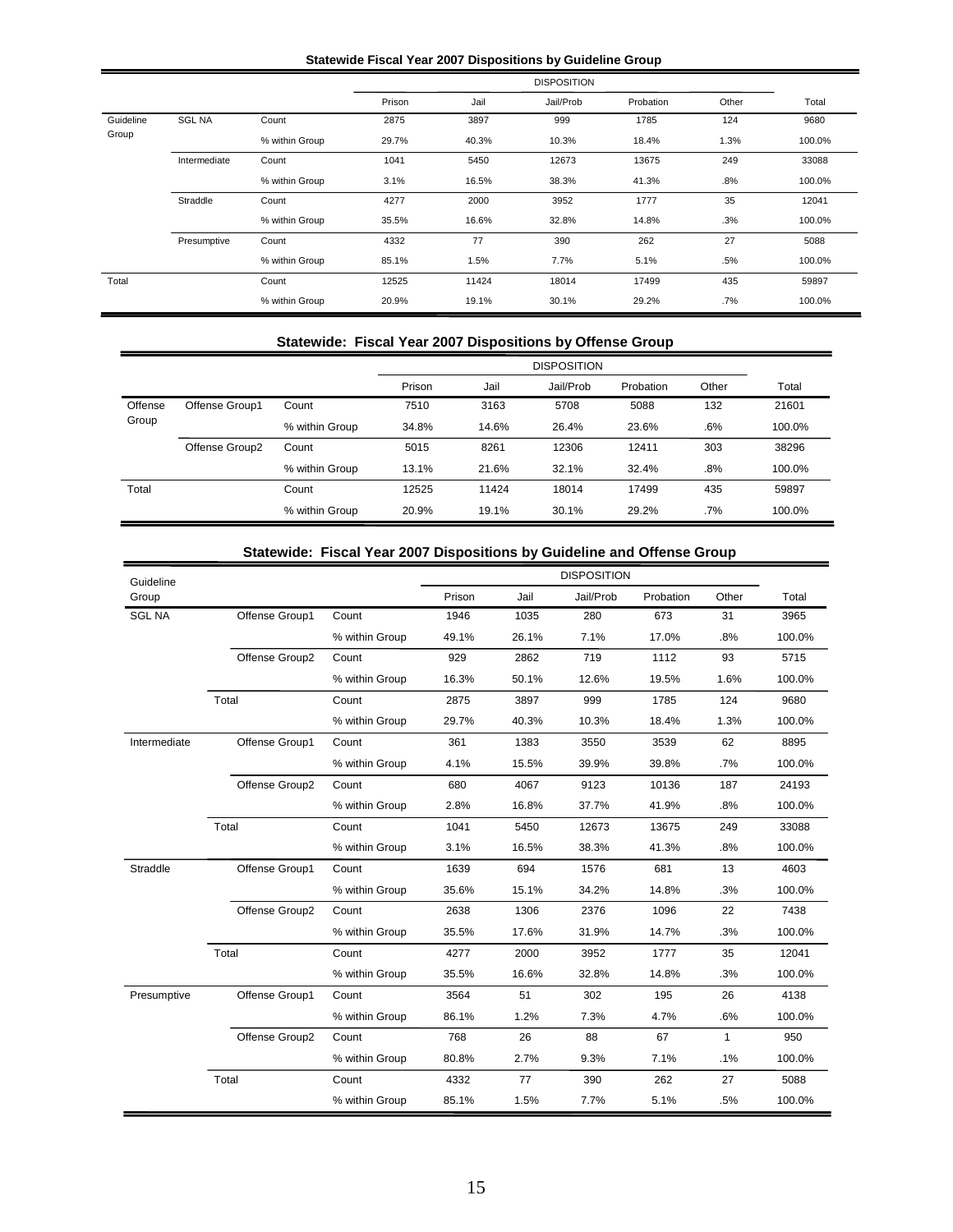## **Table 1.5 Michigan Department of Corrections Office of Community Alternatives Statewide Dispositions - Fiscal Year 2006 Based Upon OMNI Data - Most Serious Offense per Disposition Date - No Record Exclusions**

## **Overall Dispositions - October 2005 thru September 2006**

|       |           | Frequency | Percent | Valid Percent | Cumulative<br>Percent |
|-------|-----------|-----------|---------|---------------|-----------------------|
| Valid | Prison    | 12766     | 21.7    | 21.7          | 21.7                  |
|       | Jail      | 11182     | 19.0    | 19.0          | 40.8                  |
|       | Jail/Prob | 17293     | 29.4    | 29.4          | 70.2                  |
|       | Probation | 17014     | 29.0    | 29.0          | 99.2                  |
|       | Other     | 469       | .8      | .8            | 100.0                 |
|       | Total     | 58724     | 100.0   | 100.0         |                       |



### **DISPOSITION**

#### **Statewide Disposition Rates by Quarter**

|         |              |                  |        | <b>DISPOSITION</b> |           |           |       |        |  |  |
|---------|--------------|------------------|--------|--------------------|-----------|-----------|-------|--------|--|--|
|         |              |                  | Prison | Jail               | Jail/Prob | Probation | Other | Total  |  |  |
| Quarter | 2005 4th Qtr | Count            | 2915   | 2511               | 4046      | 3912      | 107   | 13491  |  |  |
|         |              | % within Quarter | 21.6%  | 18.6%              | 30.0%     | 29.0%     | .8%   | 100.0% |  |  |
|         | 2006 1st Qtr | Count            | 3327   | 2875               | 4381      | 4378      | 114   | 15075  |  |  |
|         |              | % within Quarter | 22.1%  | 19.1%              | 29.1%     | 29.0%     | .8%   | 100.0% |  |  |
|         | 2006 2nd Qtr | Count            | 3415   | 2869               | 4542      | 4374      | 111   | 15311  |  |  |
|         |              | % within Quarter | 22.3%  | 18.7%              | 29.7%     | 28.6%     | .7%   | 100.0% |  |  |
|         | 2006 3rd Qtr | Count            | 3109   | 2927               | 4324      | 4350      | 137   | 14847  |  |  |
|         |              | % within Quarter | 20.9%  | 19.7%              | 29.1%     | 29.3%     | .9%   | 100.0% |  |  |
| Total   |              | Count            | 12766  | 11182              | 17293     | 17014     | 469   | 58724  |  |  |
|         |              | % within Quarter | 21.7%  | 19.0%              | 29.4%     | 29.0%     | .8%   | 100.0% |  |  |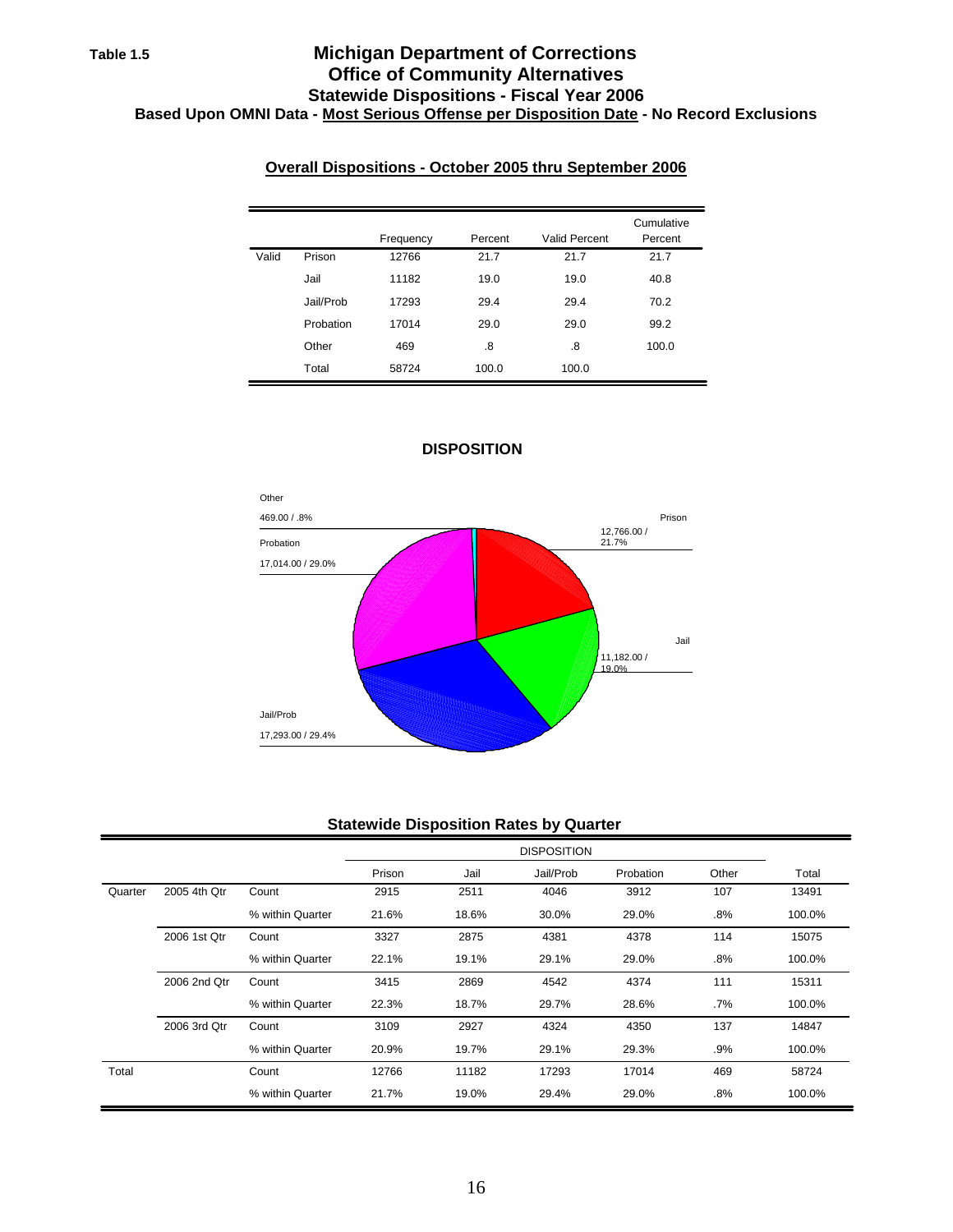|           |               |                    | -г     |       |                    |           |       |        |
|-----------|---------------|--------------------|--------|-------|--------------------|-----------|-------|--------|
|           |               |                    |        |       | <b>DISPOSITION</b> |           |       |        |
|           |               |                    | Prison | Jail  | Jail/Prob          | Probation | Other | Total  |
| Guideline | <b>SGL NA</b> | Count              | 3831   | 6800  | 1291               | 1853      | 147   | 13922  |
| Group     |               | % within Guideline | 27.5%  | 48.8% | 9.3%               | 13.3%     | 1.1%  | 100.0% |
|           | Intermediate  | Count              | 721    | 2911  | 11831              | 13331     | 255   | 29049  |
|           |               | % within Guideline | 2.5%   | 10.0% | 40.7%              | 45.9%     | .9%   | 100.0% |
|           | Straddle      | Count              | 3935   | 1404  | 3733               | 1609      | 43    | 10724  |
|           |               | % within Guideline | 36.7%  | 13.1% | 34.8%              | 15.0%     | .4%   | 100.0% |
|           | Presumptive   | Count              | 4279   | 67    | 438                | 221       | 24    | 5029   |
|           |               | % within Guideline | 85.1%  | 1.3%  | 8.7%               | 4.4%      | .5%   | 100.0% |
| Total     |               | Count              | 12766  | 11182 | 17293              | 17014     | 469   | 58724  |
|           |               | % within Guideline | 21.7%  | 19.0% | 29.4%              | 29.0%     | .8%   | 100.0% |

### **Statewide Dispositions Within Guideline Group**

**Statewide - Fiscal Year 2006 Dispositions by Guideline and Offense Group**

| Guideline     |                |                |        |       | <b>DISPOSITION</b> |           |                |        |
|---------------|----------------|----------------|--------|-------|--------------------|-----------|----------------|--------|
| Group         |                |                | Prison | Jail  | Jail/Prob          | Probation | Other          | Total  |
| <b>SGL NA</b> | Offense Group1 | Count          | 2188   | 1844  | 392                | 653       | 32             | 5109   |
|               |                | % within Group | 42.8%  | 36.1% | 7.7%               | 12.8%     | .6%            | 100.0% |
|               | Offense Group2 | Count          | 1643   | 4956  | 899                | 1200      | 115            | 8813   |
|               |                | % within Group | 18.6%  | 56.2% | 10.2%              | 13.6%     | 1.3%           | 100.0% |
|               | Total          | Count          | 3831   | 6800  | 1291               | 1853      | 147            | 13922  |
|               |                | % within Group | 27.5%  | 48.8% | 9.3%               | 13.3%     | 1.1%           | 100.0% |
| Intermediate  | Offense Group1 | Count          | 209    | 778   | 3436               | 3515      | 83             | 8021   |
|               |                | % within Group | 2.6%   | 9.7%  | 42.8%              | 43.8%     | 1.0%           | 100.0% |
|               | Offense Group2 | Count          | 512    | 2133  | 8395               | 9816      | 172            | 21028  |
|               |                | % within Group | 2.4%   | 10.1% | 39.9%              | 46.7%     | .8%            | 100.0% |
|               | Total          | Count          | 721    | 2911  | 11831              | 13331     | 255            | 29049  |
|               |                | % within Group | 2.5%   | 10.0% | 40.7%              | 45.9%     | .9%            | 100.0% |
| Straddle      | Offense Group1 | Count          | 1434   | 494   | 1534               | 602       | 13             | 4077   |
|               |                | % within Group | 35.2%  | 12.1% | 37.6%              | 14.8%     | .3%            | 100.0% |
|               | Offense Group2 | Count          | 2501   | 910   | 2199               | 1007      | 30             | 6647   |
|               |                | % within Group | 37.6%  | 13.7% | 33.1%              | 15.1%     | .5%            | 100.0% |
|               | Total          | Count          | 3935   | 1404  | 3733               | 1609      | 43             | 10724  |
|               |                | % within Group | 36.7%  | 13.1% | 34.8%              | 15.0%     | .4%            | 100.0% |
| Presumptive   | Offense Group1 | Count          | 3552   | 41    | 335                | 151       | 22             | 4101   |
|               |                | % within Group | 86.6%  | 1.0%  | 8.2%               | 3.7%      | .5%            | 100.0% |
|               | Offense Group2 | Count          | 727    | 26    | 103                | 70        | $\overline{2}$ | 928    |
|               |                | % within Group | 78.3%  | 2.8%  | 11.1%              | 7.5%      | .2%            | 100.0% |
|               | Total          | Count          | 4279   | 67    | 438                | 221       | 24             | 5029   |
|               |                | % within Group | 85.1%  | 1.3%  | 8.7%               | 4.4%      | .5%            | 100.0% |

Group 1 offenses: Homicide, Robbery, CSC, Assault, Other Sex Offenses, Assaultive Other, Burglary and Weapon Possession. Group 2 offenses: Larceny, Fraud, Forgery/Embezzle, Motor Vehicle, Mal. Destruction, Drugs, OUIL 3<sup>rd</sup> and Other Non-Asslt.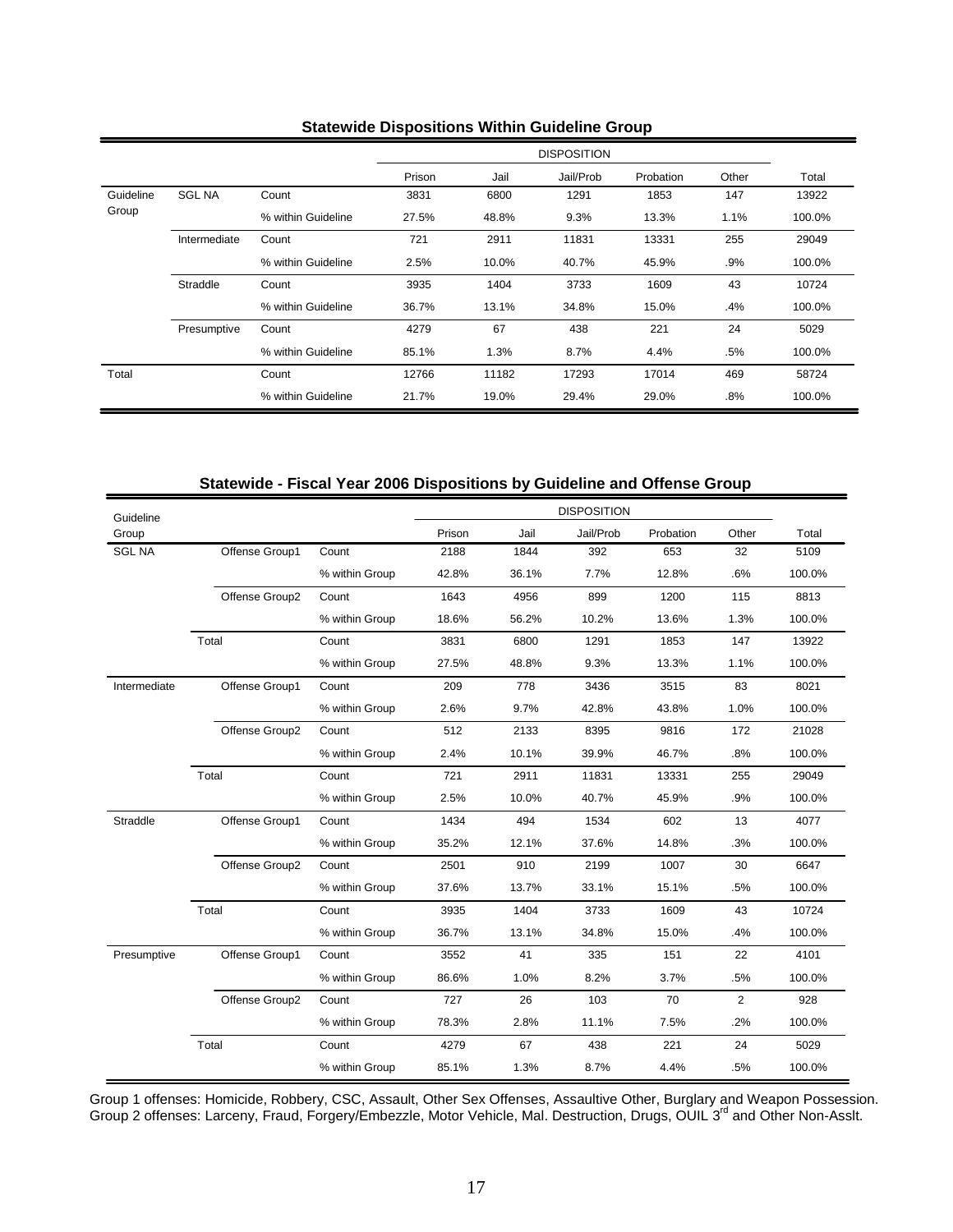## **Table 1.6 Michigan Department of Corrections Office of Community Alternatives Statewide OUIL 3rd Dispositions**

### **Based Upon OMNI Data - Most Serious Offense per Disposition Date - No Record Exclusions**

## **Statewide: OUIL3 Disposition Rates by Guideline Group - Fiscal Year 2010 OMNI Data**

|           |               |                          |        |             | <b>DISPOSITION</b> |             |             |        |
|-----------|---------------|--------------------------|--------|-------------|--------------------|-------------|-------------|--------|
|           |               |                          | Prison | Jail        | Jail/Prob          | Probation   | Other       | Total  |
| Guideline | <b>SGL NA</b> | Count                    | 38     | 16          | 16                 | 2           | 1           | 73     |
| Group     |               | % within Guideline Group | 52.1%  | 21.9%       | 21.9%              | 2.7%        | 1.4%        | 100.0% |
|           | Intermediate  | Count                    | 96     | 147         | 1673               | 150         | $\mathbf 0$ | 2066   |
|           |               | % within Guideline Group | 4.6%   | 7.1%        | 81.0%              | 7.3%        | .0%         | 100.0% |
|           | Straddle      | Count                    | 476    | 83          | 654                | 63          | $\mathbf 0$ | 1276   |
|           |               | % within Guideline Group | 37.3%  | 6.5%        | 51.3%              | 4.9%        | .0%         | 100.0% |
|           | Presumptive   | Count                    | 41     | $\mathbf 0$ | 5                  | $\mathbf 0$ | $\mathbf 0$ | 46     |
|           |               | % within Guideline Group | 89.1%  | $.0\%$      | 10.9%              | $.0\%$      | .0%         | 100.0% |
| Total     |               | Count                    | 651    | 246         | 2348               | 215         | 1           | 3461   |
|           |               | % within Guideline Group | 18.8%  | 7.1%        | 67.8%              | 6.2%        | .0%         | 100.0% |

#### **Statewide: OUIL3 Disposition Rates by Guideline Group - Fiscal Year 2009 OMNI Data**

|           |               |                          |        |       | <b>DISPOSITION</b> |           |             |        |
|-----------|---------------|--------------------------|--------|-------|--------------------|-----------|-------------|--------|
|           |               |                          | Prison | Jail  | Jail/Prob          | Probation | Other       | Total  |
| Guideline | <b>SGL NA</b> | Count                    | 27     | 26    | 12                 | 6         |             | 72     |
| Group     |               | % within Guideline Group | 37.5%  | 36.1% | 16.7%              | 8.3%      | 1.4%        | 100.0% |
|           | Intermediate  | Count                    | 96     | 153   | 1833               | 188       | 1           | 2271   |
|           |               | % within Guideline Group | 4.2%   | 6.7%  | 80.7%              | 8.3%      | .0%         | 100.0% |
|           | Straddle      | Count                    | 463    | 84    | 591                | 82        | $\mathbf 0$ | 1220   |
|           |               | % within Guideline Group | 38.0%  | 6.9%  | 48.4%              | 6.7%      | .0%         | 100.0% |
|           | Presumptive   | Count                    | 35     | 2     | 6                  | 1         | $\Omega$    | 44     |
|           |               | % within Guideline Group | 79.5%  | 4.5%  | 13.6%              | 2.3%      | .0%         | 100.0% |
| Total     |               | Count                    | 621    | 265   | 2442               | 277       | 2           | 3607   |
|           |               | % within Guideline Group | 17.2%  | 7.3%  | 67.7%              | 7.7%      | $.1\%$      | 100.0% |

#### **Statewide Fiscal Year 2008 OUIL3 Dispositions by Guideline Group**

|           |               |                |        |       | <b>DISPOSITION</b> |             |             |        |
|-----------|---------------|----------------|--------|-------|--------------------|-------------|-------------|--------|
|           |               |                | Prison | Jail  | Jail/Prob          | Probation   | Other       | Total  |
| Guideline | <b>SGL NA</b> | Count          | 38     | 25    | 10                 | 6           | 1           | 80     |
| Group     |               | % within Group | 47.5%  | 31.3% | 12.5%              | 7.5%        | 1.3%        | 100.0% |
|           | Intermediate  | Count          | 84     | 175   | 1856               | 183         | 1           | 2299   |
|           |               | % within Group | 3.7%   | 7.6%  | 80.7%              | 8.0%        | .0%         | 100.0% |
|           | Straddle      | Count          | 486    | 98    | 586                | 55          | $\mathbf 0$ | 1225   |
|           |               | % within Group | 39.7%  | 8.0%  | 47.8%              | 4.5%        | .0%         | 100.0% |
|           | Presumptive   | Count          | 57     | 3     | 2                  | $\mathbf 0$ | $\mathbf 0$ | 62     |
|           |               | % within Group | 91.9%  | 4.8%  | 3.2%               | .0%         | $.0\%$      | 100.0% |
| Total     |               | Count          | 665    | 301   | 2454               | 244         | 2           | 3666   |
|           |               | % within Group | 18.1%  | 8.2%  | 66.9%              | 6.7%        | $.1\%$      | 100.0% |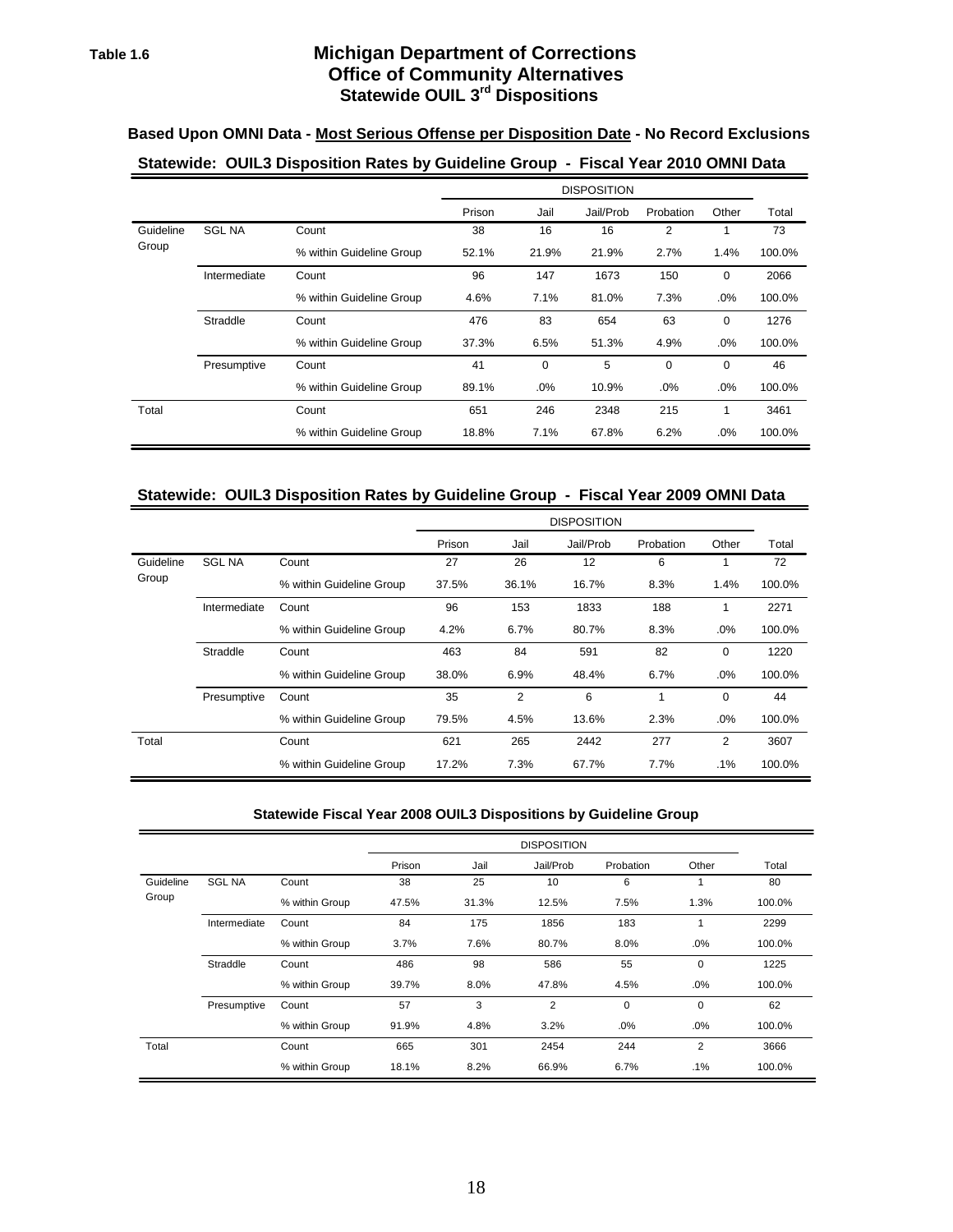|           |                   |                |        |       | <b>DISPOSITION</b> |           |             |        |
|-----------|-------------------|----------------|--------|-------|--------------------|-----------|-------------|--------|
|           |                   |                | Prison | Jail  | Jail/Prob          | Probation | Other       | Total  |
| Guideline | <b>SGL NA</b>     | Count          | 110    | 84    | 24                 | 5         | 2           | 225    |
| Group     |                   | % within Group | 48.9%  | 37.3% | 10.7%              | 2.2%      | .9%         | 100.0% |
|           | Intermediate      | Count          | 79     | 133   | 1416               | 163       | 1           | 1792   |
|           |                   | % within Group | 4.4%   | 7.4%  | 79.0%              | 9.1%      | $.1\%$      | 100.0% |
|           | Straddle          | Count          | 412    | 70    | 436                | 57        | 0           | 975    |
|           |                   | % within Group | 42.3%  | 7.2%  | 44.7%              | 5.8%      | .0%         | 100.0% |
|           | Presumptive Count |                | 38     | 1     | 7                  | 0         | $\mathbf 0$ | 46     |
|           |                   | % within Group | 82.6%  | 2.2%  | 15.2%              | .0%       | .0%         | 100.0% |
| Total     |                   | Count          | 639    | 288   | 1883               | 225       | 3           | 3038   |
|           |                   | % within Group | 21.0%  | 9.5%  | 62.0%              | 7.4%      | $.1\%$      | 100.0% |

## **Statewide FY 2007 OUIL3rd Dispositions by Guideline Group**

**Statewide FY 2006 OUIL3rd Dispositions by Guideline Group**

|               |                      |        |          | <b>DISPOSITION</b> |                |          |        |
|---------------|----------------------|--------|----------|--------------------|----------------|----------|--------|
|               |                      | Prison | Jail     | Jail/Prob          | Probation      | Other    | Total  |
| <b>SGL NA</b> | Count                | 241    | 213      | 38                 | 5              | 1        | 498    |
|               | % in Guideline Group | 48.4%  | 42.8%    | 7.6%               | 1.0%           | .2%      | 100.0% |
| Intermediate  | Count                | 39     | 45       | 1137               | 123            | $\Omega$ | 1344   |
|               | % in Guideline Group | 2.9%   | 3.3%     | 84.6%              | 9.2%           | .0%      | 100.0% |
| Straddle      | Count                | 354    | 40       | 387                | 55             | $\Omega$ | 836    |
|               | % in Guideline Group | 42.3%  | 4.8%     | 46.3%              | 6.6%           | $.0\%$   | 100.0% |
| Presumptive   | Count                | 43     | $\Omega$ | 3                  | $\mathfrak{p}$ | $\Omega$ | 48     |
|               | % in Guideline Group | 89.6%  | .0%      | 6.3%               | 4.2%           | .0%      | 100.0% |
| Total         | Count                | 677    | 298      | 1565               | 185            | 1        | 2726   |
|               | % in Guideline Group | 24.8%  | 10.9%    | 57.4%              | 6.8%           | .0%      | 100.0% |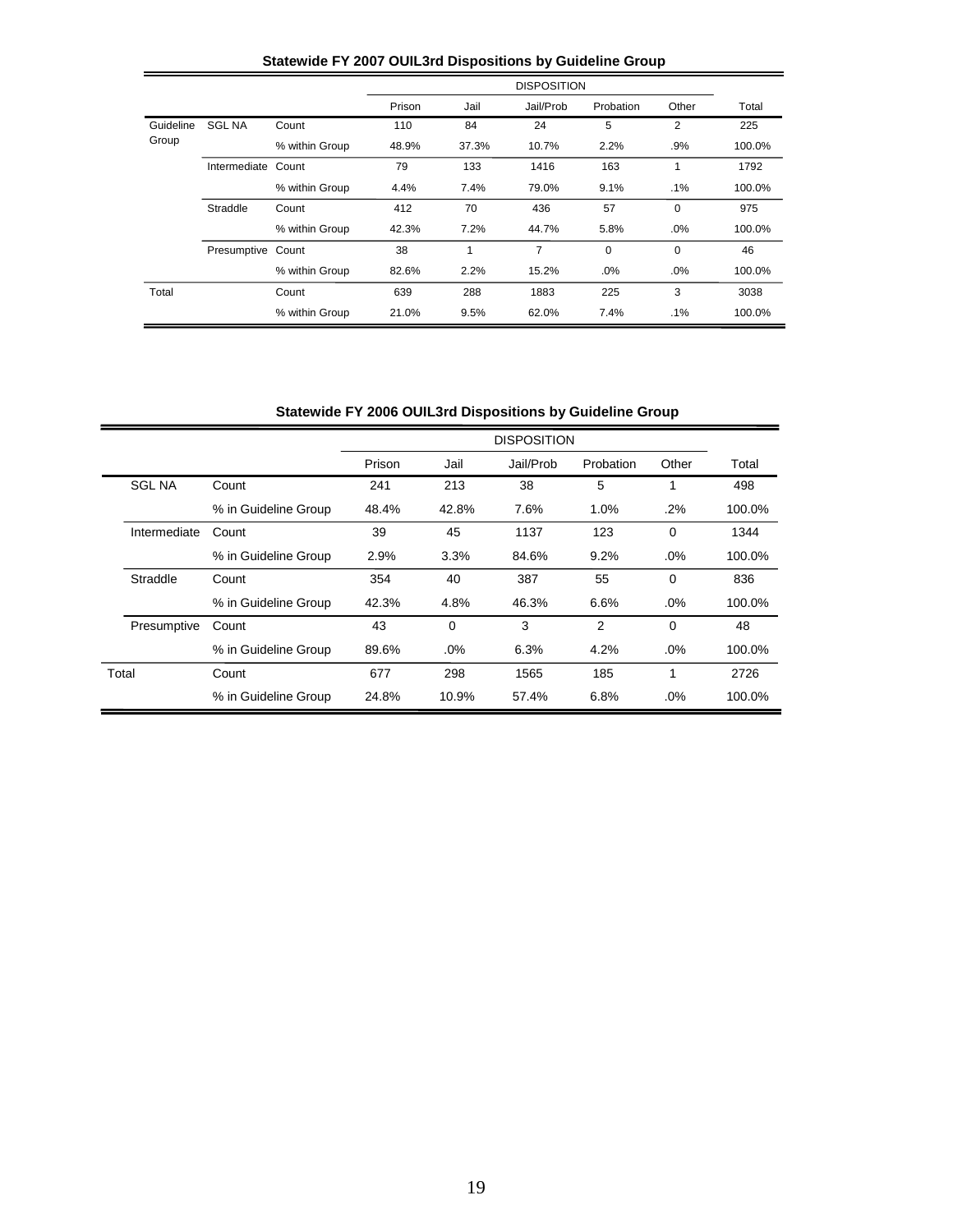## **PART 2**

## **JAIL UTILIZATION**

Section 8.4 of P.A. 511 explains that the purpose of the Act includes the participation of offenders who would likely be sentenced to imprisonment in a state correctional facility or jail. Section 2 (c) defines "community corrections program" as a program that is an alternative to incarceration in a state correctional facility or jail. Through the years, as prison commitment rates decreased, and as a result of legislative changes, the role of jails in the community corrections system has changed. This section examines the use of jails in Michigan as part of the continuum of sanctions available in sentencing decisions.

The State Community Corrections Board has adopted priorities for jail use for community corrections. Each CCAB is required to examine the jail management practices and policies as part of the annual community corrections comprehensive plan and application for funds. Local policies/practices directly affect the availability of jail beds which can be utilized for sentenced felons. Local jurisdictions have implemented a wide range of policies/practices to influence the number and length of stay of different offender populations. The local policies/practices include conditional release options for pretrial detainees, restrictions on population groups which can be housed in the jail in order to reserve jail beds for offenders who are a higher risk to public safety, earned release credits (i.e., reduction in jail time for participation in in-jail programming), and structured sentencing.

Due to the high number of straddle cell offenders sentenced to prison, the State Community Corrections Board has targeted this population as a priority population for community corrections. During CY 2003, 47.5% (4,224) of the straddle cell dispositions included a jail term, whereas in FY 2005 51.9% (5,146) of the dispositions included a jail term. However, data for FY 2010 shows the number of straddle cell dispositions with a jail term increased to 6,507 (58.5%) – this increase in likely attributed to the result of technical probation violations being reflected in the original SGL category rather than SGL N/A.

A jail sentence is also a key sanction used for probation violators. Local probation response guides often include jail time along with additional local sanctions imposed, including programs funded by community corrections. Jail crowding issues can impact the use of jails and availability of beds for alternative sanctions for different felony offender target groups, such as straddle cell offenders, probation violators, and even intermediate sanction offenders. The use of jail beds for serious felony offenders is an issue when jail crowding occurs.

Community corrections programs have been established to impact the amount of jail time that offenders serve. Program policies have been established so that program participation and successful completion of programs lead to decreased lengths of stay in jail.

### **Jail Statistics Overview**

Michigan has jails in 81 of its 83 counties. County jail capacity statewide was 15,826 beds in 1998 and the current capacity is 19,521. The capacity decreased by 1,242 beds in 2009 due to Macomb (200), Oakland (274) and Wayne (768) beds being closed. Midland County's new jail was completed in 2009, which increased the jail's capacity by 152 beds and Ogemaw County's new jail was completed in 2010, which increased the jail's capacity by 98 beds. The majority of the county jails have been electronically submitting jail utilization and inmate profile data to the State since 1998. Collectively, these county data inputs comprise the Jail Population Information System (JPIS). Jail reporting from year to year has been less than uniform in jail representation due to issues such as jails changing jail management systems, but data since 1998 indicates the percent of total capacity reported has been on the increase. In 2005, over 92% of statewide county jail capacity was reported by 73 of the 81 jails; however, for CY 2010 the percentage of jail beds reported decreased to 75.2% primarily due to a large number of system and vendor changes in counties such as Eaton (374), Jackson (442), Kalamazoo (327 beds), Muskegon (370 beds) and several other smaller counties.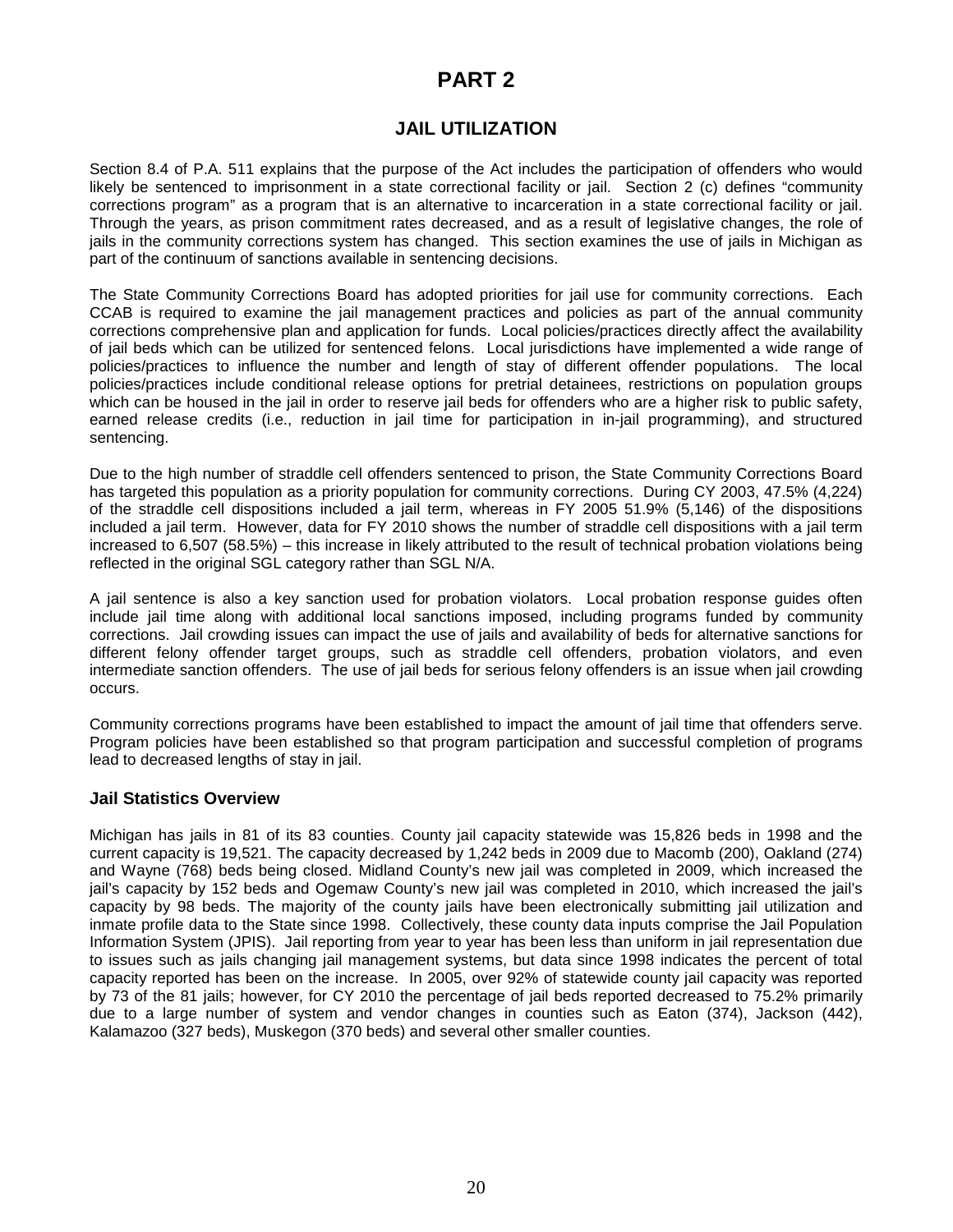Jails play a vital role in the sanctioning process, and one of the stated purposes of JPIS is to provide information to support coherent policy making. Using JPIS data, the State and CCABs can track jail utilization, study utilization trends, examine characteristics of offenders being sent to jail, and evaluate specific factors affecting jail utilization. Such analysis can lead to potential alternatives to incarceration and result in formulation of other objectives to improve utilization (i.e., reduce jail crowding, change offender population profiles, reduce the average length of stay). Further, the data can be used to monitor the utilization of the jails before and after various policies, practices, procedures or programming are implemented.

Recognizing that all counties are not represented in data submissions and periodically some counties' data may not be up-to-date, statewide summary reports do not completely represent State figures or State totals; however, input from rural, urban, and metropolitan counties is included and such reports should present a reasonable and useful representation.

The following tables present statewide summary reports compiled from JPIS data for CY 2006 through CY 2010. The reports categorize the offenders housed in jails by their crime class and legal status (i.e., felons/misdemeanants and sentenced/unsentenced) and indicate the number of offenders housed, average daily populations, average lengths of stay, and the number of releases upon which lengths of stay are based.

The first section of the reports focuses on felons and misdemeanants that originated in the reporting counties, the part of the jail population comprised of offenders boarded in (for the State, Federal government, other counties, tribal or other jurisdictions) and "other" offenders (those held on writs, etc.). The following sections focus on target populations, offender distribution by objective classification and a listing of the overall top ten offense categories for the State – based on the percentage of jail capacity utilized.

In the statewide reports, both the sections on top ten offenses and targeted populations indicate that arrests for alcohol related offenses and felony probation violators used significant percentages of jail capacity. The data reflects that in the past two years the percentage of jail capacity used for these populations has declined, which indicates that community corrections programs targeted toward these populations have improved jail utilization.

The statewide reports also reflect an increased use of jail beds for parole violators within the DOC category which is consistent with the Department's initiative to contract locally for jail space in lieu of returning these offenders to prison.

## **CY 2006, CY 2007, CY2008, CY 2009 and CY 2010 JPIS Data**

Tables 2.1, 2.2, 2.3, 2.4, 2.5, and 2.6 present statewide Jail Population Information System (JPIS) data for CY 2006 through CY 2010. JPIS submission cessation during introduction of new jail management systems can cause variations in reporting figures.

JPIS data shows the following trends in jail capacity utilization statewide by specific populations:

|                                                  | CY 2006 CY 2007 |         |         | CY 2008 CY 2009 CY 2010 |       |
|--------------------------------------------------|-----------------|---------|---------|-------------------------|-------|
| - Felons unsentenced during their time in jail:  | 22.4%           | 23.2%   | 24.1%   | 24.8%                   | 25.0% |
| - Felons sentenced prior to admission:           | 11.6%           | 10.5%   | 12.4%   | 11.6%                   | 13.7% |
| - Felons sentenced after admission:              | 18.1%           | 17.9%   | 15.2%   | 15.5%                   | 13.0% |
| - Misdemeanants unsentenced during time in jail: | 11.4%           | 11.0%   | 10.3%   | 10.3%                   | 9.8%  |
| - Misdemeanants sentenced prior to admission:    | 10.5%           | $9.9\%$ | $9.9\%$ | 8.5%                    | 9.4%  |
| - Misdemeanants sentenced after admission:       | 11.5%           | 11.6%   | 10.1%   | $9.0\%$                 | 7.3%  |
| - Felons with arrests related to alcohol:        | $1.9\%$         | 2.1%    | 2.6%    | 2.5%                    | 2.4%  |
| - Parole Violators:                              | $3.0\%$         | 3.9%    | 4.8%    | 5.6%                    | 6.9%  |
| - Felony Circuit Probation Violators:            | $6.0\%$         | 6.3%    | 5.7%    | 5.4%                    | 5.1%  |

JPIS data shows the following trends statewide for number of offenders incarcerated in jails by specific groups:

|                                           |        |       | CY 2006 CY 2007 CY 2008 CY 2009 CY 2010 |             |       |
|-------------------------------------------|--------|-------|-----------------------------------------|-------------|-------|
| - Felons with arrests related to alcohol: | 2.867  | 3.527 |                                         | 3.864 3.674 | 3.436 |
| - Parole Violators:                       | 6.170  | 7.727 |                                         | 8.923 8.525 | 8.105 |
| - Felony Circuit Probation Violators:     | 10.065 |       |                                         |             | 8.404 |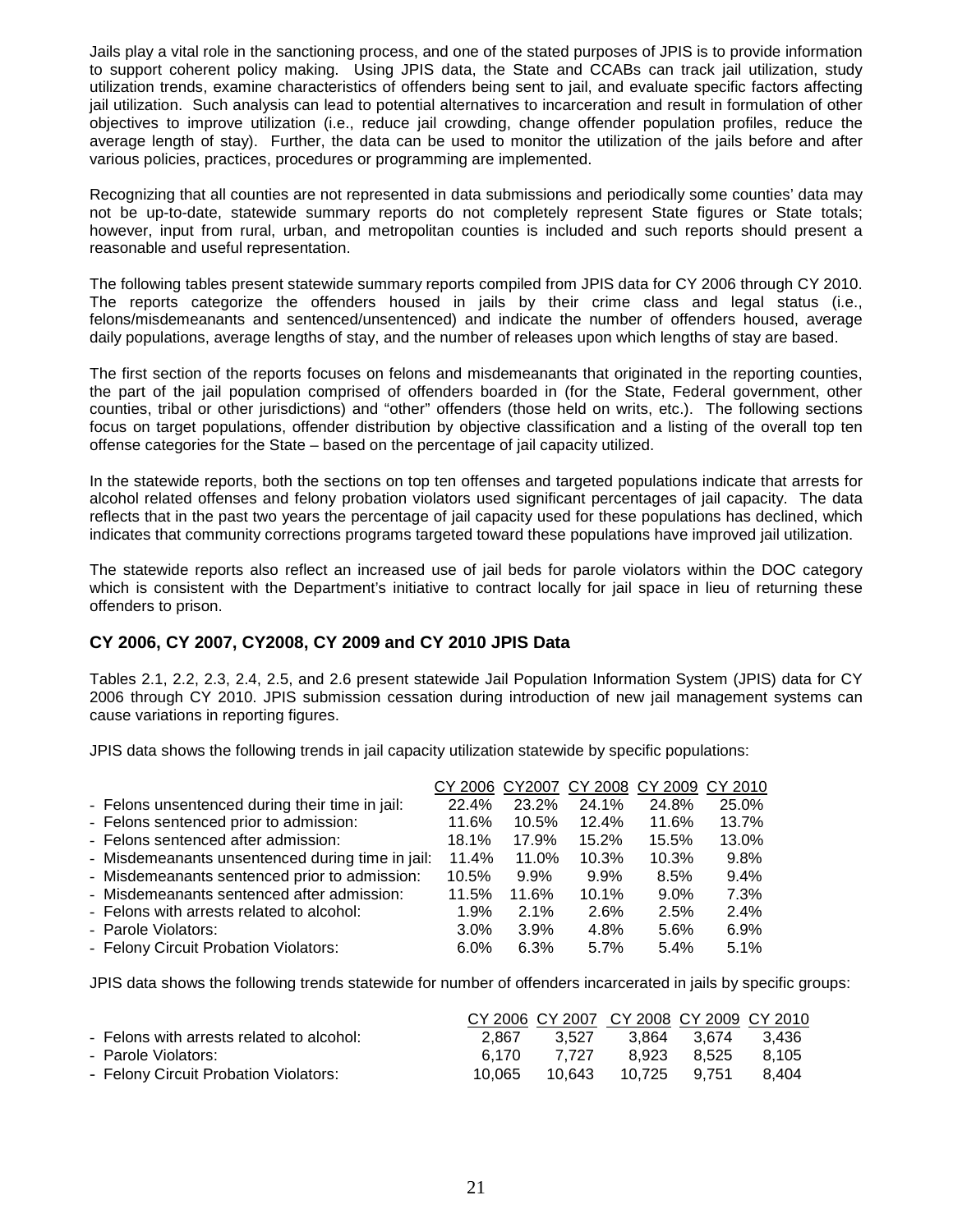| Table 2.1           |                              |                                                                                          |                  |                                                        |                                       |                                                     |                                 | <b>StateWide</b>                        |                         |                 |              |          | StateWide's Latest Submission: 6/27/2008                                                                              |                 |                    |                        |
|---------------------|------------------------------|------------------------------------------------------------------------------------------|------------------|--------------------------------------------------------|---------------------------------------|-----------------------------------------------------|---------------------------------|-----------------------------------------|-------------------------|-----------------|--------------|----------|-----------------------------------------------------------------------------------------------------------------------|-----------------|--------------------|------------------------|
|                     |                              |                                                                                          |                  |                                                        |                                       |                                                     | Jan                             | 2006<br>thru                            | Dec                     |                 |              |          |                                                                                                                       |                 | Months of Data: 12 |                        |
|                     |                              |                                                                                          |                  |                                                        | <b>Average Daily Populations</b>      |                                                     |                                 |                                         | <b>No Status Change</b> |                 |              |          | <b>Sentenced After Admission</b>                                                                                      |                 |                    | <b>Total Offenders</b> |
|                     |                              |                                                                                          | <b>Offenders</b> | <b>ADP</b>                                             | ADP%Of                                | ADP%Of                                              | ADP%Of                          | Releases                                | <b>AvLOS</b>            | <b>Releases</b> | <b>AvLOS</b> | Releases | <b>AvLOS</b>                                                                                                          | AvLOS           | Releases           | <b>AvLOS</b>           |
|                     |                              |                                                                                          | on               |                                                        | Housed                                | Housed +                                            | Reporting                       |                                         | Only                    |                 | Only         |          | Part                                                                                                                  | Part            | Overall            | Overall                |
| <b>Housed</b>       |                              |                                                                                          | Record           |                                                        |                                       | <b>Bd Out</b>                                       | Jails                           |                                         | Presentenced            |                 | Sentenced    |          | Presentenced                                                                                                          | Sentenced       |                    |                        |
|                     | Regular Inmates              |                                                                                          |                  |                                                        |                                       |                                                     |                                 |                                         |                         |                 |              |          |                                                                                                                       |                 |                    |                        |
|                     |                              | <b>Unsentenced Felons</b>                                                                | 65,603           | 3,532.5                                                | 23.5%                                 | Already Counted                                     | 21.6%                           | 60,501                                  | 20.1                    |                 |              |          |                                                                                                                       |                 | 60,501             | 20.1                   |
|                     |                              | <b>Unsentenced Misdemeanants</b>                                                         | 117,683          | 1,740.2                                                | 11.6%                                 |                                                     | 10.7%                           | 115,141                                 | 5.3                     |                 |              |          |                                                                                                                       |                 | 115,141            | 5.3                    |
|                     |                              | Sentenced Felon {prior to admission}                                                     | 14,405           | 1,675.6                                                | 11.1%                                 |                                                     | 10.3%                           |                                         |                         | 12,831          | 47.9         |          |                                                                                                                       |                 | 12,831             | 47.9                   |
|                     |                              | Sentenced Felon {after admission}                                                        | 15,247           | 3,048.7                                                | 20.3%                                 |                                                     | 18.7%                           |                                         |                         |                 |              | 13,541   | 42.7                                                                                                                  | 47.2            | 13,541             | 90.0                   |
|                     |                              | Sentenced Misd {prior to admission}                                                      | 35,905           | 1,636.9                                                | 10.9%                                 | In StateWide Totals, Boarded Out Offenders Are<br>æ | 10.0%                           |                                         |                         | 34,528          | 17.1         |          |                                                                                                                       |                 | 34,528             | 17.1                   |
|                     |                              | Sentenced Misd {after admission}                                                         | 19,368           | 1,916.4                                                | 12.7%                                 | Counties"<br>Boarded In From                        | 11.7%                           |                                         |                         |                 |              | 18,213   | 15.6                                                                                                                  | 25.7            | 18,213             | 41.3                   |
|                     | <b>Boarded In</b>            |                                                                                          |                  |                                                        |                                       |                                                     |                                 |                                         |                         |                 |              |          |                                                                                                                       |                 |                    | 0.0                    |
|                     | <b>DOC</b>                   |                                                                                          | 5,582            | 327.1                                                  | 2.2%                                  |                                                     | 2.0%                            | 3,544                                   | 19.4                    | 1.482           | 25.3         | 166      | 32.5                                                                                                                  | 39.8            | 5,192              | 22.8                   |
|                     | Federal                      |                                                                                          | 4,042            | 429.1                                                  | 2.9%                                  |                                                     | 2.6%                            | 3,502                                   | 43.8                    | 69              | 32.6         | 36       | 59.3                                                                                                                  | 22.4            | 3,607              | 44.0                   |
|                     | <b>Other Counties</b>        |                                                                                          | 3,003            | 173.2                                                  | 1.2%                                  | Dther                                               | 1.1%                            | 902                                     | 11.8                    | 1,917           | 26.7         | 61       | 40.4                                                                                                                  | 56.5            | 2,880              | 23.5                   |
| Other               |                              |                                                                                          | 18,604           | 567.6                                                  | 3.8%                                  |                                                     | 3.5%                            | 16,602                                  | 9.8                     | 833             | 21.7         | 691      | 24.5                                                                                                                  | 27.6            | 18,126             | 12.0                   |
| <b>Total Housed</b> |                              |                                                                                          | 299,442          | 15,047.3                                               | 100.0%                                |                                                     | 92.2%                           | 200,192                                 | 11.1                    | 51,660          | 2.9          | 32,708   | 27.2                                                                                                                  | 34.8            | 284,560            | 19.5                   |
|                     |                              | Jail Capacity                                                                            |                  | 16,318.8                                               |                                       |                                                     |                                 |                                         |                         |                 |              |          |                                                                                                                       |                 |                    |                        |
|                     |                              |                                                                                          |                  |                                                        | Targeted<br>Jails'                    | %of                                                 | ADP %of<br>Targeted's Reporting |                                         |                         |                 |              |          |                                                                                                                       |                 |                    |                        |
|                     | <b>Target Populations **</b> |                                                                                          |                  |                                                        | Capacity                              | Capacity                                            | Jails                           |                                         |                         |                 |              |          |                                                                                                                       |                 |                    |                        |
|                     |                              | <b>Felony Alcohol Related Arrests</b>                                                    | 2,870            | 291.5                                                  | 15,379.2                              | 1.9%                                                | 1.8%                            | 1,503                                   | 15.3                    | 717             | 62.1         | 364      | 50.3                                                                                                                  | 56.9            | 2,584              | 41.2                   |
|                     | Parole Violators             |                                                                                          | 6,182            | 353.2                                                  | 12,259.3                              | 2.9%                                                | 2.2%                            | 3,794                                   | 19.9                    | 1,825           | 24.0         | 157      | 20.6                                                                                                                  | 38.6            | 5,776              | 22.2                   |
|                     |                              | Felony Circuit Court Probation Violators                                                 | 10,065           | 783.3                                                  | 13,288.0                              | 5.9%                                                | 4.8%                            | 4,552                                   | 15.0                    | 2,117           | 29.0         | 2,630    | 15.3                                                                                                                  | 45.7            | 9,299              | 31.2                   |
|                     |                              |                                                                                          |                  |                                                        |                                       |                                                     |                                 |                                         |                         |                 |              |          | * ADP %of Capacity for Target Populations is based on the jail capacity of the counties reporting the target offense. |                 |                    |                        |
|                     |                              |                                                                                          |                  |                                                        |                                       |                                                     |                                 |                                         |                         |                 |              |          |                                                                                                                       |                 |                    |                        |
|                     |                              |                                                                                          |                  |                                                        |                                       |                                                     |                                 |                                         |                         |                 |              |          |                                                                                                                       |                 |                    |                        |
|                     |                              | Objective Classification of Felon Population (Max=1)                                     |                  | Unk                                                    | $\mathbf{1}$                          | $\overline{2}$                                      | $\overline{\mathbf{3}}$         | 4                                       | $\overline{5}$          | 6               | z            | 8        |                                                                                                                       |                 |                    |                        |
|                     |                              | Housed Non-Boarders Per Level                                                            |                  | 34.2%                                                  | 4.9%                                  | 6.6%                                                | 11.4%                           | 9.8%                                    | 9.4%                    | 17.4%           | 3.6%         | 2.9%     |                                                                                                                       |                 |                    |                        |
|                     |                              |                                                                                          |                  |                                                        |                                       |                                                     |                                 |                                         |                         |                 |              |          |                                                                                                                       |                 |                    |                        |
|                     |                              | Top Ten Offense Categories by Percentage of Jail Capacity Utilized                       |                  |                                                        |                                       |                                                     |                                 |                                         |                         |                 |              |          |                                                                                                                       |                 |                    |                        |
| Rankl               | ADP %Of                      | <b>Arrest Charge Code***</b>                                                             | Crime            | <b>Description</b>                                     |                                       |                                                     |                                 |                                         |                         |                 |              |          | Offenders                                                                                                             | Releases        | <b>AvLOS</b>       |                        |
|                     | Capacity                     |                                                                                          | <b>Class</b>     |                                                        |                                       |                                                     |                                 |                                         |                         |                 |              |          | on                                                                                                                    | Overall         | Overall            |                        |
|                     |                              |                                                                                          | E                |                                                        |                                       |                                                     |                                 |                                         |                         |                 |              |          | Record                                                                                                                |                 |                    |                        |
| $\mathbf{1}$        | 4.8%                         | Various                                                                                  |                  | <b>Probation Violators</b>                             |                                       |                                                     |                                 |                                         |                         |                 |              |          | 10,065                                                                                                                | 9,299           | 31.2               |                        |
| $\overline{2}$      | 4.4%                         | Various                                                                                  | м                |                                                        | <b>Alcohol Related Arrests</b>        |                                                     |                                 |                                         |                         |                 |              |          | 32,148                                                                                                                | 31,485          | 8.0                |                        |
| 3<br>4              | 3.9%<br>2.6%                 | Various<br>Various                                                                       | M<br>$\mathbf 0$ | <b>Probation Violators</b><br><b>Federal Offenders</b> |                                       |                                                     |                                 |                                         |                         |                 |              |          | 13,896<br>4,016                                                                                                       | 13,282<br>3,582 | 17.5<br>44.0       |                        |
| 5                   | 2.2%                         | ParV                                                                                     | F                | <b>Parole Violators</b>                                |                                       |                                                     |                                 |                                         |                         |                 |              |          | 6,182                                                                                                                 | 5,776           | 22.2               |                        |
| 6                   | 1.8%                         | Various                                                                                  | F                |                                                        | <b>Alcohol Related Arrests</b>        |                                                     |                                 |                                         |                         |                 |              |          | 2,870                                                                                                                 | 2,584           | 41.2               |                        |
| $\overline{7}$      | 1.7%                         | Other                                                                                    | F                |                                                        | <b>Undefined Arrest Code</b>          |                                                     |                                 |                                         |                         |                 |              |          | 7,334                                                                                                                 | 7,073           | 14.1               |                        |
| 8                   | 1.5%                         | P333.74032A5                                                                             | F                |                                                        |                                       |                                                     |                                 | CONT. SUB. - POSSESS LESS THAN 25 GRAMS |                         |                 |              |          | 3,369                                                                                                                 | 3,126           | 29.2               |                        |
| 9                   | 1.5%                         | P750.812                                                                                 | M                |                                                        | DOMESTIC VIOLENCE                     |                                                     |                                 |                                         |                         |                 |              |          | 8,105                                                                                                                 | 7,879           | 11.2               |                        |
| 10                  | 1.4%                         | P333.74012A4                                                                             | F                |                                                        | CONT. SUB-DELIVER/MFG LESS THAN 50 GR |                                                     |                                 |                                         |                         |                 |              |          | 2,553                                                                                                                 | 2,336           | 36.5               |                        |
|                     |                              |                                                                                          |                  |                                                        |                                       |                                                     |                                 |                                         |                         |                 |              |          |                                                                                                                       |                 |                    |                        |
|                     |                              | *** Charge Code Prefixes: P for PACC code, M for MCL Code, or U for UCR/MICR Arrest Code |                  |                                                        |                                       |                                                     |                                 |                                         |                         |                 |              |          |                                                                                                                       |                 |                    |                        |
|                     |                              | State Wide Jail Capacities****                                                           |                  |                                                        |                                       | <b>State Wide Jails Reporting</b>                   |                                 | (Two Counties w/o Jails)                |                         |                 |              |          |                                                                                                                       |                 |                    |                        |
|                     | Reporting                    | <b>All Jails</b>                                                                         | Percent          |                                                        |                                       | <b>Counties</b>                                     |                                 | <b>Counties</b>                         | Percent                 |                 |              |          |                                                                                                                       |                 |                    |                        |
|                     | <b>Jails</b>                 |                                                                                          | Reported         |                                                        |                                       | <b>Reporting</b>                                    |                                 | with Jails                              | Reporting               |                 |              |          |                                                                                                                       |                 |                    |                        |
|                     | 16,318.8                     | 19,183.2                                                                                 | 85.1%            |                                                        |                                       | 70                                                  |                                 | 81                                      | 86.4%                   |                 |              |          |                                                                                                                       |                 |                    |                        |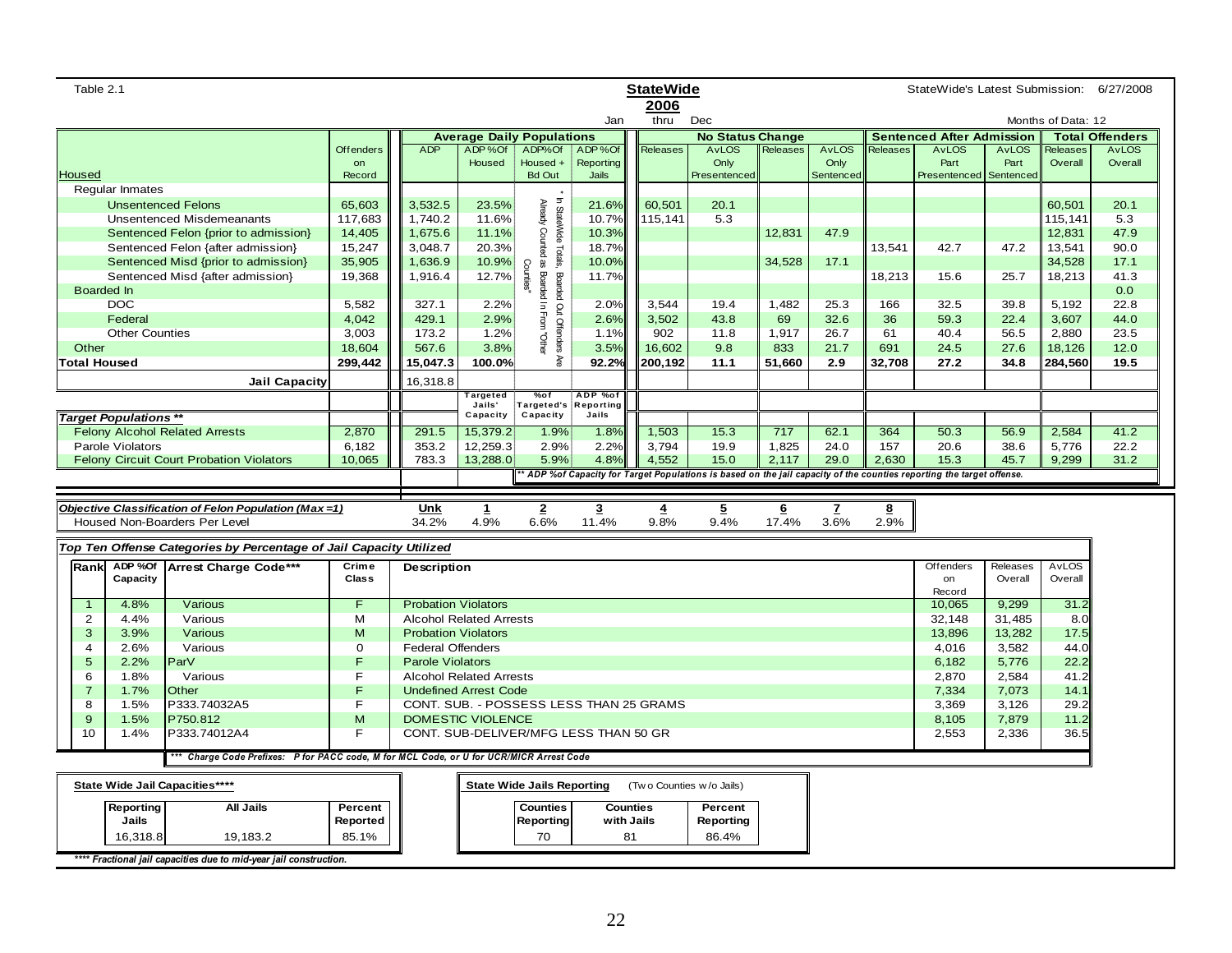|                  | Table 2.2                    |                                                                                        |              |                                |                                  |                                            |                                         | <b>StateWide</b><br>2007 |                         |          |              |          | StateWide's Latest Submission: 6/27/2008                                                                              |              |                    |                        |
|------------------|------------------------------|----------------------------------------------------------------------------------------|--------------|--------------------------------|----------------------------------|--------------------------------------------|-----------------------------------------|--------------------------|-------------------------|----------|--------------|----------|-----------------------------------------------------------------------------------------------------------------------|--------------|--------------------|------------------------|
|                  |                              |                                                                                        |              |                                |                                  |                                            | Jan                                     | thru                     | Dec                     |          |              |          |                                                                                                                       |              | Months of Data: 12 |                        |
|                  |                              |                                                                                        |              |                                | <b>Average Daily Populations</b> |                                            |                                         |                          | <b>No Status Change</b> |          |              |          | <b>Sentenced After Admission</b>                                                                                      |              |                    | <b>Total Offenders</b> |
|                  |                              |                                                                                        | Offenders    | <b>ADP</b>                     | ADP%Of                           | ADP%Of                                     | ADP%Of                                  | <b>Releases</b>          | <b>AvLOS</b>            | Releases | <b>AvLOS</b> | Releases | <b>AvLOS</b>                                                                                                          | <b>AvLOS</b> | Releases           | <b>AvLOS</b>           |
|                  |                              |                                                                                        | on           |                                | Housed                           | Housed +                                   | Reporting                               |                          | Only                    |          | Only         |          | Part                                                                                                                  | Part         | Overall            | Overall                |
| Housed           |                              |                                                                                        | Record       |                                |                                  | <b>Bd Out</b>                              | Jails                                   |                          | Presentenced            |          | Sentenced    |          | Presentenced                                                                                                          | Sentenced    |                    |                        |
|                  | <b>Regular Inmates</b>       |                                                                                        |              |                                |                                  |                                            |                                         |                          |                         |          |              |          |                                                                                                                       |              |                    |                        |
|                  |                              | <b>Unsentenced Felons</b>                                                              | 63,921       | 3,776.7                        | 24.5%                            | In StateWide Totals, Boarded Out Offenders | 23.2%                                   | 59,052                   | 21.1                    |          |              |          |                                                                                                                       |              | 59,052             | 21.1                   |
|                  |                              | <b>Unsentenced Misdemeanants</b>                                                       | 111,350      | 1,790.0                        | 11.6%                            | Already Counted as Boarded In From         | 11.0%                                   | 109,016                  | 5.7                     |          |              |          |                                                                                                                       |              | 109,016            | 5.7                    |
|                  |                              | Sentenced Felon {prior to admission}                                                   | 14,584       | 1,702.7                        | 11.0%                            |                                            | 10.5%                                   |                          |                         | 12,677   | 45.7         |          |                                                                                                                       |              | 12,677             | 45.7                   |
|                  |                              | Sentenced Felon {after admission}                                                      | 14,204       | 2,917.6                        | 18.9%                            |                                            | 17.9%                                   |                          |                         |          |              | 12,959   | 44.7                                                                                                                  | 48.3         | 12,959             | 93.0                   |
|                  |                              | Sentenced Misd {prior to admission}                                                    | 33,319       | 1,606.7                        | 10.4%                            | Counties"                                  | 9.9%                                    |                          |                         | 31,748   | 17.4         |          |                                                                                                                       |              | 31,748             | 17.4                   |
|                  |                              | Sentenced Misd {after admission}                                                       | 18,812       | 1,883.1                        | 12.2%                            |                                            | 11.6%                                   |                          |                         |          |              | 17,850   | 15.0                                                                                                                  | 25.6         | 17,850             | 40.6                   |
|                  | Boarded In                   |                                                                                        |              |                                |                                  |                                            |                                         |                          |                         |          |              |          |                                                                                                                       |              |                    | 0.0                    |
|                  | <b>DOC</b>                   |                                                                                        | 7,512        | 448.7                          | 2.9%                             |                                            | 2.8%                                    | 4.182                    | 18.5                    | 2.602    | 25.9         | 263      | 29.0                                                                                                                  | 30.7         | 7.047              | 22.7                   |
|                  | Federal                      |                                                                                        | 5,118        | 531.7                          | 3.4%                             |                                            | 3.3%                                    | 4,377                    | 40.8                    | 141      | 35.0         | 37       | 55.4                                                                                                                  | 47.4         | 4,555              | 41.1                   |
|                  | <b>Other Counties</b>        |                                                                                        | 3,691        | 213.3                          | 1.4%                             | l<br>Muhel                                 | 1.3%                                    | 1,241                    | 10.7                    | 2,172    | 25.6         | 71       | 28.6                                                                                                                  | 44.5         | 3,484              | 21.2                   |
| Other            |                              |                                                                                        | 18,168       | 571.1                          | 3.7%                             |                                            | 3.5%                                    | 15,772                   | 9.5                     | 1,131    | 18.9         | 653      | 21.1                                                                                                                  | 18.1         | 17,556             | 11.2                   |
|                  | <b>Total Housed</b>          |                                                                                        | 290,679      | 15,441.6                       | 100.0%                           | Äre                                        | 94.9%                                   | 193,640                  | 11.8                    | 50,471   | 3.1          | 31,833   | 27.4                                                                                                                  | 34.8         | 275,944            | 20.1                   |
|                  |                              | <b>Jail Capacity</b>                                                                   |              | 16,274.6                       |                                  |                                            |                                         |                          |                         |          |              |          |                                                                                                                       |              |                    |                        |
|                  |                              |                                                                                        |              |                                | Targeted<br>Jails'               | %of<br>Targeted's                          | ADP %of<br><b>Reporting</b>             |                          |                         |          |              |          |                                                                                                                       |              |                    |                        |
|                  | <b>Target Populations **</b> |                                                                                        |              |                                | Capacity                         | Capacity                                   | Jails                                   |                          |                         |          |              |          |                                                                                                                       |              |                    |                        |
|                  |                              | <b>Felony Alcohol Related Arrests</b>                                                  | 3,527        | 327.0                          | 15,315.0                         | 2.1%                                       | 2.0%                                    | 1,936                    | 13.3                    | 820      | 54.9         | 435      | 52.1                                                                                                                  | 51.1         | 3,191              | 36.2                   |
|                  | Parole Violators             |                                                                                        | 7,727        | 479.1                          | 12,300.3                         | 3.9%                                       | 2.9%                                    | 4,071                    | 19.5                    | 2,883    | 24.5         | 301      | 28.1                                                                                                                  | 35.5         | 7,255              | 23.4                   |
|                  |                              | <b>Felony Circuit Court Probation Violators</b>                                        | 10,643       | 841.9                          | 13,298.3                         | 6.3%                                       | 5.2%                                    | 4,914                    | 14.7                    | 2,379    | 26.6         | 2,613    | 17.3                                                                                                                  | 47.7         | 9,906              | 30.8                   |
|                  |                              |                                                                                        |              |                                |                                  |                                            |                                         |                          |                         |          |              |          | * ADP %of Capacity for Target Populations is based on the jail capacity of the counties reporting the target offense. |              |                    |                        |
|                  |                              |                                                                                        |              |                                |                                  |                                            |                                         |                          |                         |          |              |          |                                                                                                                       |              |                    |                        |
|                  |                              | Objective Classification of Felon Population (Max=1)                                   |              | Unk                            | 1                                | 2                                          | 3                                       | 4                        | $\overline{5}$          | 6        |              | 8        |                                                                                                                       |              |                    |                        |
|                  |                              | Housed Non-Boarders Per Level                                                          |              | 33.8%                          | 5.2%                             | 5.6%                                       | 11.4%                                   | 9.9%                     | 9.7%                    | 18.0%    | 3.5%         | 2.9%     |                                                                                                                       |              |                    |                        |
|                  |                              |                                                                                        |              |                                |                                  |                                            |                                         |                          |                         |          |              |          |                                                                                                                       |              |                    |                        |
|                  |                              | Top Ten Offense Categories by Percentage of Jail Capacity Utilized                     |              |                                |                                  |                                            |                                         |                          |                         |          |              |          |                                                                                                                       |              |                    |                        |
| Rankl            | ADP %Of                      | <b>Arrest Charge Code***</b>                                                           | Crime        | <b>Description</b>             |                                  |                                            |                                         |                          |                         |          |              |          | Offenders                                                                                                             | Releases     | <b>AvLOS</b>       |                        |
|                  | Capacity                     |                                                                                        | <b>Class</b> |                                |                                  |                                            |                                         |                          |                         |          |              |          | on                                                                                                                    | Overall      | Overall            |                        |
| $\overline{1}$   | 5.2%                         | Various                                                                                | F            | <b>Probation Violators</b>     |                                  |                                            |                                         |                          |                         |          |              |          | Record<br>10,643                                                                                                      | 9,906        | 30.8               |                        |
| 2                | 4.3%                         | Various                                                                                | M            | <b>Alcohol Related Arrests</b> |                                  |                                            |                                         |                          |                         |          |              |          | 28,431                                                                                                                | 27,850       | 8.8                |                        |
| 3                | 4.2%                         | Various                                                                                | M            | <b>Probation Violators</b>     |                                  |                                            |                                         |                          |                         |          |              |          | 13,578                                                                                                                | 12,958       | 18.6               |                        |
| 4                | 3.3%                         | Various                                                                                | $\mathbf 0$  | <b>Federal Offenders</b>       |                                  |                                            |                                         |                          |                         |          |              |          | 5,090                                                                                                                 | 4,529        | 41.2               |                        |
| 5                | 2.9%                         | ParV                                                                                   | F            | <b>Parole Violators</b>        |                                  |                                            |                                         |                          |                         |          |              |          | 7,727                                                                                                                 | 7,255        | 23.4               |                        |
| 6                | 2.0%                         | Various                                                                                | F            | <b>Alcohol Related Arrests</b> |                                  |                                            |                                         |                          |                         |          |              |          | 3,527                                                                                                                 | 3,191        | 36.2               |                        |
| $\overline{7}$   | 1.6%                         | Other                                                                                  | F            | <b>Undefined Arrest Code</b>   |                                  |                                            |                                         |                          |                         |          |              |          | 7,834                                                                                                                 | 7,564        | 12.1               |                        |
| $\overline{8}$   | 1.5%                         | P333.74032A5                                                                           | F            |                                |                                  |                                            | CONT. SUB. - POSSESS LESS THAN 25 GRAMS |                          |                         |          |              |          | 3,334                                                                                                                 | 3,105        | 28.6               |                        |
| $\boldsymbol{9}$ | 1.5%                         | P333.74012A4                                                                           | F            |                                |                                  |                                            | CONT. SUB-DELIVER/MFG LESS THAN 50 GR   |                          |                         |          |              |          | 2,631                                                                                                                 | 2,397        | 35.6               |                        |
| 10               | 1.3%                         | Various                                                                                | $\Omega$     | Offenders from Other Counties  |                                  |                                            |                                         |                          |                         |          |              |          | 3,576                                                                                                                 | 3,373        | 21.2               |                        |
|                  |                              |                                                                                        |              |                                |                                  |                                            |                                         |                          |                         |          |              |          |                                                                                                                       |              |                    |                        |
|                  |                              | * Charge Code Prefixes: P for PACC code, M for MCL Code, or U for UCR/MICR Arrest Code |              |                                |                                  |                                            |                                         |                          |                         |          |              |          |                                                                                                                       |              |                    |                        |
|                  |                              | State Wide Jail Capacities****                                                         |              |                                |                                  | <b>State Wide Jails Reporting</b>          |                                         | (Two Counties w/o Jails) |                         |          |              |          |                                                                                                                       |              |                    |                        |
|                  | Reporting                    | <b>All Jails</b>                                                                       | Percent      |                                |                                  | <b>Counties</b>                            |                                         | <b>Counties</b>          | Percent                 |          |              |          |                                                                                                                       |              |                    |                        |
|                  | Jails                        |                                                                                        | Reported     |                                |                                  | <b>Reporting</b>                           |                                         | with Jails               | Reporting               |          |              |          |                                                                                                                       |              |                    |                        |
|                  | 16,274.6                     | 19,335.3                                                                               | 84.2%        |                                |                                  | 68                                         |                                         | 81                       | 84.0%                   |          |              |          |                                                                                                                       |              |                    |                        |
|                  |                              |                                                                                        |              |                                |                                  |                                            |                                         |                          |                         |          |              |          |                                                                                                                       |              |                    |                        |
|                  |                              | **** Fractional jail capacities due to mid-year jail construction.                     |              |                                |                                  |                                            |                                         |                          |                         |          |              |          |                                                                                                                       |              |                    |                        |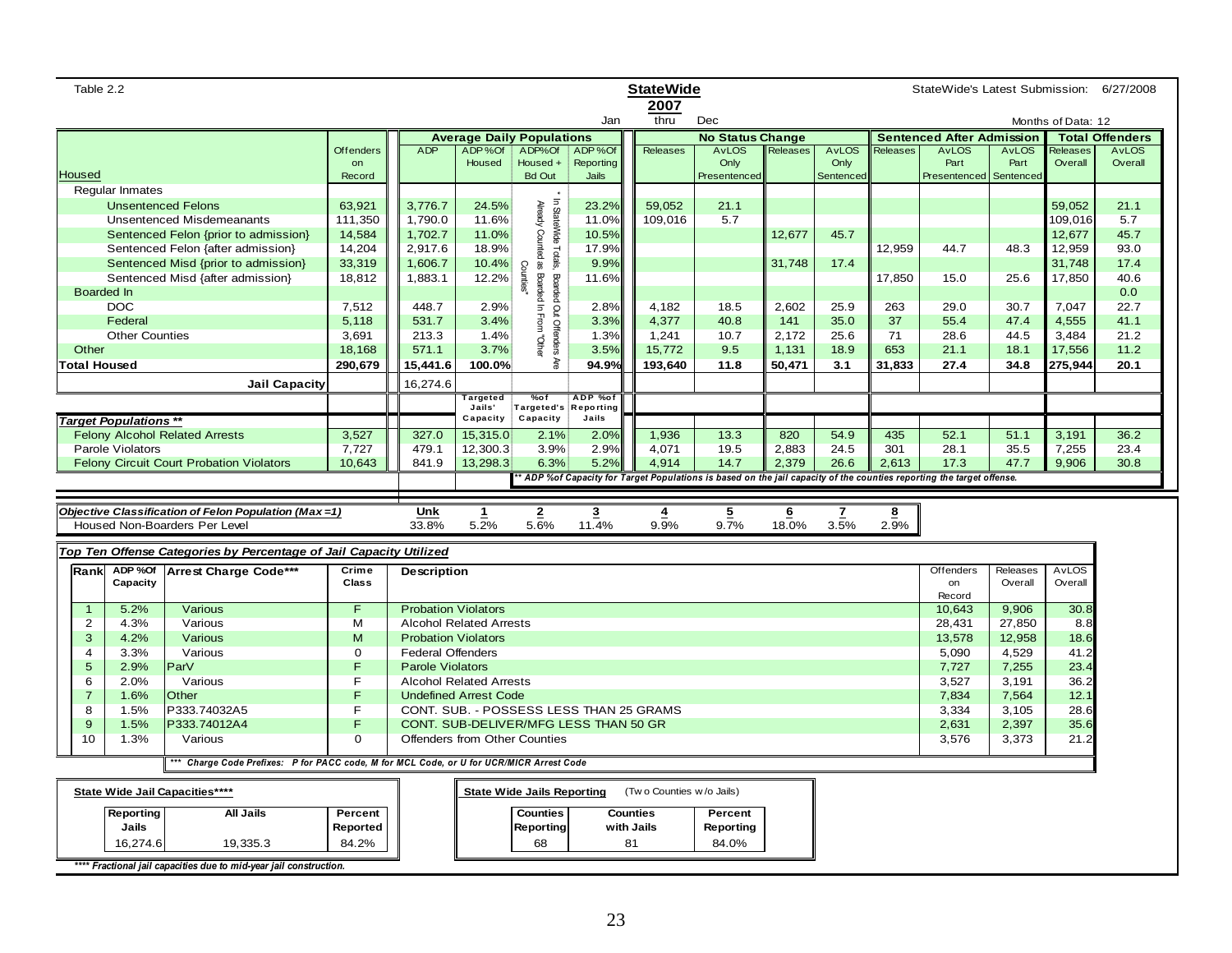|                     |                              |                                                                                         |                  |                                |                                         |                                                                                             |                    | <b>StateWide</b>         |                                                                                                                     |                 |                   |              | StateWide's Latest Submission: 4/15/2009 |                   |                    |                        |
|---------------------|------------------------------|-----------------------------------------------------------------------------------------|------------------|--------------------------------|-----------------------------------------|---------------------------------------------------------------------------------------------|--------------------|--------------------------|---------------------------------------------------------------------------------------------------------------------|-----------------|-------------------|--------------|------------------------------------------|-------------------|--------------------|------------------------|
|                     |                              |                                                                                         |                  |                                |                                         |                                                                                             |                    | 2008                     |                                                                                                                     |                 |                   |              |                                          |                   |                    |                        |
|                     |                              |                                                                                         |                  |                                |                                         |                                                                                             | Jan                | thru                     | Dec                                                                                                                 |                 |                   |              |                                          |                   | Months of Data: 12 |                        |
|                     |                              |                                                                                         |                  |                                | <b>Average Daily Populations</b>        |                                                                                             |                    |                          | <b>No Status Change</b>                                                                                             |                 |                   |              | <b>Sentenced After Admission</b>         |                   |                    | <b>Total Offenders</b> |
|                     |                              |                                                                                         | <b>Offenders</b> | <b>ADP</b>                     | ADP %Of                                 | ADP%Of                                                                                      | ADP %Of            | <b>Releases</b>          | <b>AvLOS</b>                                                                                                        | Releases        | <b>AvLOS</b>      | Releases     | <b>AvLOS</b>                             | <b>AvLOS</b>      | Releases           | <b>AvLOS</b>           |
| <b>Housed</b>       |                              |                                                                                         | on<br>Record     |                                | Housed                                  | Housed +<br><b>Bd Out</b>                                                                   | Reporting<br>Jails |                          | Only<br>Presentenced                                                                                                |                 | Only<br>Sentenced |              | Part<br>Presentenced                     | Part<br>Sentenced | Overall            | Overall                |
|                     |                              |                                                                                         |                  |                                |                                         |                                                                                             |                    |                          |                                                                                                                     |                 |                   |              |                                          |                   |                    |                        |
|                     | <b>Regular Inmates</b>       |                                                                                         |                  |                                |                                         |                                                                                             |                    |                          |                                                                                                                     |                 |                   |              |                                          |                   |                    |                        |
|                     | <b>Unsentenced Felons</b>    |                                                                                         | 62,594           | 3,929.0                        | 25.9%                                   | * In StateWide Totals, Boarded Out Offen<br>Already Counted as Boarded In From<br>Counties" | 24.1%              | 57,624                   | 22.1                                                                                                                |                 |                   |              |                                          |                   | 57,624             | 22.1                   |
|                     |                              | <b>Unsentenced Misdemeanants</b>                                                        | 110.234          | 1.675.8                        | 11.0%                                   |                                                                                             | 10.3%              | 108.312                  | 5.5                                                                                                                 |                 |                   |              |                                          |                   | 108.312            | 5.5                    |
|                     |                              | Sentenced Felon {prior to admission}                                                    | 15,682           | 2,019.2                        | 13.3%                                   |                                                                                             | 12.4%              |                          |                                                                                                                     | 12,845          | 46.2              |              |                                          |                   | 12,845             | 46.2                   |
|                     |                              | Sentenced Felon {after admission}                                                       | 12,119           | 2,473.7                        | 16.3%                                   |                                                                                             | 15.2%              |                          |                                                                                                                     |                 |                   | 11,537       | 46.2                                     | 48.8              | 11,537             | 95.0                   |
|                     |                              | Sentenced Misd {prior to admission}                                                     | 32,362           | 1,606.2                        | 10.6%                                   |                                                                                             | 9.9%               |                          |                                                                                                                     | 30.293          | 17.1              |              |                                          |                   | 30.293             | 17.1                   |
|                     |                              | Sentenced Misd {after admission}                                                        | 17,459           | 1,651.4                        | 10.9%                                   |                                                                                             | 10.1%              |                          |                                                                                                                     |                 |                   | 16,977       | 14.3                                     | 25.7              | 16,977             | 39.9                   |
|                     | <b>Boarded In</b>            |                                                                                         |                  |                                |                                         |                                                                                             |                    |                          |                                                                                                                     |                 |                   |              |                                          |                   |                    | 0.0                    |
|                     | <b>DOC</b>                   |                                                                                         | 7.247            | 399.7                          | 2.6%                                    |                                                                                             | 2.5%               | 3.979                    | 15.7                                                                                                                | 2.522           | 26.7              | 391          | 25.5                                     | 30.1              | 6,892              | 22.0                   |
|                     | Federal                      |                                                                                         | 5,904            | 583.4                          | 3.8%                                    |                                                                                             | 3.6%               | 5,175                    | 38.4                                                                                                                | 125             | 17.6              | 47           | 32.3                                     | 18.1              | 5,347              | 38.0                   |
|                     | <b>Other Counties</b>        |                                                                                         | 5,700            | 293.6                          | 1.9%                                    |                                                                                             | 1.8%               | 2,202                    | 10.7                                                                                                                | 3,166           | 23.7              | 80           | 33.2                                     | 50.5              | 5,448              | 19.3                   |
| Other               |                              |                                                                                         | 15,448           | 539.7                          | 3.6%                                    | nders Are<br>"Other                                                                         | 3.3%               | 13,412                   | 10.4                                                                                                                | 879             | 23.8              | 712          | 21.3                                     | 27.5              | 15,003             | 13.0                   |
| <b>Total Housed</b> |                              |                                                                                         | 284,749          | 15,171.7                       | 100.0%                                  |                                                                                             | 93.2%              | 190,704                  | 12.0                                                                                                                | 49,830          | 3.0               | 29,744       | 27.0                                     | 34.8              | 270,278            | 20.0                   |
|                     |                              | <b>Jail Capacity</b>                                                                    |                  | 16,282.0                       |                                         |                                                                                             |                    |                          |                                                                                                                     |                 |                   |              |                                          |                   |                    |                        |
|                     |                              |                                                                                         |                  |                                | Targeted                                | %of                                                                                         | ADP %of            |                          |                                                                                                                     |                 |                   |              |                                          |                   |                    |                        |
|                     | <b>Target Populations **</b> |                                                                                         |                  |                                | Jails'<br>Capacity                      | Targeted's<br>Capacity                                                                      | Reporting<br>Jails |                          |                                                                                                                     |                 |                   |              |                                          |                   |                    |                        |
|                     |                              |                                                                                         | 3,864            | 408.8                          | 15.542.9                                | 2.6%                                                                                        | 2.5%               | 2,043                    | 14.4                                                                                                                | 1,052           | 61.0              | 432          | 52.2                                     | 58.9              | 3.527              | 40.1                   |
|                     |                              | <b>Felony Alcohol Related Arrests</b>                                                   |                  |                                |                                         |                                                                                             |                    |                          |                                                                                                                     |                 |                   |              |                                          |                   |                    |                        |
|                     | Parole Violators             | <b>Felony Circuit Court Probation Violators</b>                                         | 8,923<br>10,725  | 653.2<br>803.6                 | 13,516.9<br>14,067.2                    | 4.8%<br>5.7%                                                                                | 4.0%<br>4.9%       | 4,890<br>4,737           | 23.9<br>15.4                                                                                                        | 2,768<br>3,062  | 25.7<br>22.4      | 628<br>2,204 | 24.4<br>21.0                             | 35.9<br>41.2      | 8,286<br>10,003    | 27.3<br>27.8           |
|                     |                              |                                                                                         |                  |                                |                                         |                                                                                             |                    |                          | ADP %of Capacity for Target Populations is based on the jail capacity of the counties reporting the target offense. |                 |                   |              |                                          |                   |                    |                        |
|                     |                              |                                                                                         |                  |                                |                                         |                                                                                             |                    |                          |                                                                                                                     |                 |                   |              |                                          |                   |                    |                        |
|                     |                              |                                                                                         |                  |                                |                                         |                                                                                             |                    |                          |                                                                                                                     |                 |                   |              |                                          |                   |                    |                        |
|                     |                              |                                                                                         |                  |                                |                                         |                                                                                             |                    |                          |                                                                                                                     |                 |                   |              |                                          |                   |                    |                        |
|                     |                              | Objective Classification of Felon Population (Max =1)                                   |                  | Unk                            | $\mathbf{1}$                            | $\overline{2}$                                                                              | $\overline{3}$     | $\overline{4}$           | $\overline{5}$                                                                                                      | $6\overline{6}$ | $\overline{I}$    | 8            |                                          |                   |                    |                        |
|                     |                              | Housed Non-Boarders Per Level                                                           |                  | 35.2%                          | 5.1%                                    | 5.3%                                                                                        | 11.2%              | 10.3%                    | 8.2%                                                                                                                | 17.9%           | 4.2%              | 2.7%         |                                          |                   |                    |                        |
|                     |                              |                                                                                         |                  |                                |                                         |                                                                                             |                    |                          |                                                                                                                     |                 |                   |              |                                          |                   |                    |                        |
|                     |                              | Top Ten Offense Categories by Percentage of Jail Capacity Utilized                      |                  |                                |                                         |                                                                                             |                    |                          |                                                                                                                     |                 |                   |              |                                          |                   |                    |                        |
| Rank                | ADP %Of                      | Arrest Charge Code***                                                                   | Crime            | <b>Description</b>             |                                         |                                                                                             |                    |                          |                                                                                                                     |                 |                   |              | Offenders                                | Releases          | <b>AvLOS</b>       |                        |
|                     | Capacity                     |                                                                                         | Class            |                                |                                         |                                                                                             |                    |                          |                                                                                                                     |                 |                   |              | on                                       | Overall           | Overall            |                        |
|                     |                              |                                                                                         |                  |                                |                                         |                                                                                             |                    |                          |                                                                                                                     |                 |                   |              | Record                                   |                   |                    |                        |
| $\overline{1}$      | 4.9%                         | Various                                                                                 | $\overline{F}$   | <b>Probation Violators</b>     |                                         |                                                                                             |                    |                          |                                                                                                                     |                 |                   |              | 10,725                                   | 10,003            | 27.8               |                        |
| 2                   | 4.0%                         | ParV                                                                                    | F.               | Parole Violators               |                                         |                                                                                             |                    |                          |                                                                                                                     |                 |                   |              | 8,923                                    | 8,286             | 27.3               |                        |
| $\mathbf{3}$        | 4.0%                         | Various                                                                                 | M                | <b>Probation Violators</b>     |                                         |                                                                                             |                    |                          |                                                                                                                     |                 |                   |              | 12,919                                   | 12,362            | 18.4               |                        |
| $\overline{4}$      | 3.9%                         | Various                                                                                 | м                |                                | <b>Alcohol Related Arrests</b>          |                                                                                             |                    |                          |                                                                                                                     |                 |                   |              | 25,477                                   | 24,939            | 8.6                |                        |
| 5                   | 3.8%                         | <b>Various</b>                                                                          | $\mathbf{0}$     | <b>Federal Offenders</b>       |                                         |                                                                                             |                    |                          |                                                                                                                     |                 |                   |              | 5,874                                    | 5,318             | 38.1               |                        |
| 6                   | 2.5%                         | Various                                                                                 | F                | <b>Alcohol Related Arrests</b> |                                         |                                                                                             |                    |                          |                                                                                                                     |                 |                   |              | 3,864                                    | 3,527             | 40.1               |                        |
| $\overline{7}$      | 1.9%                         | Various                                                                                 | $\mathbf{0}$     |                                | <b>Offenders from Other Counties</b>    |                                                                                             |                    |                          |                                                                                                                     |                 |                   |              | 5,571                                    | 5,328             | 19.3               |                        |
| 8                   | 1.6%                         | Other                                                                                   | F                |                                | <b>Undefined Arrest Code</b>            |                                                                                             |                    |                          |                                                                                                                     |                 |                   |              | 6,495                                    | 6,301             | 13.4               |                        |
| 9                   | 1.6%                         | P333.74012A4                                                                            | F.               |                                | CONT. SUB-DELIVER/MFG LESS THAN 50 GR   |                                                                                             |                    |                          |                                                                                                                     |                 |                   |              | 2,538                                    | 2,297             | 40.5               |                        |
| 10                  | 1.6%                         | P333.74032A5                                                                            | E                |                                | CONT. SUB. - POSSESS LESS THAN 25 GRAMS |                                                                                             |                    |                          |                                                                                                                     |                 |                   |              | 3,250                                    | 3.041             | 31.7               |                        |
|                     |                              | ** Charge Code Prefixes: P for PACC code, M for MCL Code, or U for UCR/MICR Arrest Code |                  |                                |                                         |                                                                                             |                    |                          |                                                                                                                     |                 |                   |              |                                          |                   |                    |                        |
|                     |                              | State Wide Jail Capacities****                                                          |                  |                                |                                         | <b>State Wide Jails Reporting</b>                                                           |                    | (Two Counties w/o Jails) |                                                                                                                     |                 |                   |              |                                          |                   |                    |                        |
|                     |                              |                                                                                         |                  |                                |                                         |                                                                                             |                    |                          |                                                                                                                     |                 |                   |              |                                          |                   |                    |                        |
|                     | Reporting                    | <b>All Jails</b>                                                                        | Percent          |                                |                                         | <b>Counties</b>                                                                             |                    | <b>Counties</b>          | Percent                                                                                                             |                 |                   |              |                                          |                   |                    |                        |
|                     | Jails                        |                                                                                         | Reported         |                                |                                         | <b>Reporting</b>                                                                            |                    | with Jails               | Reporting                                                                                                           |                 |                   |              |                                          |                   |                    |                        |
|                     | 16,282.0                     | 19,372.9                                                                                | 84.0%            |                                |                                         | 65                                                                                          |                    | 81                       | 80.2%                                                                                                               |                 |                   |              |                                          |                   |                    |                        |

Table 2.3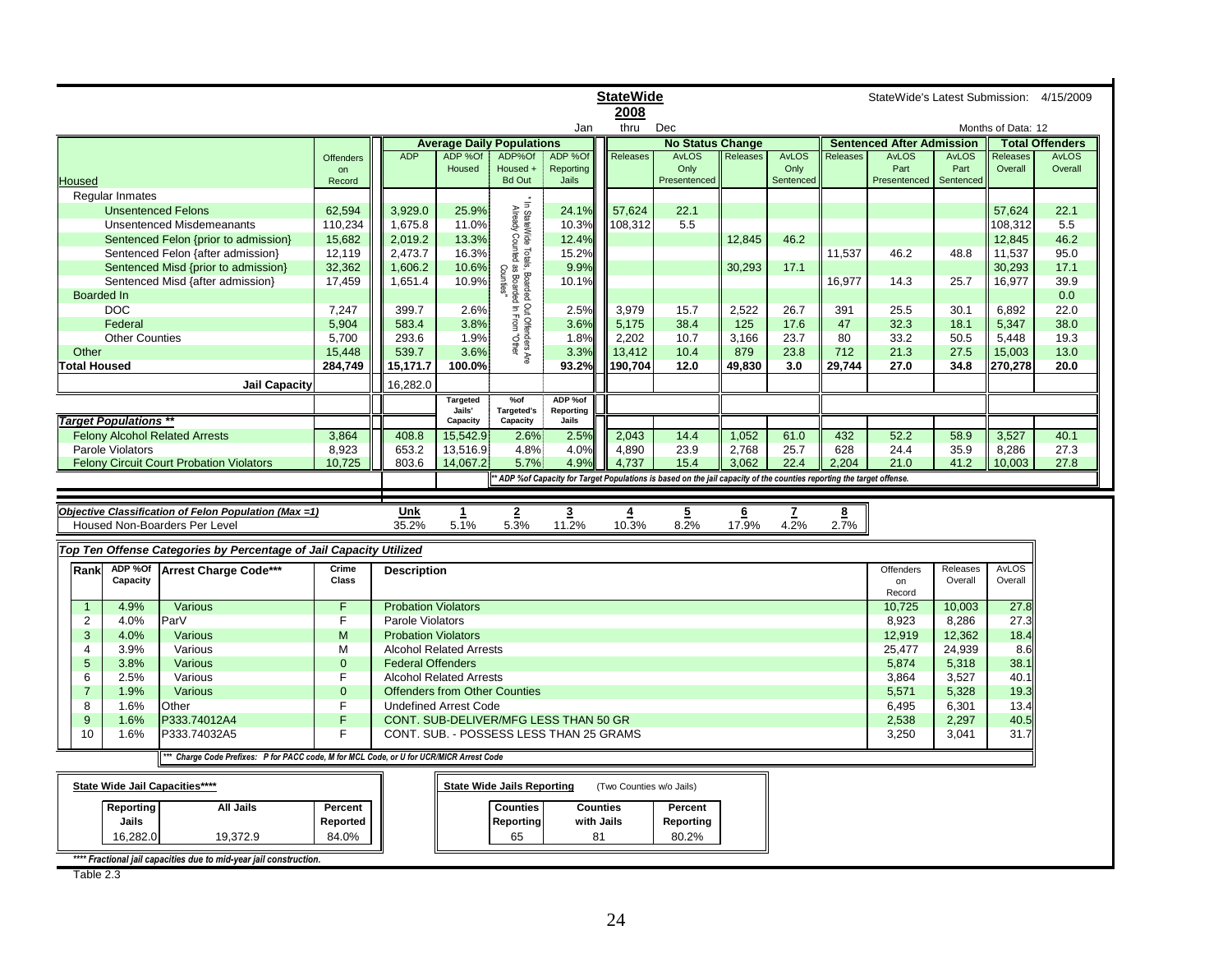| <b>StateWide</b>                                                                                                     |                  |                            |                                                                 |                                                                                                                                              |                                         |                          |                         |                 | StateWide's Latest Submission: |                 |                                  | 5/5/2010     |                    |                        |  |  |  |  |
|----------------------------------------------------------------------------------------------------------------------|------------------|----------------------------|-----------------------------------------------------------------|----------------------------------------------------------------------------------------------------------------------------------------------|-----------------------------------------|--------------------------|-------------------------|-----------------|--------------------------------|-----------------|----------------------------------|--------------|--------------------|------------------------|--|--|--|--|
|                                                                                                                      |                  |                            |                                                                 |                                                                                                                                              | Jan                                     | 2009<br>thru             | Dec                     |                 |                                |                 |                                  |              | Months of Data: 12 |                        |  |  |  |  |
|                                                                                                                      |                  |                            | <b>Average Daily Populations</b>                                |                                                                                                                                              |                                         |                          | <b>No Status Change</b> |                 |                                |                 | <b>Sentenced After Admission</b> |              |                    | <b>Total Offenders</b> |  |  |  |  |
|                                                                                                                      | <b>Offenders</b> | <b>ADP</b>                 | ADP %Of                                                         | ADP%Of                                                                                                                                       | ADP %Of                                 | Releases                 | <b>AvLOS</b>            | <b>Releases</b> | <b>AvLOS</b>                   | <b>Releases</b> | <b>AvLOS</b>                     | <b>AvLOS</b> | Releases           | <b>AvLOS</b>           |  |  |  |  |
|                                                                                                                      | on               |                            | Housed                                                          | Housed +                                                                                                                                     | Reporting                               |                          | Only                    |                 | Only                           |                 | Part                             | Part         | Overall            | Overall                |  |  |  |  |
| <b>Housed</b>                                                                                                        | Record           |                            |                                                                 | <b>Bd Out</b>                                                                                                                                | Jails                                   |                          | Presentenced            |                 | Sentenced                      |                 | Presentenced                     | Sentenced    |                    |                        |  |  |  |  |
| Regular Inmates                                                                                                      |                  |                            |                                                                 |                                                                                                                                              |                                         |                          |                         |                 |                                |                 |                                  |              |                    |                        |  |  |  |  |
| <b>Unsentenced Felons</b>                                                                                            | 58,322           | 3.856.7                    | 27.6%                                                           | In StateWide Totals, Boarded Out Offenders Are<br>Already Counted as Boarded In From "Other<br>Counties"                                     | 24.8%                                   | 53,498                   | 23.4                    |                 |                                |                 |                                  |              | 53,498             | 23.4                   |  |  |  |  |
| <b>Unsentenced Misdemeanants</b>                                                                                     | 99,651           | 1,599.9                    | 11.5%                                                           |                                                                                                                                              | 10.3%                                   | 97,818                   | 5.7                     |                 |                                |                 |                                  |              | 97,818             | 5.7                    |  |  |  |  |
| Sentenced Felon {prior to admission}                                                                                 | 14,482           | 1,799.1                    | 12.9%                                                           |                                                                                                                                              | 11.6%                                   |                          |                         | 12,113          | 45.9                           |                 |                                  |              | 12,113             | 45.9                   |  |  |  |  |
| Sentenced Felon {after admission}                                                                                    | 11,596           | 2,410.9                    | 17.3%                                                           |                                                                                                                                              | 15.5%                                   |                          |                         |                 |                                | 10,650          | 47.5                             | 48.7         | 10,650             | 96.2                   |  |  |  |  |
| Sentenced Misd {prior to admission}                                                                                  | 28,198           | 1,313.7                    | 9.4%                                                            |                                                                                                                                              | 8.5%                                    |                          |                         | 26,795          | 16.8                           |                 |                                  |              | 26,795             | 16.8                   |  |  |  |  |
| Sentenced Misd {after admission}                                                                                     | 14,981           | 1,403.2                    | 10.0%                                                           |                                                                                                                                              | 9.0%                                    |                          |                         |                 |                                | 14,358          | 13.8                             | 25.9         | 14,358             | 39.7                   |  |  |  |  |
| <b>Boarded In</b>                                                                                                    |                  |                            |                                                                 |                                                                                                                                              |                                         |                          |                         |                 |                                |                 |                                  |              |                    | 0.0                    |  |  |  |  |
| <b>DOC</b>                                                                                                           | 6,309            | 412.7                      | 3.0%                                                            |                                                                                                                                              | 2.7%                                    | 3,321                    | 21.2                    | 2,361           | 29.3                           | 202             | 26.0                             | 34.4         | 5,884              | 25.8                   |  |  |  |  |
| Federal                                                                                                              | 5,605            | 489.6                      | 3.5%                                                            |                                                                                                                                              | 3.2%                                    | 5,056                    | 36.2                    | 34              | 28.1                           | 26              | 37.1                             | 39.3         | 5,116              | 36.4                   |  |  |  |  |
| <b>Other Counties</b>                                                                                                | 5,567            | 268.3                      | 1.9%                                                            |                                                                                                                                              | 1.7%                                    | 2,135                    | 10.3                    | 3,087           | 23.0                           | 114             | 27.7                             | 42.9         | 5,336              | 18.9                   |  |  |  |  |
| Other                                                                                                                | 12.487           | 408.7                      | 2.9%                                                            |                                                                                                                                              | 2.6%                                    | 10,436                   | 9.4                     | 1,025           | 23.4                           | 734             | 16.6                             | 25.1         | 12,195             | 12.5                   |  |  |  |  |
| <b>Total Housed</b>                                                                                                  | 257,198          | 13,962.8                   | 100.0%                                                          |                                                                                                                                              | 89.9%                                   | 172,264                  | 12.7                    | 45,415          | 3.1                            | 26,084          | 27.8                             | 35.3         | 243,763            | 20.5                   |  |  |  |  |
| <b>Jail Capacity</b>                                                                                                 |                  | 15,531.9                   |                                                                 |                                                                                                                                              |                                         |                          |                         |                 |                                |                 |                                  |              |                    |                        |  |  |  |  |
|                                                                                                                      |                  |                            | <b>Targeted</b>                                                 | % of                                                                                                                                         | ADP %of                                 |                          |                         |                 |                                |                 |                                  |              |                    |                        |  |  |  |  |
|                                                                                                                      |                  |                            | Jails'                                                          | <b>Targeted's</b>                                                                                                                            | Reporting                               |                          |                         |                 |                                |                 |                                  |              |                    |                        |  |  |  |  |
| <b>Target Populations **</b>                                                                                         |                  |                            | Capacity                                                        | Capacity                                                                                                                                     | Jails                                   |                          |                         |                 |                                |                 |                                  |              |                    |                        |  |  |  |  |
| <b>Felony Alcohol Related Arrests</b>                                                                                | 3,674            | 370.3                      | 15,086.2                                                        | 2.5%                                                                                                                                         | 2.4%                                    | 1,969                    | 14.5                    | 927             | 57.0                           | 397             | 53.1                             | 59.6         | 3,293              | 38.3                   |  |  |  |  |
| Parole Violators                                                                                                     | 8,525            | 677.5                      | 12,186.5                                                        | 5.6%                                                                                                                                         | 4.4%                                    | 4,408                    | 27.0                    | 2,820           | 27.4                           | 626             | 28.5                             | 36.1         | 7,854              | 30.1                   |  |  |  |  |
| <b>Felony Circuit Court Probation Violators</b>                                                                      | 9,751            | 716.8                      | 13,340.5                                                        | 5.4%                                                                                                                                         | 4.6%                                    | 4.439                    | 14.6                    | 2.641           | 24.1                           | 2.089           | 21.2                             | 42.3         | 9,169              | 28.5                   |  |  |  |  |
| ADP % of Capacity for Target Populations is based on the jail capacity of the counties reporting the target offense. |                  |                            |                                                                 |                                                                                                                                              |                                         |                          |                         |                 |                                |                 |                                  |              |                    |                        |  |  |  |  |
|                                                                                                                      |                  |                            |                                                                 |                                                                                                                                              |                                         |                          |                         |                 |                                |                 |                                  |              |                    |                        |  |  |  |  |
| Objective Classification of Felon Population (Max =1)                                                                |                  | Unk                        |                                                                 |                                                                                                                                              |                                         |                          |                         |                 |                                |                 |                                  |              |                    |                        |  |  |  |  |
| Housed Non-Boarders Per Level                                                                                        |                  | 35.5%                      |                                                                 | $\overline{\mathbf{2}}$<br>$\overline{5}$<br>$\mathbf{Z}$<br>$\mathbf{1}$<br>$\overline{3}$<br>$\overline{4}$<br>$6\overline{6}$<br><u>8</u> |                                         |                          |                         |                 |                                |                 |                                  |              |                    |                        |  |  |  |  |
|                                                                                                                      |                  |                            | 3.9%<br>2.6%<br>5.8%<br>4.9%<br>10.4%<br>11.0%<br>7.7%<br>18.3% |                                                                                                                                              |                                         |                          |                         |                 |                                |                 |                                  |              |                    |                        |  |  |  |  |
| Top Ten Offense Categories by Percentage of Jail Capacity Utilized                                                   |                  |                            |                                                                 |                                                                                                                                              |                                         |                          |                         |                 |                                |                 |                                  |              |                    |                        |  |  |  |  |
| ADP %Of<br>Rank                                                                                                      |                  |                            |                                                                 |                                                                                                                                              |                                         |                          |                         |                 |                                |                 |                                  |              |                    |                        |  |  |  |  |
|                                                                                                                      | Crime            |                            |                                                                 |                                                                                                                                              |                                         |                          |                         |                 |                                |                 | Offenders                        | Releases     | <b>AvLOS</b>       |                        |  |  |  |  |
| Arrest Charge Code***<br>Capacity                                                                                    | Class            | <b>Description</b>         |                                                                 |                                                                                                                                              |                                         |                          |                         |                 |                                |                 | on                               | Overall      | Overall            |                        |  |  |  |  |
|                                                                                                                      |                  |                            |                                                                 |                                                                                                                                              |                                         |                          |                         |                 |                                |                 | Record                           |              |                    |                        |  |  |  |  |
| 4.6%<br>Various<br>$\overline{1}$                                                                                    | F                | <b>Probation Violators</b> |                                                                 |                                                                                                                                              |                                         |                          |                         |                 |                                |                 | 9.751                            | 9,169        | 28.5               |                        |  |  |  |  |
| $\overline{2}$<br>4.4%<br>ParV                                                                                       | F                | Parole Violators           |                                                                 |                                                                                                                                              |                                         |                          |                         |                 |                                |                 | 8,525                            | 7,854        | 30.1               |                        |  |  |  |  |
| 3<br>3.6%<br>Various                                                                                                 | M                | <b>Probation Violators</b> |                                                                 |                                                                                                                                              |                                         |                          |                         |                 |                                |                 | 11,653                           | 11,263       | 17.6               |                        |  |  |  |  |
| 3.5%<br>Various<br>4                                                                                                 | M                |                            | <b>Alcohol Related Arrests</b>                                  |                                                                                                                                              |                                         |                          |                         |                 |                                |                 | 22,298                           | 21,847       | 8.5                |                        |  |  |  |  |
| 5<br>3.4%<br>Various                                                                                                 | 0                | <b>Federal Offenders</b>   |                                                                 |                                                                                                                                              |                                         |                          |                         |                 |                                |                 | 5,569                            | 5,087        | 36.3               |                        |  |  |  |  |
| 6<br>2.4%<br>Various                                                                                                 | F                |                            | <b>Alcohol Related Arrests</b>                                  |                                                                                                                                              |                                         |                          |                         |                 |                                |                 | 3,674                            | 3,293        | 38.3               |                        |  |  |  |  |
| $\overline{7}$<br>1.6%<br>Various                                                                                    | $\mathbf 0$      |                            | <b>Offenders from Other Counties</b>                            |                                                                                                                                              |                                         |                          |                         |                 |                                |                 | 5,349                            | 5,130        | 18.5               |                        |  |  |  |  |
| 8<br>1.5%<br>P333.74012A4                                                                                            | F                |                            |                                                                 |                                                                                                                                              | CONT. SUB-DELIVER/MFG LESS THAN 50 GR   |                          |                         |                 |                                |                 | 2,313                            | 2,107        | 42.1               |                        |  |  |  |  |
| 9<br>P750.812<br>1.3%                                                                                                | M                |                            | <b>DOMESTIC VIOLENCE</b>                                        |                                                                                                                                              |                                         |                          |                         |                 |                                |                 | 7.142                            | 6,931        | 10.3               |                        |  |  |  |  |
| P333.74032A5<br>10<br>1.3%                                                                                           | F                |                            |                                                                 |                                                                                                                                              | CONT. SUB. - POSSESS LESS THAN 25 GRAMS |                          |                         |                 |                                |                 | 2,909                            | 2,728        | 27.8               |                        |  |  |  |  |
|                                                                                                                      |                  |                            |                                                                 |                                                                                                                                              |                                         |                          |                         |                 |                                |                 |                                  |              |                    |                        |  |  |  |  |
| * Charge Code Prefixes: P for PACC code, M for MCL Code, or U for UCR/MICR Arrest Code                               |                  |                            |                                                                 |                                                                                                                                              |                                         |                          |                         |                 |                                |                 |                                  |              |                    |                        |  |  |  |  |
| State Wide Jail Capacities****                                                                                       |                  |                            |                                                                 | <b>State Wide Jails Reporting</b>                                                                                                            |                                         | (Two Counties w/o Jails) |                         |                 |                                |                 |                                  |              |                    |                        |  |  |  |  |
|                                                                                                                      |                  |                            |                                                                 |                                                                                                                                              |                                         |                          |                         |                 |                                |                 |                                  |              |                    |                        |  |  |  |  |
| <b>All Jails</b><br>Reporting                                                                                        | Percent          |                            |                                                                 | <b>Counties</b>                                                                                                                              | <b>Counties</b>                         |                          | Percent                 |                 |                                |                 |                                  |              |                    |                        |  |  |  |  |
| Jails                                                                                                                | Reported         |                            |                                                                 | Reporting                                                                                                                                    | with Jails                              |                          | <b>Reporting</b>        |                 |                                |                 |                                  |              |                    |                        |  |  |  |  |
| 15,531.9<br>19,440.2                                                                                                 | 79.9%            |                            |                                                                 | 57                                                                                                                                           | 81                                      |                          | 70.4%                   |                 |                                |                 |                                  |              |                    |                        |  |  |  |  |

Table 2.4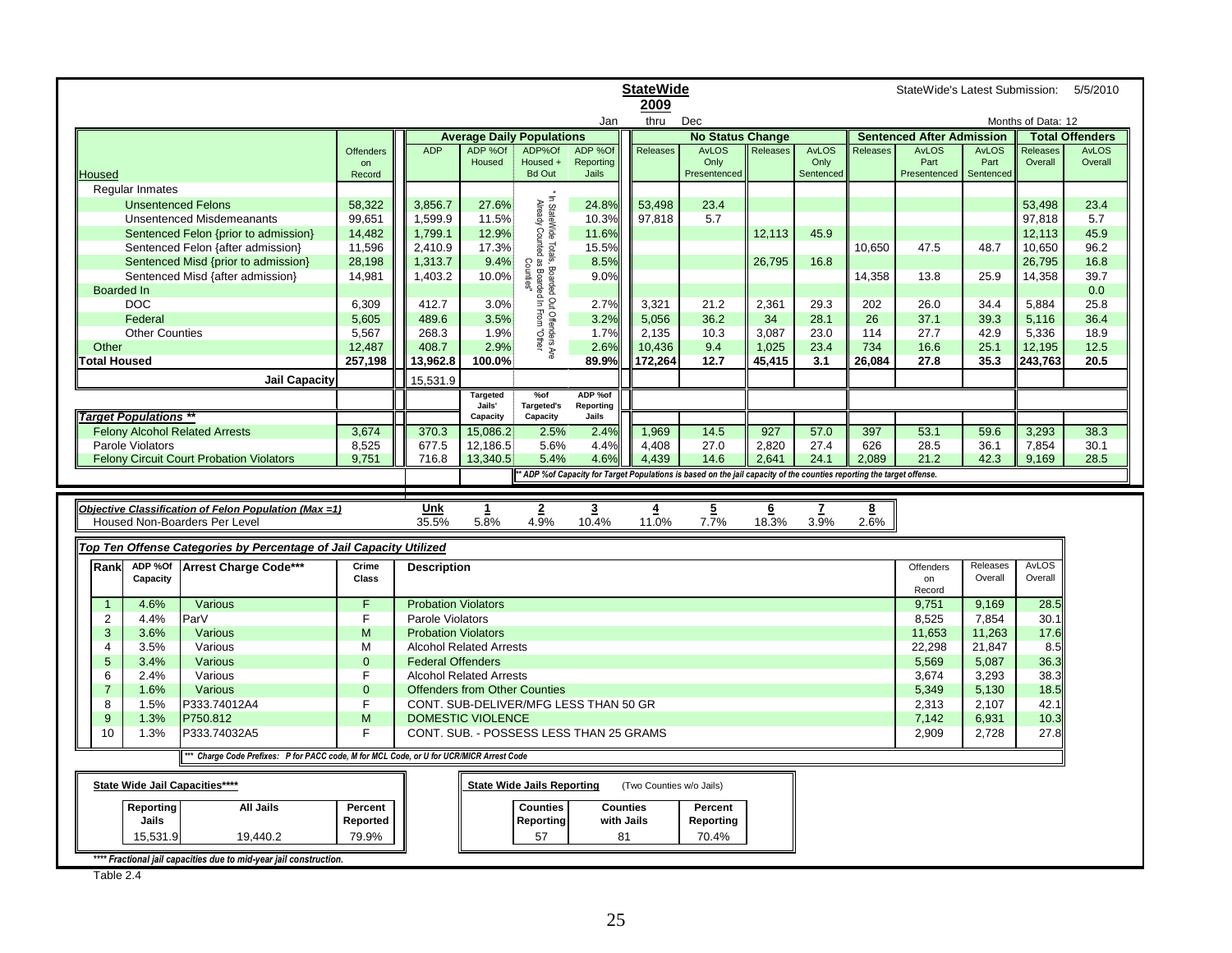|                                                                                      | <b>StateWide</b>       |                            |                                  |                                              |                                         |                          |                         |                 |                      | StateWide's Latest Submission: 12/16/2010 |                                                                                                                       |              |                    |                                        |
|--------------------------------------------------------------------------------------|------------------------|----------------------------|----------------------------------|----------------------------------------------|-----------------------------------------|--------------------------|-------------------------|-----------------|----------------------|-------------------------------------------|-----------------------------------------------------------------------------------------------------------------------|--------------|--------------------|----------------------------------------|
|                                                                                      |                        |                            |                                  |                                              |                                         | 2010<br>thru             |                         |                 |                      |                                           |                                                                                                                       |              | Months of Data: 10 |                                        |
|                                                                                      |                        |                            |                                  |                                              | Jan                                     |                          | Oct                     |                 |                      |                                           |                                                                                                                       |              |                    |                                        |
|                                                                                      |                        | <b>ADP</b>                 | <b>Average Daily Populations</b> |                                              |                                         |                          | <b>No Status Change</b> |                 |                      |                                           | <b>Sentenced After Admission</b><br><b>AvLOS</b>                                                                      | <b>AvLOS</b> | Releases           | <b>Total Offenders</b><br><b>AvLOS</b> |
|                                                                                      | <b>Offenders</b><br>on |                            | ADP%Of<br><b>Housed</b>          | ADP%Of<br>Housed +                           | ADP%Of<br>Reporting                     | Releases                 | <b>AvLOS</b><br>Only    | <b>Releases</b> | <b>AvLOS</b><br>Only | <b>Releases</b>                           | Part                                                                                                                  | Part         | Overall            | Overall                                |
| Housed                                                                               | Record                 |                            |                                  | <b>Bd Out</b>                                | Jails                                   |                          | Presentenced            |                 | Sentenced            |                                           | Presentenced                                                                                                          | Sentenced    |                    |                                        |
| Regular Inmates                                                                      |                        |                            |                                  |                                              |                                         |                          |                         |                 |                      |                                           |                                                                                                                       |              |                    |                                        |
| <b>Unsentenced Felons</b>                                                            | 51,758                 | 3,659.5                    | 28.3%                            |                                              | 25.0%                                   | 46.799                   | 22.8                    |                 |                      |                                           |                                                                                                                       |              | 46.799             | 22.8                                   |
| <b>Unsentenced Misdemeanants</b>                                                     | 84,425                 | 1,439.0                    | 11.1%                            | In StateWide<br>Aready Counted               | 9.8%                                    | 82,652                   | 5.5                     |                 |                      |                                           |                                                                                                                       |              | 82,652             | 5.5                                    |
| Sentenced Felon {prior to admission}                                                 | 13,850                 | 2,008.2                    | 15.5%                            |                                              | 13.7%                                   |                          |                         | 10,944          | 45.9                 |                                           |                                                                                                                       |              | 10,944             | 45.9                                   |
|                                                                                      |                        |                            |                                  |                                              |                                         |                          |                         |                 |                      |                                           |                                                                                                                       | 47.2         |                    |                                        |
| Sentenced Felon {after admission}                                                    | 9,349                  | 1,906.6                    | 14.7%                            | <sup>5</sup> Totals,<br>mted as              | 13.0%                                   |                          |                         |                 |                      | 9,349                                     | 47.5                                                                                                                  |              | 9,349              | 94.7                                   |
| Sentenced Misd {prior to admission}                                                  | 24,371                 | 1,380.2                    | 10.7%                            | <b>Caunties'</b>                             | 9.4%                                    |                          |                         | 22,290          | 17.4                 |                                           |                                                                                                                       |              | 22,290             | 17.4                                   |
| Sentenced Misd {after admission}                                                     | 11,251                 | 1,063.4                    | 8.2%                             |                                              | 7.3%                                    |                          |                         |                 |                      | 11,251                                    | 12.9                                                                                                                  | 25.0         | 11,251             | 37.9                                   |
| <b>Boarded In</b>                                                                    |                        |                            |                                  |                                              |                                         |                          |                         |                 |                      |                                           |                                                                                                                       |              |                    | 0.0                                    |
| <b>DOC</b>                                                                           | 6,612                  | 408.8                      | 3.2%                             | Boarded In From<br>Boarded Out Offenders Are | 2.8%                                    | 3,540                    | 18.5                    | 2,578           | 25.2                 | 224                                       | 26.9                                                                                                                  | 39.2         | 6,342              | 22.9                                   |
| Federal                                                                              | 6,575                  | 480.3                      | 3.7%                             |                                              | 3.3%                                    | 5,943                    | 23.5                    | 34              | 30.0                 | 38                                        | 28.6                                                                                                                  | 30.5         | 6,015              | 23.7                                   |
| <b>Other Counties</b>                                                                | 4,305                  | 239.5                      | 1.8%                             |                                              | 1.6%                                    | 1,625                    | 11.8                    | 2,370           | 21.7                 | 81                                        | 33.9                                                                                                                  | 44.9         | 4,076              | 18.9                                   |
| Other                                                                                | 6,770                  | 361.7                      | 2.8%                             | <b>Quel</b>                                  | 2.5%                                    | 4,795                    | 10.9                    | 916             | 28.3                 | 663                                       | 23.1                                                                                                                  | 32.7         | 6,374              | 18.1                                   |
| <b>Total Housed</b>                                                                  | 219,266                | 12,947.2                   | 100.0%                           |                                              | 88.6%                                   | 145,354                  | 12.4                    | 39,132          | 3.0                  | 21,606                                    | 28.4                                                                                                                  | 35.1         | 206,092            | 20.4                                   |
| <b>Jail Capacity</b>                                                                 |                        | 14,617.0                   |                                  |                                              |                                         |                          |                         |                 |                      |                                           |                                                                                                                       |              |                    |                                        |
|                                                                                      |                        |                            | Targeted                         | %of                                          | ADP %of                                 |                          |                         |                 |                      |                                           |                                                                                                                       |              |                    |                                        |
|                                                                                      |                        |                            | Jails'                           | Targeted's                                   | <b>Reporting</b>                        |                          |                         |                 |                      |                                           |                                                                                                                       |              |                    |                                        |
| <b>Target Populations **</b>                                                         |                        |                            | Capacity                         | Capacity                                     | Jails                                   |                          |                         |                 |                      |                                           |                                                                                                                       |              |                    |                                        |
| <b>Felony Alcohol Related Arrests</b>                                                | 3,436                  | 381.1                      | 15,583.1                         | 2.4%                                         | 2.6%                                    | 1,809                    | 16.5                    | 912             | 55.2                 | 372                                       | 51.7                                                                                                                  | 53.5         | 3,093              | 38.6                                   |
|                                                                                      |                        |                            |                                  |                                              |                                         |                          |                         |                 | 23.3                 | 564                                       | 31.5                                                                                                                  | 39.7         | 7,593              | 27.7                                   |
| Parole Violators                                                                     |                        |                            |                                  | 6.9%                                         | 4.4%                                    |                          | 24.9                    |                 |                      |                                           |                                                                                                                       |              |                    |                                        |
| <b>Felony Circuit Court Probation Violators</b>                                      | 8,105<br>8,404         | 642.6<br>681.5             | 9,338.5<br>13,394.5              | 5.1%                                         | 4.7%                                    | 4,078<br>3.987           | 14.4                    | 2,951<br>1,959  | 21.8                 |                                           | 16.2                                                                                                                  | 41.2         | 7,740              | 26.3                                   |
|                                                                                      |                        |                            |                                  |                                              |                                         |                          |                         |                 |                      | 1,794                                     | * ADP %of Capacity for Target Populations is based on the jail capacity of the counties reporting the target offense. |              |                    |                                        |
|                                                                                      |                        |                            |                                  |                                              |                                         |                          |                         |                 |                      |                                           |                                                                                                                       |              |                    |                                        |
|                                                                                      |                        |                            |                                  |                                              |                                         |                          |                         |                 |                      |                                           |                                                                                                                       |              |                    |                                        |
| Objective Classification of Felon Population (Max=1)                                 |                        | Unk                        | $\mathbf{1}$                     | $\overline{2}$                               | $\overline{\mathbf{3}}$                 | $\overline{4}$           | $\overline{2}$          | $6\overline{6}$ | $\mathbf{z}$         | $\overline{\mathbf{8}}$                   |                                                                                                                       |              |                    |                                        |
| Housed Non-Boarders Per Level                                                        |                        | 38.8%                      | 5.6%                             | 5.5%                                         | 10.7%                                   | 10.5%                    | 7.2%                    | 15.9%           | 3.4%                 | 2.3%                                      |                                                                                                                       |              |                    |                                        |
|                                                                                      |                        |                            |                                  |                                              |                                         |                          |                         |                 |                      |                                           |                                                                                                                       |              |                    |                                        |
| Top Ten Offense Categories by Percentage of Jail Capacity Utilized                   |                        |                            |                                  |                                              |                                         |                          |                         |                 |                      |                                           |                                                                                                                       |              |                    |                                        |
| ADP %Of<br>Arrest Charge Code***<br>Rank                                             | Crime                  | Description                |                                  |                                              |                                         |                          |                         |                 |                      |                                           | Offenders                                                                                                             | Releases     | <b>AvLOS</b>       |                                        |
| Capacity                                                                             | <b>Class</b>           |                            |                                  |                                              |                                         |                          |                         |                 |                      |                                           | on                                                                                                                    | Overall      | Overall            |                                        |
|                                                                                      |                        |                            |                                  |                                              |                                         |                          |                         |                 |                      |                                           | Record                                                                                                                |              |                    |                                        |
| 4.7%<br>Various<br>$\mathbf{1}$                                                      | F                      | <b>Probation Violators</b> |                                  |                                              |                                         |                          |                         |                 |                      |                                           | 8,404                                                                                                                 | 7,740        | 26.3               |                                        |
| 4.4%<br>$\overline{2}$<br>ParV                                                       | F                      | Parole Violators           |                                  |                                              |                                         |                          |                         |                 |                      |                                           | 8,105                                                                                                                 | 7,593        | 27.7               |                                        |
| 3<br>3.5%<br>Various                                                                 | $\mathbf{0}$           | <b>Federal Offenders</b>   |                                  |                                              |                                         |                          |                         |                 |                      |                                           | 6,539                                                                                                                 | 5,981        | 23.7               |                                        |
| Various<br>$\boldsymbol{\Delta}$<br>3.4%                                             | м                      |                            | <b>Alcohol Related Arrests</b>   |                                              |                                         |                          |                         |                 |                      |                                           | 19,077                                                                                                                | 18,635       | 8.2                |                                        |
| 5<br>2.8%<br>Various                                                                 | M                      | <b>Probation Violators</b> |                                  |                                              |                                         |                          |                         |                 |                      |                                           | 5,195                                                                                                                 | 4,735        | 23.1               |                                        |
| 6<br>2.6%<br>Various                                                                 | F                      |                            | <b>Alcohol Related Arrests</b>   |                                              |                                         |                          |                         |                 |                      |                                           | 3,436                                                                                                                 | 3,093        | 38.6               |                                        |
| $\overline{7}$<br>P750.812<br>1.7%                                                   | M                      |                            | <b>DOMESTIC VIOLENCE</b>         |                                              |                                         |                          |                         |                 |                      |                                           | 6,902                                                                                                                 | 6,712        | 11.4               |                                        |
| 8<br>1.6%<br>Various                                                                 | 0                      |                            | Offenders from Other Counties    |                                              |                                         |                          |                         |                 |                      |                                           | 4,143                                                                                                                 | 3,923        | 18.5               |                                        |
| 9<br>P333.74032A5<br>1.3%                                                            | F                      |                            |                                  |                                              | CONT. SUB. - POSSESS LESS THAN 25 GRAMS |                          |                         |                 |                      |                                           | 2,193                                                                                                                 | 1,993        | 29.8               |                                        |
| 10<br>1.3%<br>P750.529                                                               | E                      |                            | ROBBERY - ARMED                  |                                              |                                         |                          |                         |                 |                      |                                           | 807                                                                                                                   | 619          | 92.5               |                                        |
|                                                                                      |                        |                            |                                  |                                              |                                         |                          |                         |                 |                      |                                           |                                                                                                                       |              |                    |                                        |
| Charge Code Prefixes: P for PACC code, M for MCL Code, or U for UCR/MICR Arrest Code |                        |                            |                                  |                                              |                                         |                          |                         |                 |                      |                                           |                                                                                                                       |              |                    |                                        |
| State Wide Jail Capacities****                                                       |                        |                            |                                  | <b>State Wide Jails Reporting</b>            |                                         | (Two Counties w/o Jails) |                         |                 |                      |                                           |                                                                                                                       |              |                    |                                        |
| All Jails                                                                            |                        |                            |                                  |                                              |                                         |                          |                         |                 |                      |                                           |                                                                                                                       |              |                    |                                        |
| Reporting                                                                            | Percent                |                            |                                  | <b>Counties</b>                              | <b>Counties</b>                         |                          | Percent                 |                 |                      |                                           |                                                                                                                       |              |                    |                                        |
| Jails                                                                                | Reported               |                            |                                  | Reporting                                    | with Jails                              |                          | Reporting               |                 |                      |                                           |                                                                                                                       |              |                    |                                        |
| 14,617.0<br>19,431.4                                                                 | 75.2%                  |                            |                                  | 54                                           | 81                                      |                          | 66.7%                   |                 |                      |                                           |                                                                                                                       |              |                    |                                        |

Table 2.5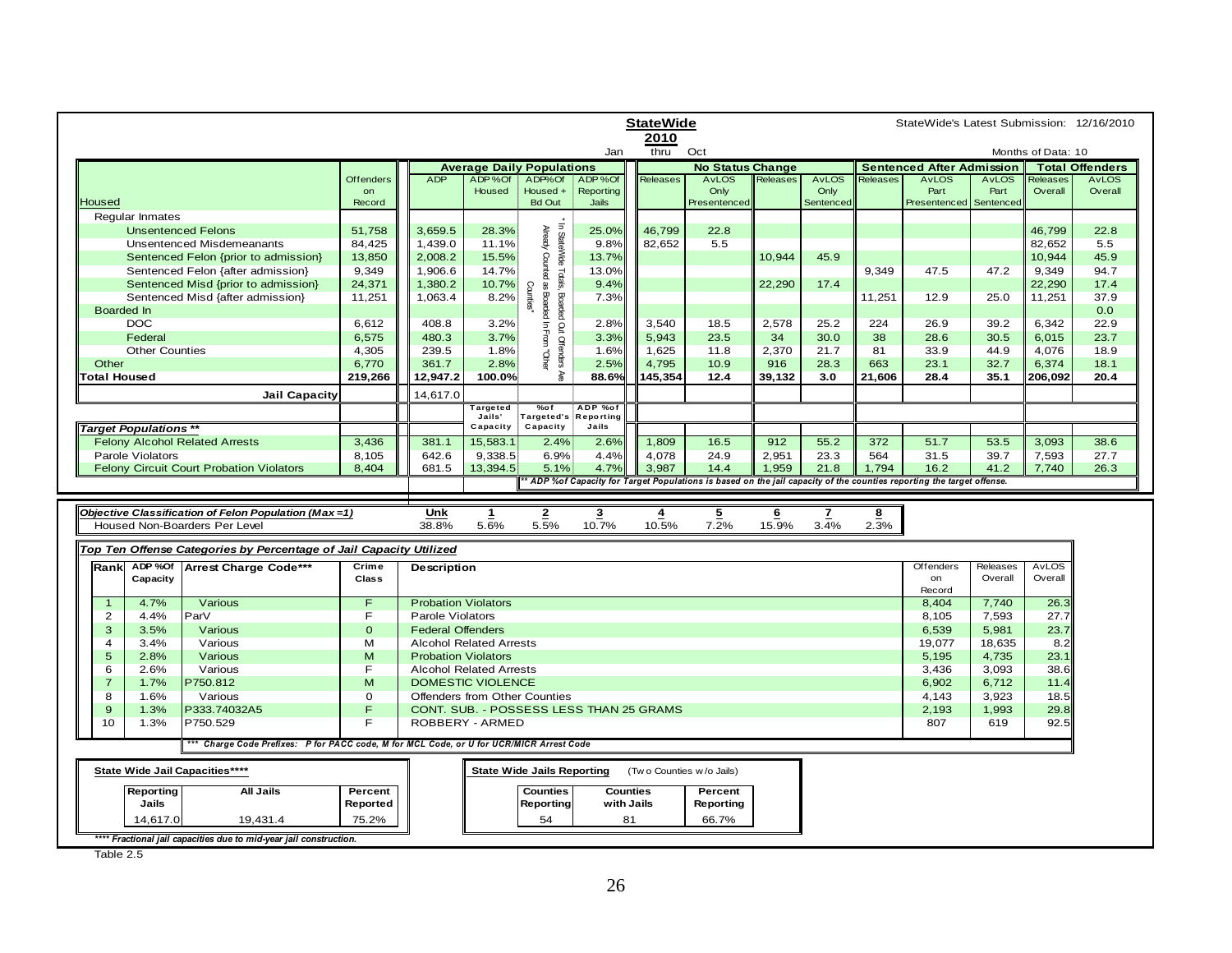## **PART 3**

## **PROGRAM UTILIZATION**

Community corrections programs are expected to contribute to local goals and objectives concerning prison commitments and/or jail utilization of their respective counties. Appropriate program policies and practices must be implemented for programs to serve as diversions from prison or jail, or as treatment programs that reduce the risk of recidivism.

To impact prison commitment and jail utilization rates, specific target populations have been identified due to the high number of these offenders being sentenced to prison or jail. It is not possible to individually identify offenders that would have been sentenced to prison or jail if alternative sanctions or treatment programs were not available. But as a group, evidence can be presented to support their designation as a target population.

National research<sup>1</sup> has shown that appropriately targeted and administered cognitive restructuring and substance abuse programs reduce recidivism. Community corrections funds have been used to fund these types of programs based upon these national studies.

Further, supporting information is available concerning the impact of community corrections sanctions and programs on jail utilization. It is possible to identify local sentencing policies that specify that jail time will be decreased based upon an offender's participation or completion of community corrections programs.

### **Enrolled Offenders and Outcomes**

-

The Department entered into a contractual agreement with Northpointe, Inc. to implement the COMPAS Case Manager System statewide – this new system merged CCIS data into a statewide centralized website. The data system will increase the department efficiencies and enhance the State's and local community corrections data reporting capabilities. The system has been fully implemented though various data reporting problems have been identified and complete data is not available for reporting purposes at this time – it is expected to be available for the next biannual report.

This section presents information relative to offenders enrolled into community corrections programs during FY 2009 and FY 2010 thru March. In the following tables, an offender can be represented in more than one category, since he or she may be enrolled in multiple programs. It should be noted that "successful outcomes" and "percent successful" is based on program terminations occurring during the report period. Information that can be determined through examination of the tables includes the following:

- Table 3.1, indicates that in FY 2009 43,091 offenders accounted for 50,887 enrollments in programs funded by community corrections – 85.5% of the program outcomes have been successful. Felony offenders accounted for the majority of reported enrollments – 85.5% of felony offender program outcomes have been successful.
- Table 3.2, indicates that in FY 2010 thru March 20,599 offenders accounted for 23,834 enrollments in programs funded by community corrections – 82.4% of the program outcomes have been successful. Felony offenders accounted for the majority of reported enrollments – 80.5% of felony offender program outcomes have been successful. Due to the conversion of CCIS program utilization data into a centralized website case manager program, data for the  $3^{rd}$  and  $4^{th}$  quarter of FY 2010 is not available.
- Table 3.3, indicates that in FY 2009 specific program successful outcomes were: substance abuse 80.9%, mental health services 78.4%, educational services 76.2% and employment services 87.2%.
- Table 3.4, indicates that in FY 2010 thru March specific program successful outcomes were: pre-trial services 94.5%, community service 87.1%, substance abuse 75.2%, mental health services 71.6%, and employment services 82.1%. Due to the conversion of CCIS program utilization data into a centralized website case manager program, data for the  $3^{rd}$  and  $4^{th}$  quarter of FY 2010 is not available.

<sup>&</sup>lt;sup>1</sup> Andrews, D. A. & Bonta, James (2003) The Psychology of Criminal Conduct Cincinnati, Ohio: Anderson Publishing Co.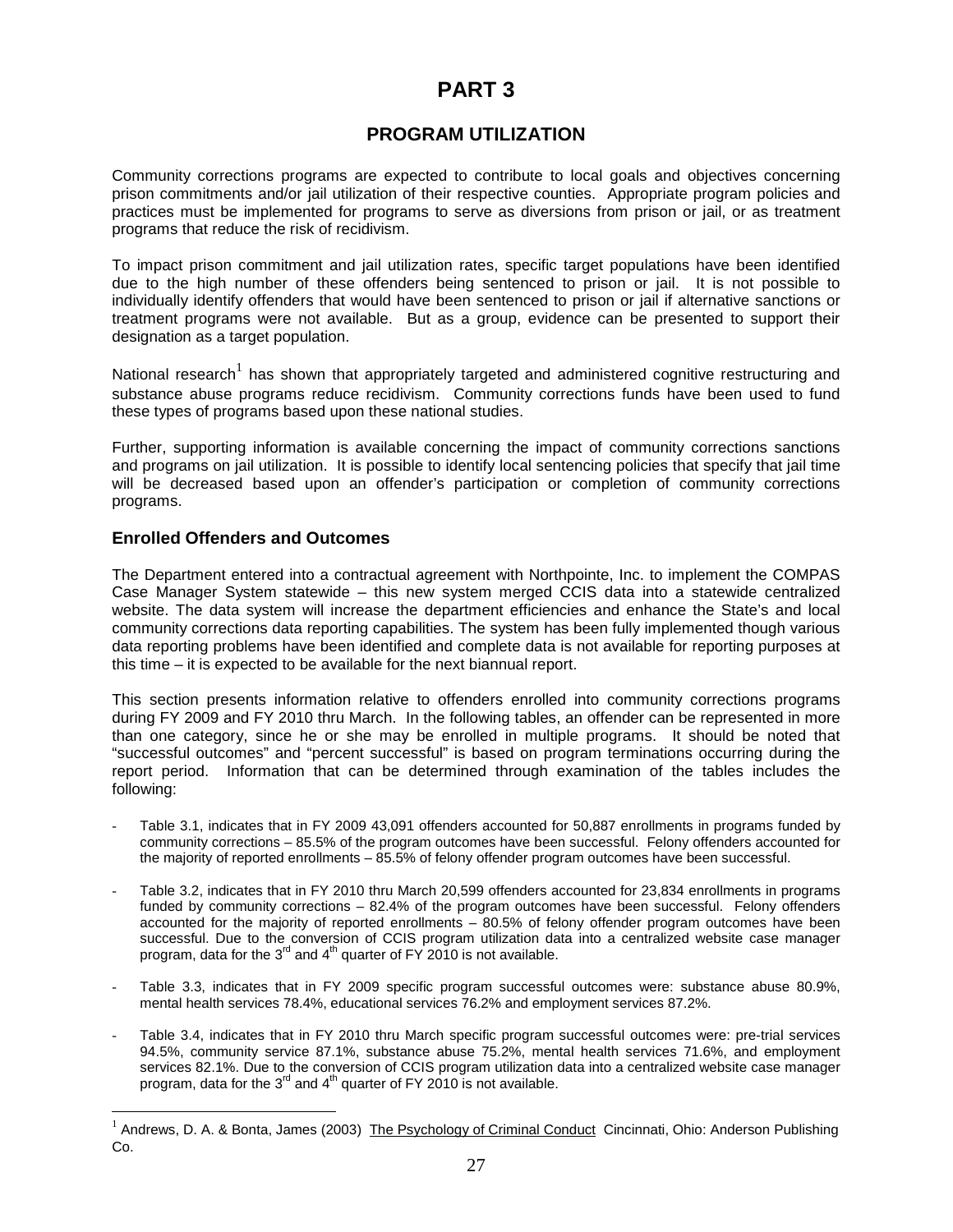Table 3.1

| State Summary of Program Participants by Crime Class & Legal Status<br><b>With Percents of Successful Outcomes</b> |                                                           |                 |  |         |            |              |  |  |  |  |
|--------------------------------------------------------------------------------------------------------------------|-----------------------------------------------------------|-----------------|--|---------|------------|--------------|--|--|--|--|
|                                                                                                                    |                                                           | P.A. 511 Funded |  |         |            |              |  |  |  |  |
| <b>Fiscal Year FY2009</b>                                                                                          |                                                           |                 |  |         |            |              |  |  |  |  |
| <b>Offenders in Programs</b><br><b>Outcomes from Program Enrollments</b>                                           |                                                           |                 |  |         |            |              |  |  |  |  |
|                                                                                                                    | Number of                                                 | %               |  | Program | Successful | % Successful |  |  |  |  |
|                                                                                                                    | <b>Enrollments</b><br><b>Offenders</b><br><b>Outcomes</b> |                 |  |         |            |              |  |  |  |  |
|                                                                                                                    |                                                           |                 |  |         |            |              |  |  |  |  |
| <b>Felons</b>                                                                                                      |                                                           |                 |  |         |            |              |  |  |  |  |
| Unsentenced                                                                                                        | 12,386                                                    | 45.5%           |  | 15,011  | 12,732     | 91.3%        |  |  |  |  |
| Sentenced                                                                                                          | 14,842                                                    | 54.5%           |  | 18,162  | 13,201     | 80.5%        |  |  |  |  |
| Total                                                                                                              | 27,228                                                    | 100.0%          |  | 33,173  | 25,933     | 85.5%        |  |  |  |  |
|                                                                                                                    |                                                           |                 |  |         |            |              |  |  |  |  |
| <b>Misdemeanants</b>                                                                                               |                                                           |                 |  |         |            |              |  |  |  |  |
| Unsentenced                                                                                                        | 6,231                                                     | 39.3%           |  | 7,063   | 6,111      | 91.1%        |  |  |  |  |
| Sentenced                                                                                                          | 9,632                                                     | 60.7%           |  | 10,651  | 7,651      | 81.6%        |  |  |  |  |
| Total                                                                                                              | 15,863                                                    | 100.0%          |  | 17,714  | 13,762     | 85.5%        |  |  |  |  |
| <b>Total</b>                                                                                                       |                                                           |                 |  |         |            |              |  |  |  |  |
| Unsentenced                                                                                                        | 18,617                                                    | 43.2%           |  | 22,074  | 18,843     | 91.2%        |  |  |  |  |
| Sentenced                                                                                                          | 24,474                                                    | 56.8%           |  | 28,813  | 20,852     | 80.9%        |  |  |  |  |
| Total                                                                                                              | 43,091                                                    | 100.0%          |  | 50,887  | 39,695     | 85.5%        |  |  |  |  |

## Table 3.2

Per CCIS database of 2/4/2010

| State Summary of Program Participants by Crime Class & Legal Status<br><b>With Percents of Successful Outcomes</b><br>P.A. 511 Funded<br>Fiscal Year 2010 thru March |                              |      |  |                    |                 |                                          |  |  |
|----------------------------------------------------------------------------------------------------------------------------------------------------------------------|------------------------------|------|--|--------------------|-----------------|------------------------------------------|--|--|
|                                                                                                                                                                      | <b>Offenders in Programs</b> |      |  |                    |                 | <b>Outcomes from Program Enrollments</b> |  |  |
|                                                                                                                                                                      | Number of                    | $\%$ |  | Program            | Successful      | % Successful                             |  |  |
|                                                                                                                                                                      | <b>Offenders</b>             |      |  | <b>Enrollments</b> | <b>Outcomes</b> |                                          |  |  |
| <b>Felons</b><br>Unsentenced<br>44.1%<br>88.1%<br>5.772<br>5.215<br>7.007                                                                                            |                              |      |  |                    |                 |                                          |  |  |

| Unsentenced<br>Sentenced<br>Total                                | 5,772<br>7,330<br>13,102 | 44.1%<br>55.9%<br>100.0% | 7.007<br>8,654<br>15,661 | 5,215<br>4,855<br>10,070 | 88.1%<br>73.8%<br>80.5% |
|------------------------------------------------------------------|--------------------------|--------------------------|--------------------------|--------------------------|-------------------------|
| <b>Misdemeanants</b><br><b>Unsentenced</b><br>Sentenced<br>Total | 2,628<br>4,869<br>7,497  | 35.1%<br>64.9%<br>100.0% | 2,845<br>5,328<br>8,173  | 2,370<br>3,436<br>5,806  | 91.5%<br>82.2%<br>85.8% |
| <b>Total</b><br>Unsentenced<br>Sentenced                         | 8,400<br>12,199          | 40.8%<br>59.2%           | 9,852<br>13,982          | 7,585<br>8,291           | 89.1%<br>77.0%          |
| Total                                                            | 20,599                   | 100.0%                   | 23,834                   | 15,876                   | 82.4%                   |

% Successful based upon terminations during reported time frame. Per CCIS database on 8/13/2010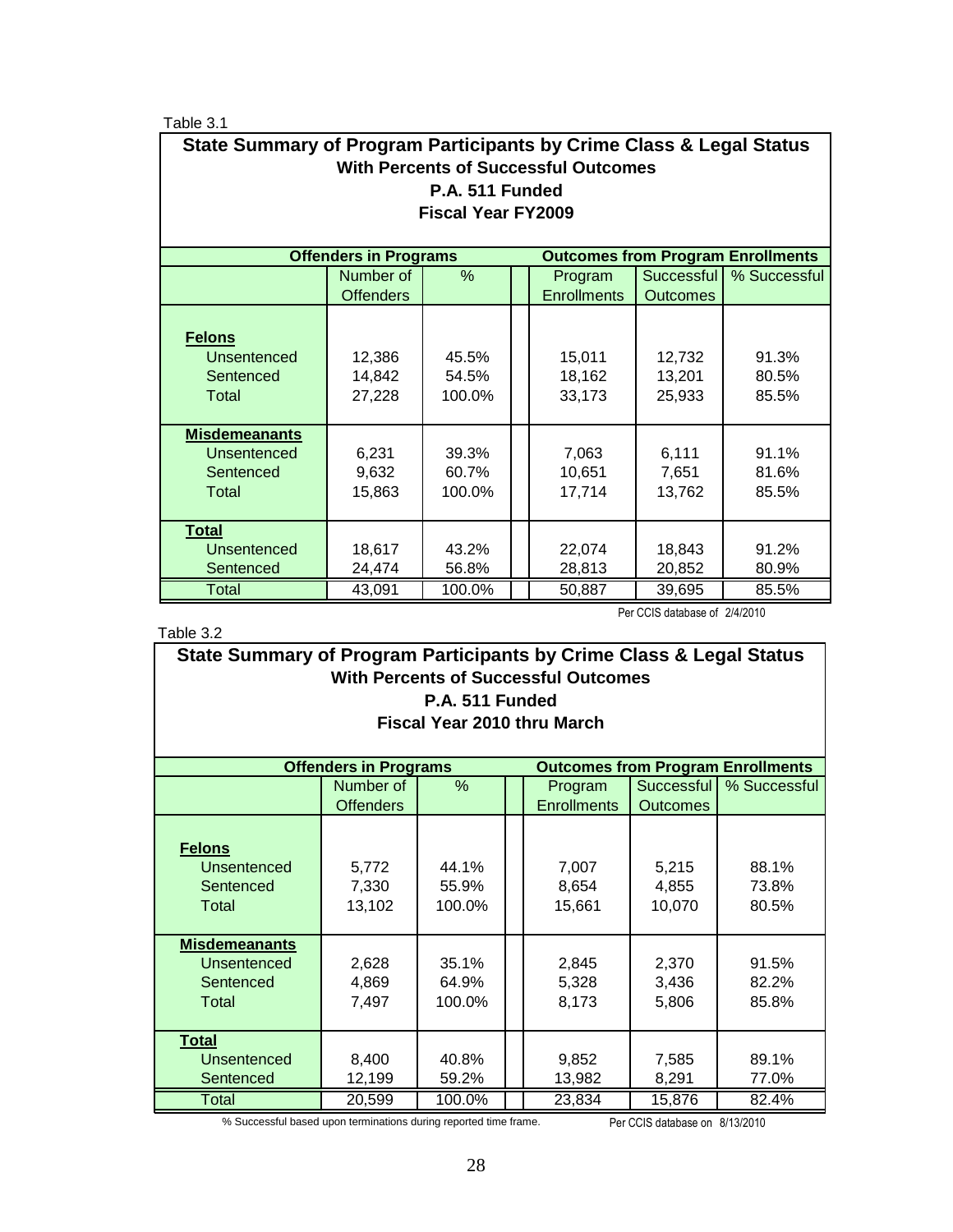Table 3.3

| State Summary of Program Enrollments by Crime Class & Legal Status<br><b>With Percents of Successful Outcomes</b><br>P.A. 511 Funded |                                                                                           |        |                    |                              |             |        |                    |                           |             |         |
|--------------------------------------------------------------------------------------------------------------------------------------|-------------------------------------------------------------------------------------------|--------|--------------------|------------------------------|-------------|--------|--------------------|---------------------------|-------------|---------|
| <b>StateWide</b><br><b>Fiscal Year FY2009</b>                                                                                        |                                                                                           |        |                    |                              |             |        |                    |                           |             |         |
|                                                                                                                                      |                                                                                           |        |                    | <b>Number of Enrollments</b> |             |        |                    | <b>Percent Successful</b> |             |         |
| Type of Program                                                                                                                      | <b>New</b>                                                                                |        | <b>Unsentenced</b> |                              | Sentenced   |        | <b>Unsentenced</b> |                           | Sentenced   | Overall |
|                                                                                                                                      | <b>Enrollments</b>                                                                        | Felony | <b>Misd</b>        | Felony                       | <b>Misd</b> | Felony | <b>Misd</b>        | Felony                    | <b>Misd</b> |         |
|                                                                                                                                      |                                                                                           |        |                    |                              |             |        |                    |                           |             |         |
| Case Mgt                                                                                                                             | 25,714                                                                                    | 3,314  | 617                | 17,153                       | 4,630       | N/A    | N/A                | N/A                       | N/A         | N/A     |
| <b>Community Service</b>                                                                                                             | 9,221                                                                                     | 67     | 91                 | 4,002                        | 5,061       | 75.4%  | 82.9%              | 87.9%                     | 78.9%       | 82.7%   |
| Education                                                                                                                            | 3,243                                                                                     | 161    | 55                 | 2,338                        | 689         | 76.5%  | 71.4%              | 77.1%                     | 73.5%       | 76.2%   |
| <b>Emplymt &amp; Training</b>                                                                                                        | 579I                                                                                      | 18     | 5                  | 389                          | 167         | 88.9%  | 100.0%             | 82.1%                     | 97.5%       | 87.2%   |
| Int Supervision                                                                                                                      | 5,367                                                                                     | 2,022  | 519                | 1,332                        | 1,494       | 84.6%  | 70.0%              | 72.3%                     | 82.0%       | 79.4%   |
| <b>Mental Health</b>                                                                                                                 | 339                                                                                       | 54     | 16                 | 217                          | 52          | 67.9%  | 68.8%              | 83.7%                     | 71.9%       | 78.4%   |
| <b>Pre-Trial Ser</b>                                                                                                                 | 18,705                                                                                    | 11,016 | 5,242              | 1,383                        | 1,064       | 94.0%  | 95.7%              | 97.7%                     | 99.0%       | 95.1%   |
| <b>Residential Ser</b>                                                                                                               | 3,917                                                                                     | 157    | 8                  | 3,662                        | 90          | 61.1%  | 50.0%              | 65.9%                     | 64.0%       | 65.6%   |
| <b>Substance Abuse</b>                                                                                                               | 7,997                                                                                     | 1,419  | 1,122              | 3,464                        | 1,992       | 85.3%  | 77.7%              | 80.4%                     | 80.5%       | 80.9%   |
| <b>Other</b>                                                                                                                         | 50                                                                                        | 0      | 0                  | 34                           | 16          |        |                    | 91.2%                     | 93.8%       | 92.0%   |
| DDJR/CTP                                                                                                                             | 97<br>26<br>1,469<br>5 <sup>5</sup><br>1,341<br>75.0%<br>93.9%<br>84.9%<br>79.2%<br>94.9% |        |                    |                              |             |        |                    |                           |             |         |
| <b>Totals</b>                                                                                                                        | 76,601                                                                                    | 18,325 |                    | 7,680 35,315 15,281          |             |        |                    |                           |             |         |
| Totals w/o Case Mgt                                                                                                                  | 50,887                                                                                    | 15,011 |                    | 7,063 18,162 10,651          |             | 91.3%  | 91.1%              | 80.5%                     | 81.6%       | 85.5%   |

Per CCIS database on 2/4/2010

Table 3.4

| State Summary of Program Enrollments by Crime Class & Legal Status |                                                                      |       |                    |                 |       |  |                                             |             |        |             |         |
|--------------------------------------------------------------------|----------------------------------------------------------------------|-------|--------------------|-----------------|-------|--|---------------------------------------------|-------------|--------|-------------|---------|
|                                                                    |                                                                      |       |                    |                 |       |  | <b>With Percents of Successful Outcomes</b> |             |        |             |         |
|                                                                    |                                                                      |       |                    | P.A. 511 Funded |       |  |                                             |             |        |             |         |
| <b>StateWide</b>                                                   |                                                                      |       |                    |                 |       |  |                                             |             |        |             |         |
| Fiscal Year 2010 thru March                                        |                                                                      |       |                    |                 |       |  |                                             |             |        |             |         |
|                                                                    |                                                                      |       |                    |                 |       |  |                                             |             |        |             |         |
| <b>Number of Enrollments</b><br><b>Percent Successful</b>          |                                                                      |       |                    |                 |       |  |                                             |             |        |             |         |
| Type of Program                                                    | <b>New</b>                                                           |       | <b>Unsentenced</b> | Sentenced       |       |  | <b>Unsentenced</b>                          |             |        | Sentenced   | Overall |
|                                                                    | Felony<br><b>Misd</b><br><b>Enrollments</b><br>Felony<br><b>Misd</b> |       |                    |                 |       |  | Felony                                      | <b>Misd</b> | Felony | <b>Misd</b> |         |
|                                                                    |                                                                      |       |                    |                 |       |  |                                             |             |        |             |         |
| Case Mgt                                                           | 12,699                                                               | 1,461 | 290                | 8,992           | 1,956 |  | N/A                                         | N/A         | N/A    | N/A         | N/A     |
| <b>Community Service</b>                                           | 4,693                                                                | 28    | 77                 | 1,961           | 2,627 |  | 84.6%                                       | 83.6%       | 94.3%  | 82.4%       | 87.1%   |
| Education                                                          | 1,954                                                                | 131   | 32                 | 1,395           | 396   |  | 56.8%                                       | 65.4%       | 70.6%  | 73.3%       | 70.4%   |
| <b>Emplymt &amp; Training</b>                                      | 336                                                                  | 2     | 3                  | 255             | 76    |  | 100.0%                                      | 100.0%      | 75.5%  | 98.7%       | 82.1%   |
| Int Supervision                                                    | 2,895                                                                | 1,327 | 245                | 589             | 734   |  | 78.1%                                       | 72.7%       | 59.4%  | 79.1%       | 74.4%   |
| Mental Health                                                      | <b>185</b>                                                           | 29    |                    | 123             | 26    |  | 77.8%                                       | 83.3%       | 65.7%  | 84.6%       | 71.6%   |
| <b>Pre-Trial Ser</b>                                               | 7,430                                                                | 4,441 | 2,139              | 464             | 386   |  | 93.3%                                       | 95.3%       | 97.9%  | 98.9%       | 94.5%   |
| <b>Residential Ser</b>                                             | 1,789                                                                | 98    | 3                  | .665            | 23    |  | 35.9%                                       | 0.0%        | 50.7%  | 55.6%       | 49.9%   |
| Substance Abuse                                                    | 3,954                                                                | 925   | 338                | 1,654           | 1,037 |  | 84.7%                                       | 80.3%       | 68.6%  | 76.6%       | 75.2%   |
| <b>Other</b>                                                       | 30I                                                                  | 0     | 0                  | 19              | 11    |  | 0.0%                                        | 0.0%        | 89.5%  | 100.0%      | 93.3%   |
| DDJR/CTP                                                           | 26<br>12<br>88.1%<br>568<br>529<br>75.0%<br>100.0%<br>89.4%<br>55.6% |       |                    |                 |       |  |                                             |             |        |             |         |
| <b>Totals</b>                                                      | 7,284<br>8,468<br>3,135<br>17,646<br>36,533                          |       |                    |                 |       |  |                                             |             |        |             |         |
| Totals w/o Case Mgt                                                | 23,834                                                               | 7,007 | 2,845              | 8,654           | 5,328 |  | 88.1%                                       | 91.5%       | 73.8%  | 82.2%       | 82.4%   |

Percent Successful based upon terminations during reported time frame. Per CCIS database on 8/13/2010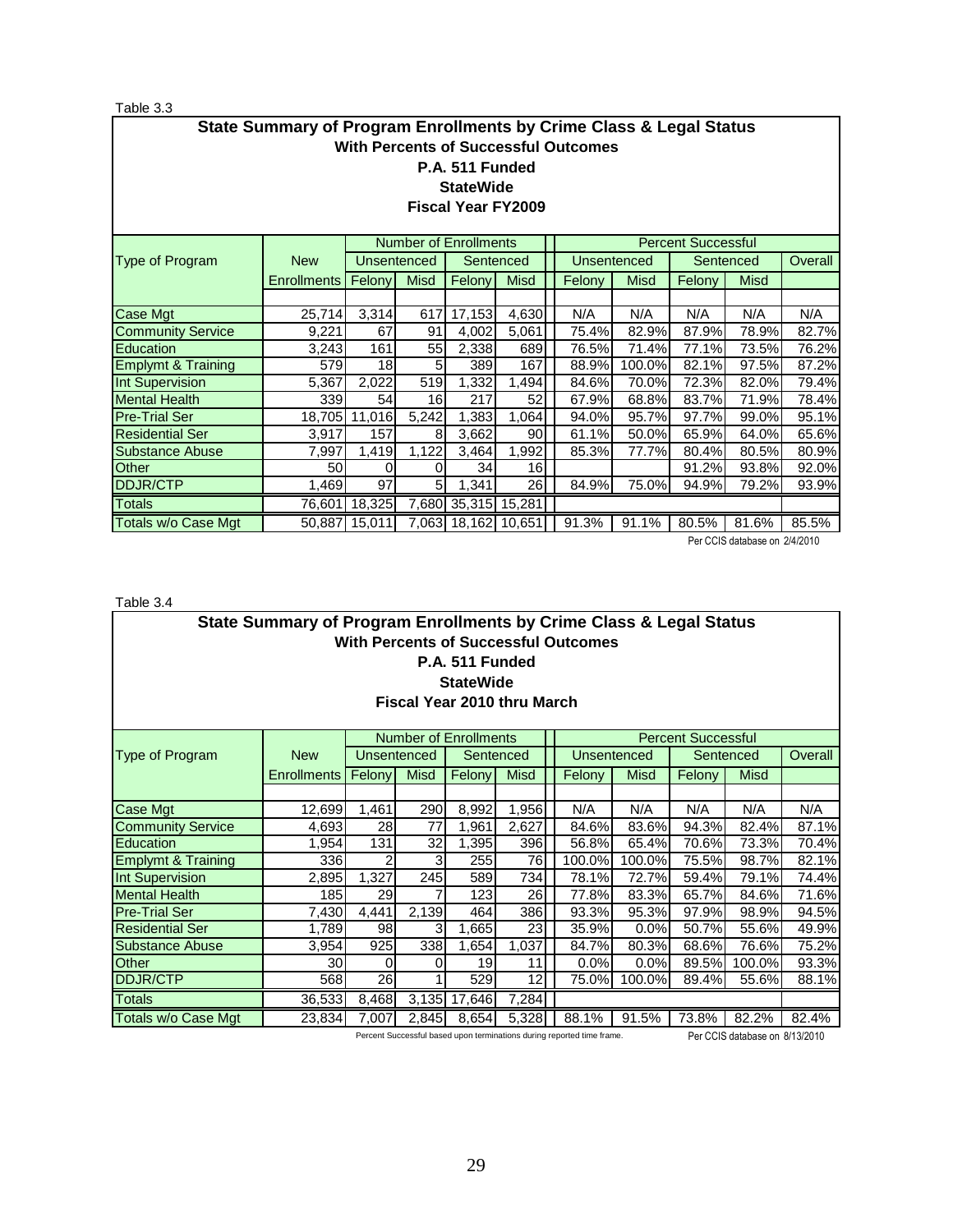## **PART 4**

## **FY 2011 AWARD OF FUNDS**

## **Community Corrections Comprehensive Plans and Applications**

In August 2010, the State Community Corrections Board reviewed 18 proposals which cover 20 counties for Community Corrections Funds for FY 2011. Thirty-six CCABs representing 54 counties are under multi-year contracts and received a continuation budget for FY 2011. The State Board recommended and the Department of Corrections Director approved the award of \$33.5 million to support Community Corrections programs statewide.

 The proposals are pursuant to the county comprehensive corrections' plans which provide a policy framework for community corrections' funded programs.

Forty-one counties have elected to participate through formulation of a single county Community Corrections Advisory Board; and, thirty-two counties through the formulation of multi-county Community Corrections Advisory Boards. The multi-county boards consist of the following:

- Arenac/Ogemaw
- Central U.P. Alger, Schoolcraft
- Eastern U.P. Chippewa, Luce, Mackinac
- Manistee/Benzie
- Northern Michigan Cheboygan, Crawford, Otsego, Presque Isle
- Sunrise Side Alcona, Alpena, Montmorency
- Thirteenth Judicial Circuit Antrim, Grand Traverse, Leelanau
- Thumb Region Lapeer, Tuscola
- Tri-County Baraga, Houghton, Keweenaw
- West Central U.P. Delta, Dickinson, Gogebic, Iron, Menominee, Ontonagon
- Wexford/Missaukee

The comprehensive plans and applications submitted by local jurisdictions addressed the objectives and priorities of P.A. 511 of 1988 and the Appropriations Act, as well as objectives and priorities adopted by the State Community Corrections Board and local jurisdictions.

The following table entitled "FY 2011 – Recommended Award Amounts Summary," identifies the plan amount requested for Comprehensive Plans and Services and Drunk Driver Jail Reduction & Community Treatment Program funds from each jurisdiction and the awards of funds as recommended by the State Community Corrections Board and approved by the Director of the Department of Corrections.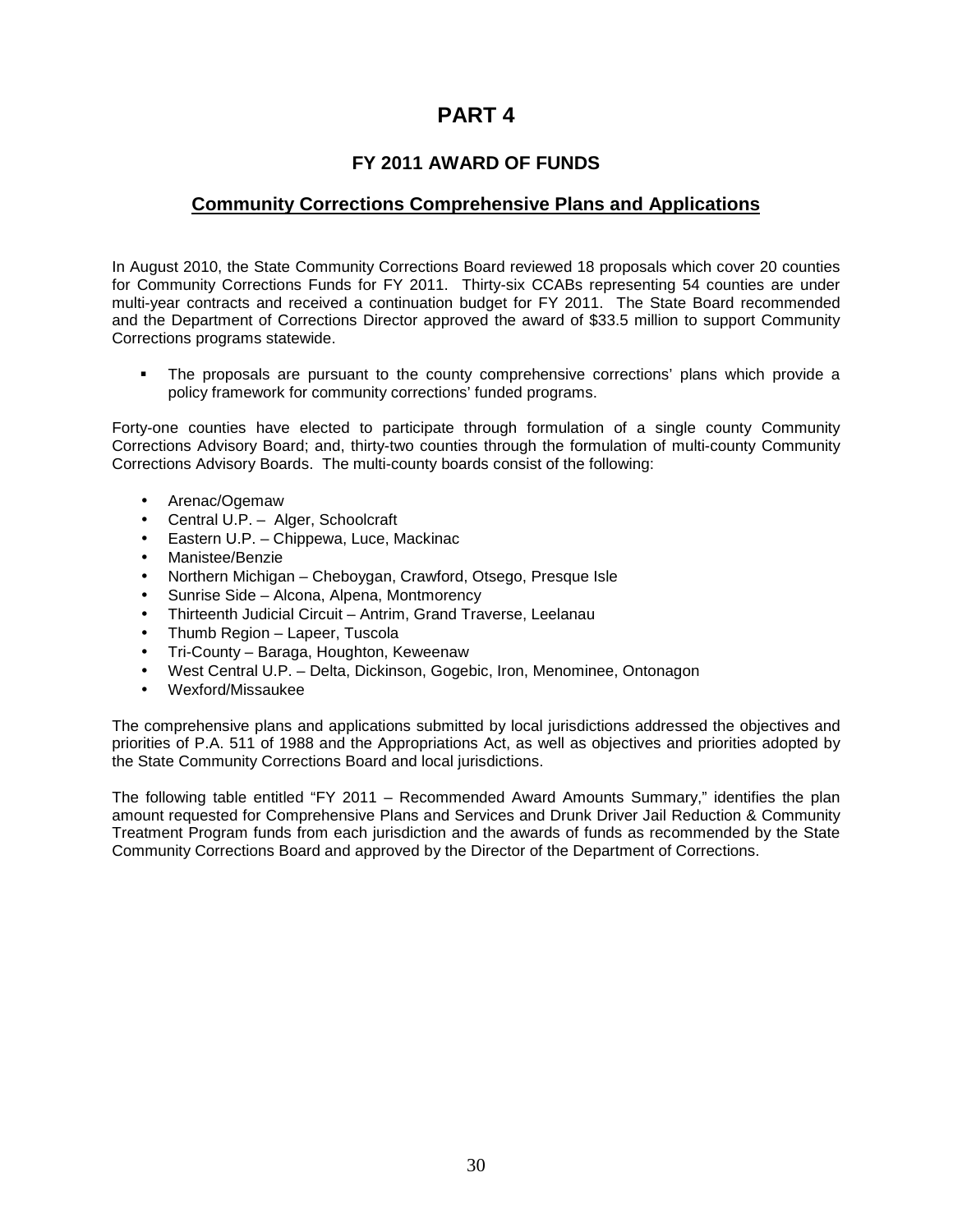| <b>Office of Community Alternatives</b><br>FY 2011 RECOMMENDED AWARD AMOUNTS SUMMARY<br><b>Comprehensive Plans and Service Funding</b><br><b>DDJR/CTP Funding</b><br><b>Annual Contracts</b><br><b>Annual Contracts</b><br>FY 2011<br>FY 2011<br>FY 2011<br>FY 2010 Original<br>FY 2011<br>FY 2011<br>FY 2010 Original Award<br>FY 2011<br><b>CCAB</b><br>TY 2011 Reserve<br>Recommendation<br>FY 2011 Reserve<br><b>Total Recommended</b><br>Total<br>Plan Amount<br>(CPS & RS)<br>Plan Amount<br>Award<br>Recommendation<br>(CPS & RS)<br>(CPS Only)<br>Recommended<br>N/f<br>89,397<br>89,397<br>89,39<br>1,101<br>1,101<br>1,101<br>$n/\varepsilon$<br>194,039<br>177,097<br>164,035<br>30,000<br>194,035<br>24,893<br>3,818<br>24,893<br>CALHOUN<br>208,000<br>227,89<br>$193,00^{\circ}$<br>192,800<br>35,094<br>94,831<br>60,156<br>94,831<br>94,831<br><b>GENESEE</b><br>434,000<br>477,400<br>475,50<br>475,508<br>31,347<br>31,347<br><b>INGHAM/LANSING</b><br>31,347<br>31,347<br>279,300<br>279,300<br>279,300<br>26,712<br>306,01<br>34,387<br>69,350<br>34,387<br><b>JACKSON</b><br>197,700<br>205,45<br>118,280<br>98,328<br>216,60<br>10,795<br>20,061<br>10,795<br>10,795<br>KALAMAZOO<br>403,000<br>435,920<br>435,920<br>441.54<br>5,624<br>87,600<br>87,600<br>87,600<br>87,600<br>KENT<br>796,397<br>858,640<br>858,640<br>872,56<br>13,926<br>7,790<br>7,790<br>7,790<br><b>LIVINGSTON</b><br>180,474<br>202,566<br>160,135<br>37,600<br>197,73<br>83,516<br>83,516<br>83,516<br>83,516<br><b>MACOMB</b><br>859,793<br>945,693<br>942,025<br>942,02<br><b>MONROE</b><br>190,550<br>190,550<br>195,125<br>208,775<br>13,650<br>36,365<br>36,421<br>3,448<br>36,365<br>MUSKEGON<br>191,034<br>205,994<br>191,283<br>18,022<br>209,30<br>608,603<br>621,264<br>608,603<br>261,853<br>OAKLAND<br>1,416,508<br>1,552,020<br>1,551,986<br>1,551,98<br>5,247<br>5,247<br>4,893<br>5,24<br><b>OTTAWA</b><br>220,000<br>241,046<br>241,041<br>241,04<br>5,017<br>5,017<br>ROSCOMMON<br>67,200<br>67,200<br>SAGINAW<br>92,513<br>340,015<br>301,600<br>330,446<br>330,446<br>121,365<br>121,488<br>121,365<br>ST. CLAIR<br>236,100<br>236,100<br>260,400<br>24,905<br>261,005<br>37,069<br>36,000<br>37,069<br>6,069<br>37,069<br><b>WASHTENAW</b><br>356,687<br>427,275<br>390,80'<br>390,801<br>137,399<br>224,325<br>137,399<br>2,533,660<br>2,922,350<br>2,775,985<br>2,775,985<br><b>TOTALS</b><br>9,006,200<br>9,996,757<br>9,628,807<br>303,861<br>9,932,668<br>1,388,407<br>1,533,543<br>1,394,525<br>6,069<br><b>MUTI YEAR CONTRACTS</b><br><b>MUTI YEAR CONTRACTS</b><br><b>Comprehensive Plans and Service Funds</b><br><b>DDJR/CTP Funds</b><br>FY 2011<br>FY 2011<br>FY 2011<br>FY 2010 Original<br>FY 2010 Original Award<br>Appropriation<br><b>CCAB</b><br>Total<br>Recommendation<br><b>Total Recommended</b><br>Award<br>Increase<br>(CPS & RS)<br>(CPS & RS)<br>Recommended<br>(CPS Only)<br>ALLEGAN<br>94,780<br>9,065<br>103,845<br>5,332<br><b>BARRY</b><br>83,70<br>8,005<br>91,706<br>5,332<br>147,820<br>14,138<br>18,247<br>18,247<br>161,95<br>24,000<br>2,295<br>26,29<br>14,345<br>14,345<br>83,100<br>7,948<br>8,508<br>8,508<br>91,048<br>81,217<br>7,768<br>435<br>435<br>88,985<br>42,600<br>4,074<br>9,450<br>9,450<br><b>CHARLEVOIX</b><br>46,67<br>77,00<br>4,413<br><b>CLINTON</b><br>7,364<br>4,41<br>84,36<br>127,000<br>2,085<br>2,085<br>12.147<br>EASTERN U.P.<br>139,147<br><b>EATON</b><br>163,305<br>15,619<br>178,92<br>22,014<br>22,014<br>22,014<br>50,200<br>4,801<br>2,025<br><b>EMMETT</b><br>55,00<br><b>GRATIOT</b><br>45,583<br>4,360<br>49,943<br>3,373<br>3,373<br>45,800<br>4,380<br><b>HURON</b><br>50.18<br>83,000<br>11,764<br><b>IONIA</b><br>7,938<br>90,93<br>11,764<br>4,275<br>103,369<br>9,886<br>4,275<br>4,275<br>113,255<br><b>KALKASKA</b><br>46,208<br>4,419<br>50,62<br>7,425<br>48,250<br>1,250<br>LENAWEE<br>4,615<br>1,250<br>52,865<br>MANISTEE/BENZIE<br>76,092<br>7,278<br>83,37<br>1,902<br>79,000<br>7,556<br>2,228<br>2,228<br><b>MARQUETTE</b><br>86,55<br><b>MASON</b><br>56,400<br>5,394<br>20,843<br>20,843<br>61.79<br>65,30<br>6,245<br><b>MECOSTA</b><br>71,545<br><b>MIDLAND</b><br>141,91<br>13,573<br>6,565<br>155,486<br>6,565<br>79,190<br>7,574<br>4,080<br>4,080<br>MONTCALM<br>86,764<br><b>NEMCOG</b><br>12,850<br>12,850<br>194,30<br>18,584<br>212,889<br>51,600<br>4,935<br><b>OSCEOLA</b><br>56,53<br>104,100<br>9,956<br>114,056<br>59,598<br>5,700<br>11,523<br>11,523<br>65,29<br>11,353<br>118,700<br>130,053<br>2,567<br>2,567<br>2,567<br>180,710<br>17,283<br>61,988<br>61,988<br>1,289<br>197,993<br><b>THUMB REGIONAL</b><br>195,300<br>18,679<br>213,97<br>94,683<br>94,683<br>94,683<br>123,08<br>11,772<br><b>TRI CO REGIONAL</b><br>134,85<br>119,730<br>11,451<br>131,18<br>4,655<br>4,655<br>294,720<br>28,188<br><b>WCUP</b><br>322,908<br><b>WEXFORD/MISSAUKEE</b><br>101,898<br>9,746<br>111,644<br>6,75<br>6,750<br><b>TOTALS</b><br>3,388,570<br>324,089<br>ol<br>3,712,659<br>318,023<br>ol<br>345,575<br>$\mathbf{o}$ |                     |  |  |  |  |  | <b>MICHIGAN DEPARTMENT OF CORRECTIONS</b> |  |  |
|--------------------------------------------------------------------------------------------------------------------------------------------------------------------------------------------------------------------------------------------------------------------------------------------------------------------------------------------------------------------------------------------------------------------------------------------------------------------------------------------------------------------------------------------------------------------------------------------------------------------------------------------------------------------------------------------------------------------------------------------------------------------------------------------------------------------------------------------------------------------------------------------------------------------------------------------------------------------------------------------------------------------------------------------------------------------------------------------------------------------------------------------------------------------------------------------------------------------------------------------------------------------------------------------------------------------------------------------------------------------------------------------------------------------------------------------------------------------------------------------------------------------------------------------------------------------------------------------------------------------------------------------------------------------------------------------------------------------------------------------------------------------------------------------------------------------------------------------------------------------------------------------------------------------------------------------------------------------------------------------------------------------------------------------------------------------------------------------------------------------------------------------------------------------------------------------------------------------------------------------------------------------------------------------------------------------------------------------------------------------------------------------------------------------------------------------------------------------------------------------------------------------------------------------------------------------------------------------------------------------------------------------------------------------------------------------------------------------------------------------------------------------------------------------------------------------------------------------------------------------------------------------------------------------------------------------------------------------------------------------------------------------------------------------------------------------------------------------------------------------------------------------------------------------------------------------------------------------------------------------------------------------------------------------------------------------------------------------------------------------------------------------------------------------------------------------------------------------------------------------------------------------------------------------------------------------------------------------------------------------------------------------------------------------------------------------------------------------------------------------------------------------------------------------------------------------------------------------------------------------------------------------------------------------------------------------------------------------------------------------------------------------------------------------------------------------------------------------------------------------------------------------------------------------------------------------------------------------------------------------------------------------------------------------------------------------------------------------------------------------------------------------------------------------------------------------------------------------------------------------------------------------------------------------------------------------------------------------------------------------------------------------------------------------------------------------------------------------------------------------------------------------------------------------------------------------------------------------------------------------------------------------------------------------------------------------------------------------------------------------------------------------------------------------------------------|---------------------|--|--|--|--|--|-------------------------------------------|--|--|
|                                                                                                                                                                                                                                                                                                                                                                                                                                                                                                                                                                                                                                                                                                                                                                                                                                                                                                                                                                                                                                                                                                                                                                                                                                                                                                                                                                                                                                                                                                                                                                                                                                                                                                                                                                                                                                                                                                                                                                                                                                                                                                                                                                                                                                                                                                                                                                                                                                                                                                                                                                                                                                                                                                                                                                                                                                                                                                                                                                                                                                                                                                                                                                                                                                                                                                                                                                                                                                                                                                                                                                                                                                                                                                                                                                                                                                                                                                                                                                                                                                                                                                                                                                                                                                                                                                                                                                                                                                                                                                                                                                                                                                                                                                                                                                                                                                                                                                                                                                                                                                                              |                     |  |  |  |  |  |                                           |  |  |
| 6,689<br>32,525<br>121,365<br>137,399<br>887,900<br>9,578<br>2,085<br>2,025<br>3,373<br>7,425<br>1,902<br>6,565<br>12,850<br>186,831                                                                                                                                                                                                                                                                                                                                                                                                                                                                                                                                                                                                                                                                                                                                                                                                                                                                                                                                                                                                                                                                                                                                                                                                                                                                                                                                                                                                                                                                                                                                                                                                                                                                                                                                                                                                                                                                                                                                                                                                                                                                                                                                                                                                                                                                                                                                                                                                                                                                                                                                                                                                                                                                                                                                                                                                                                                                                                                                                                                                                                                                                                                                                                                                                                                                                                                                                                                                                                                                                                                                                                                                                                                                                                                                                                                                                                                                                                                                                                                                                                                                                                                                                                                                                                                                                                                                                                                                                                                                                                                                                                                                                                                                                                                                                                                                                                                                                                                         |                     |  |  |  |  |  |                                           |  |  |
|                                                                                                                                                                                                                                                                                                                                                                                                                                                                                                                                                                                                                                                                                                                                                                                                                                                                                                                                                                                                                                                                                                                                                                                                                                                                                                                                                                                                                                                                                                                                                                                                                                                                                                                                                                                                                                                                                                                                                                                                                                                                                                                                                                                                                                                                                                                                                                                                                                                                                                                                                                                                                                                                                                                                                                                                                                                                                                                                                                                                                                                                                                                                                                                                                                                                                                                                                                                                                                                                                                                                                                                                                                                                                                                                                                                                                                                                                                                                                                                                                                                                                                                                                                                                                                                                                                                                                                                                                                                                                                                                                                                                                                                                                                                                                                                                                                                                                                                                                                                                                                                              |                     |  |  |  |  |  |                                           |  |  |
|                                                                                                                                                                                                                                                                                                                                                                                                                                                                                                                                                                                                                                                                                                                                                                                                                                                                                                                                                                                                                                                                                                                                                                                                                                                                                                                                                                                                                                                                                                                                                                                                                                                                                                                                                                                                                                                                                                                                                                                                                                                                                                                                                                                                                                                                                                                                                                                                                                                                                                                                                                                                                                                                                                                                                                                                                                                                                                                                                                                                                                                                                                                                                                                                                                                                                                                                                                                                                                                                                                                                                                                                                                                                                                                                                                                                                                                                                                                                                                                                                                                                                                                                                                                                                                                                                                                                                                                                                                                                                                                                                                                                                                                                                                                                                                                                                                                                                                                                                                                                                                                              | ARENAC/OGEMAW       |  |  |  |  |  |                                           |  |  |
|                                                                                                                                                                                                                                                                                                                                                                                                                                                                                                                                                                                                                                                                                                                                                                                                                                                                                                                                                                                                                                                                                                                                                                                                                                                                                                                                                                                                                                                                                                                                                                                                                                                                                                                                                                                                                                                                                                                                                                                                                                                                                                                                                                                                                                                                                                                                                                                                                                                                                                                                                                                                                                                                                                                                                                                                                                                                                                                                                                                                                                                                                                                                                                                                                                                                                                                                                                                                                                                                                                                                                                                                                                                                                                                                                                                                                                                                                                                                                                                                                                                                                                                                                                                                                                                                                                                                                                                                                                                                                                                                                                                                                                                                                                                                                                                                                                                                                                                                                                                                                                                              | <b>BERRIEN</b>      |  |  |  |  |  |                                           |  |  |
|                                                                                                                                                                                                                                                                                                                                                                                                                                                                                                                                                                                                                                                                                                                                                                                                                                                                                                                                                                                                                                                                                                                                                                                                                                                                                                                                                                                                                                                                                                                                                                                                                                                                                                                                                                                                                                                                                                                                                                                                                                                                                                                                                                                                                                                                                                                                                                                                                                                                                                                                                                                                                                                                                                                                                                                                                                                                                                                                                                                                                                                                                                                                                                                                                                                                                                                                                                                                                                                                                                                                                                                                                                                                                                                                                                                                                                                                                                                                                                                                                                                                                                                                                                                                                                                                                                                                                                                                                                                                                                                                                                                                                                                                                                                                                                                                                                                                                                                                                                                                                                                              |                     |  |  |  |  |  |                                           |  |  |
|                                                                                                                                                                                                                                                                                                                                                                                                                                                                                                                                                                                                                                                                                                                                                                                                                                                                                                                                                                                                                                                                                                                                                                                                                                                                                                                                                                                                                                                                                                                                                                                                                                                                                                                                                                                                                                                                                                                                                                                                                                                                                                                                                                                                                                                                                                                                                                                                                                                                                                                                                                                                                                                                                                                                                                                                                                                                                                                                                                                                                                                                                                                                                                                                                                                                                                                                                                                                                                                                                                                                                                                                                                                                                                                                                                                                                                                                                                                                                                                                                                                                                                                                                                                                                                                                                                                                                                                                                                                                                                                                                                                                                                                                                                                                                                                                                                                                                                                                                                                                                                                              |                     |  |  |  |  |  |                                           |  |  |
|                                                                                                                                                                                                                                                                                                                                                                                                                                                                                                                                                                                                                                                                                                                                                                                                                                                                                                                                                                                                                                                                                                                                                                                                                                                                                                                                                                                                                                                                                                                                                                                                                                                                                                                                                                                                                                                                                                                                                                                                                                                                                                                                                                                                                                                                                                                                                                                                                                                                                                                                                                                                                                                                                                                                                                                                                                                                                                                                                                                                                                                                                                                                                                                                                                                                                                                                                                                                                                                                                                                                                                                                                                                                                                                                                                                                                                                                                                                                                                                                                                                                                                                                                                                                                                                                                                                                                                                                                                                                                                                                                                                                                                                                                                                                                                                                                                                                                                                                                                                                                                                              |                     |  |  |  |  |  |                                           |  |  |
|                                                                                                                                                                                                                                                                                                                                                                                                                                                                                                                                                                                                                                                                                                                                                                                                                                                                                                                                                                                                                                                                                                                                                                                                                                                                                                                                                                                                                                                                                                                                                                                                                                                                                                                                                                                                                                                                                                                                                                                                                                                                                                                                                                                                                                                                                                                                                                                                                                                                                                                                                                                                                                                                                                                                                                                                                                                                                                                                                                                                                                                                                                                                                                                                                                                                                                                                                                                                                                                                                                                                                                                                                                                                                                                                                                                                                                                                                                                                                                                                                                                                                                                                                                                                                                                                                                                                                                                                                                                                                                                                                                                                                                                                                                                                                                                                                                                                                                                                                                                                                                                              |                     |  |  |  |  |  |                                           |  |  |
|                                                                                                                                                                                                                                                                                                                                                                                                                                                                                                                                                                                                                                                                                                                                                                                                                                                                                                                                                                                                                                                                                                                                                                                                                                                                                                                                                                                                                                                                                                                                                                                                                                                                                                                                                                                                                                                                                                                                                                                                                                                                                                                                                                                                                                                                                                                                                                                                                                                                                                                                                                                                                                                                                                                                                                                                                                                                                                                                                                                                                                                                                                                                                                                                                                                                                                                                                                                                                                                                                                                                                                                                                                                                                                                                                                                                                                                                                                                                                                                                                                                                                                                                                                                                                                                                                                                                                                                                                                                                                                                                                                                                                                                                                                                                                                                                                                                                                                                                                                                                                                                              |                     |  |  |  |  |  |                                           |  |  |
|                                                                                                                                                                                                                                                                                                                                                                                                                                                                                                                                                                                                                                                                                                                                                                                                                                                                                                                                                                                                                                                                                                                                                                                                                                                                                                                                                                                                                                                                                                                                                                                                                                                                                                                                                                                                                                                                                                                                                                                                                                                                                                                                                                                                                                                                                                                                                                                                                                                                                                                                                                                                                                                                                                                                                                                                                                                                                                                                                                                                                                                                                                                                                                                                                                                                                                                                                                                                                                                                                                                                                                                                                                                                                                                                                                                                                                                                                                                                                                                                                                                                                                                                                                                                                                                                                                                                                                                                                                                                                                                                                                                                                                                                                                                                                                                                                                                                                                                                                                                                                                                              |                     |  |  |  |  |  |                                           |  |  |
|                                                                                                                                                                                                                                                                                                                                                                                                                                                                                                                                                                                                                                                                                                                                                                                                                                                                                                                                                                                                                                                                                                                                                                                                                                                                                                                                                                                                                                                                                                                                                                                                                                                                                                                                                                                                                                                                                                                                                                                                                                                                                                                                                                                                                                                                                                                                                                                                                                                                                                                                                                                                                                                                                                                                                                                                                                                                                                                                                                                                                                                                                                                                                                                                                                                                                                                                                                                                                                                                                                                                                                                                                                                                                                                                                                                                                                                                                                                                                                                                                                                                                                                                                                                                                                                                                                                                                                                                                                                                                                                                                                                                                                                                                                                                                                                                                                                                                                                                                                                                                                                              |                     |  |  |  |  |  |                                           |  |  |
|                                                                                                                                                                                                                                                                                                                                                                                                                                                                                                                                                                                                                                                                                                                                                                                                                                                                                                                                                                                                                                                                                                                                                                                                                                                                                                                                                                                                                                                                                                                                                                                                                                                                                                                                                                                                                                                                                                                                                                                                                                                                                                                                                                                                                                                                                                                                                                                                                                                                                                                                                                                                                                                                                                                                                                                                                                                                                                                                                                                                                                                                                                                                                                                                                                                                                                                                                                                                                                                                                                                                                                                                                                                                                                                                                                                                                                                                                                                                                                                                                                                                                                                                                                                                                                                                                                                                                                                                                                                                                                                                                                                                                                                                                                                                                                                                                                                                                                                                                                                                                                                              |                     |  |  |  |  |  |                                           |  |  |
|                                                                                                                                                                                                                                                                                                                                                                                                                                                                                                                                                                                                                                                                                                                                                                                                                                                                                                                                                                                                                                                                                                                                                                                                                                                                                                                                                                                                                                                                                                                                                                                                                                                                                                                                                                                                                                                                                                                                                                                                                                                                                                                                                                                                                                                                                                                                                                                                                                                                                                                                                                                                                                                                                                                                                                                                                                                                                                                                                                                                                                                                                                                                                                                                                                                                                                                                                                                                                                                                                                                                                                                                                                                                                                                                                                                                                                                                                                                                                                                                                                                                                                                                                                                                                                                                                                                                                                                                                                                                                                                                                                                                                                                                                                                                                                                                                                                                                                                                                                                                                                                              |                     |  |  |  |  |  |                                           |  |  |
|                                                                                                                                                                                                                                                                                                                                                                                                                                                                                                                                                                                                                                                                                                                                                                                                                                                                                                                                                                                                                                                                                                                                                                                                                                                                                                                                                                                                                                                                                                                                                                                                                                                                                                                                                                                                                                                                                                                                                                                                                                                                                                                                                                                                                                                                                                                                                                                                                                                                                                                                                                                                                                                                                                                                                                                                                                                                                                                                                                                                                                                                                                                                                                                                                                                                                                                                                                                                                                                                                                                                                                                                                                                                                                                                                                                                                                                                                                                                                                                                                                                                                                                                                                                                                                                                                                                                                                                                                                                                                                                                                                                                                                                                                                                                                                                                                                                                                                                                                                                                                                                              |                     |  |  |  |  |  |                                           |  |  |
|                                                                                                                                                                                                                                                                                                                                                                                                                                                                                                                                                                                                                                                                                                                                                                                                                                                                                                                                                                                                                                                                                                                                                                                                                                                                                                                                                                                                                                                                                                                                                                                                                                                                                                                                                                                                                                                                                                                                                                                                                                                                                                                                                                                                                                                                                                                                                                                                                                                                                                                                                                                                                                                                                                                                                                                                                                                                                                                                                                                                                                                                                                                                                                                                                                                                                                                                                                                                                                                                                                                                                                                                                                                                                                                                                                                                                                                                                                                                                                                                                                                                                                                                                                                                                                                                                                                                                                                                                                                                                                                                                                                                                                                                                                                                                                                                                                                                                                                                                                                                                                                              |                     |  |  |  |  |  |                                           |  |  |
|                                                                                                                                                                                                                                                                                                                                                                                                                                                                                                                                                                                                                                                                                                                                                                                                                                                                                                                                                                                                                                                                                                                                                                                                                                                                                                                                                                                                                                                                                                                                                                                                                                                                                                                                                                                                                                                                                                                                                                                                                                                                                                                                                                                                                                                                                                                                                                                                                                                                                                                                                                                                                                                                                                                                                                                                                                                                                                                                                                                                                                                                                                                                                                                                                                                                                                                                                                                                                                                                                                                                                                                                                                                                                                                                                                                                                                                                                                                                                                                                                                                                                                                                                                                                                                                                                                                                                                                                                                                                                                                                                                                                                                                                                                                                                                                                                                                                                                                                                                                                                                                              |                     |  |  |  |  |  |                                           |  |  |
|                                                                                                                                                                                                                                                                                                                                                                                                                                                                                                                                                                                                                                                                                                                                                                                                                                                                                                                                                                                                                                                                                                                                                                                                                                                                                                                                                                                                                                                                                                                                                                                                                                                                                                                                                                                                                                                                                                                                                                                                                                                                                                                                                                                                                                                                                                                                                                                                                                                                                                                                                                                                                                                                                                                                                                                                                                                                                                                                                                                                                                                                                                                                                                                                                                                                                                                                                                                                                                                                                                                                                                                                                                                                                                                                                                                                                                                                                                                                                                                                                                                                                                                                                                                                                                                                                                                                                                                                                                                                                                                                                                                                                                                                                                                                                                                                                                                                                                                                                                                                                                                              |                     |  |  |  |  |  |                                           |  |  |
|                                                                                                                                                                                                                                                                                                                                                                                                                                                                                                                                                                                                                                                                                                                                                                                                                                                                                                                                                                                                                                                                                                                                                                                                                                                                                                                                                                                                                                                                                                                                                                                                                                                                                                                                                                                                                                                                                                                                                                                                                                                                                                                                                                                                                                                                                                                                                                                                                                                                                                                                                                                                                                                                                                                                                                                                                                                                                                                                                                                                                                                                                                                                                                                                                                                                                                                                                                                                                                                                                                                                                                                                                                                                                                                                                                                                                                                                                                                                                                                                                                                                                                                                                                                                                                                                                                                                                                                                                                                                                                                                                                                                                                                                                                                                                                                                                                                                                                                                                                                                                                                              |                     |  |  |  |  |  |                                           |  |  |
|                                                                                                                                                                                                                                                                                                                                                                                                                                                                                                                                                                                                                                                                                                                                                                                                                                                                                                                                                                                                                                                                                                                                                                                                                                                                                                                                                                                                                                                                                                                                                                                                                                                                                                                                                                                                                                                                                                                                                                                                                                                                                                                                                                                                                                                                                                                                                                                                                                                                                                                                                                                                                                                                                                                                                                                                                                                                                                                                                                                                                                                                                                                                                                                                                                                                                                                                                                                                                                                                                                                                                                                                                                                                                                                                                                                                                                                                                                                                                                                                                                                                                                                                                                                                                                                                                                                                                                                                                                                                                                                                                                                                                                                                                                                                                                                                                                                                                                                                                                                                                                                              |                     |  |  |  |  |  |                                           |  |  |
|                                                                                                                                                                                                                                                                                                                                                                                                                                                                                                                                                                                                                                                                                                                                                                                                                                                                                                                                                                                                                                                                                                                                                                                                                                                                                                                                                                                                                                                                                                                                                                                                                                                                                                                                                                                                                                                                                                                                                                                                                                                                                                                                                                                                                                                                                                                                                                                                                                                                                                                                                                                                                                                                                                                                                                                                                                                                                                                                                                                                                                                                                                                                                                                                                                                                                                                                                                                                                                                                                                                                                                                                                                                                                                                                                                                                                                                                                                                                                                                                                                                                                                                                                                                                                                                                                                                                                                                                                                                                                                                                                                                                                                                                                                                                                                                                                                                                                                                                                                                                                                                              | <b>WAYNE</b>        |  |  |  |  |  |                                           |  |  |
|                                                                                                                                                                                                                                                                                                                                                                                                                                                                                                                                                                                                                                                                                                                                                                                                                                                                                                                                                                                                                                                                                                                                                                                                                                                                                                                                                                                                                                                                                                                                                                                                                                                                                                                                                                                                                                                                                                                                                                                                                                                                                                                                                                                                                                                                                                                                                                                                                                                                                                                                                                                                                                                                                                                                                                                                                                                                                                                                                                                                                                                                                                                                                                                                                                                                                                                                                                                                                                                                                                                                                                                                                                                                                                                                                                                                                                                                                                                                                                                                                                                                                                                                                                                                                                                                                                                                                                                                                                                                                                                                                                                                                                                                                                                                                                                                                                                                                                                                                                                                                                                              |                     |  |  |  |  |  |                                           |  |  |
|                                                                                                                                                                                                                                                                                                                                                                                                                                                                                                                                                                                                                                                                                                                                                                                                                                                                                                                                                                                                                                                                                                                                                                                                                                                                                                                                                                                                                                                                                                                                                                                                                                                                                                                                                                                                                                                                                                                                                                                                                                                                                                                                                                                                                                                                                                                                                                                                                                                                                                                                                                                                                                                                                                                                                                                                                                                                                                                                                                                                                                                                                                                                                                                                                                                                                                                                                                                                                                                                                                                                                                                                                                                                                                                                                                                                                                                                                                                                                                                                                                                                                                                                                                                                                                                                                                                                                                                                                                                                                                                                                                                                                                                                                                                                                                                                                                                                                                                                                                                                                                                              |                     |  |  |  |  |  |                                           |  |  |
|                                                                                                                                                                                                                                                                                                                                                                                                                                                                                                                                                                                                                                                                                                                                                                                                                                                                                                                                                                                                                                                                                                                                                                                                                                                                                                                                                                                                                                                                                                                                                                                                                                                                                                                                                                                                                                                                                                                                                                                                                                                                                                                                                                                                                                                                                                                                                                                                                                                                                                                                                                                                                                                                                                                                                                                                                                                                                                                                                                                                                                                                                                                                                                                                                                                                                                                                                                                                                                                                                                                                                                                                                                                                                                                                                                                                                                                                                                                                                                                                                                                                                                                                                                                                                                                                                                                                                                                                                                                                                                                                                                                                                                                                                                                                                                                                                                                                                                                                                                                                                                                              |                     |  |  |  |  |  |                                           |  |  |
|                                                                                                                                                                                                                                                                                                                                                                                                                                                                                                                                                                                                                                                                                                                                                                                                                                                                                                                                                                                                                                                                                                                                                                                                                                                                                                                                                                                                                                                                                                                                                                                                                                                                                                                                                                                                                                                                                                                                                                                                                                                                                                                                                                                                                                                                                                                                                                                                                                                                                                                                                                                                                                                                                                                                                                                                                                                                                                                                                                                                                                                                                                                                                                                                                                                                                                                                                                                                                                                                                                                                                                                                                                                                                                                                                                                                                                                                                                                                                                                                                                                                                                                                                                                                                                                                                                                                                                                                                                                                                                                                                                                                                                                                                                                                                                                                                                                                                                                                                                                                                                                              |                     |  |  |  |  |  |                                           |  |  |
|                                                                                                                                                                                                                                                                                                                                                                                                                                                                                                                                                                                                                                                                                                                                                                                                                                                                                                                                                                                                                                                                                                                                                                                                                                                                                                                                                                                                                                                                                                                                                                                                                                                                                                                                                                                                                                                                                                                                                                                                                                                                                                                                                                                                                                                                                                                                                                                                                                                                                                                                                                                                                                                                                                                                                                                                                                                                                                                                                                                                                                                                                                                                                                                                                                                                                                                                                                                                                                                                                                                                                                                                                                                                                                                                                                                                                                                                                                                                                                                                                                                                                                                                                                                                                                                                                                                                                                                                                                                                                                                                                                                                                                                                                                                                                                                                                                                                                                                                                                                                                                                              |                     |  |  |  |  |  |                                           |  |  |
|                                                                                                                                                                                                                                                                                                                                                                                                                                                                                                                                                                                                                                                                                                                                                                                                                                                                                                                                                                                                                                                                                                                                                                                                                                                                                                                                                                                                                                                                                                                                                                                                                                                                                                                                                                                                                                                                                                                                                                                                                                                                                                                                                                                                                                                                                                                                                                                                                                                                                                                                                                                                                                                                                                                                                                                                                                                                                                                                                                                                                                                                                                                                                                                                                                                                                                                                                                                                                                                                                                                                                                                                                                                                                                                                                                                                                                                                                                                                                                                                                                                                                                                                                                                                                                                                                                                                                                                                                                                                                                                                                                                                                                                                                                                                                                                                                                                                                                                                                                                                                                                              | <b>BAY</b>          |  |  |  |  |  |                                           |  |  |
|                                                                                                                                                                                                                                                                                                                                                                                                                                                                                                                                                                                                                                                                                                                                                                                                                                                                                                                                                                                                                                                                                                                                                                                                                                                                                                                                                                                                                                                                                                                                                                                                                                                                                                                                                                                                                                                                                                                                                                                                                                                                                                                                                                                                                                                                                                                                                                                                                                                                                                                                                                                                                                                                                                                                                                                                                                                                                                                                                                                                                                                                                                                                                                                                                                                                                                                                                                                                                                                                                                                                                                                                                                                                                                                                                                                                                                                                                                                                                                                                                                                                                                                                                                                                                                                                                                                                                                                                                                                                                                                                                                                                                                                                                                                                                                                                                                                                                                                                                                                                                                                              | <b>BRANCH</b>       |  |  |  |  |  |                                           |  |  |
|                                                                                                                                                                                                                                                                                                                                                                                                                                                                                                                                                                                                                                                                                                                                                                                                                                                                                                                                                                                                                                                                                                                                                                                                                                                                                                                                                                                                                                                                                                                                                                                                                                                                                                                                                                                                                                                                                                                                                                                                                                                                                                                                                                                                                                                                                                                                                                                                                                                                                                                                                                                                                                                                                                                                                                                                                                                                                                                                                                                                                                                                                                                                                                                                                                                                                                                                                                                                                                                                                                                                                                                                                                                                                                                                                                                                                                                                                                                                                                                                                                                                                                                                                                                                                                                                                                                                                                                                                                                                                                                                                                                                                                                                                                                                                                                                                                                                                                                                                                                                                                                              | CASS                |  |  |  |  |  |                                           |  |  |
|                                                                                                                                                                                                                                                                                                                                                                                                                                                                                                                                                                                                                                                                                                                                                                                                                                                                                                                                                                                                                                                                                                                                                                                                                                                                                                                                                                                                                                                                                                                                                                                                                                                                                                                                                                                                                                                                                                                                                                                                                                                                                                                                                                                                                                                                                                                                                                                                                                                                                                                                                                                                                                                                                                                                                                                                                                                                                                                                                                                                                                                                                                                                                                                                                                                                                                                                                                                                                                                                                                                                                                                                                                                                                                                                                                                                                                                                                                                                                                                                                                                                                                                                                                                                                                                                                                                                                                                                                                                                                                                                                                                                                                                                                                                                                                                                                                                                                                                                                                                                                                                              | CENTRAL U.P.        |  |  |  |  |  |                                           |  |  |
|                                                                                                                                                                                                                                                                                                                                                                                                                                                                                                                                                                                                                                                                                                                                                                                                                                                                                                                                                                                                                                                                                                                                                                                                                                                                                                                                                                                                                                                                                                                                                                                                                                                                                                                                                                                                                                                                                                                                                                                                                                                                                                                                                                                                                                                                                                                                                                                                                                                                                                                                                                                                                                                                                                                                                                                                                                                                                                                                                                                                                                                                                                                                                                                                                                                                                                                                                                                                                                                                                                                                                                                                                                                                                                                                                                                                                                                                                                                                                                                                                                                                                                                                                                                                                                                                                                                                                                                                                                                                                                                                                                                                                                                                                                                                                                                                                                                                                                                                                                                                                                                              |                     |  |  |  |  |  |                                           |  |  |
|                                                                                                                                                                                                                                                                                                                                                                                                                                                                                                                                                                                                                                                                                                                                                                                                                                                                                                                                                                                                                                                                                                                                                                                                                                                                                                                                                                                                                                                                                                                                                                                                                                                                                                                                                                                                                                                                                                                                                                                                                                                                                                                                                                                                                                                                                                                                                                                                                                                                                                                                                                                                                                                                                                                                                                                                                                                                                                                                                                                                                                                                                                                                                                                                                                                                                                                                                                                                                                                                                                                                                                                                                                                                                                                                                                                                                                                                                                                                                                                                                                                                                                                                                                                                                                                                                                                                                                                                                                                                                                                                                                                                                                                                                                                                                                                                                                                                                                                                                                                                                                                              |                     |  |  |  |  |  |                                           |  |  |
|                                                                                                                                                                                                                                                                                                                                                                                                                                                                                                                                                                                                                                                                                                                                                                                                                                                                                                                                                                                                                                                                                                                                                                                                                                                                                                                                                                                                                                                                                                                                                                                                                                                                                                                                                                                                                                                                                                                                                                                                                                                                                                                                                                                                                                                                                                                                                                                                                                                                                                                                                                                                                                                                                                                                                                                                                                                                                                                                                                                                                                                                                                                                                                                                                                                                                                                                                                                                                                                                                                                                                                                                                                                                                                                                                                                                                                                                                                                                                                                                                                                                                                                                                                                                                                                                                                                                                                                                                                                                                                                                                                                                                                                                                                                                                                                                                                                                                                                                                                                                                                                              |                     |  |  |  |  |  |                                           |  |  |
|                                                                                                                                                                                                                                                                                                                                                                                                                                                                                                                                                                                                                                                                                                                                                                                                                                                                                                                                                                                                                                                                                                                                                                                                                                                                                                                                                                                                                                                                                                                                                                                                                                                                                                                                                                                                                                                                                                                                                                                                                                                                                                                                                                                                                                                                                                                                                                                                                                                                                                                                                                                                                                                                                                                                                                                                                                                                                                                                                                                                                                                                                                                                                                                                                                                                                                                                                                                                                                                                                                                                                                                                                                                                                                                                                                                                                                                                                                                                                                                                                                                                                                                                                                                                                                                                                                                                                                                                                                                                                                                                                                                                                                                                                                                                                                                                                                                                                                                                                                                                                                                              |                     |  |  |  |  |  |                                           |  |  |
|                                                                                                                                                                                                                                                                                                                                                                                                                                                                                                                                                                                                                                                                                                                                                                                                                                                                                                                                                                                                                                                                                                                                                                                                                                                                                                                                                                                                                                                                                                                                                                                                                                                                                                                                                                                                                                                                                                                                                                                                                                                                                                                                                                                                                                                                                                                                                                                                                                                                                                                                                                                                                                                                                                                                                                                                                                                                                                                                                                                                                                                                                                                                                                                                                                                                                                                                                                                                                                                                                                                                                                                                                                                                                                                                                                                                                                                                                                                                                                                                                                                                                                                                                                                                                                                                                                                                                                                                                                                                                                                                                                                                                                                                                                                                                                                                                                                                                                                                                                                                                                                              |                     |  |  |  |  |  |                                           |  |  |
|                                                                                                                                                                                                                                                                                                                                                                                                                                                                                                                                                                                                                                                                                                                                                                                                                                                                                                                                                                                                                                                                                                                                                                                                                                                                                                                                                                                                                                                                                                                                                                                                                                                                                                                                                                                                                                                                                                                                                                                                                                                                                                                                                                                                                                                                                                                                                                                                                                                                                                                                                                                                                                                                                                                                                                                                                                                                                                                                                                                                                                                                                                                                                                                                                                                                                                                                                                                                                                                                                                                                                                                                                                                                                                                                                                                                                                                                                                                                                                                                                                                                                                                                                                                                                                                                                                                                                                                                                                                                                                                                                                                                                                                                                                                                                                                                                                                                                                                                                                                                                                                              |                     |  |  |  |  |  |                                           |  |  |
|                                                                                                                                                                                                                                                                                                                                                                                                                                                                                                                                                                                                                                                                                                                                                                                                                                                                                                                                                                                                                                                                                                                                                                                                                                                                                                                                                                                                                                                                                                                                                                                                                                                                                                                                                                                                                                                                                                                                                                                                                                                                                                                                                                                                                                                                                                                                                                                                                                                                                                                                                                                                                                                                                                                                                                                                                                                                                                                                                                                                                                                                                                                                                                                                                                                                                                                                                                                                                                                                                                                                                                                                                                                                                                                                                                                                                                                                                                                                                                                                                                                                                                                                                                                                                                                                                                                                                                                                                                                                                                                                                                                                                                                                                                                                                                                                                                                                                                                                                                                                                                                              |                     |  |  |  |  |  |                                           |  |  |
|                                                                                                                                                                                                                                                                                                                                                                                                                                                                                                                                                                                                                                                                                                                                                                                                                                                                                                                                                                                                                                                                                                                                                                                                                                                                                                                                                                                                                                                                                                                                                                                                                                                                                                                                                                                                                                                                                                                                                                                                                                                                                                                                                                                                                                                                                                                                                                                                                                                                                                                                                                                                                                                                                                                                                                                                                                                                                                                                                                                                                                                                                                                                                                                                                                                                                                                                                                                                                                                                                                                                                                                                                                                                                                                                                                                                                                                                                                                                                                                                                                                                                                                                                                                                                                                                                                                                                                                                                                                                                                                                                                                                                                                                                                                                                                                                                                                                                                                                                                                                                                                              | <b>ISABELLA</b>     |  |  |  |  |  |                                           |  |  |
|                                                                                                                                                                                                                                                                                                                                                                                                                                                                                                                                                                                                                                                                                                                                                                                                                                                                                                                                                                                                                                                                                                                                                                                                                                                                                                                                                                                                                                                                                                                                                                                                                                                                                                                                                                                                                                                                                                                                                                                                                                                                                                                                                                                                                                                                                                                                                                                                                                                                                                                                                                                                                                                                                                                                                                                                                                                                                                                                                                                                                                                                                                                                                                                                                                                                                                                                                                                                                                                                                                                                                                                                                                                                                                                                                                                                                                                                                                                                                                                                                                                                                                                                                                                                                                                                                                                                                                                                                                                                                                                                                                                                                                                                                                                                                                                                                                                                                                                                                                                                                                                              |                     |  |  |  |  |  |                                           |  |  |
|                                                                                                                                                                                                                                                                                                                                                                                                                                                                                                                                                                                                                                                                                                                                                                                                                                                                                                                                                                                                                                                                                                                                                                                                                                                                                                                                                                                                                                                                                                                                                                                                                                                                                                                                                                                                                                                                                                                                                                                                                                                                                                                                                                                                                                                                                                                                                                                                                                                                                                                                                                                                                                                                                                                                                                                                                                                                                                                                                                                                                                                                                                                                                                                                                                                                                                                                                                                                                                                                                                                                                                                                                                                                                                                                                                                                                                                                                                                                                                                                                                                                                                                                                                                                                                                                                                                                                                                                                                                                                                                                                                                                                                                                                                                                                                                                                                                                                                                                                                                                                                                              |                     |  |  |  |  |  |                                           |  |  |
|                                                                                                                                                                                                                                                                                                                                                                                                                                                                                                                                                                                                                                                                                                                                                                                                                                                                                                                                                                                                                                                                                                                                                                                                                                                                                                                                                                                                                                                                                                                                                                                                                                                                                                                                                                                                                                                                                                                                                                                                                                                                                                                                                                                                                                                                                                                                                                                                                                                                                                                                                                                                                                                                                                                                                                                                                                                                                                                                                                                                                                                                                                                                                                                                                                                                                                                                                                                                                                                                                                                                                                                                                                                                                                                                                                                                                                                                                                                                                                                                                                                                                                                                                                                                                                                                                                                                                                                                                                                                                                                                                                                                                                                                                                                                                                                                                                                                                                                                                                                                                                                              |                     |  |  |  |  |  |                                           |  |  |
|                                                                                                                                                                                                                                                                                                                                                                                                                                                                                                                                                                                                                                                                                                                                                                                                                                                                                                                                                                                                                                                                                                                                                                                                                                                                                                                                                                                                                                                                                                                                                                                                                                                                                                                                                                                                                                                                                                                                                                                                                                                                                                                                                                                                                                                                                                                                                                                                                                                                                                                                                                                                                                                                                                                                                                                                                                                                                                                                                                                                                                                                                                                                                                                                                                                                                                                                                                                                                                                                                                                                                                                                                                                                                                                                                                                                                                                                                                                                                                                                                                                                                                                                                                                                                                                                                                                                                                                                                                                                                                                                                                                                                                                                                                                                                                                                                                                                                                                                                                                                                                                              |                     |  |  |  |  |  |                                           |  |  |
|                                                                                                                                                                                                                                                                                                                                                                                                                                                                                                                                                                                                                                                                                                                                                                                                                                                                                                                                                                                                                                                                                                                                                                                                                                                                                                                                                                                                                                                                                                                                                                                                                                                                                                                                                                                                                                                                                                                                                                                                                                                                                                                                                                                                                                                                                                                                                                                                                                                                                                                                                                                                                                                                                                                                                                                                                                                                                                                                                                                                                                                                                                                                                                                                                                                                                                                                                                                                                                                                                                                                                                                                                                                                                                                                                                                                                                                                                                                                                                                                                                                                                                                                                                                                                                                                                                                                                                                                                                                                                                                                                                                                                                                                                                                                                                                                                                                                                                                                                                                                                                                              |                     |  |  |  |  |  |                                           |  |  |
|                                                                                                                                                                                                                                                                                                                                                                                                                                                                                                                                                                                                                                                                                                                                                                                                                                                                                                                                                                                                                                                                                                                                                                                                                                                                                                                                                                                                                                                                                                                                                                                                                                                                                                                                                                                                                                                                                                                                                                                                                                                                                                                                                                                                                                                                                                                                                                                                                                                                                                                                                                                                                                                                                                                                                                                                                                                                                                                                                                                                                                                                                                                                                                                                                                                                                                                                                                                                                                                                                                                                                                                                                                                                                                                                                                                                                                                                                                                                                                                                                                                                                                                                                                                                                                                                                                                                                                                                                                                                                                                                                                                                                                                                                                                                                                                                                                                                                                                                                                                                                                                              |                     |  |  |  |  |  |                                           |  |  |
|                                                                                                                                                                                                                                                                                                                                                                                                                                                                                                                                                                                                                                                                                                                                                                                                                                                                                                                                                                                                                                                                                                                                                                                                                                                                                                                                                                                                                                                                                                                                                                                                                                                                                                                                                                                                                                                                                                                                                                                                                                                                                                                                                                                                                                                                                                                                                                                                                                                                                                                                                                                                                                                                                                                                                                                                                                                                                                                                                                                                                                                                                                                                                                                                                                                                                                                                                                                                                                                                                                                                                                                                                                                                                                                                                                                                                                                                                                                                                                                                                                                                                                                                                                                                                                                                                                                                                                                                                                                                                                                                                                                                                                                                                                                                                                                                                                                                                                                                                                                                                                                              |                     |  |  |  |  |  |                                           |  |  |
|                                                                                                                                                                                                                                                                                                                                                                                                                                                                                                                                                                                                                                                                                                                                                                                                                                                                                                                                                                                                                                                                                                                                                                                                                                                                                                                                                                                                                                                                                                                                                                                                                                                                                                                                                                                                                                                                                                                                                                                                                                                                                                                                                                                                                                                                                                                                                                                                                                                                                                                                                                                                                                                                                                                                                                                                                                                                                                                                                                                                                                                                                                                                                                                                                                                                                                                                                                                                                                                                                                                                                                                                                                                                                                                                                                                                                                                                                                                                                                                                                                                                                                                                                                                                                                                                                                                                                                                                                                                                                                                                                                                                                                                                                                                                                                                                                                                                                                                                                                                                                                                              |                     |  |  |  |  |  |                                           |  |  |
|                                                                                                                                                                                                                                                                                                                                                                                                                                                                                                                                                                                                                                                                                                                                                                                                                                                                                                                                                                                                                                                                                                                                                                                                                                                                                                                                                                                                                                                                                                                                                                                                                                                                                                                                                                                                                                                                                                                                                                                                                                                                                                                                                                                                                                                                                                                                                                                                                                                                                                                                                                                                                                                                                                                                                                                                                                                                                                                                                                                                                                                                                                                                                                                                                                                                                                                                                                                                                                                                                                                                                                                                                                                                                                                                                                                                                                                                                                                                                                                                                                                                                                                                                                                                                                                                                                                                                                                                                                                                                                                                                                                                                                                                                                                                                                                                                                                                                                                                                                                                                                                              |                     |  |  |  |  |  |                                           |  |  |
|                                                                                                                                                                                                                                                                                                                                                                                                                                                                                                                                                                                                                                                                                                                                                                                                                                                                                                                                                                                                                                                                                                                                                                                                                                                                                                                                                                                                                                                                                                                                                                                                                                                                                                                                                                                                                                                                                                                                                                                                                                                                                                                                                                                                                                                                                                                                                                                                                                                                                                                                                                                                                                                                                                                                                                                                                                                                                                                                                                                                                                                                                                                                                                                                                                                                                                                                                                                                                                                                                                                                                                                                                                                                                                                                                                                                                                                                                                                                                                                                                                                                                                                                                                                                                                                                                                                                                                                                                                                                                                                                                                                                                                                                                                                                                                                                                                                                                                                                                                                                                                                              | ST. JOSEPH          |  |  |  |  |  |                                           |  |  |
|                                                                                                                                                                                                                                                                                                                                                                                                                                                                                                                                                                                                                                                                                                                                                                                                                                                                                                                                                                                                                                                                                                                                                                                                                                                                                                                                                                                                                                                                                                                                                                                                                                                                                                                                                                                                                                                                                                                                                                                                                                                                                                                                                                                                                                                                                                                                                                                                                                                                                                                                                                                                                                                                                                                                                                                                                                                                                                                                                                                                                                                                                                                                                                                                                                                                                                                                                                                                                                                                                                                                                                                                                                                                                                                                                                                                                                                                                                                                                                                                                                                                                                                                                                                                                                                                                                                                                                                                                                                                                                                                                                                                                                                                                                                                                                                                                                                                                                                                                                                                                                                              | SHIAWASSEE          |  |  |  |  |  |                                           |  |  |
|                                                                                                                                                                                                                                                                                                                                                                                                                                                                                                                                                                                                                                                                                                                                                                                                                                                                                                                                                                                                                                                                                                                                                                                                                                                                                                                                                                                                                                                                                                                                                                                                                                                                                                                                                                                                                                                                                                                                                                                                                                                                                                                                                                                                                                                                                                                                                                                                                                                                                                                                                                                                                                                                                                                                                                                                                                                                                                                                                                                                                                                                                                                                                                                                                                                                                                                                                                                                                                                                                                                                                                                                                                                                                                                                                                                                                                                                                                                                                                                                                                                                                                                                                                                                                                                                                                                                                                                                                                                                                                                                                                                                                                                                                                                                                                                                                                                                                                                                                                                                                                                              | <b>SUNRISE SIDE</b> |  |  |  |  |  |                                           |  |  |
|                                                                                                                                                                                                                                                                                                                                                                                                                                                                                                                                                                                                                                                                                                                                                                                                                                                                                                                                                                                                                                                                                                                                                                                                                                                                                                                                                                                                                                                                                                                                                                                                                                                                                                                                                                                                                                                                                                                                                                                                                                                                                                                                                                                                                                                                                                                                                                                                                                                                                                                                                                                                                                                                                                                                                                                                                                                                                                                                                                                                                                                                                                                                                                                                                                                                                                                                                                                                                                                                                                                                                                                                                                                                                                                                                                                                                                                                                                                                                                                                                                                                                                                                                                                                                                                                                                                                                                                                                                                                                                                                                                                                                                                                                                                                                                                                                                                                                                                                                                                                                                                              | THIRTEENTH CIRCUIT  |  |  |  |  |  |                                           |  |  |
|                                                                                                                                                                                                                                                                                                                                                                                                                                                                                                                                                                                                                                                                                                                                                                                                                                                                                                                                                                                                                                                                                                                                                                                                                                                                                                                                                                                                                                                                                                                                                                                                                                                                                                                                                                                                                                                                                                                                                                                                                                                                                                                                                                                                                                                                                                                                                                                                                                                                                                                                                                                                                                                                                                                                                                                                                                                                                                                                                                                                                                                                                                                                                                                                                                                                                                                                                                                                                                                                                                                                                                                                                                                                                                                                                                                                                                                                                                                                                                                                                                                                                                                                                                                                                                                                                                                                                                                                                                                                                                                                                                                                                                                                                                                                                                                                                                                                                                                                                                                                                                                              |                     |  |  |  |  |  |                                           |  |  |
|                                                                                                                                                                                                                                                                                                                                                                                                                                                                                                                                                                                                                                                                                                                                                                                                                                                                                                                                                                                                                                                                                                                                                                                                                                                                                                                                                                                                                                                                                                                                                                                                                                                                                                                                                                                                                                                                                                                                                                                                                                                                                                                                                                                                                                                                                                                                                                                                                                                                                                                                                                                                                                                                                                                                                                                                                                                                                                                                                                                                                                                                                                                                                                                                                                                                                                                                                                                                                                                                                                                                                                                                                                                                                                                                                                                                                                                                                                                                                                                                                                                                                                                                                                                                                                                                                                                                                                                                                                                                                                                                                                                                                                                                                                                                                                                                                                                                                                                                                                                                                                                              |                     |  |  |  |  |  |                                           |  |  |
|                                                                                                                                                                                                                                                                                                                                                                                                                                                                                                                                                                                                                                                                                                                                                                                                                                                                                                                                                                                                                                                                                                                                                                                                                                                                                                                                                                                                                                                                                                                                                                                                                                                                                                                                                                                                                                                                                                                                                                                                                                                                                                                                                                                                                                                                                                                                                                                                                                                                                                                                                                                                                                                                                                                                                                                                                                                                                                                                                                                                                                                                                                                                                                                                                                                                                                                                                                                                                                                                                                                                                                                                                                                                                                                                                                                                                                                                                                                                                                                                                                                                                                                                                                                                                                                                                                                                                                                                                                                                                                                                                                                                                                                                                                                                                                                                                                                                                                                                                                                                                                                              | <b>VAN BUREN</b>    |  |  |  |  |  |                                           |  |  |
|                                                                                                                                                                                                                                                                                                                                                                                                                                                                                                                                                                                                                                                                                                                                                                                                                                                                                                                                                                                                                                                                                                                                                                                                                                                                                                                                                                                                                                                                                                                                                                                                                                                                                                                                                                                                                                                                                                                                                                                                                                                                                                                                                                                                                                                                                                                                                                                                                                                                                                                                                                                                                                                                                                                                                                                                                                                                                                                                                                                                                                                                                                                                                                                                                                                                                                                                                                                                                                                                                                                                                                                                                                                                                                                                                                                                                                                                                                                                                                                                                                                                                                                                                                                                                                                                                                                                                                                                                                                                                                                                                                                                                                                                                                                                                                                                                                                                                                                                                                                                                                                              |                     |  |  |  |  |  |                                           |  |  |
|                                                                                                                                                                                                                                                                                                                                                                                                                                                                                                                                                                                                                                                                                                                                                                                                                                                                                                                                                                                                                                                                                                                                                                                                                                                                                                                                                                                                                                                                                                                                                                                                                                                                                                                                                                                                                                                                                                                                                                                                                                                                                                                                                                                                                                                                                                                                                                                                                                                                                                                                                                                                                                                                                                                                                                                                                                                                                                                                                                                                                                                                                                                                                                                                                                                                                                                                                                                                                                                                                                                                                                                                                                                                                                                                                                                                                                                                                                                                                                                                                                                                                                                                                                                                                                                                                                                                                                                                                                                                                                                                                                                                                                                                                                                                                                                                                                                                                                                                                                                                                                                              |                     |  |  |  |  |  |                                           |  |  |

Г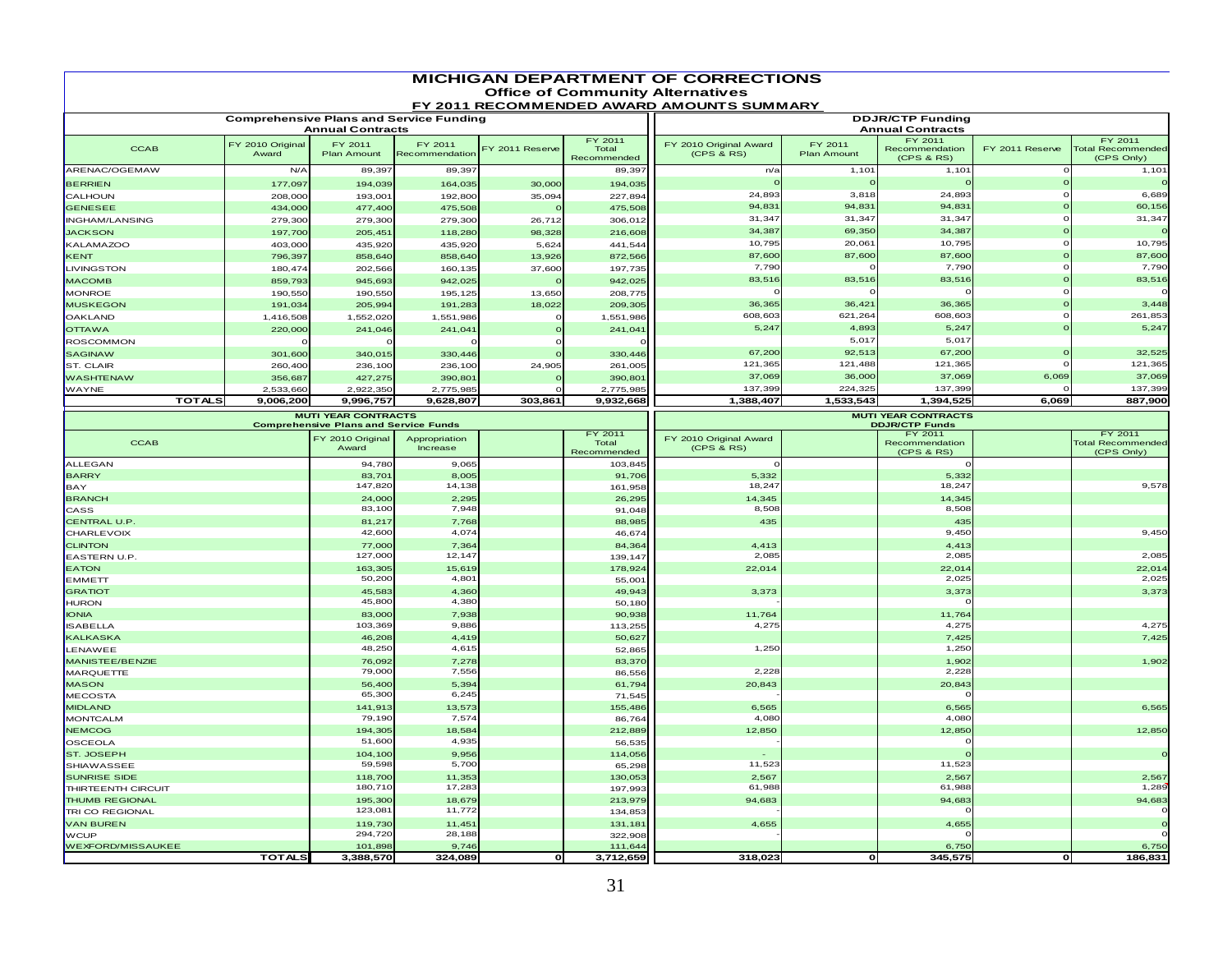## **COMMUNITY CORRECTIONS PLANS AND SERVICES**

| FY 2011 Appropriation  | \$13,958,000 |
|------------------------|--------------|
| FY 2011 Award of Funds | \$13,645,327 |

FY 2011 Community Corrections Plans and Services funds have been awarded to support communitybased programs in 73 counties (54 county, city-county, or multi-county CCABs). In addition, last fiscal year the Department entered into a contractual agreement with Northpointe, Inc. to implement the COMPAS and COMPAS Case Manager System statewide – unallocated plans and services funds will be used to continue to support this initiative that will increase efficiencies and enhance the local community corrections data reporting capabilities.

The Plans and Services funds are utilized within local jurisdictions to support a wide range of programming options for eligible defendants and sentenced offenders. The distribution of funds among program categories is presented below.

#### **Resource Commitment by Program Category:**

| <b>Community Service</b>     | \$1,060,463   |
|------------------------------|---------------|
| Education                    | \$1,823,547   |
| Employment/Training          | 186,700       |
| <b>Intensive Supervision</b> | \$1,448,956   |
| <b>Mental Health</b>         | 468,639<br>S. |
| Pretrial                     | \$1,529,649   |
| Substance Abuse              | \$1,723,430   |
| Case Management              | \$2,048,975   |
| Other                        | 479,288       |
| <b>CCAB Administration</b>   | \$2,875,680   |

The commitment of funds among program categories has been changing, and it is expected that this pattern will continue over time as increased efforts are made throughout the state to address recidivism reduction through improving treatment effectiveness. More specifically, it is expected there will be a continued shifting of resources to cognitive behavioral-based and other programming for high risk of recidivism offenders.

This shifting or reallocation of resources, which began during FY 1999 and continued through the FY 2011 proposal development and award of funds process, reflects the effort and commitment of local jurisdictions to improve treatment effectiveness and reduce recidivism through the development and implementation of new approaches to substance abuse treatment, education and employment programming, improved case planning, sanction and service matching, case management functions, and strengthened monitoring and evaluation capabilities.

#### **Resource Commitment by Local Jurisdiction**

The sanctions and services for each jurisdiction, which are supported by FY 2011 Comprehensive Plans and Services funds, are identified on the attached table entitled, "Comprehensive Plans and Services: FY 2011 Summary of Program Budgets". The following chart entitled "Budget Summary Plans and Services Funds" provides the statewide amounts for each sanction and services funded.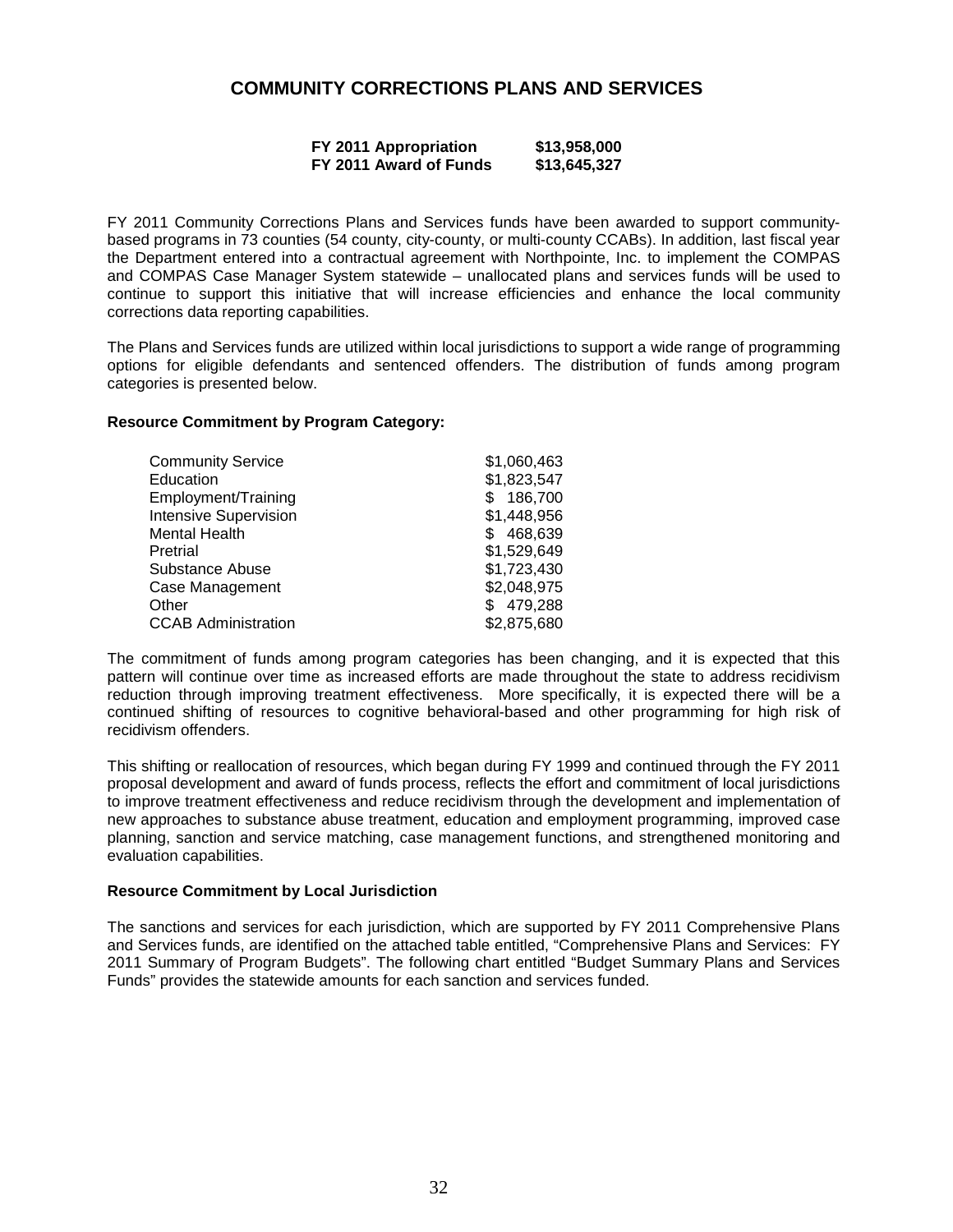## MICHIGAN DEPARTMENT OF CORRECTIONS

OFFICE OF COMMUNITY ALTERNATIVES

COMPREHENSIVE PLANS AND SERVICES

BUDGET SUMMARYFY 2011

| <b>CCAB</b>            | Community<br>Service | Education | Employment &<br>Training | Intensive<br>Supervision | <b>Mental Health</b> | <b>Pre Trial</b><br><b>Services</b> | Substance<br>Abuse | Case<br>Management | Other    | Administration | Total      |
|------------------------|----------------------|-----------|--------------------------|--------------------------|----------------------|-------------------------------------|--------------------|--------------------|----------|----------------|------------|
| <b>ALLEGAN</b>         | 16,049               | 10,000    |                          | $\Omega$                 |                      | $\mathbf 0$                         | 36,240             | 27,656             | $\Omega$ | 13,900         | 103,845    |
| ARENAC/OGEMAW          | 27,100               | 21,561    | $\Omega$                 | 1,000                    | 3,000                | $\Omega$                            | 14,236             | 5,500              | $\Omega$ | 17,000         | 89,397     |
| <b>BARRY</b>           | 2,500                | 42,677    |                          |                          |                      | $\Omega$                            | 23,053             |                    | $\Omega$ | 23,476         | 91,706     |
| <b>BAY</b>             |                      |           |                          |                          |                      | 39,990                              | 52,130             | 19,200             | 7,138    | 43,500         | 161,958    |
| <b>BERRIEN</b>         | O                    | 30,000    |                          | 60,000                   |                      |                                     |                    | 60,984             | $\Omega$ | 43,051         | 194,035    |
| <b>BRANCH</b>          |                      |           |                          |                          |                      |                                     | 23,816             |                    | $\Omega$ | 2,479          | 26,295     |
| CALHOUN                |                      | 48,126    |                          |                          |                      | 82,574                              |                    | 43,000             | O        | 54,194         | 227,894    |
| <b>CASS</b>            | 5,400                |           |                          |                          |                      |                                     | 37,263             | 23,185             |          | 25,200         | 91,048     |
| CENTRAL U.P.           | 61,077               |           |                          | 1,100                    |                      | $\Omega$                            | 1,000              |                    | 7,768    | 18,040         | 88,985     |
| <b>CHARLEVOIX</b>      | 9,000                | 15,000    |                          | 5,200                    |                      |                                     |                    | 1,900              | 4,074    | 11,500         | 46,674     |
| <b>CLINTON</b>         |                      | 22,802    |                          |                          |                      | $\Omega$                            |                    | 33,998             | 7,364    | 20,200         | 84,364     |
| <b>EASTERN U.P.</b>    | 58,905               |           |                          | 41,951                   |                      |                                     |                    |                    |          | 38,291         | 139,147    |
| <b>EATON</b>           | 36,000               | 29,800    |                          |                          |                      |                                     |                    | 42,280             | 13,826   | 57,018         | 178,924    |
| <b>EMMET</b>           | 6,650                | 22,000    |                          | 9,801                    |                      |                                     | 2,000              | 5,000              | 2,000    | 7,550          | 55,001     |
| <b>GENESEE</b>         | 15,000               |           |                          | 60,000                   |                      | 59,000                              | 92,700             | 118,608            |          | 130,200        | 475,508    |
| <b>GRATIOT</b>         | 9,379                | 11,896    |                          | 12,979                   |                      |                                     |                    | $\Omega$           | 4,360    | 11,329         | 49,943     |
| <b>HURON</b>           | 18,000               | 4,975     |                          |                          |                      |                                     | 9,100              |                    | 4,380    | 13,725         | 50,180     |
| <b>INGHAM/LANSING</b>  |                      | 34,650    | 70,737                   | 43,350                   |                      | 6,599                               | 47,200             | 12,500             | 28,976   | 62,000         | 306,012    |
| <b>IONIA</b>           | 18,000               | 33,557    |                          |                          |                      |                                     | 12,000             |                    | $\Omega$ | 27,381         | 90,938     |
| <b>ISABELLA</b>        |                      | 64,000    |                          | 11,301                   | 8,500                | 4,000                               |                    | 25,454             | $\Omega$ | n              | 113,255    |
| <b>JACKSON</b>         | 28,100               | 60,000    | 30,000                   | 24,575                   |                      |                                     | 7,850              | 13,200             | $\Omega$ | 52,883         | 216,608    |
| <b>KALAMAZOO</b>       |                      | 5,800     |                          | 90,510                   | 6,000                | 179,209                             | 86,275             |                    | $\Omega$ | 73,750         | 441,544    |
| <b>KALKASKA</b>        | 4,000                | 20,000    |                          | 5,000                    |                      |                                     |                    | 3,633              | 4,419    | 13,575         | 50,627     |
| <b>KENT</b>            | 63,896               | 85,433    | 35,005                   | 60,500                   | 51,960               | 155,828                             | 168,836            | 41,150             |          | 209,958        | 872,566    |
| LENAWEE                | 24,000               | 5,961     |                          | C                        |                      | 4,235                               |                    | 1,765              | 3,804    | 13,100         | 52,865     |
| <b>LIVINGSTON</b>      |                      | 21,072    |                          |                          |                      | 6,600                               | 28,750             | 18,670             | 86,794   | 35,849         | 197,735    |
| <b>MACOMB</b>          | 59,500               | 109,000   |                          | 51,900                   | 218,793              | 131,000                             | 40,000             | 104,000            |          | 227,832        | 942,025    |
| <b>MANISTEE/BENZIE</b> | 2,842                | 30,000    |                          | 8,500                    |                      |                                     | $\Omega$           | 14,500             | 7,278    | 20,250         | 83,370     |
| <b>MARQUETTE</b>       | 33,400               | 27,500    |                          | 8,500                    |                      | $\cap$                              |                    | ∩                  | $\Omega$ | 17,156         | 86,556     |
| <b>MASON</b>           | 6,500                | 25,594    |                          | 7,200                    |                      |                                     | 6,200              |                    | $\Omega$ | 16,300         | 61,794     |
| <b>MECOSTA</b>         | 24,555               |           |                          | 14,970                   |                      |                                     |                    | 21,020             | $\Omega$ | 11,000         | 71,545     |
| <b>MIDLAND</b>         |                      |           | 18,880                   |                          |                      |                                     | 87,186             | 20,460             | $\Omega$ | 28,960         | 155,486    |
| <b>MONROE</b>          |                      |           | 12,000                   | 15,625                   | 15,600               | 12,000                              | 108,700            |                    | $\Omega$ | 44,850         | 208,775    |
| <b>MONTCALM</b>        | 8,250                | 25,617    | 7,578                    |                          |                      |                                     | 14,000             | 6,615              |          | 24,704         | 86,764     |
| <b>MUSKEGON</b>        |                      |           | 5,500                    |                          |                      | 32,926                              | 44,000             | 67,421             | 18,022   | 41,436         | 209,305    |
| <b>NEMCOG</b>          | 32,000               | 40,235    |                          | 30,000                   | 8,584                |                                     | $\Omega$           | 59,100             | $\Omega$ | 42,970         | 212,889    |
| <b>OAKLAND</b>         |                      | 292,645   |                          |                          | 94,862               | 554,856                             |                    | 508,996            | $\Omega$ | 100,627        | 1,551,986  |
| <b>OSCEOLA</b>         | 35,567               | 2,804     |                          | 4,135                    |                      |                                     |                    |                    | $\Omega$ | 14,029         | 56,535     |
| <b>OTTAWA</b>          | 59,400               | 27,158    |                          | 77,000                   |                      |                                     |                    | 18,773             | 6,599    | 52,111         | 241,041    |
| <b>SAGINAW</b>         |                      | 18,818    | 7,000                    |                          |                      | 101,216                             | 78,000             | 80,784             | $\Omega$ | 44,628         | 330,446    |
| ST. CLAIR              | ∩                    |           |                          | 32,000                   | 42.000               | $\Omega$                            | 156,905            | $\Omega$           | $\Omega$ | 30,100         | 261,005    |
| ST. JOSEPH             |                      | 27,600    |                          | 32,900                   | 19,340               |                                     |                    | $\Omega$           |          | 34,216         | 114,056    |
| <b>SHIAWASSEE</b>      |                      | 25,083    |                          | 22,415                   |                      |                                     |                    |                    | $\Omega$ | 17,800         | 65,298     |
| <b>SUNRISE SIDE</b>    | 24,200               | 36,000    |                          |                          |                      |                                     |                    | 37,853             | $\Omega$ | 32,000         | 130,053    |
| <b>13TH CIRCUIT</b>    |                      | 27,283    |                          | 70,206                   |                      | $\cap$                              |                    | 61,204             | $\Omega$ | 39,300         | 197,993    |
| <b>THUMB REGIONAL</b>  | 33,500               | 25,000    |                          | 24,000                   |                      |                                     | 74,679             | 22,800             | $\Omega$ | 34,000         | 213,979    |
| TRI CO REGIONAL        | 71,240               | 23,400    |                          |                          |                      |                                     |                    |                    | $\Omega$ | 40,213         | 134,853    |
| <b>VAN BUREN</b>       | 33,670               |           |                          | 27,633                   |                      |                                     |                    | 29,378             | 11,451   | 29,049         | 131,181    |
| WASHTENAW              |                      | 37,000    |                          | 29,797                   |                      | 159,616                             | 105,261            | 42,238             |          | 16,889         | 390,801    |
| <b>WAYNE</b>           | 20,000               | 420,000   |                          | 506,000                  |                      |                                     | 355,200            | 423,150            | 261,035  | 790,600        | 2,775,985  |
| <b>WCUP</b>            | 211,783              |           |                          | 25,950                   |                      | $\Omega$                            | 10,850             |                    |          | 74,325         | 322,908    |
| <b>WEXFORD</b>         | 1,000                | 13,500    |                          | 32,958                   |                      |                                     | $\Omega$           | 33,000             |          | 31,186         | 111,644    |
| <b>Totals</b>          | 1.060.463            | 1,823,547 | 186.700                  | 1.448.956                | 468.639              | 1.529.649                           | 1,723,430          | 2,048,975          | 479.288  | 2.875.680      | 13,645,327 |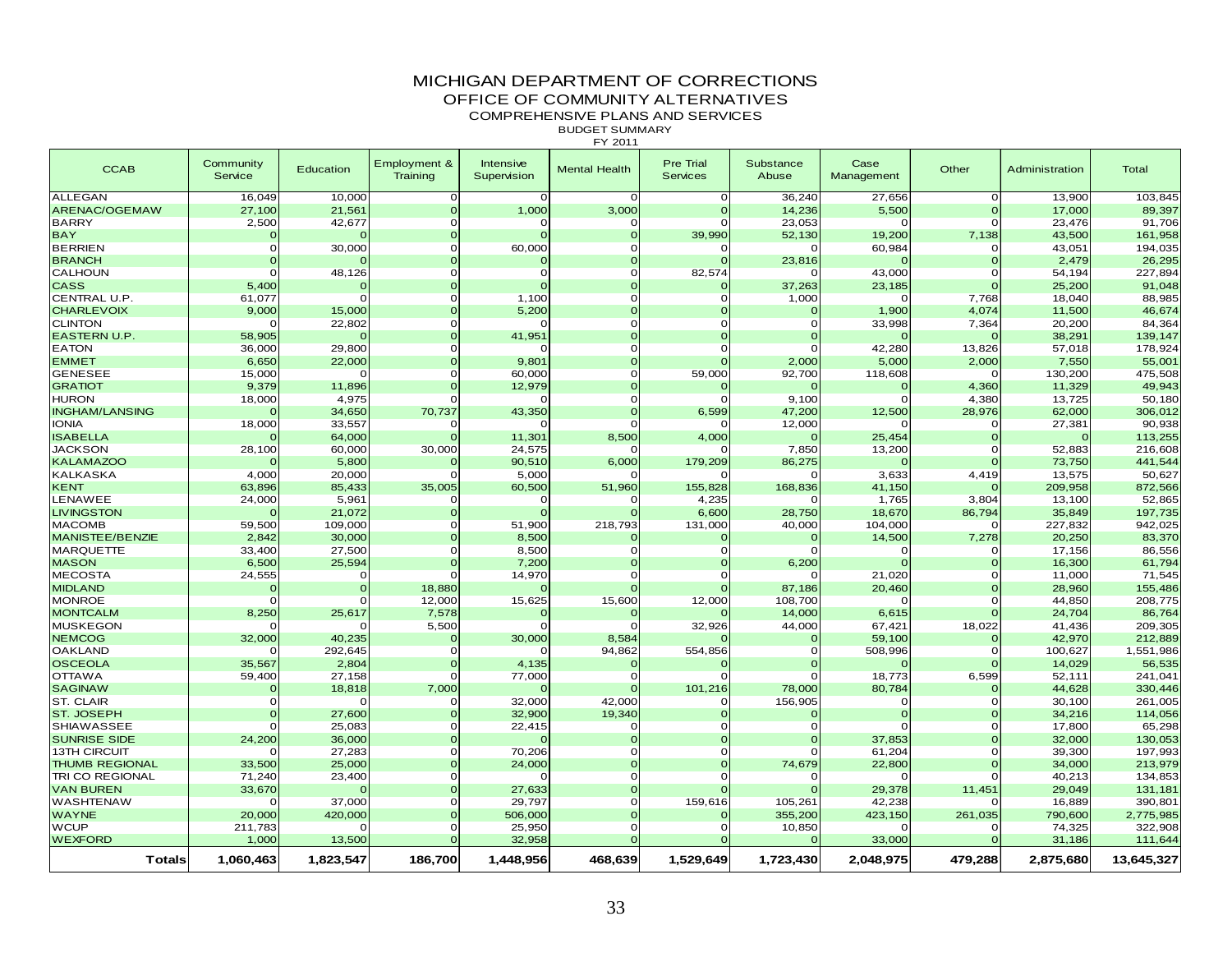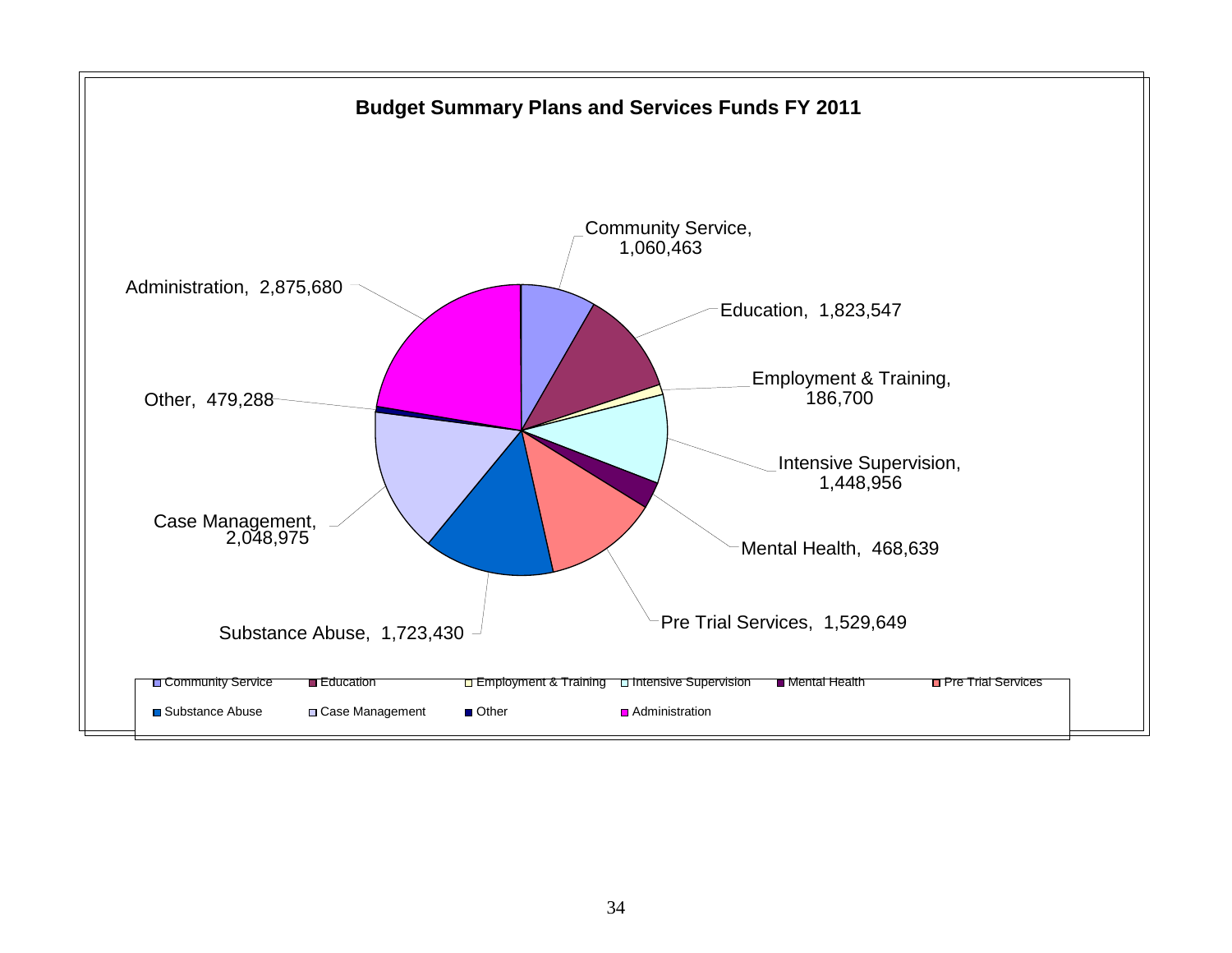## **DRUNK DRIVER JAIL REDUCTION & COMMUNITY TREATMENT PROGRAM**

### **FY 2011 Appropriation \$1,740,100 FY 2011 Award of Funds \$1,740,100**

The FY 2010 Drunk Driver Jail Reduction and Community Treatment Program (DDJR&CTP) funds are awarded to support treatment options to reduce drunk driving and drunk driving-related deaths by addressing the alcohol addiction pursuant to 39 local comprehensive corrections' plans developed under P.A. 511.

The Annual Appropriations Act stipulates that the funds are appropriated and may be expended for any of the following purposes:

 (a) To increase availability of treatment options to reduce drunk driving and drunk driving-related deaths by addressing the alcohol addiction of felony drunk drivers who otherwise likely would be sentenced to jail or a combination of jail and other sanctions.

(b) To divert from jail sentences or to reduce the length of jail sentences for felony drunk drivers who otherwise would have been sentenced to jail and whose recommended minimum sentence ranges under sentencing guidelines have upper limits of 18 months or less or the lower limit of the sentencing range is 1 year or less and the upper limit of the range is more than 18 months and the prior record variable is less than 35 points, through funding programs that may be used in lieu of incarceration and that increase the likelihood of rehabilitation.

 (c) To provide a policy and funding framework to make additional jail space available for housing convicted felons whose recommended minimum sentence ranges under sentencing guidelines have lower limits of 12 months or less and who likely otherwise would be sentenced to prison, with the aim of enabling counties to meet or exceed amounts received through the county jail reimbursement program during Fiscal Year 2002- 2003 and reducing the numbers of felons sentenced to prison.

The number of OUIL 3<sup>rd</sup> "intermediate" offenders identified in community corrections programs on a monthly average has increased (151.5%) from 285 in January 2004 to 715 in December 2005. Based on the Jail Population Information System data it appears that these programs are impacting jails – offenders occupying jail beds statewide on felony alcohol related offenses decreased from 3.2% in CY 2003 to 2.4% in CY 2009. OMNI data shows that the number of OUIL 3rd "intermediate" dispositions with a jail term decreased from 2,298 in CY 2003 to 1,740 in CY 2007 though increased to 1,820 in FY 2010. While it has been very promising to see a steady increase of drunk drivers in programs and decease in the number of drunk drivers in jail, it is difficult to determine if these programs have actually impacted these rates versus other factors such as the State Police efforts in reducing drunk driving in the State.

\* Pursuant to the FY 2011 Community Corrections Comprehensive Plans, \$612,800 DDJR/CTP funds were used to contract for residential services via the MDOC contracts with services providers.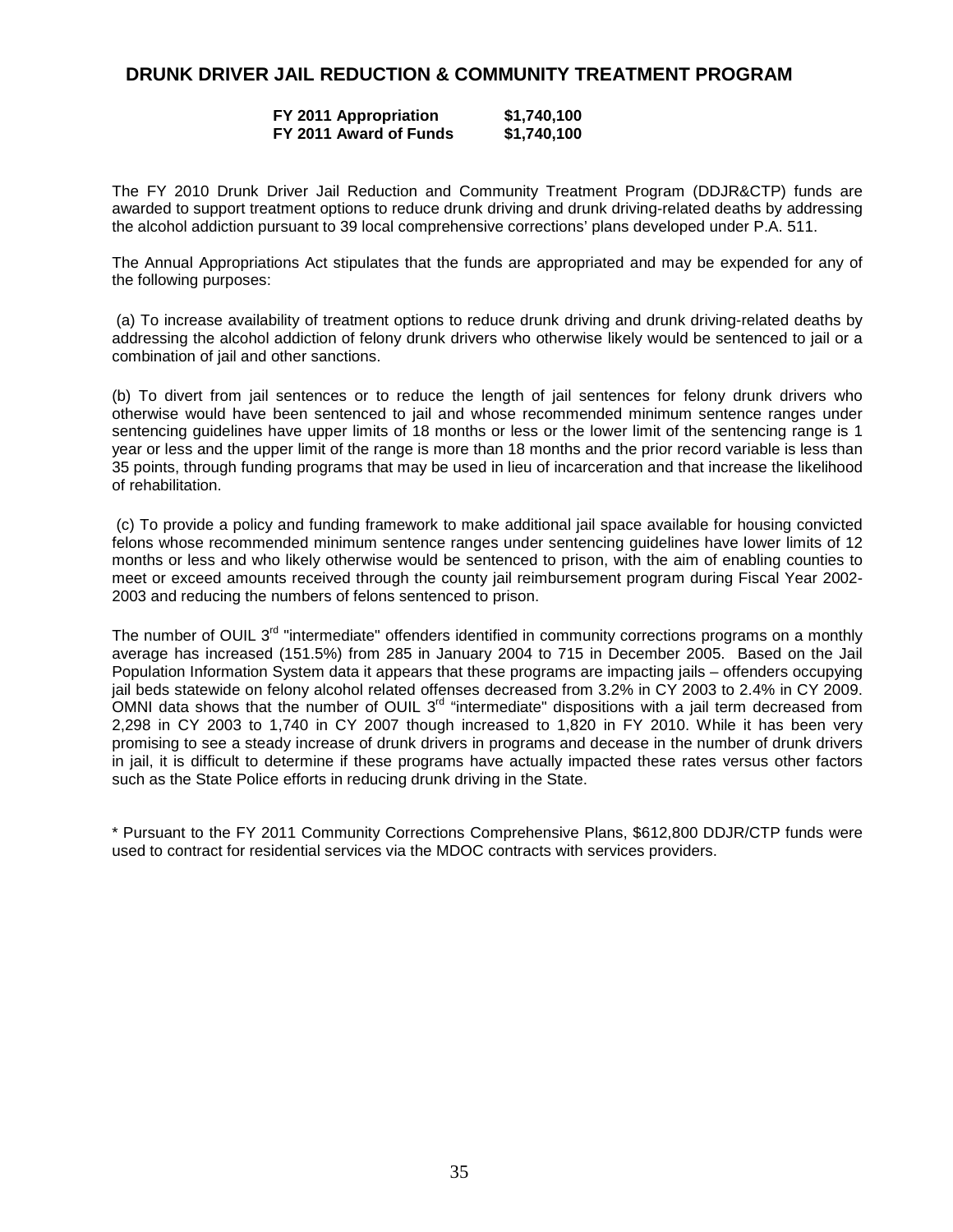| <b>MICHIGAN DEPARTMENT OF CORRECTIONS</b><br>OFFICE OF COMMUNITY ALTERNATIVES<br><b>DDJR FUNDING SUMMARY</b><br>FY 2011 |                                                      |                    |                             |               |  |  |  |  |  |
|-------------------------------------------------------------------------------------------------------------------------|------------------------------------------------------|--------------------|-----------------------------|---------------|--|--|--|--|--|
| <b>CCAB</b>                                                                                                             | <b>Assessment &amp; Treatment</b><br><b>Services</b> | In Jail Assessment | <b>Residential Services</b> | <b>TOTALS</b> |  |  |  |  |  |
| ALLEGAN                                                                                                                 |                                                      |                    |                             |               |  |  |  |  |  |
| ARENAC/OGEMAW                                                                                                           |                                                      | 1,101              |                             | 1,101         |  |  |  |  |  |
| <b>BARRY</b>                                                                                                            | 5,332                                                |                    |                             | 5,332         |  |  |  |  |  |
| <b>BAY</b>                                                                                                              | 6,628                                                | 2,950              | 8,669                       | 18,247        |  |  |  |  |  |
| <b>BERRIEN</b>                                                                                                          |                                                      |                    |                             |               |  |  |  |  |  |
| <b>BRANCH</b>                                                                                                           |                                                      |                    | 14,345                      | 14,345        |  |  |  |  |  |
| <b>CALHOUN</b>                                                                                                          | 1,860                                                | 4,829              | 18,204                      | 24,893        |  |  |  |  |  |
| <b>CASS</b>                                                                                                             | 6,333                                                | 2,175              |                             | 8,508         |  |  |  |  |  |
| CENTRAL U.P.                                                                                                            |                                                      | 435                |                             | 435           |  |  |  |  |  |
| <b>CHARLEVOIX</b>                                                                                                       |                                                      | 9,450              |                             | 9,450         |  |  |  |  |  |
| <b>CLINTON</b>                                                                                                          |                                                      | 4,413              |                             | 4,413         |  |  |  |  |  |
| <b>EASTERN U.P.</b>                                                                                                     | 2,085                                                |                    |                             | 2,085         |  |  |  |  |  |
| <b>EATON</b>                                                                                                            | 13,675                                               | 8,339              |                             | 22,014        |  |  |  |  |  |
| <b>EMMET</b>                                                                                                            | 2,025                                                |                    |                             | 2,025         |  |  |  |  |  |
| <b>GENESEE</b>                                                                                                          | 60,156                                               |                    | 34,675                      | 94,831        |  |  |  |  |  |
| <b>GRATIOT</b>                                                                                                          | 3,373                                                |                    |                             | 3,373         |  |  |  |  |  |
| <b>HURON</b>                                                                                                            |                                                      |                    |                             |               |  |  |  |  |  |
| <b>INGHAM/LANSING</b>                                                                                                   | 31,347                                               |                    |                             | 31,347        |  |  |  |  |  |
| <b>IONIA</b>                                                                                                            | 4,487                                                | 7,278              |                             | 11,764        |  |  |  |  |  |
| <b>ISABELLA</b>                                                                                                         |                                                      | 4,275              |                             | 4,275         |  |  |  |  |  |
| <b>JACKSON</b>                                                                                                          |                                                      |                    | 34,387                      | 34,387        |  |  |  |  |  |
| <b>KALAMAZOO</b>                                                                                                        |                                                      | 10,795             |                             | 10,795        |  |  |  |  |  |
| <b>KALKASKA</b>                                                                                                         | 3,213                                                | 500                | 3,713                       | 7,425         |  |  |  |  |  |
| <b>KENT</b>                                                                                                             | 82,380                                               | 5,220              |                             | 87,600        |  |  |  |  |  |
| LENAWEE                                                                                                                 |                                                      | 1,250              |                             | 1,250         |  |  |  |  |  |
| <b>LIVINGSTON</b>                                                                                                       |                                                      | 7,790              |                             | 7,790         |  |  |  |  |  |
| <b>MACOMB</b>                                                                                                           | 83,516                                               |                    |                             | 83,516        |  |  |  |  |  |
| <b>MANISTEE</b>                                                                                                         |                                                      | 1,902              |                             | 1,902         |  |  |  |  |  |
| <b>MARQUETTE</b>                                                                                                        |                                                      | 2,228              |                             | 2,228         |  |  |  |  |  |
| <b>MASON</b>                                                                                                            | 15,000                                               | 2,176              | 3,667                       | 20,843        |  |  |  |  |  |
| <b>MECOSTA</b>                                                                                                          |                                                      |                    |                             |               |  |  |  |  |  |
| <b>MIDLAND</b>                                                                                                          | 6,565                                                |                    |                             | 6,565         |  |  |  |  |  |
| <b>MONROE</b>                                                                                                           |                                                      |                    |                             |               |  |  |  |  |  |
| <b>MONTCALM</b>                                                                                                         | 2,775                                                | 1,305              |                             | 4,080         |  |  |  |  |  |
| <b>MUSKEGON</b>                                                                                                         |                                                      | 3,424              | 32,941                      | 36,365        |  |  |  |  |  |
| <b>NEMCOG</b>                                                                                                           | 7,412                                                | 5,438              |                             | 12,850        |  |  |  |  |  |
| <b>OAKLAND</b>                                                                                                          | 194,645                                              | 67,208             | 346,750                     | 608,603       |  |  |  |  |  |
| <b>OSCEOLA</b>                                                                                                          |                                                      |                    |                             |               |  |  |  |  |  |
| <b>OTTAWA</b>                                                                                                           | 2,854                                                | 2,393              |                             | 5,247         |  |  |  |  |  |
| <b>ROSCOMMON</b>                                                                                                        |                                                      |                    | 5,017                       | 5,017         |  |  |  |  |  |
| <b>SAGINAW</b>                                                                                                          | 24,912                                               | 7,613              | 34,675                      | 67,200        |  |  |  |  |  |
| <b>ST. CLAIR</b>                                                                                                        | 103,000                                              | 18,365             |                             | 121,365       |  |  |  |  |  |
| ST. JOSEPH                                                                                                              |                                                      |                    |                             |               |  |  |  |  |  |
| <b>SHIAWASSEE</b>                                                                                                       |                                                      | 1,120              | 10,403                      | 11,523        |  |  |  |  |  |
| <b>SUNRISE SIDE</b>                                                                                                     |                                                      | 2,567              |                             | 2,567         |  |  |  |  |  |
| 13TH CIRCUIT                                                                                                            | 289                                                  | 1,000              | 60,699                      | 61,988        |  |  |  |  |  |
| <b>THUMB REGIONAL</b>                                                                                                   | 87,723                                               | 6,960              |                             | 94,683        |  |  |  |  |  |
| <b>TRI CO REGIONAL</b>                                                                                                  |                                                      |                    |                             |               |  |  |  |  |  |
| <b>VAN BUREN</b>                                                                                                        |                                                      |                    | 4,655                       | 4,655         |  |  |  |  |  |
| <b>WASHTENAW</b>                                                                                                        | 37,069                                               |                    |                             | 37,069        |  |  |  |  |  |
| <b>WAYNE</b>                                                                                                            | 86,500                                               | 50,899             |                             | 137,399       |  |  |  |  |  |
| <b>WCUP</b>                                                                                                             |                                                      |                    |                             |               |  |  |  |  |  |
| <b>WEXFORD</b>                                                                                                          | 4,770                                                | 1,980              |                             | 6,750         |  |  |  |  |  |
| <b>TOTALS</b>                                                                                                           | 879,923                                              | 247,377            | 612,800                     | 1,740,100     |  |  |  |  |  |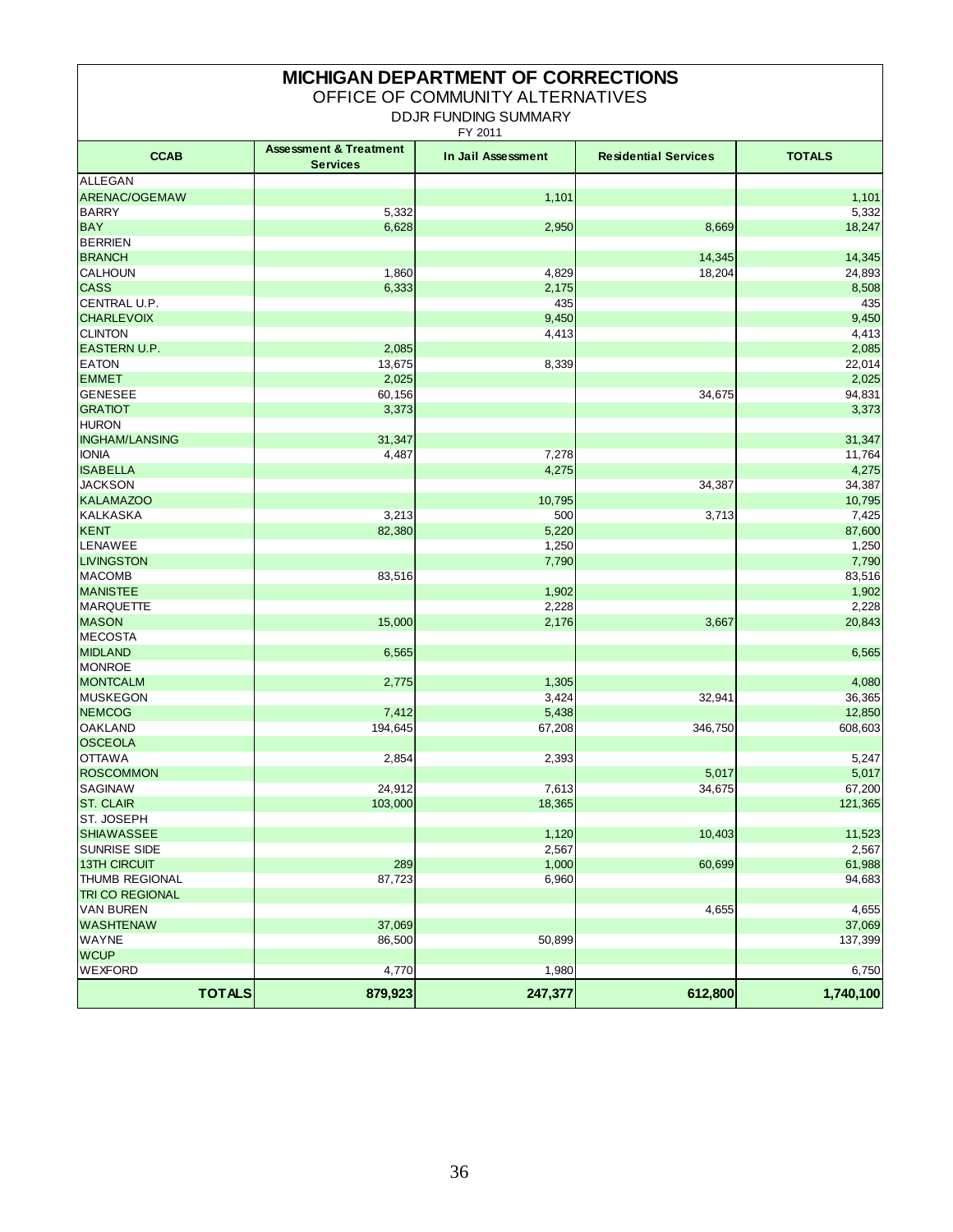## **RESIDENTIAL SERVICES**

#### **FY 2011 Appropriation \$18,075,500 FY 2011 Allocated Funds**

Since 1991, the State has lapsed over \$13 million in Residential Services funds. In 2007, due to continued lapse funding, the State Community Corrections Board approved the Office of Community Alternatives to change the process for contracting Residential Services statewide. The intended goals of the changes were to reduce annual lapsed funds, increase Residential Services availability to counties, and implement a more efficient administrative process.

In FY 2008, the Department of Corrections began contracting directly with Residential Service providers in an effort to reduce lapsed funds and ensure Residential Services were available as an alternative sanction and service to local jurisdictions. The Office of Community Alternatives, Substance Abuse Services (SAS) Section administers the contracts. Centralizing these services has reduced lapsed funds and increased the efficiency of these operations – administrative costs were reduced by allowing the provider to have one contract with the State rather than individual contracts with each CCAB. Counties also experienced increased flexibility to access programs that were not traditionally part of their residential provider network.

In 2010, the State Community Corrections Board approved the Office of Community Alternatives to discontinue allocating a specific number of beds per CCAB and disseminate a statewide Residential Service Directory to local jurisdictions providing greater access to services which would likely further reduce lapsed funding. FY 2011 funds were allocated to support Residential Services pursuant to 51 local comprehensive corrections' plans. The bed allocation plan responds to program utilization patterns between local jurisdictions and creates greater capabilities for local jurisdictions to access Residential Services for eligible felony offenders from a wider range of service providers.

The OCA is cognizant that each jurisdiction developed an offender referral process that provided for effective program placement. Therefore, the local referral process remained the same to ensure offenders are placed into programs expeditiously and not utilize jail beds awaiting placement. The State provides the CCABs with monthly program utilization reports to ensure local oversight of utilization trends is maintained.

During FY 2011, emphases continues to be on utilizing residential services as part of a continuum of sanctions and services (e.g., short-term residential substance abuse treatment services followed by outpatient treatment as appropriate, residential services followed by day reporting), reducing the length of stay in residential, increasing the utilization of short-term residential services for probation violators.

The FY 2011 appropriation supports an average daily population (ADP) of 1,039 with a maximum per diem of \$47.50 – programs that have been accredited by the American Correctional Association or a similar organization approved as by the Department have a maximum per diem of \$48.50.

In FY 2011, greater utilization of residential services may be experienced due to several factors:

 Macomb, Oakland and Wayne County Jail bed reduction and other administrative changes and program referral processes are likely to have a greater impact on program utilization rates of residential services.

 A greater emphasis on offenders that are convicted of less assaultive offenses (Larceny, Fraud, Forgery/Embezzlement, Motor Vehicle Theft, Malicious Destruction of Property, Drugs, OUIL 3<sup>rd</sup> and Other Non-Assaultive crimes) which are perceived as more appropriate to target for P.A. 511 programming.

 Attention will continue to be focused on the utilization of residential services in response to parole and probation violations.

The following provides information regarding residential services bed allocation for each CCAB.

Table 4.1 provides information regarding the past five fiscal years' data of the actual average daily population.

Table 4.2 provides the ADP by provider and the utilization data by CCAB for FY 2011 thru July.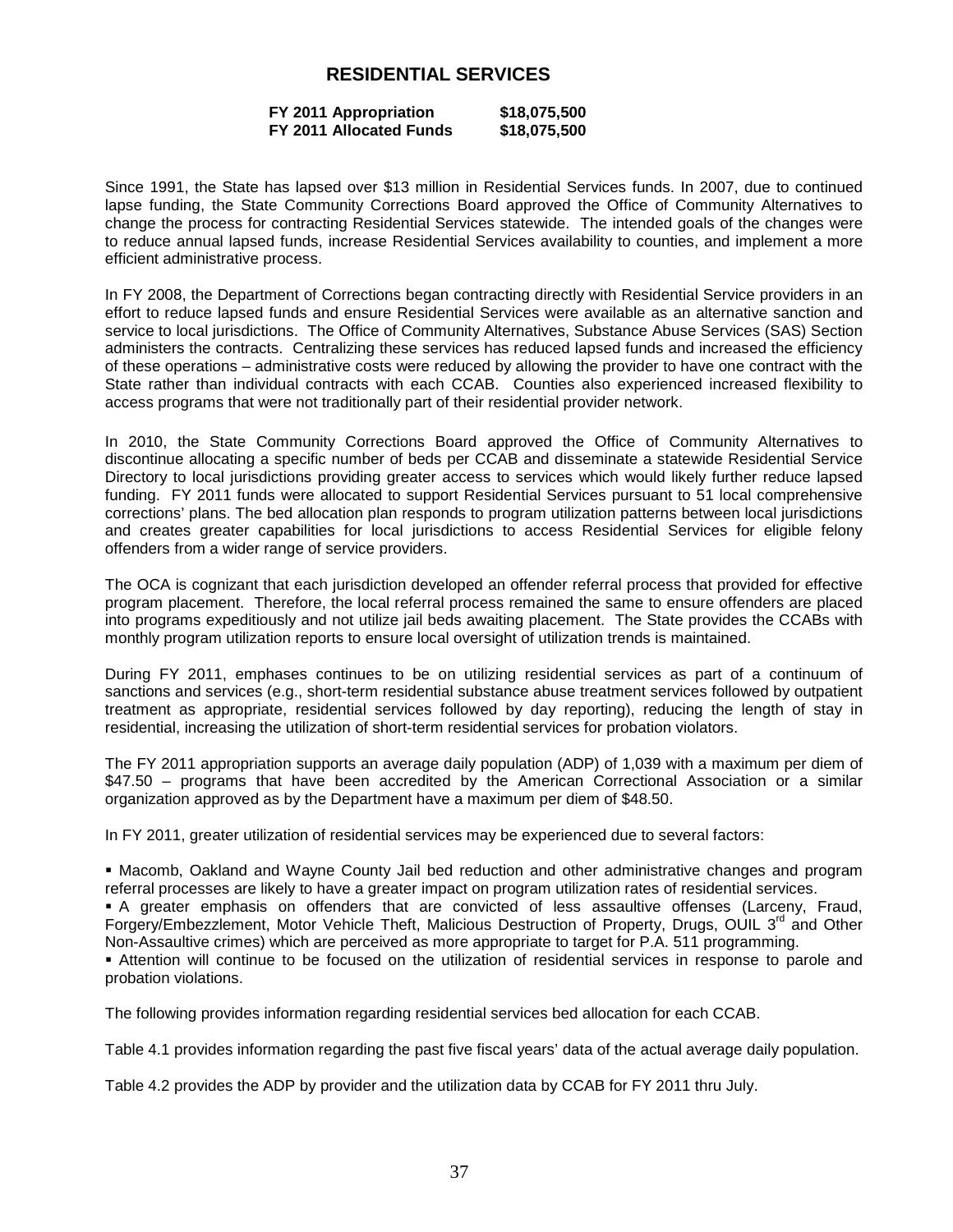## **MICHIGAN DEPARTMENT OF CORRECTIONS**

## **OFFICE OF COMMUNITY ALTERNATIVES**

**RESIDENTIAL SERVICES Summary of Average Daily Populations**

|                           | <b>FY 2006</b>    | FY 2007           | <b>FY 2008</b>    | FY 2009           | <b>FY 2010</b>    |
|---------------------------|-------------------|-------------------|-------------------|-------------------|-------------------|
| <b>CCAB</b>               | <b>ACTUAL ADP</b> | <b>ACTUAL ADP</b> | <b>ACTUAL ADP</b> | <b>ACTUAL ADP</b> | <b>ACTUAL ADP</b> |
| ALLEGAN                   | 2.8               | 5.0               | 3.8               | 2.9               | 5.5               |
| <b>BARRY</b>              | 1.0               | 1.2               | 0.3               | 0.4               | 0.7               |
| BAY                       | 13.0              | 13.0              | 9.7               | 8.7               | 8.1               |
| <b>BERRIEN</b>            | 35.4              | 33.0              | 31.4              | 32.2              | 27.8              |
| <b>BRANCH</b>             | 0.0               | 1.4               | 1.3               | 1.6               | 1.6               |
| <b>CALHOUN</b>            | 25.6              | 24.1              | 22.4              | 15.6              | 15.8              |
| CASS                      | 8.7               | 6.8               | 8.0               | 12.5              | 7.9               |
| <b>CLINTON</b>            | 0.5               | 0.2               | 0.2               | $\blacksquare$    | 0.1               |
| <b>EATON</b>              | 11.8              | 11.3              | 15.2              | 9.2               | 11.2              |
| <b>EASTERN UP</b>         |                   |                   |                   |                   | 0.8               |
| <b>EMMET</b>              |                   |                   |                   |                   | 0.5               |
| <b>GENESEE</b>            | 79.0              | 78.9              | 88.8              | 77.6              | 71.3              |
| <b>GRATIOT</b>            | 0.0               | 0.3               | 0.04              | 0.40              | 0.6               |
| <b>HURON</b>              | 0.0               | 0.3               | $\overline{a}$    | ÷.                | 0.0               |
| <b>INGHAM</b>             | 30.1              | 26.7              | 32.3              | 25.9              | 24.5              |
| <b>IONIA</b>              | 2.4               | 2.7               | 2.0               | 2.6               | 2.4               |
| <b>IOSCO</b>              |                   |                   |                   |                   | 0.1               |
| <b>ISABELLA</b>           | 1.3               | 1.0               | 1.6               | 1.5               | 2.3               |
| <b>JACKSON</b>            | 6.2               | 7.8               | 8.4               | 14.6              | 14.1              |
| <b>KALAMAZOO</b>          | 67.9              | 66.2              | 60.6              | 48.4              | 45.1              |
| <b>KALKASKA</b>           |                   |                   |                   |                   | 0.7               |
| <b>KENT</b>               | 73.1              | 70.3              | 69.0              | 64.8              | 67.8              |
| LENAWEE                   | 7.5               | 7.5               | 4.2               | 7.1               | 5.6               |
| <b>LIVINGSTON</b>         | 7.5               | 4.9               | 4.3               | 6.8               | 7.4               |
| MACOMB                    | 40.0              | 40.7              | 39.2              | 51.8              | 49.7              |
| MANISTEE/BENZIE           |                   |                   |                   |                   | 0.5               |
| <b>MARQUETTE</b>          | 2.0               | 1.4               | 1.6               | 1.6               | 0.4               |
| <b>MASON</b>              | 1.1               | 1.0               | 1.1               | 1.1               | 1.5               |
| <b>MECOSTA</b>            | 0.8               | 2.1               | 1.3               | 3.1               | 1.7               |
| <b>MIDLAND</b>            | 7.6               | 8.0               | 4.0               | 5.6               | 2.2               |
| <b>MONROE</b>             | 21.8              | 22.6              | 20.2              | 22.5              | 21.4              |
| <b>MONTCALM</b>           | 4.9               | 4.7               | 4.6               | 5.0               | 2.9               |
| <b>MUSKEGON</b>           | 42.4              | 42.4              | 40.5              | 46.7              | 43.3              |
| NORTHERN MICHIGAN         | 3.2               | 4.0               | 3.2               | 3.3               | 1.6               |
| <b>NORTHWEST MICHIGAN</b> | 7.6               | 7.9               | 7.8               | 9.1               | 4.7               |
| <b>OAKLAND</b>            | 96.9              | 104.9             | 88.0              | 98.6              | 85.2              |
| <b>OSCEOLA</b>            | 0.8               | 1.0               | 0.03              | 0.90              | 0.1               |
| <b>OTTAWA</b>             | 4.6               | 4.9               | 4.3               | 4.8               | 4.8               |
| <b>SAGINAW</b>            | 34.1              | 35.8              | 42.0              | 38.9              | 38.7              |
| SANILAC                   |                   |                   |                   |                   | 0.1               |
| <b>SHIAWASSEE</b>         | 1.1               | 39.0              | 1.0               | 1.7               | 1.0               |
| <b>ST. CLAIR</b>          | 38.4              | 22.4              | 30.5              | 14.6              | 17.5              |
| <b>ST JOSEPH</b>          | 22.6              | 1.0               | 23.5              | 15.7              | 23.3              |
| <b>SUNRISE SIDE</b>       | 3.6               | 3.8               | 5.6               | 4.0               | 5.4               |
| <b>THIRTEENTH</b>         | 8.9               | 8.1               | 6.6               | 7.9               | 9.1               |
| THIRTY FOURTH             | 1.6               | 1.3               | 0.6               | 1.4               | 1.3               |
| <b>THUMB</b>              | 3.6               | 4.2               | 5.3               | 5.9               | 8.4               |
| <b>VAN BUREN</b>          | 7.4               | 8.6               | 6.2               | 6.7               | 6.0               |
| <b>WASHTENAW</b>          | 17.2              | 15.8              | 17.6              | 17.7              | 15.8              |
| <b>WAYNE</b>              | 179.1             | 183.7             | 210.2             | 216.3             | 212.1             |
| <b>WEST CENTRAL</b>       | 2.1               | 1.0               | 3.3               | 5.6               | 5.5               |
| <b>WEXFORD/MISSAUKEE</b>  |                   |                   |                   |                   | 1.4               |
| <b>TOTAL</b>              | 927.2             | 932.5             | 931.6             | 923.3             | 887.4             |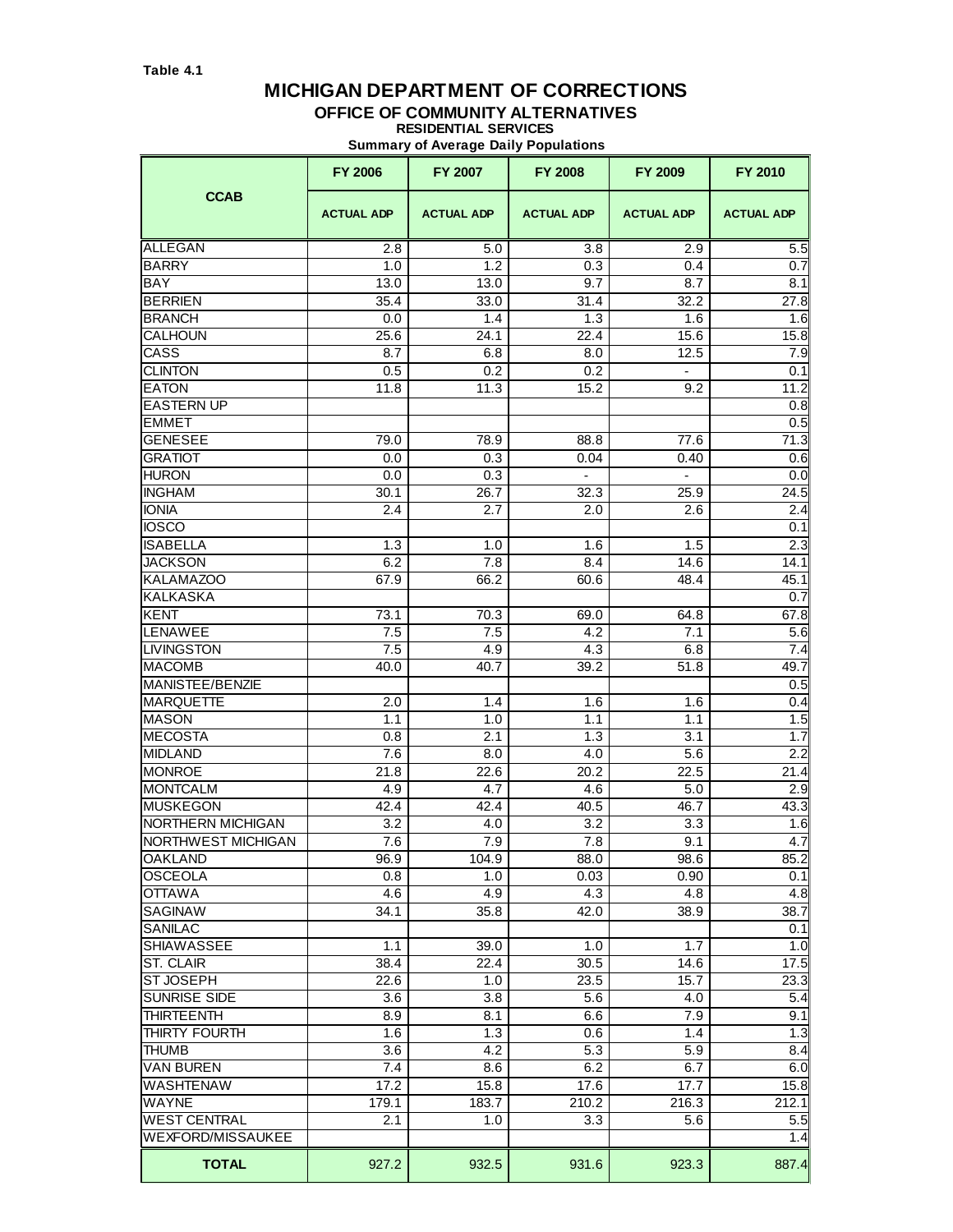|                                     |                                        |                         | <b>MICHIGAN DEPARTMENT OF CORRECTION</b> | OFFICE OF COMMUNITY ALTERNATIVES<br>RESIDENTIAL SERVICES ADP SUMMARY |                          |                |                |                |                |               |                |                |                     |
|-------------------------------------|----------------------------------------|-------------------------|------------------------------------------|----------------------------------------------------------------------|--------------------------|----------------|----------------|----------------|----------------|---------------|----------------|----------------|---------------------|
| <b>PROVIDER</b>                     | <b>CCAB</b>                            | <b>CURRENT AUTH ADF</b> | OCT.                                     | NOV.                                                                 | FY 11<br>DEC.            | JAN.           | FEB.           | MAR.           | APR.           | MAY.          | <b>JUNE</b>    | <b>JULY</b>    | <b>REPORTED ADP</b> |
| <b>Addiction Treatment Services</b> |                                        |                         |                                          |                                                                      |                          |                |                |                |                |               |                |                |                     |
|                                     | <b>CHARLEVOIX</b>                      |                         |                                          | 0.90                                                                 | 0.48                     | 0.00           | 0.00           | 0.00           | 0.00           | 0.00          | 0.00           | 0.00           | 0.14                |
|                                     | <b>IONIA</b>                           |                         | 1.00                                     | 0.37                                                                 | 0.00                     | 0.00           | 0.00           | 0.00           | 0.00           | 0.00          | 0.00           | 0.00           | 0.14                |
|                                     | <b>KALKASKA</b><br>MANISTEE/BENZIE     |                         | 0.35<br>3.32                             | 1.00<br>4.27                                                         | 0.61<br>2.71             | 0.00           | 0.00<br>0.25   | 0.00           | 0.00           | 0.00          | 0.00           | 0.00<br>0.00   | 0.20<br>1.18        |
|                                     | <b>NORTHERN</b>                        |                         | 1.03                                     | 1.00                                                                 | 0.26                     | 1.19<br>0.00   | 0.00           | 0.00<br>0.00   | 0.00<br>0.00   | 0.00<br>0.00  | 0.00<br>0.00   | 0.00           | 0.23                |
|                                     | SUNRISE SIDE                           |                         | 0.81                                     | 1.00                                                                 | 0.74                     | 0.00           | 0.00           | 0.00           | 0.00           | 0.00          | 0.00           | 0.00           | 0.26                |
|                                     | <b>THIRTEENTH</b>                      |                         | 7.42                                     | 6.67                                                                 | 5.32                     | 3.74           | 6.18           | 7.81           | 5.73           | 5.71          | 5.13           | 3.45           | 5.71                |
|                                     | <b>Sub Total</b>                       | 10.06                   | 13.94                                    | 15.20                                                                | 10.13                    | 4.94           | 6.43           | 7.81           | 5.73           | 5.71          | 5.13           | 3.45           | 7.85                |
|                                     |                                        |                         |                                          |                                                                      |                          |                |                |                |                |               |                |                |                     |
| <b>PROVIDER</b>                     | <b>CCAB</b>                            | <b>CURRENT AUTH ADF</b> | OCT.                                     | NOV.                                                                 | DEC.                     | JAN.           | FEB.           | MAR.           | APR.           | MAY.          | <b>JUNE</b>    | <b>JULY</b>    | <b>REPORTED ADP</b> |
| <b>Alternative Directions</b>       |                                        |                         |                                          |                                                                      |                          |                |                |                |                |               |                |                |                     |
|                                     | ALLEGAN                                |                         | 1.00                                     | 0.17                                                                 | 0.00                     | 0.00           | 0.68           | 0.32           | 0.20           | 1.00          | 1.27           | 2.81           | 0.75                |
|                                     | <b>KENT</b>                            |                         | 50.23                                    | 45.13                                                                | 47.35                    | 45.03          | 48.89          | 48.23          | 44.77          | 44.32         | 41.23          | 43.61          | 45.87               |
|                                     | MANISTEE/BENZIE                        |                         |                                          |                                                                      |                          |                |                | 0.03           | 1.00           | 0.42          | 0.00           | 0.00           | 0.14                |
|                                     | <b>MASON</b>                           |                         | 1.00                                     | 1.00                                                                 | 0.55                     | 0.00           | 0.00           | 0.00           | 0.00           | 0.00          | 0.00           | 0.00           | 0.26                |
|                                     | <b>MECOSTA</b>                         |                         |                                          |                                                                      | $\overline{\phantom{a}}$ |                |                | 0.97           | 2.67           | 4.65          | 3.57           | 2.35           | 1.43                |
|                                     | <b>MONTCALM</b><br><b>NORTHERN</b>     |                         | 2.29                                     | 1.43                                                                 | 2.00                     | 2.45           | 2.43           | 3.16           | 1.50<br>2.00   | 1.32<br>1.65  | 0.33<br>0.80   | 0.00<br>0.00   | 1.69                |
|                                     | THIRTEENTH CIRCUIT                     |                         | $\overline{\phantom{a}}$                 |                                                                      | 0.58                     | 2.16           | 3.00           | 2.13           | 0.60           | 1.87          | 2.00           | 1.42           | 1.22<br>0.59        |
|                                     | <b>Sub Total</b>                       | 54.51                   | 54.52                                    | 47.73                                                                | 50.48                    | 49.65          | 55.00          | 54.84          | 52.73          | 55.23         | 49.20          | 50.19          | 51.95               |
|                                     |                                        |                         |                                          |                                                                      |                          |                |                |                |                |               |                |                |                     |
| <b>PROVIDER</b>                     | <b>CCAB</b>                            | <b>CURRENT AUTH ADP</b> | OCT.                                     | NOV.                                                                 | DEC.                     | JAN.           | FEB.           | MAR.           | APR.           | MAY.          | <b>JUNE</b>    | <b>JULY</b>    | <b>REPORTED ADP</b> |
| <b>CE</b>                           |                                        |                         |                                          |                                                                      |                          |                |                |                |                |               |                |                |                     |
|                                     | <b>EATON</b>                           |                         |                                          |                                                                      | 1.71                     | 1.58           | 1.86           | 1.13           | 2.90           | 2.00          | 1.17           | 1.48           | 1.38                |
|                                     | <b>INGHAM</b>                          |                         | 11.65                                    | 10.87                                                                | 9.03                     | 8.87           | 11.93          | 14.97          | 10.17          | 8.13          | 8.10           | 5.10           | 9.86                |
|                                     | <b>JACKSON</b>                         |                         |                                          |                                                                      | 0.71                     | 1.00           | 1.00           | 0.29           | 0.33           | 0.13          | 0.00           | 0.00           | 0.34                |
|                                     | <b>LIVINGSTON</b>                      |                         |                                          |                                                                      | 0.94                     | 1.00           | 0.00           | 0.00           | 0.00           | 0.94          | 1.00           | 1.00           | 0.49                |
|                                     | <b>SHIA WASSEE</b><br><b>Sub Total</b> | 13.44                   | 11.65                                    | 10.87                                                                | 12.39                    | 0.97<br>13.42  | 0.00<br>14.79  | 0.00<br>16.39  | 0.00<br>13.40  | 0.00<br>11.19 | 0.00<br>10.27  | 0.00<br>7.58   | 0.10<br>12.17       |
|                                     |                                        |                         |                                          |                                                                      |                          |                |                |                |                |               |                |                |                     |
|                                     |                                        |                         |                                          |                                                                      |                          |                |                |                |                |               |                |                |                     |
|                                     |                                        |                         |                                          |                                                                      |                          |                |                |                |                |               |                |                |                     |
| <b>PROVIDER</b>                     | <b>CCAB</b>                            | <b>CURRENT AUTH ADP</b> | OCT.                                     | NOV.                                                                 | DEC.                     | JAN.           | FEB.           | MAR.           | APR.           | MAY.          | <b>JUNE</b>    | <b>JULY</b>    | <b>REPORTED ADP</b> |
| <b>Christian Guidance</b>           |                                        |                         |                                          |                                                                      |                          |                |                |                |                |               |                |                |                     |
|                                     | <b>WAYNE</b>                           |                         | 35.19                                    | 31.83                                                                | 23.65                    | 17.94          | 14.86          | 21.52          | 32.30          | 38.52         | 39.70          | 35.68          | 29.20               |
|                                     | <b>Sub Total</b>                       | 31.26                   | 35.19                                    | 31.83                                                                | 23.65                    | 17.94          | 14.86          | 21.52          | 32.30          | 38.52         | 39.70          | 35.68          | 29.20               |
|                                     |                                        |                         |                                          |                                                                      |                          |                |                |                |                |               |                |                |                     |
| <b>PROVIDER</b>                     | <b>CCAB</b>                            | <b>CURRENT AUTH ADP</b> | OCT.                                     | NOV.                                                                 | DEC.                     | JAN.           | FEB.           | MAR.           | APR.           | MAY.          | <b>JUNE</b>    | <b>JULY</b>    | <b>REPORTED ADP</b> |
| <b>CPI</b>                          |                                        |                         |                                          |                                                                      |                          |                |                |                |                |               |                |                |                     |
|                                     | ALLEGAN                                |                         | 1.00                                     | 0.50                                                                 | 0.00                     | 0.00           | 0.96           | 2.21           | 3.11           | 2.14          | 1.07           | 0.04           | 1.03                |
|                                     | <b>BERRIEN</b>                         |                         | 0.00                                     | 0.00                                                                 | 0.00                     | 0.00           | 0.00           | 0.00           | 0.00           | 0.00          | 0.00           | 0.00           | 0.00                |
|                                     | CALHOUN                                |                         | 1.94                                     | 1.20                                                                 | 2.48                     | 3.00           | 2.00           | 0.52           | 1.13           | 2.19          | 4.07           | 4.35           | 2.29                |
|                                     | <b>EATON</b><br><b>GENESEE</b>         |                         | 15.32<br>19.87                           | 13.57<br>25.40                                                       | 11.61                    | 11.03          | 9.64           | 8.06           | 7.97           | 9.71          | 12.33<br>20.39 | 11.16<br>22.61 | 11.05               |
|                                     | <b>INGHAM</b>                          |                         | 10.77                                    | 13.00                                                                | 28.00<br>13.58           | 29.74<br>12.42 | 32.06<br>10.19 | 34.29<br>11.32 | 25.68<br>12.61 | 25.77<br>8.39 | 7.06           | 6.65           | 26.82<br>10.77      |
|                                     | <b>JACKSON</b>                         |                         | 1.65                                     | 2.33                                                                 | 3.55                     | 3.68           | 4.86           | 4.55           | 4.67           | 3.68          | 3.30           | 1.68           | 3.38                |
|                                     | KALAMAZOO                              |                         | 1.00                                     | 0.57                                                                 | 1.00                     | 1.00           | 0.39           | 0.06           | 0.63           | 1.00          | 1.00           | 0.26           | 0.69                |
|                                     | <b>LENAWEE</b>                         |                         | 0.16                                     | 1.00                                                                 | 1.00                     | 0.77           | 0.00           | 0.00           | 0.00           | 0.00          | 0.00           | 0.00           | 0.30                |
|                                     | <b>LIVINGSTON</b>                      |                         | 2.84                                     | 2.57                                                                 | 2.71                     | 1.81           | 1.14           | 2.00           | 1.27           | 0.81          | 0.00           | 0.00           | 1.52                |
|                                     | <b>MACOMB</b>                          |                         | 26.06                                    | 20.47                                                                | 22.65                    | 25.94          | 26.97          | 29.77          | 32.10          | 30.32         | 25.10          | 22.52          | 26.64               |
|                                     | <b>OAKLAND</b><br>ST. CLAIR            |                         | 26.77                                    | 21.39<br>0.60                                                        | 27.52<br>0.48            | 34.10<br>0.00  | 33.10<br>0.00  | 41.29<br>0.00  | 43.26<br>0.90  | 37.77<br>0.71 | 26.58<br>0.00  | 24.68          | 32.27<br>0.27       |
|                                     | SUNRISE SIDE                           |                         |                                          |                                                                      |                          |                |                | 0.06           | 0.00           | 0.00          | 0.00           | $\overline{a}$ | 0.01                |
|                                     | <b>THUMB</b>                           |                         | 1.00                                     | 2.47                                                                 | 1.90                     | 1.00           | 0.82           | 1.52           | 1.00           | 1.65          | 2.40           | 4.35           | 1.82                |
|                                     | <b>WASHTENAW</b>                       |                         | 7.87                                     | 7.65                                                                 | 5.94                     | 5.06           | 3.39           | 3.81           | 5.16           | 3.29          | 3.55           | 6.19           | 5.29                |
|                                     | WAYNE                                  |                         |                                          |                                                                      |                          |                |                | 2.16           | 4.87           | 4.68          | 2.40           | 2.77           | 1.70                |
|                                     | <b>Sub Total</b>                       | 130.49                  | 116.26                                   | 112.70                                                               | 122.42                   | 129.55         | 125.53         | 141.63         | 144.35         | 132.11        | 109.25         | 107.26         | 125.84              |
| <b>PROVIDER</b>                     | <b>CCAB</b>                            | <b>CURRENT AUTH ADP</b> | OCT.                                     | NOV.                                                                 | DEC.                     | JAN.           | FEB.           | MAR.           | APR.           | MAY.          | <b>JUNE</b>    | <b>JULY</b>    | <b>REPORTED ADP</b> |
|                                     |                                        |                         |                                          |                                                                      |                          |                |                |                |                |               |                |                |                     |
| <b>Dot Caring</b>                   | <b>BAY</b>                             |                         | 2.16                                     | 2.30                                                                 | 2.94                     | 2.90           | 3.32           | 3.00           | 2.33           | 2.87          | 2.57           | 2.61           | 2.70                |
|                                     | <b>IONIA</b>                           |                         |                                          | 0.70                                                                 | 1.00                     | 0.45           | 0.00           | 0.00           | 0.00           | 0.00          | 0.00           |                | 0.22                |
|                                     | <b>SAGINAW</b>                         |                         | 6.23                                     | 5.40                                                                 | 4.71                     | 2.32           | 2.54           | 2.90           | 2.90           | 2.32          | 4.83           | 3.65           | 3.79                |
|                                     | <b>SHIAWASSEE</b><br><b>Sub Total</b>  | 7.01                    | 0.26<br>8.65                             | 1.00<br>9.40                                                         | 1.00<br>9.65             | 0.42<br>6.10   | 0.00<br>5.86   | 0.00<br>5.90   | 0.00<br>5.23   | 0.16<br>5.35  | 1.00<br>8.40   | 1.00<br>7.26   | 0.49<br>7.19        |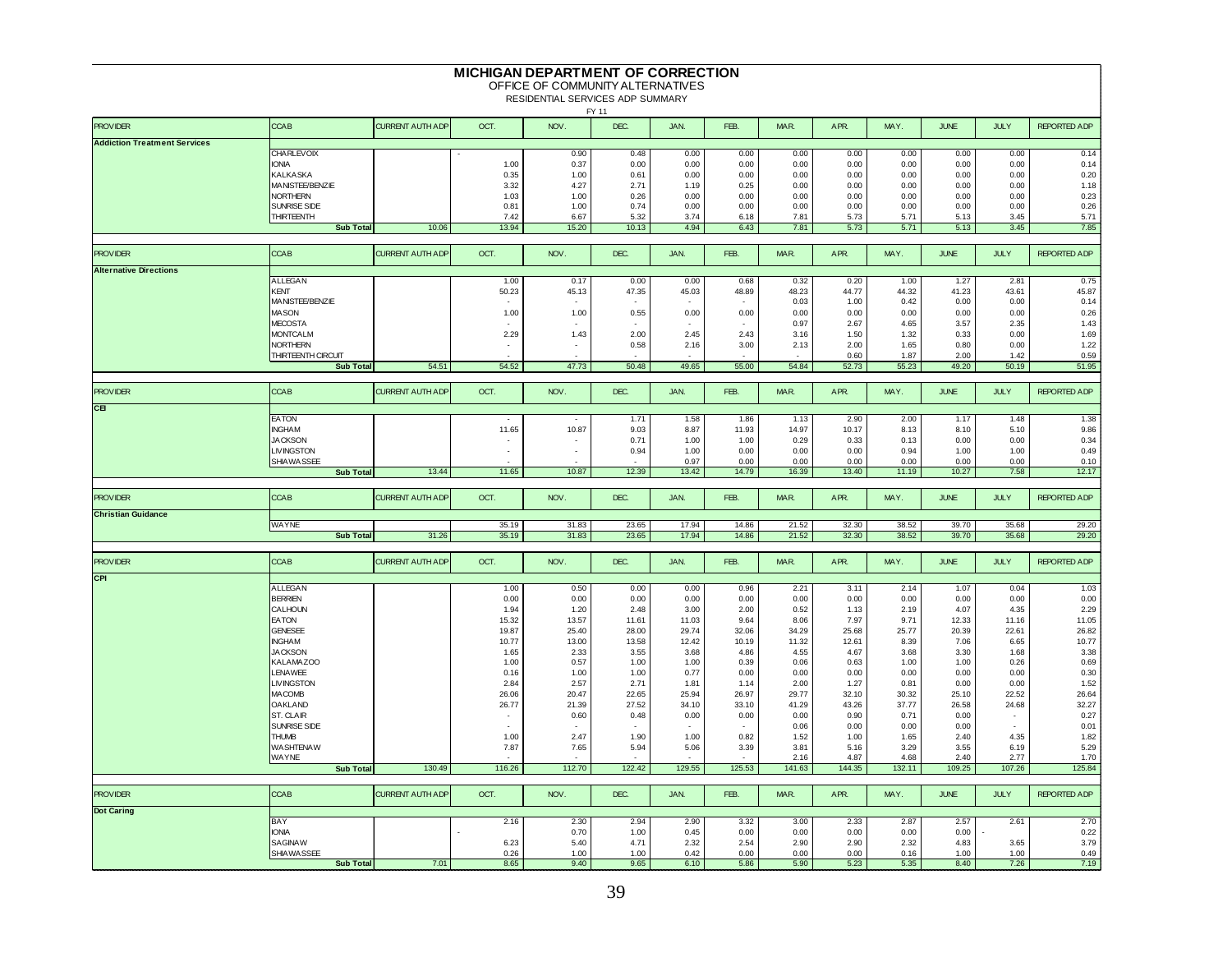| <b>PROVIDER</b>             | <b>CCAB</b>              | <b>CURRENT AUTH ADP</b>  | OCT.  | NOV.                     | DEC.                     | JAN.           | FEB.   | MAR.                     | APR.           | MAY.           | <b>JUNE</b>    | <b>JULY</b>    | <b>REPORTED ADP</b> |
|-----------------------------|--------------------------|--------------------------|-------|--------------------------|--------------------------|----------------|--------|--------------------------|----------------|----------------|----------------|----------------|---------------------|
| <b>Elmhurst</b>             |                          |                          |       |                          |                          |                |        |                          |                |                |                |                |                     |
|                             | <b>WAYNE</b>             |                          | 81.00 | 66.67                    | 61.84                    | 52.68          | 46.96  | 53.26                    | 66.93          | 79.42          | 64.50          | 55.45          | 63.00               |
|                             | <b>Sub Total</b>         | 66.49                    | 81.00 | 66.67                    | 61.84                    | 52.68          | 46.96  | 53.26                    | 66.93          | 79.42          | 64.50          | 55.45          | 63.00               |
|                             |                          |                          |       |                          |                          |                |        |                          |                |                |                |                |                     |
| <b>PROVIDER</b>             | <b>CCAB</b>              | <b>CURRENT AUTH ADP</b>  | OCT.  | NOV.                     | DEC.                     | JAN.           | FEB.   | MAR.                     | APR.           | MAY.           | <b>JUNE</b>    | <b>JULY</b>    | <b>REPORTED ADP</b> |
| Get Back Up                 |                          |                          |       |                          |                          |                |        |                          |                |                |                |                |                     |
|                             | <b>WAYNE</b>             |                          | 21.87 | 24.77                    | 27.77                    | 32.65          | 28.11  | 19.42                    | 21.77          | 29.55          | 27.53          | 29.32          | 26.27               |
|                             | <b>Sub Total</b>         | 28.08                    | 21.87 | 24.77                    | 27.77                    | 32.65          | 28.11  | 19.42                    | 21.77          | 29.55          | 27.53          | 29.32          | 26.27               |
|                             |                          |                          |       |                          |                          |                |        |                          |                |                |                |                |                     |
| <b>PROVIDER</b>             | <b>CCAB</b>              | <b>CURRENT AUTH ADP</b>  | OCT.  | NOV.                     | DEC.                     | JAN.           | FEB.   | MAR.                     | APR.           | MAY.           | <b>JUNE</b>    | JULY           | <b>REPORTED ADP</b> |
| <b>Great Lakes Recovery</b> |                          |                          |       |                          |                          |                |        |                          |                |                |                |                |                     |
|                             | CENTRAL U.P.             |                          |       | $\overline{\phantom{a}}$ | $\overline{\phantom{a}}$ | 0.00           | 0.00   | 0.00                     | 0.00           | 0.00           | 0.00           | 0.81           | 0.08                |
|                             | <b>CHARLEVOIX</b>        |                          | ÷,    | $\overline{\phantom{a}}$ | $\overline{\phantom{a}}$ |                |        |                          |                | 0.81           | 0.00           | 0.00           | 0.08                |
|                             | <b>INGHAM</b>            |                          |       |                          |                          | 0.00           |        | 0.00                     |                |                |                |                |                     |
|                             |                          |                          |       |                          |                          |                | 0.00   |                          | 0.00           | 0.00           | 0.00           | 0.52           | $0.05\,$            |
|                             | KALKASKA                 |                          | 1.00  | 0.60                     | 0.35                     | 1.68           | 1.64   | 0.32                     | 0.00           | 0.23           | 2.40           | 3.90           | 1.21                |
|                             | <b>LIVINGSTON</b>        |                          |       | $\overline{\phantom{a}}$ | $\sim$                   | 0.00           | 0.00   | 0.00                     | 0.00           | 0.00           | 0.00           | 0.45           | 0.05                |
|                             | <b>MANISTEE/BENZIE</b>   |                          |       |                          | $\epsilon$               | $\sim$         |        | 0.32                     | 0.00           | 0.68           | 1.83           | 0.84           | 0.37                |
|                             | <b>MARQUETTE</b>         |                          | 1.23  | 1.00                     | 1.23                     | 1.13           | 0.82   | 0.00                     | 0.43           | 0.00           | 0.00           | 0.00           | 0.58                |
|                             | <b>MASON</b>             |                          |       | 0.03                     | 1.00                     | 0.35           | 0.54   | 1.00                     | 0.43           | 0.00           | 0.00           | 0.00           | 0.34                |
|                             | <b>MONTCALM</b>          |                          |       |                          | 0.58                     | 0.65           | 0.00   | 0.00                     | 0.00           | 0.00           | 0.00           | 0.00           | 0.13                |
|                             | <b>NORTHERN</b>          |                          |       | 0.97                     | 0.52                     | 1.03           | 2.00   | 0.71                     | 1.00           | 0.65           | 0.67           | 0.00           | 0.74                |
|                             | <b>OTTAWA</b>            |                          |       | ÷.                       | $\sim$                   | 0.00           | 0.00   | 0.00                     | 0.00           | 0.00           | 0.00           | 0.45           | 0.05                |
|                             | SUNRISE SIDE             |                          |       |                          | $\sim$                   |                | 0.14   | 1.00                     | 0.83           | 1.61           | 1.57           | 2.00           | 0.72                |
|                             | <b>WCUP</b>              |                          | 1.03  | 2.60                     | 2.29                     | 2.94           | 3.71   | 7.10                     | 7.67           | 4.52           | 3.73           | 1.68           | 3.72                |
|                             | WEXFORD/MISSAUKEE        |                          |       |                          |                          |                |        | 0.68                     | 1.00           | 0.29           | 0.00           | 0.00           | 0.20                |
|                             | <b>Sub Total</b>         | 9.12                     | 3.26  | 5.20                     | 5.97                     | 7.77           | 8.86   | 11.13                    | 11.37          | 8.77           | 10.20          | 10.65          | 8.31                |
|                             |                          |                          |       |                          |                          |                |        |                          |                |                |                |                |                     |
|                             |                          |                          |       |                          |                          |                |        |                          |                |                |                |                |                     |
| <b>PROVIDER</b>             | <b>CCAB</b>              | <b>CURRENT AUTH ADP</b>  | OCT.  | NOV.                     | DEC.                     | JAN.           | FEB.   | MAR.                     | APR.           | MAY.           | <b>JUNE</b>    | JULY           | <b>REPORTED ADP</b> |
|                             |                          |                          |       |                          |                          |                |        |                          |                |                |                |                |                     |
| <b>Harbor Hall</b>          |                          |                          |       |                          |                          |                |        |                          |                |                |                |                |                     |
|                             | <b>EMMET</b>             |                          | 0.00  | 0.00                     | 0.00                     | 0.00           | 0.00   | 0.00                     | 0.00           | 0.00           | 0.57           | 0.58           | 0.12                |
|                             | <b>IONIA</b>             |                          |       |                          | 0.74                     | 1.00           | 1.00   | 0.23                     | 0.00           | 0.00           | 0.00           | 0.00           | 0.29                |
|                             | <b>JACKSON</b>           |                          | 4.97  | 3.70                     | 3.55                     | 5.45           | 9.14   | 10.58                    | 9.17           | 6.81           | 6.43           | 5.52           | 6.51                |
|                             | KALKASKA                 |                          |       | 0.53                     | 1.00                     | 1.00           | 0.32   | 0.00                     | 0.40           | 1.00           | 1.80           | 1.42           | 0.75                |
|                             | <b>LIVINGSTON</b>        |                          | 0.23  | 1.00                     | 1.00                     | 0.61           | 0.00   | 0.00                     | 0.53           | 0.00           | 0.13           | 1.00           | 0.45                |
|                             | <b>MANISTEE/BENZIE</b>   |                          | 0.45  | 1.00                     | 1.00                     | 0.35           | 0.00   | 0.00                     | 0.00           | 0.00           | 0.73           | 1.00           | 0.46                |
|                             | NORTHERN                 |                          | 3.00  | 2.97                     | 1.87                     | 2.00           | 1.07   | 0.29                     | 0.00           | 1.42           | 2.00           | 0.65           | 1.53                |
|                             | SUNRISE SIDE             |                          | 0.84  | 1.00                     | 1.00                     | 1.00           | 2.79   | 2.52                     | 2.43           | 2.03           | 1.03           | 0.77           | 1.53                |
|                             | THIRTEENTH CIRCUIT       |                          |       | $\overline{\phantom{a}}$ | ٠                        | $\sim$         | ٠      | $\overline{\phantom{a}}$ | $\sim$         | 0.19           | 0.00           | 0.00           | 0.02                |
|                             | <b>WCUP</b>              |                          |       | ÷.                       | $\sim$                   | $\sim$         | $\sim$ | $\sim$                   | 1.13           | 0.81           | 0.00           | 0.00           | 0.19                |
|                             | <b>WEXFORD/MISSAUKEE</b> |                          | 2.48  | 2.00                     | 3.52                     | 4.10           | 4.00   | 2.58                     | 1.00           | 1.00           | 0.77           | 1.00           | 2.24                |
|                             | <b>Sub Total</b>         | 15.76                    | 11.97 | 12.20                    | 13.68                    | 15.52          | 18.32  | 16.19                    | 14.67          | 13.26          | 13.47          | 11.94          | 14.09               |
|                             |                          |                          |       |                          |                          |                |        |                          |                |                |                |                |                     |
|                             |                          |                          |       |                          |                          |                |        |                          |                |                |                |                |                     |
| <b>PROVIDER</b>             | <b>CCAB</b>              | <b>CURRENT A UTH ADF</b> | OCT.  | NOV.                     | DEC.                     | JAN.           | FEB.   | MAR.                     | APR.           | MAY.           | <b>JUNE</b>    | <b>JULY</b>    | <b>REPORTED ADP</b> |
| <b>Heartline</b>            |                          |                          |       |                          |                          |                |        |                          |                |                |                |                |                     |
|                             | <b>WAYNE</b>             |                          | 0.71  | 3.13                     |                          | 1.84           | 0.04   | 0.00                     | 0.00           | 0.94           |                | 1.00           | 1.10                |
|                             |                          |                          |       |                          | 2.29                     |                |        |                          |                |                | 1.00           | 1.00           |                     |
|                             | <b>Sub Total</b>         | 1.92                     | 0.71  | 3.13                     | 2.29                     | 1.84           | 0.04   | 0.00                     | 0.00           | 0.94           | 1.00           |                | 1.10                |
|                             |                          |                          |       |                          |                          |                |        |                          |                |                |                |                |                     |
| <b>PROVIDER</b>             | <b>CCAB</b>              | <b>CURRENT AUTH ADP</b>  | OCT.  | NOV.                     | DEC.                     | JAN.           | FEB.   | MAR.                     | APR.           | MAY.           | <b>JUNE</b>    | JULY           | <b>REPORTED ADP</b> |
|                             |                          |                          |       |                          |                          |                |        |                          |                |                |                |                |                     |
| <b>Home of New Vision</b>   |                          |                          |       |                          |                          |                |        |                          |                |                |                |                |                     |
|                             | <b>GENESEE</b>           |                          |       |                          |                          |                | $\sim$ | 0.45                     | 1.00           | 1.00           | 0.50           | 0.00           | 0.30                |
|                             | <b>INGHAM</b>            |                          | 1.58  | 1.93                     | 2.10                     | 1.35           | 0.57   | 0.00                     | 0.00           | 0.00           | 0.00           | 0.00           | 0.76                |
|                             | KALAMAZOO                |                          |       |                          |                          |                | 0.25   | 1.00                     | 1.00           | 0.71           | 0.00           | 0.00           | 0.30                |
|                             | <b>ENAWEE</b>            |                          | 1.00  | 0.97                     | 0.00                     | 0.00           | 0.00   | 0.00                     | 0.00           | 0.00           | 0.00           | 0.00           | 0.20                |
|                             | <b>LIVINGSTON</b>        |                          | 4.10  | 4.47                     | 4.45                     | 2.00           | 2.39   | 2.35                     | 3.00           | 2.61           | 2.77           | 2.00           | 3.02                |
|                             | <b>MACOMB</b>            |                          | 0.74  | 2.07                     | 2.00                     | 1.74           | 0.71   | 0.71                     | 1.00           | 1.61           | 1.23           | 1.00           | 1.29                |
|                             | <b>OTTAWA</b>            |                          |       | 0.07                     | 1.00                     | 0.87           | 0.00   | 0.00                     | 0.00           | 0.00           | 0.00           | 0.00           | 0.20                |
|                             | <b>WASHTENAW</b>         |                          | 5.97  | 5.77                     | 4.65                     | 5.26           | 4.57   | 2.06                     | 0.47           | 1.87           | 2.83           | 5.84           | 3.93                |
|                             | <b>Sub Total</b>         | 12.02                    | 7.42  | 15.27                    | 14.19                    | 11.23          | 8.50   | 6.58                     | 6.47           | 7.81           | 7.33           | 8.84           | 9.98                |
|                             |                          |                          |       |                          |                          |                |        |                          |                |                |                |                |                     |
|                             |                          |                          |       |                          |                          |                |        |                          |                |                |                |                |                     |
| <b>PROVIDER</b>             | CCAB                     | <b>CURRENT AUTH ADP</b>  | OCT.  | NOV.                     | DEC.                     | JAN.           | FEB.   | MAR.                     | APR.           | MAY.           | <b>JUNE</b>    | JULY           | REPORTED ADP        |
| <b>Huron House</b>          |                          |                          |       |                          |                          |                |        |                          |                |                |                |                |                     |
|                             | <b>MASON</b>             |                          |       |                          |                          |                |        |                          |                | 0.19           | 0.73           | 0.00           | 0.09                |
|                             | ST. CLAIR                |                          | 24.68 | 23.47                    |                          |                | 23.54  | 15.58                    |                |                |                |                |                     |
|                             |                          |                          |       | 23.47                    | 18.13<br>18.13           | 20.68<br>20.68 | 23.54  | 15.58                    | 19.80<br>19.80 | 24.45<br>24.65 | 27.23<br>27.97 | 18.23<br>18.23 | 21.54<br>21.63      |
|                             | <b>Sub Total</b>         | 28.18                    | 24.68 |                          |                          |                |        |                          |                |                |                |                |                     |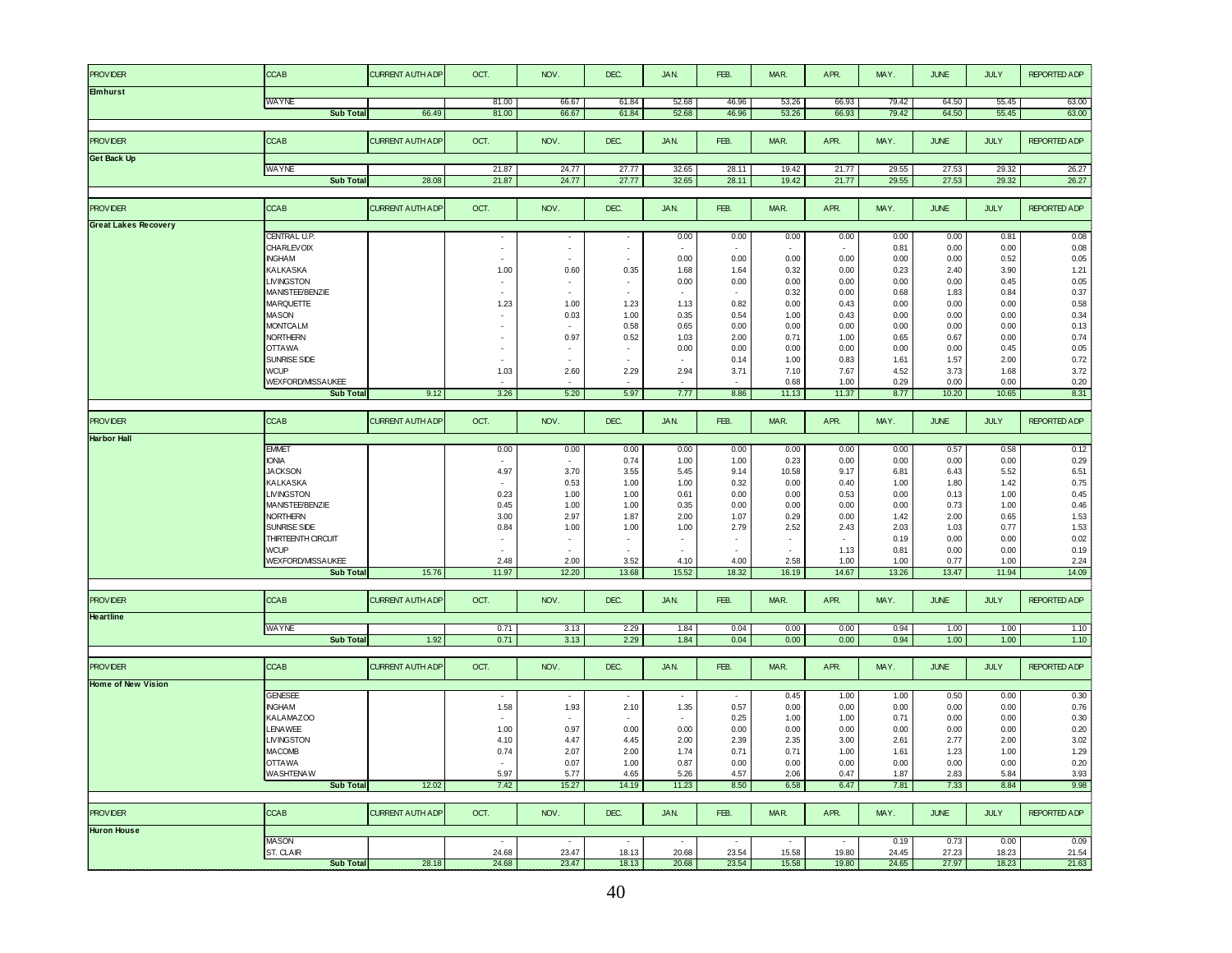| <b>PROVIDER</b>           | <b>CCAB</b>                       | <b>CURRENT AUTH ADP</b> | OCT.                     | NOV.          | DEC.                     | JAN.           | FEB.           | MAR.          | APR.          | MAY.          | <b>JUNE</b>   | JULY          | <b>REPORTED ADP</b> |
|---------------------------|-----------------------------------|-------------------------|--------------------------|---------------|--------------------------|----------------|----------------|---------------|---------------|---------------|---------------|---------------|---------------------|
| KPEP                      |                                   |                         |                          |               |                          |                |                |               |               |               |               |               |                     |
|                           | <b>ALLEGAN</b>                    |                         | 3.58                     | 4.63          | 3.00                     | 2.81           | 1.79           | 1.71          | 1.43          | 2.19          | 1.77          | 3.06          | 2.61                |
|                           | <b>BARRY</b>                      |                         | 1.19                     | 1.97          | 0.81                     | 1.00           | 0.89           | 0.00          | 0.00          | 0.00          | 0.00          | 0.00          | 0.58                |
|                           | <b>BERRIEN</b>                    |                         | 28.16                    | 26.40         | 27.13                    | 26.16          | 25.00          | 30.23         | 38.80         | 33.48         | 27.40         | 24.10         | 28.70               |
|                           | <b>BRANCH</b>                     |                         | 0.16                     | 0.93          | 0.84                     | 0.68           | 0.00           | 0.55          | 1.30          | 1.29          | 2.33          | 3.87          | 1.20                |
|                           | CALHOUN                           |                         | 9.35                     | 15.50         | 14.42                    | 14.16          | 12.75          | 12.29         | 14.07         | 14.29         | 18.87         | 17.13         | 14.28               |
|                           | CASS<br><b>INGHAM</b>             |                         | 1.45                     | 1.03          | 0.90                     | 2.35           | 2.89           | 1.81          | 1.23          | 0.74<br>2.00  | 1.00<br>2.83  | 1.00<br>4.74  | 0.28<br>2.12        |
|                           | <b>IONIA</b>                      |                         |                          |               | 0.19                     | 0.32           | 1.00           | 1.00          | 1.60          | 1.94          | 3.57          | 3.39          | 1.30                |
|                           | <b>JACKSON</b>                    |                         | 3.00                     | 2.97          | 6.52                     | 8.03           | 9.50           | 8.03          | 8.57          | 7.10          | 8.20          | 9.77          | 7.15                |
|                           | KALAMAZOO                         |                         | 42.32                    | 47.50         | 51.61                    | 51.97          | 57.89          | 46.00         | 37.87         | 34.19         | 39.40         | 39.26         | 44.70               |
|                           | <b>KENT</b>                       |                         |                          |               | $\overline{\phantom{a}}$ | $\blacksquare$ | $\sim$         | $\sim$        | 0.30          | 0.45          | 0.23          | 0.19          | 0.12                |
|                           | <b>LENAWEE</b>                    |                         | $\sim$                   |               | $\sim$                   | $\sim$         | $\overline{a}$ |               |               | 0.00          | 0.13          | 1.00          | 0.12                |
|                           | <b>LIVINGSTON</b>                 |                         | $\sim$                   | 0.53          | 1.00                     | 2.45           | 3.86           | 5.13          | 4.80          | 4.29          | 2.83          | 4.45          | 2.93                |
|                           | <b>MONTCALM</b>                   |                         |                          |               |                          |                |                |               | 0.20          | 0.00          | 0.00          | 0.00          | 0.02                |
|                           | <b>MUSKEGON</b><br><b>OTTAWA</b>  |                         | 35.61<br>0.42            | 36.63<br>0.60 | 25.94<br>0.00            | 24.42<br>0.45  | 31.39<br>0.57  | 34.90<br>0.00 | 34.37<br>0.00 | 27.68<br>0.94 | 25.03<br>2.60 | 33.74<br>2.77 | 30.96<br>0.84       |
|                           | SAGINAW                           |                         |                          |               | 0.16                     | 1.00           | 1.00           | 0.94          | 0.00          | 0.00          | 0.00          | 0.00          | 0.31                |
|                           | <b>VAN BUREN</b>                  |                         | 4.42                     | 4.93          | 4.10                     | 4.26           | 5.43           | 4.13          | 3.57          | 2.16          | 2.00          | 2.32          | 3.72                |
|                           | <b>Sub Total</b>                  | 159.58                  | 129.68                   | 143.63        | 136.61                   | 140.06         | 153.96         | 146.71        | 148.10        | 132.74        | 138.20        | 150.81        | 141.92              |
|                           |                                   |                         |                          |               |                          |                |                |               |               |               |               |               |                     |
| <b>PROVIDER</b>           | <b>CCAB</b>                       | <b>CURRENT AUTH ADP</b> | OCT.                     | NOV.          | DEC.                     | JAN.           | FEB.           | MAR.          | APR.          | MAY.          | <b>JUNE</b>   | JULY          | REPORTED ADP        |
| <b>NCA</b>                |                                   |                         |                          |               |                          |                |                |               |               |               |               |               |                     |
|                           | <b>ALLEGAN</b>                    |                         | 0.90                     | 0.00          | 0.32                     | 0.45           | 0.00           | 0.00          | 0.00          | 0.00          | 0.00          | 0.00          | 0.17                |
|                           | <b>BARRY</b>                      |                         |                          |               |                          |                |                | 0.13          | 1.00          | 1.00          | 0.77          | 0.00          | 0.29                |
|                           | <b>CLINTON</b><br><b>EATON</b>    |                         |                          | 1.00          | 0.65                     | 1.00           | 1.00           | 0.10<br>0.45  | 1.00<br>0.37  | 0.81<br>1.00  | 0.00<br>0.23  | 0.00<br>0.45  | 0.19<br>0.76        |
|                           | <b>INGHAM</b>                     |                         | 1.42<br>2.19             | 1.00          | 2.48                     | 1.19           | 1.93           | 2.00          | 2.33          | 2.42          | 3.10          | 2.81          | 2.15                |
|                           | <b>IONIA</b>                      |                         |                          |               |                          | 0.03           | 1.00           | 1.00          | 0.93          | 0.00          | 0.00          | 0.00          | 0.29                |
|                           | <b>JACKSON</b>                    |                         | 1.00                     | 0.33          | 0.29                     | 1.00           | 1.54           | 1.71          | 1.57          | 1.39          | 1.00          | 0.39          | 1.02                |
|                           | <b>MASON</b>                      |                         |                          |               | 0.16                     | 1.00           | 0.86           | 0.00          | 0.00          | 0.00          | 0.00          | 0.00          | 0.20                |
|                           | THIRTEENTH CIRCUIT                |                         |                          | 0.70          | 1.00                     | 0.19           | 0.00           | 0.00          | 0.00          | 0.00          | 0.00          | 0.00          | 0.19                |
|                           | <b>Sub Total</b>                  | 6.21                    | 5.52                     | 3.03          | 4.90                     | 4.87           | 6.32           | 5.39          | 7.20          | 6.61          | 5.10          | 3.65          | 5.25                |
|                           |                                   |                         |                          |               |                          |                |                |               |               |               |               |               |                     |
| <b>PROVIDER</b>           | <b>CCAB</b>                       | <b>CURRENT AUTH ADP</b> | OCT.                     | NOV.          | DEC.                     | <b>JAN</b>     | FEB.           | MAR.          | APR.          | MAY.          | <b>JUNE</b>   | <b>JULY</b>   | <b>REPORTED ADP</b> |
|                           |                                   |                         |                          |               |                          |                |                |               |               |               |               |               |                     |
| <b>New Paths</b>          |                                   |                         |                          |               |                          |                |                |               |               |               |               |               |                     |
|                           | <b>GENESEE</b>                    |                         | 44.29                    | 53.33         | 49.06                    | 50.19          | 48.50          | 44.58         | 45.77         | 41.52         | 47.57         | 39.77         | 46.41               |
|                           | KALAMAZOO                         |                         | 1.00                     | 0.00          | 0.00                     | 0.00           | 0.00           | 0.00          | 0.00          | 0.00          | 0.00          | 0.00          | 0.10                |
|                           | OAKLAND                           |                         | 4.00                     | 5.63          | 4.16                     | 4.00           | 3.07           | 0.65          | 0.00          | 0.00          | 0.00          | 0.00          | 2.14                |
|                           | SAGINAW<br><b>SHIAWASSEE</b>      |                         | 1.65                     | 1.60          | 0.35                     | 0.03           | 0.00           | 0.00          | 0.00          | 0.00          | 0.00          | 0.00<br>0.00  | 0.04                |
|                           | <b>THUMB</b>                      |                         | 8.35                     | 7.77          | 1.00<br>9.10             | 0.32<br>9.26   | 0.00<br>8.46   | 0.00<br>5.58  | 0.00<br>6.17  | 0.00<br>5.68  | 0.00<br>3.20  | 2.65          | 0.46<br>6.61        |
|                           | <b>WASHTENAW</b>                  |                         | 6.00                     | 6.80          | 7.65                     | 5.55           | 5.86           | 4.61          | 4.83          | 2.13          | 0.50          | 0.42          | 4.42                |
|                           | <b>Sub Total</b>                  | 70.31                   | 65.29                    | 75.13         | 71.32                    | 69.35          | 65.89          | 55.42         | 56.77         | 49.32         | 51.27         | 42.84         | 60.20               |
|                           |                                   |                         |                          |               |                          |                |                |               |               |               |               |               |                     |
| <b>PROVIDER</b>           | <b>CCAB</b>                       | <b>CURRENT AUTH ADP</b> | OCT.                     | NOV.          | DEC.                     | JAN.           | FEB.           | MAR.          | APR.          | MAY.          | <b>JUNE</b>   | <b>JULY</b>   | <b>REPORTED ADP</b> |
| <b>Operation Get Down</b> |                                   |                         |                          |               |                          |                |                |               |               |               |               |               |                     |
|                           | <b>WAYNE</b>                      |                         | 49.39                    | 39.50         | 33.94                    | 29.03          | 31.04          | 30.55         | 32.77         | 37.61         | 43.47         | 52.48         | 38.04               |
|                           | <b>Sub Total</b>                  | 41.53                   | 49.39                    | 39.50         | 33.94                    | 29.03          | 31.04          | 30.55         | 32.77         | 37.61         | 43.47         | 52.48         | 38.04               |
|                           |                                   |                         |                          |               |                          |                |                |               |               |               |               |               |                     |
| <b>PROVIDER</b>           | <b>CCAB</b>                       | <b>CURRENT AUTH ADP</b> | OCT.                     | NOV.          | DEC.                     | JAN.           | FEB.           | MAR.          | APR.          | MAY.          | <b>JUNE</b>   | JULY          | <b>REPORTED ADP</b> |
| <b>Phoenix House</b>      |                                   |                         |                          |               |                          |                |                |               |               |               |               |               |                     |
|                           | <b>LIVINGSTON</b>                 |                         |                          |               |                          |                | 0.71           | 1.13          | 1.00          | 1.58          | 1.20          | 0.94          | 0.65                |
|                           | <b>WCUP</b><br><b>Sub Total</b>   | 5.08                    | 3.26<br>3.26             | 2.33<br>2.33  | 2.16<br>2.16             | 3.45<br>3.45   | 5.07<br>5.79   | 4.97<br>6.10  | 3.87<br>4.87  | 1.29<br>2.87  | 0.33<br>1.53  | 1.61<br>2.55  | 2.82<br>3.47        |
|                           |                                   |                         |                          |               |                          |                |                |               |               |               |               |               |                     |
| <b>PROVIDER</b>           | <b>CCAB</b>                       | <b>CURRENT AUTH ADP</b> | OCT.                     | NOV.          | DEC.                     | JAN.           | FEB.           | MAR.          | APR.          | MAY.          | <b>JUNE</b>   | <b>JULY</b>   | <b>REPORTED ADP</b> |
|                           |                                   |                         |                          |               |                          |                |                |               |               |               |               |               |                     |
| <b>Pine Rest</b>          | <b>ALLEGAN</b>                    |                         |                          |               |                          |                |                |               |               |               |               |               |                     |
|                           | <b>BARRY</b>                      |                         | 1.00                     | 0.50          | 0.00                     | 0.00           | 0.71<br>0.00   | 1.00<br>0.00  | 0.83<br>0.00  | 0.00<br>0.00  | 0.00<br>0.00  | 0.00<br>0.00  | 0.25<br>0.15        |
|                           | <b>HURON</b>                      |                         |                          |               |                          |                |                |               |               |               | 0.30          | 1.00          | 0.13                |
|                           | <b>INGHAM</b>                     |                         | 2.71                     | 1.57          | 0.84                     | 1.00           | 1.43           | 1.55          | 1.27          | 0.97          | 0.00          | 0.39          | 1.17                |
|                           | <b>IONIA</b>                      |                         | 1.32                     | 1.63          | 1.00                     | 0.48           | 1.00           | 1.26          | 1.00          | 2.77          | 1.60          | 3.32          | 1.55                |
|                           | <b>JACKSON</b>                    |                         | $\overline{\phantom{a}}$ |               |                          |                |                |               |               |               | 1.00          | 1.68          | 0.27                |
|                           | <b>KENT</b>                       |                         | 22.06                    | 20.23         | 22.10                    | 18.16          | 22.00          | 21.84         | 19.17         | 17.68         | 17.83         | 16.26         | 19.72               |
|                           | <b>LIVINGSTON</b><br><b>MASON</b> |                         | 1.74                     | 0.70          | 0.00                     | 0.84           | 1.00           | 0.23          | 0.80<br>0.00  | 1.00<br>0.00  | 1.13<br>0.00  | 1.84<br>0.00  | 0.48                |
|                           | <b>MECOSTA</b>                    |                         |                          |               |                          |                |                | 0.90          | 1.00          | 0.00          | 1.00          | 0.65          | 0.45<br>0.36        |
|                           | <b>MONTCALM</b>                   |                         | 1.87                     | 1.60          | 1.71                     | 2.58           | 3.04           | 3.10          | 2.43          | 0.23          | 0.00          | 0.77          | 1.72                |
|                           | <b>OTTAWA</b><br><b>Sub Total</b> | 30.39                   | 5.81<br>36.52            | 4.83<br>31.07 | 2.58<br>28.23            | 1.13<br>24.19  | 1.07<br>30.25  | 1.52<br>31.39 | 1.00<br>27.50 | 0.29<br>22.94 | 0.00<br>22.87 | 0.68<br>26.58 | 1.90<br>28.14       |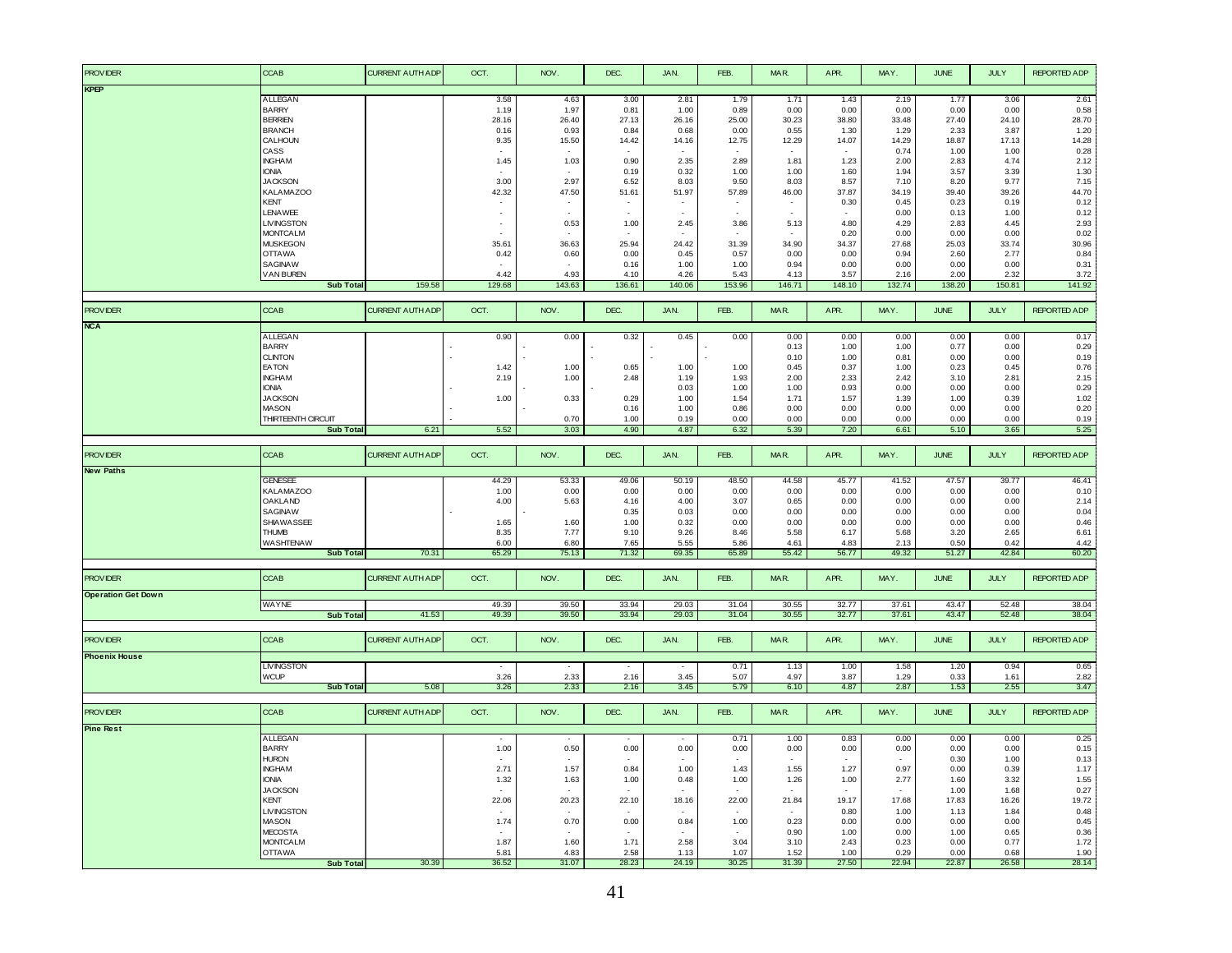|                              | CCAB                              | <b>CURRENT AUTH ADF</b> | OCT.                     | NOV.                     | DEC.                     | JAN.                             | FEB.                             | MAR.           | APR.           | MAY.           | <b>JUNE</b>    | <b>JULY</b>    | <b>REPORTED ADP</b> |
|------------------------------|-----------------------------------|-------------------------|--------------------------|--------------------------|--------------------------|----------------------------------|----------------------------------|----------------|----------------|----------------|----------------|----------------|---------------------|
| <b>Salvation Army</b>        |                                   |                         |                          |                          |                          |                                  |                                  |                |                |                |                |                |                     |
|                              | <b>MACOMB</b><br><b>MONROE</b>    |                         | 23.32<br>19.58           | 21.30<br>20.10           | 20.39<br>17.06           | 17.23<br>16.26                   | 20.39<br>17.68                   | 23.68<br>18.84 | 23.20<br>23.43 | 17.61<br>27.61 | 11.90<br>27.93 | 19.42<br>23.00 | 19.85<br>21.16      |
|                              | <b>Sub Total</b>                  | 44.74                   | 42.90                    | 41.40                    | 37.45                    | 33.48                            | 38.07                            | 42.52          | 46.63          | 45.23          | 39.83          | 42.42          | 41.01               |
|                              |                                   |                         |                          |                          |                          |                                  |                                  |                |                |                |                |                |                     |
| PROV IDER                    | <b>CCAB</b>                       | <b>CURRENT AUTH ADP</b> | OCT.                     | NOV.                     | DEC.                     | JAN.                             | FEB.                             | MAR.           | APR.           | MAY.           | <b>JUNE</b>    | JULY           | <b>REPORTED ADP</b> |
| Sequoia                      | <b>IONIA</b>                      |                         | 0.00                     | 0.00                     | 0.00                     | 0.00                             | 0.00                             | 0.00           | 0.00           | 0.00           | 0.00           | 0.42           | 0.04                |
|                              | <b>LIVINGSTON</b>                 |                         | 1.94                     | 0.67                     | 2.13                     | 4.06                             | 6.54                             | 3.81           | 2.70           | 1.35           | 1.93           | 0.90           | 2.57                |
|                              | OAKLAND                           |                         | 17.97                    | 17.13                    | 15.68                    | 16.97                            | 18.43                            | 17.42          | 12.70          | 15.32          | 15.00          | 17.45          | 16.40               |
|                              | <b>THUMB</b>                      |                         | 0.00                     | 0.00                     | 0.00                     | 0.00                             | 0.00                             | 0.00           | 0.00           | 0.71           | 1.00           | 1.00           | 0.27                |
|                              | <b>Sub Total</b>                  | 18.92                   | 19.90                    | 17.80                    | 17.81                    | 21.03                            | 24.96                            | 21.23          | 15.40          | 17.39          | 17.93          | 19.77          | 19.29               |
|                              |                                   |                         |                          |                          |                          |                                  |                                  |                |                |                |                |                |                     |
| <b>PROVIDER</b>              | <b>CCAB</b>                       | <b>CURRENT AUTH ADP</b> | OCT.                     | NOV.                     | DEC.                     | JAN.                             | FEB.                             | MAR.           | APR.           | MAY.           | <b>JUNE</b>    | <b>JULY</b>    | <b>REPORTED ADP</b> |
| <b>SHAR</b>                  |                                   |                         |                          |                          |                          |                                  |                                  |                |                |                |                |                |                     |
|                              | <b>MACOMB</b>                     |                         | 2.77<br>2.77             | 6.70                     | 8.16                     | 5.42                             | 6.89                             | 6.42           | 7.17           | 5.03           | 1.63           | 1.55           | 5.16                |
|                              | <b>Sub Total</b>                  | 7.01                    |                          | 6.70                     | 8.16                     | 5.42                             | 6.89                             | 6.42           | 7.17           | 5.03           | 1.63           | 1.55           | 5.16                |
|                              | <b>CCAB</b>                       | <b>CURRENT AUTH ADP</b> | OCT.                     | NOV.                     | DEC.                     | <b>JAN</b>                       | FEB.                             | MAR.           | APR.           | MAY.           | <b>JUNE</b>    | <b>JULY</b>    | <b>REPORTED ADP</b> |
| <b>PROVIDER</b>              |                                   |                         |                          |                          |                          |                                  |                                  |                |                |                |                |                |                     |
| <b>Sobriety House</b>        |                                   |                         |                          |                          |                          |                                  |                                  |                |                |                |                |                |                     |
|                              | WAYNE<br><b>Sub Total</b>         | 19.26                   | 28.13<br>28.13           | 19.90<br>19.90           | 11.58<br>11.58           | 10.06<br>10.06                   | 9.29<br>9.29                     | 14.90<br>14.90 | 17.60<br>17.60 | 22.16<br>22.16 | 19.30<br>19.30 | 22.65<br>22.65 | 17.63<br>17.63      |
|                              |                                   |                         |                          |                          |                          |                                  |                                  |                |                |                |                |                |                     |
| PROV IDER                    | <b>CCAB</b>                       | <b>CURRENT AUTH ADP</b> | OCT.                     | NOV.                     | DEC.                     | JAN.                             | FEB.                             | MAR.           | APR.           | MAY.           | <b>JUNE</b>    | JULY           | <b>REPORTED ADP</b> |
|                              |                                   |                         |                          |                          |                          |                                  |                                  |                |                |                |                |                |                     |
| <b>Solutions to Recovery</b> | <b>OAKLAND</b>                    |                         | 51.16                    | 48.03                    | 41.81                    | 32.29                            | 48.71                            | 50.58          | 35.77          | 35.16          | 35.60          | 42.45          | 42.12               |
|                              | ST. CLAIR                         |                         |                          |                          |                          |                                  |                                  |                | 0.57           | 1.00           | 1.00           | 0.39           | 0.30                |
|                              | <b>WASHTENAW</b>                  |                         | 4.90                     | 5.33                     | 8.77                     | 10.39                            | 10.68                            | 10.90          | 10.00          | 8.10           | 4.73           | 4.71           | 7.84                |
|                              | <b>Sub Total</b>                  | 50.35                   | 56.06                    | 53.37                    | 50.58                    | 42.68                            | 59.39                            | 61.48          | 46.33          | 44.26          | 41.33          | 47.55          | 50.25               |
|                              |                                   |                         |                          |                          |                          |                                  |                                  |                |                |                |                |                |                     |
| <b>PROVIDER</b>              | <b>CCAB</b>                       | <b>CURRENT AUTH ADF</b> | OCT.                     | NOV.                     | DEC.                     | JAN.                             | FEB.                             | MAR.           | APR.           | MAY.           | <b>JUNE</b>    | JULY           | <b>REPORTED ADP</b> |
| <b>Sunrise Centre</b>        |                                   |                         |                          |                          |                          |                                  |                                  |                |                |                |                |                |                     |
|                              | <b>EMMET</b>                      |                         | 1.00                     | 0.47                     | 0.61                     | 0.32                             | 0.00                             | 0.00           | 0.00           | 0.00           | 0.00           | 0.00           | 0.24                |
|                              | <b>IONIA</b><br><b>ISABELLA</b>   |                         |                          | $\overline{a}$           | $\overline{\phantom{a}}$ | $\overline{\phantom{a}}$         | $\overline{\phantom{a}}$         | 0.97           | 0.83<br>0.17   | 0.00<br>1.00   | 0.00<br>0.67   | 0.00<br>0.19   | 0.18<br>0.20        |
|                              | <b>LIVINGSTON</b>                 |                         |                          | $\overline{\phantom{a}}$ | 0.84                     | 1.26                             | 1.64                             | 1.00           | 0.63           | 0.68           | 1.00           | 1.65           | 0.87                |
|                              | <b>MANISTEE/BENZIE</b>            |                         |                          |                          |                          | $\sim$                           | 0.96                             | 1.00           | 0.13           | 0.00           | 0.57           | 0.97           | 0.36                |
|                              |                                   |                         |                          |                          |                          |                                  |                                  | 2.00           | 1.47           |                |                |                | 1.20                |
|                              | <b>MONTCALM</b>                   |                         |                          | 1.87                     | 2.00                     | 1.71                             | 1.39                             |                |                | 0.00           | 0.57           | 1.00           |                     |
|                              | <b>NORTHERN</b>                   |                         | 0.19                     | 0.87                     | 0.58                     | 0.00                             | 0.00                             | 0.00           | 0.33           | 0.65           | 0.23           | 1.00           | 0.39                |
|                              | <b>ROSCOMMON</b>                  |                         | 0.90                     | 1.00                     | 1.00                     | 0.03                             | 0.00                             | 0.00           | 0.00           | 0.00           | 0.00           | 0.00           | 0.30                |
|                              | SUNRISE SIDE<br><b>THIRTEENTH</b> |                         | 1.48                     | 0.83                     | 0.00                     | 0.03<br>$\overline{\phantom{a}}$ | 2.43<br>$\overline{\phantom{a}}$ | 3.00           | 2.47           | 0.58           | 0.50           | 2.29           | 1.35                |
|                              | <b>THUMB</b>                      |                         | $\overline{a}$           | $\overline{a}$           | $\overline{a}$           | $\sim$                           | $\overline{a}$                   | $\sim$         | 0.33           | 1.00           | 0.70<br>1.00   | 1.00<br>0.45   | 0.17<br>0.28        |
|                              | <b>WEXFORD/MISSAUKEE</b>          |                         | 1.00                     | 0.73                     | 0.00                     | 0.77                             | 2.86                             | 5.71           | 8.03           | 2.68           | 1.17           | 0.90           | 2.37                |
|                              | <b>Sub Total</b>                  | 9.94                    | 4.58                     | 5.77                     | 5.03                     | 4.13                             | 9.29                             | 13.68          | 14.40          | 6.58           | 6.40           | 9.45           | 7.91                |
| <b>PROVIDER</b>              | <b>CCAB</b>                       | <b>CURRENT AUTH ADF</b> | OCT.                     | NOV.                     | DEC.                     | JAN.                             | FEB.                             | MAR.           | APR.           | MAY.           | <b>JUNE</b>    | <b>JULY</b>    | <b>REPORTED ADP</b> |
| <b>TCCPC</b>                 |                                   |                         |                          |                          |                          |                                  |                                  |                |                |                |                |                |                     |
|                              | <b>BRANCH</b>                     |                         |                          |                          |                          | 0.68                             | 1.00                             | 1.00           | 1.00           | 0.32           | 1.07           | 3.10           | 0.82                |
|                              | CASS                              |                         | 5.45                     | 4.87                     | 2.32                     | 2.71                             | 3.00                             | 1.81           | 1.87           | 2.52           | 3.67           | 6.74           | 3.50                |
|                              | <b>LENAWEE</b>                    |                         | 2.68                     | 4.17                     | 5.84                     | 6.77                             | 6.57                             | 8.26           | 6.90           | 6.77           | 6.40           | 6.10           | 6.04                |
|                              | ST. JOSEPH<br><b>VAN BUREN</b>    |                         | 31.84<br>2.77            | 28.03<br>2.00            | 24.26<br>1.74            | 21.19<br>2.00                    | 19.32<br>2.43                    | 18.81<br>3.32  | 14.97<br>5.00  | 14.39<br>5.00  | 19.80<br>5.73  | 24.74<br>6.23  | 21.77<br>3.63       |
|                              | <b>Sub Total</b>                  | 41.99                   | 42.74                    | 39.07                    | 34.16                    | 33.35                            | 32.32                            | 33.19          | 29.73          | 29.00          | 36.67          | 46.90          | 35.75               |
|                              |                                   |                         |                          |                          |                          |                                  |                                  |                |                |                |                |                |                     |
| PROV IDER                    | <b>CCAB</b>                       | <b>CURRENT AUTH ADP</b> | OCT.                     | NOV.                     | DEC.                     | JAN.                             | FEB.                             | MAR.           | APR.           | MAY.           | JUNE           | JULY           | <b>REPORTED ADP</b> |
| <b>Tri-Cap</b>               |                                   |                         |                          |                          |                          |                                  |                                  |                |                |                |                |                |                     |
|                              | <b>BAY</b>                        |                         | 4.13                     | 3.50                     | 3.13                     | 3.19                             | 2.68                             | 1.48           | 0.77           | 2.84           | 2.53           | 3.74           | 2.81                |
|                              | CLARE                             |                         | $\overline{\phantom{a}}$ | 0.23                     | 1.00                     | 0.71                             | 0.00                             | 0.00           | 0.00           | 0.00           | 0.00           | 0.00           | 0.20                |
|                              | <b>GRATIOT</b><br><b>ISABELLA</b> |                         | $\overline{a}$           | $\overline{a}$           | $\sim$<br>1.00           | $\sim$<br>0.06                   | 0.00                             |                | $\sim$         | 0.97           | 1.60           | 1.00           | 0.36                |
|                              | <b>MIDLAND</b>                    |                         | 1.39<br>1.45             | 1.00<br>1.13             | 1.00                     | 1.42                             | 1.86                             | 0.58<br>3.29   | 1.00<br>4.00   | 1.84<br>5.48   | 2.13<br>6.50   | 2.71<br>3.29   | 1.18<br>2.94        |
|                              | OGEMAW/ARENAC                     |                         |                          |                          |                          |                                  |                                  |                |                |                | 0.27           | 1.39           | 0.17                |
|                              | <b>OSCODA</b>                     |                         | $\overline{\phantom{a}}$ | 0.03                     | 1.81                     | 1.68                             | 0.00                             | 0.00           | 0.00           | 0.00           | 0.00           | 0.00           | 0.36                |
|                              | <b>ROSCOMMON</b>                  |                         |                          | 0.40                     | 1.00                     | 1.23                             | 1.61                             | 0.19           | 0.00           | 0.00           | 0.00           | 0.00           | 0.43                |
|                              | SAGINAW<br><b>THUMB</b>           |                         | 29.97                    | 33.23                    | 34.00                    | 32.29                            | 31.64                            | 33.45<br>0.52  | 31.73<br>1.00  | 29.97<br>1.00  | 24.07<br>0.43  | 25.55<br>0.00  | 30.59<br>0.30       |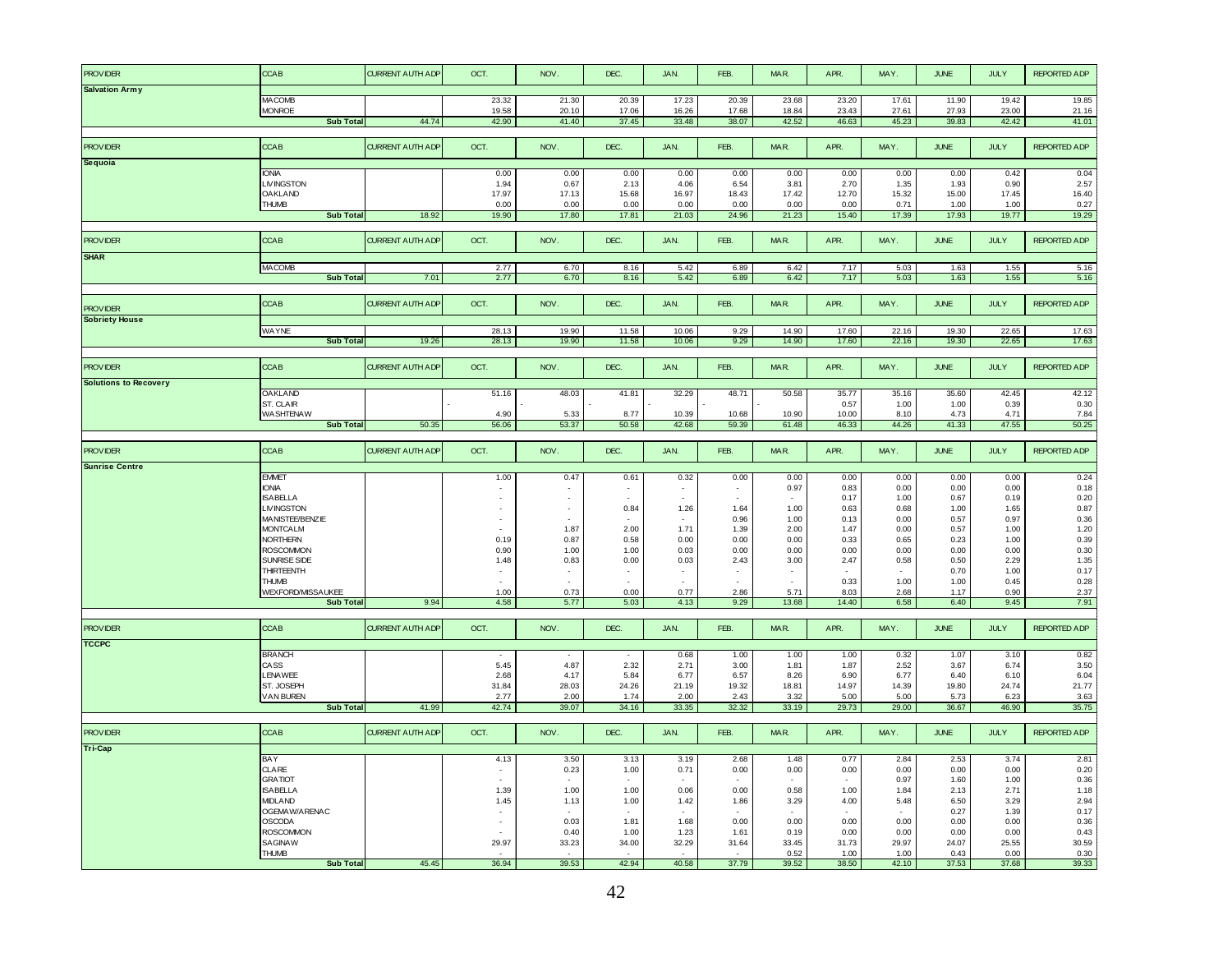| <b>PROVIDER</b>        | <b>CCAB</b>     | <b>CURRENT AUTH ADPI</b> | OCT. | <b>NOV</b> | DEC. | JAN. | FEB. | MAR. | APR.  | <b>MAY</b> | <b>JUNE</b> | <b>JULY</b> | <b>REPORTED ADP</b> |
|------------------------|-----------------|--------------------------|------|------------|------|------|------|------|-------|------------|-------------|-------------|---------------------|
| <b>West Mi Therapy</b> |                 |                          |      |            |      |      |      |      |       |            |             |             |                     |
|                        | <b>MUSKEGON</b> |                          | 5.58 | 30.ز       | 5.84 | 7.55 | 8.75 | 9.77 | 11.33 | 11.19      | 10.57       | 7.87        | 8.37                |
|                        | Sub Total       | 9.12                     | 5.58 | 5.30       | 5.84 | 7.55 | 8.75 | 9.77 | 11.33 | 11.19      | 10.57       | 7.87        | 8.37                |

Note: An additional sixty-two residential beds were set-aside for level three technical parole violators in lieu of a return to prison.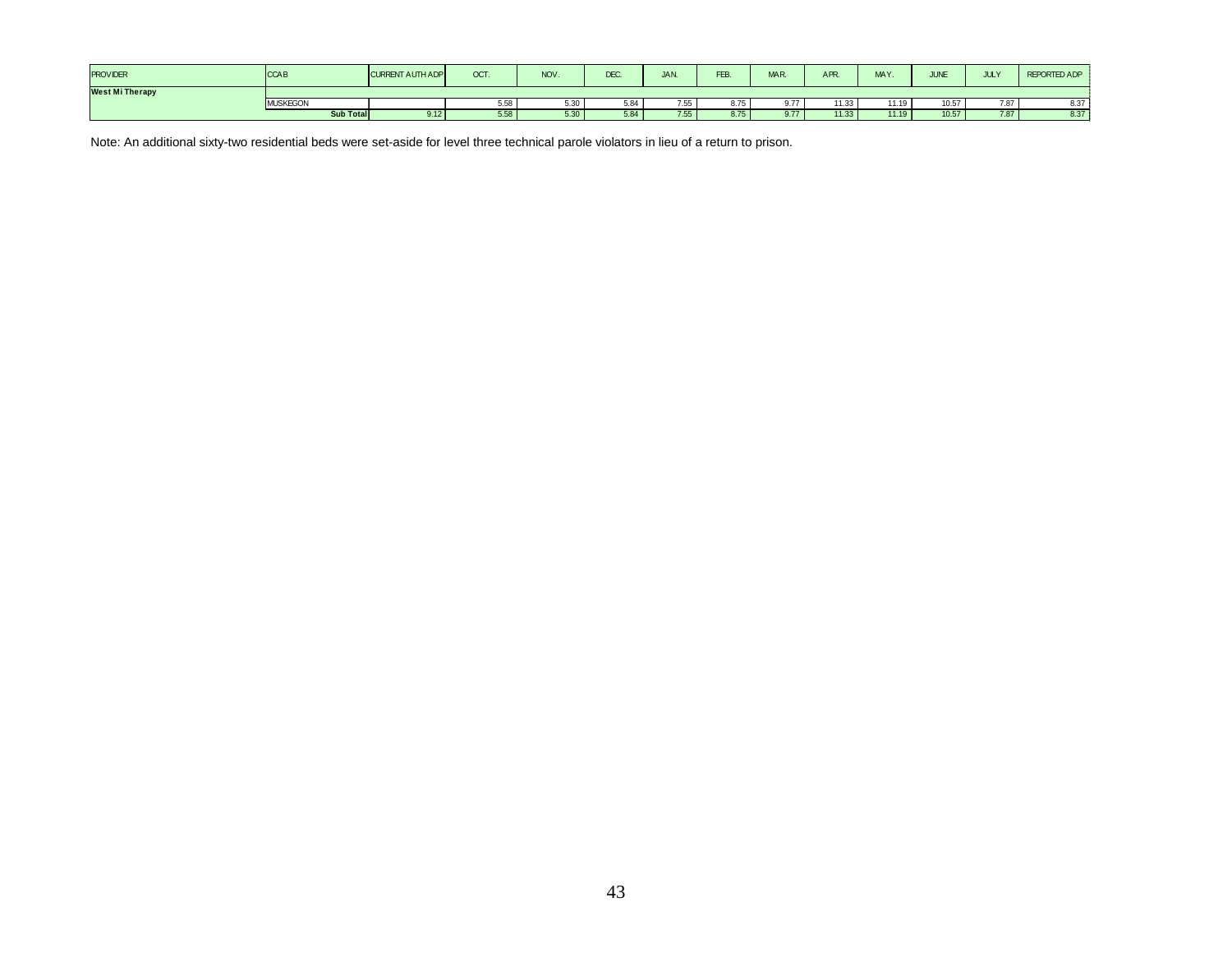## **PART 5**

## **DATA SYSTEMS OVERVIEW AND STATUS**

The Automated Data Services Section (ADSS) within the MDOC/Office of Research and Planning is responsible for the oversight of two community corrections information systems: the Jail Population Information System (JPIS) and the Community Corrections Information System (CCIS). This report summarizes the status of each system. The Department has entered into a contractual agreement with Northpointe, Inc. to implement the COMPAS Case Manager System statewide – this new system will merge both the JPIS and CCIS data into one data system which will increase departmental efficiencies and enhance the State's and local community corrections data reporting capabilities. The system has been implemented though various data reporting problems have been identified and complete data is not available for reporting purposes at this time – it is expected to be available for the next biannual report

## **Jail Population Information System (JPIS)**

### **Overview**

The Michigan Jail Population Information System was originally developed as a means to gather standardized information on jail utilization and demographics from county jails throughout the State. JPIS is the product of a cooperative effort among the Michigan Department of Corrections, Office of Community Alternatives, County Jail Services Section and the Michigan Sheriff's Association, with assistance from Michigan State University and the National Institute of Corrections. While it was never intended that JPIS would have all the information contained at each individual reporting site, specifications called for the capture of data on individual demographics, primary offense, known criminal history and information related to arrest, conviction, sentencing, and release.

### **Mission and Concept**

The primary purpose of the statewide Jail Population Information System is to provide the ability to monitor and evaluate jail population characteristics for use in policy planning. As a statewide database, it is sufficiently flexible to enable the system to be compatible with existing jail management and MIS systems in each county. Originally developed as a mainframe process, the JPIS system was later rewritten to run in MDOC's client/server environment gathering monthly files and returning error summaries and analytical reports. The COMPAS Case Manager System will provide a statewide internet based data system which will increase departmental efficiencies and enhance the State's and local jails reporting capabilities.

JPIS is a means to gather a subset of the information which already resides on individual jail management systems, with each county running a monthly extract process to generate a standard file. The primary approach has always been to promote the adoption, enhancement and proper use of local data systems. In turn, the local system provides the foundation to extract the optimum of usable data for the JPIS extract, which should be viewed as a logical by-product of local data capture.

### **History and Impact**

The locally-centered approach taken for JPIS development has had a substantial impact on the utilization of local jail management systems throughout the State. When JPIS requirements were first implemented, over half the counties in Michigan did not have functional automated jail management systems, and objective inmate risk classification was in its infancy. Now, all the counties have automated systems, with nearly every county having transmitted electronic data files to the central JPIS system. Similarly, the JPIS requirement for standardized classification of offenders has been a major factor in the adoption of objective offender classification processes and procedures throughout the State.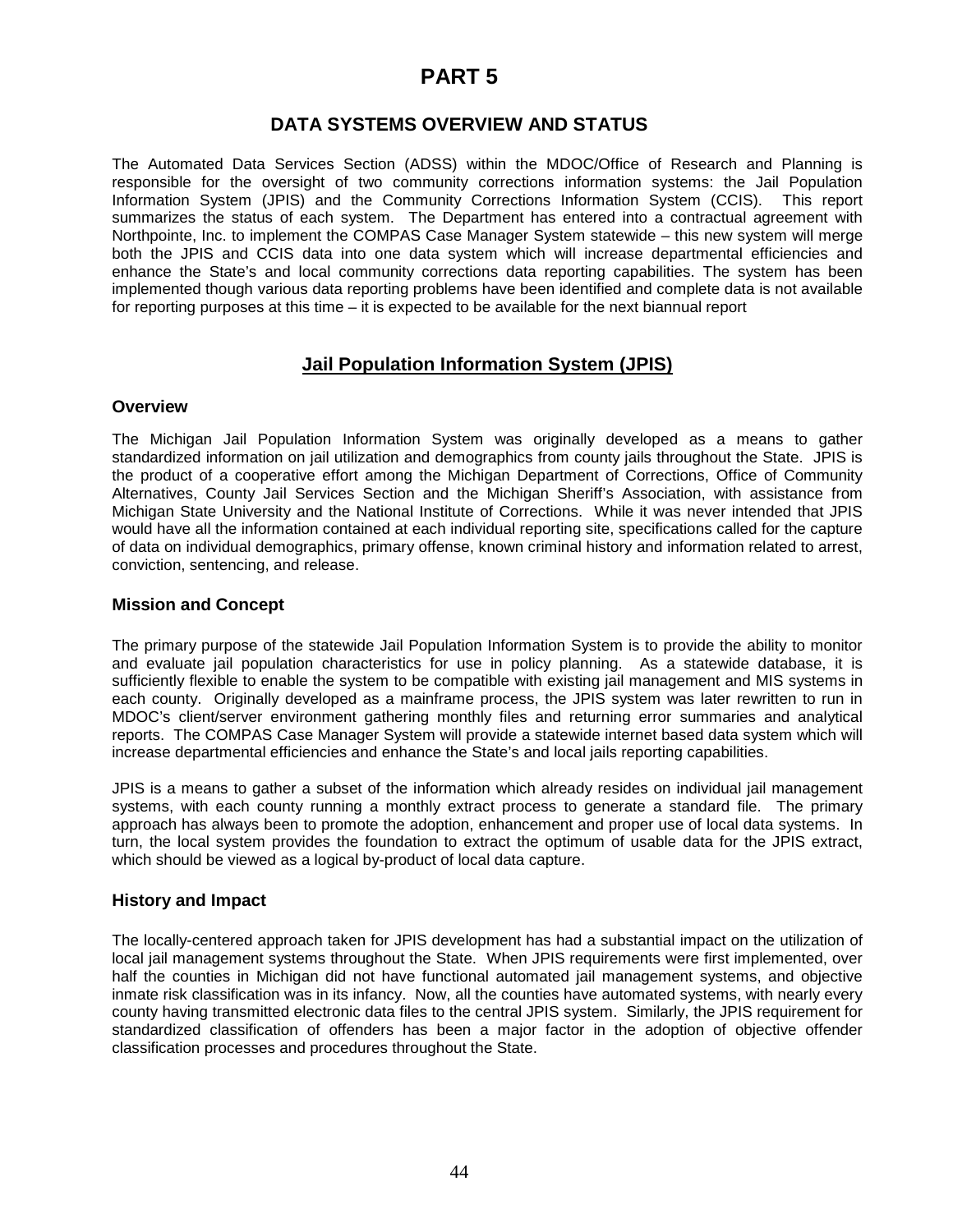## **Use of JPIS Data**

Monthly edit error reports returned to the counties, based upon individual incoming files, include summaries of admissions, releases and a snapshot of inmates still unreleased at month-end. In addition, counts are given for the ten most commonly occurring arrest and conviction charges. These reports enhance capabilities to review each monthly submission for accuracy.

Since 1998, detailed reports based upon accumulated JPIS master data have been transmitted to each Sheriff's department and CCAB. The reports cover cumulative data for the current calendar year, as well as full-year data for the preceding year. The associated tables include such categories as average daily population for the jail, releases and lengths of stay for offenders. In addition, there is summary data on security classification, most frequently occurring arrest charges and on target populations for community corrections programs. Local officials are given the opportunity to provide feedback on the accuracy and completeness of their data submissions, as reflected in the reports. The reports provide a primary means for review of JPIS statistics with the counties to isolate and correct data problems not readily identified by routine file editing. As additional data problems are identified and resolved, the quality and confidence in the reports increase.

The new COMPAS Case Manager System data reporting system will automate this reporting process.

## **Local Data Systems and JPIS**

Michigan counties employ a wide variety of electronic jail management packages which vary in nature based upon jail size and local requirements for data collection. These applications include both custom-written systems and packages purchased from outside vendors. On a statewide basis, it is a very dynamic environment, with regular hardware and software upgrades at individual sites - and not infrequently switches to entirely different jail management packages. This evolving vendor landscape presents some unique data-gathering challenges, as even the most conscientious counties periodically deal with jail management software issues that disrupt both local operations and JPIS data submissions.

### **JPIS Data Reporting Status**

Even though several counties do not have active Community Corrections Advisory Boards and do not receive community corrections funding, the counties submitting JPIS data to OCA have accounted for over 92% of statewide jail beds during CY 2004 and CY 2005. However, due to local vendor problems, the data only accounted for 75.2% of the jail beds in 2010. At any given time, a number of counties will be working to resolve local data system issues which may also affect their capability to submit JPIS data. Technical assistance is provided by ADSS where appropriate, and every attempt is made to recover any missed monthly data once problems are resolved. ADSS will continue to provide technical support to maximize the collection and aggregation of local jail data on a statewide basis.

During the transition period of implementing the new COMPAS Case Manager System, county jails have continued to submit monthly data which has been stored on the server for future data reporting.